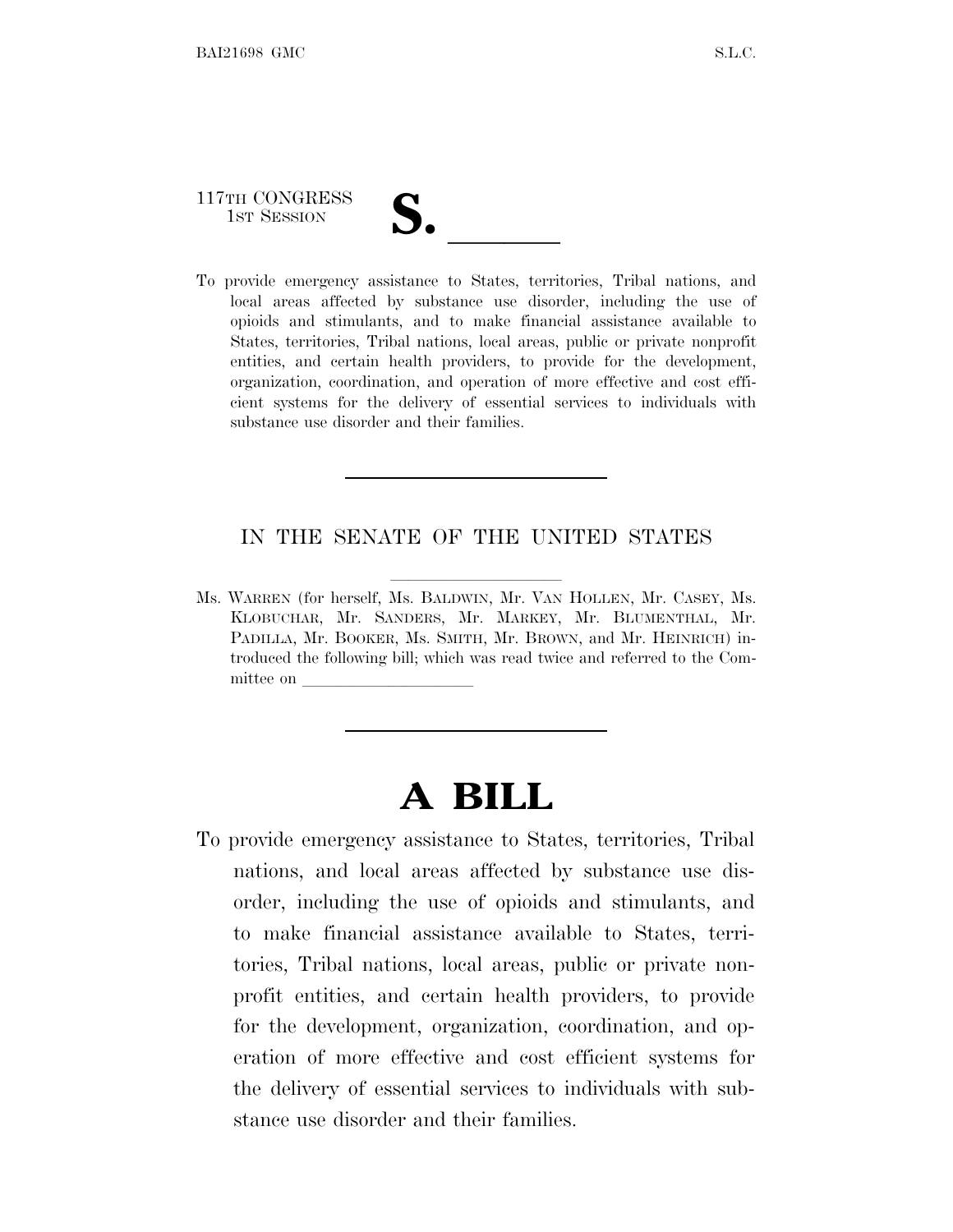*Be it enacted by the Senate and House of Representa- tives of the United States of America in Congress assembled,* **SECTION 1. SHORT TITLE; TABLE OF CONTENTS.** (a) SHORT TITLE.—This Act may be cited as the ''Comprehensive Addiction Resources Emergency Act of 6 2021''. (b) TABLE OF CONTENTS.—The table of contents of this Act is as follows:

Sec. 1. Short title; table of contents.

Sec. 2. Purpose.

Sec. 3. Amendment to the Public Health Service Act.

#### ''TITLE XXXIV—SUBSTANCE USE RESOURCES

''Subtitle A—Local Substance Use Emergency Relief Grant Program

- ''Sec. 3401. Establishment of program of grants.
- ''Sec. 3402. Planning council.
- ''Sec. 3403. Amount of grant, use of amounts, and funding agreement.
- ''Sec. 3404. Application.
- ''Sec. 3405. Technical assistance.
- ''Sec. 3406. Authorization of appropriations.

#### ''Subtitle B—State and Tribal Substance Use Disorder Prevention and Intervention Grant Program

- ''Sec. 3411. Establishment of program of grants.
- ''Sec. 3412. Amount of grant, use of amounts, and funding agreement.
- ''Sec. 3413. Application.
- ''Sec. 3414. Technical assistance.
- ''Sec. 3415. Authorization of appropriations.

#### ''Subtitle C—Other Grant Program

- ''Sec. 3421. Establishment of grant program.
- ''Sec. 3422. Use of amounts.
- ''Sec. 3423. Technical assistance.
- ''Sec. 3424. Planning and development grants.
- ''Sec. 3425. Authorization of appropriations.

''Subtitle D—Innovation, Training, and Health Systems Strengthening

- ''Sec. 3431. Special projects of national significance.
- ''Sec. 3432. Education and training centers.
- ''Sec. 3433. Substance use disorder treatment provider capacity under the Medicaid program.
- ''Sec. 3434. Programs to support employees.
- ''Sec. 3435. Improving and expanding care.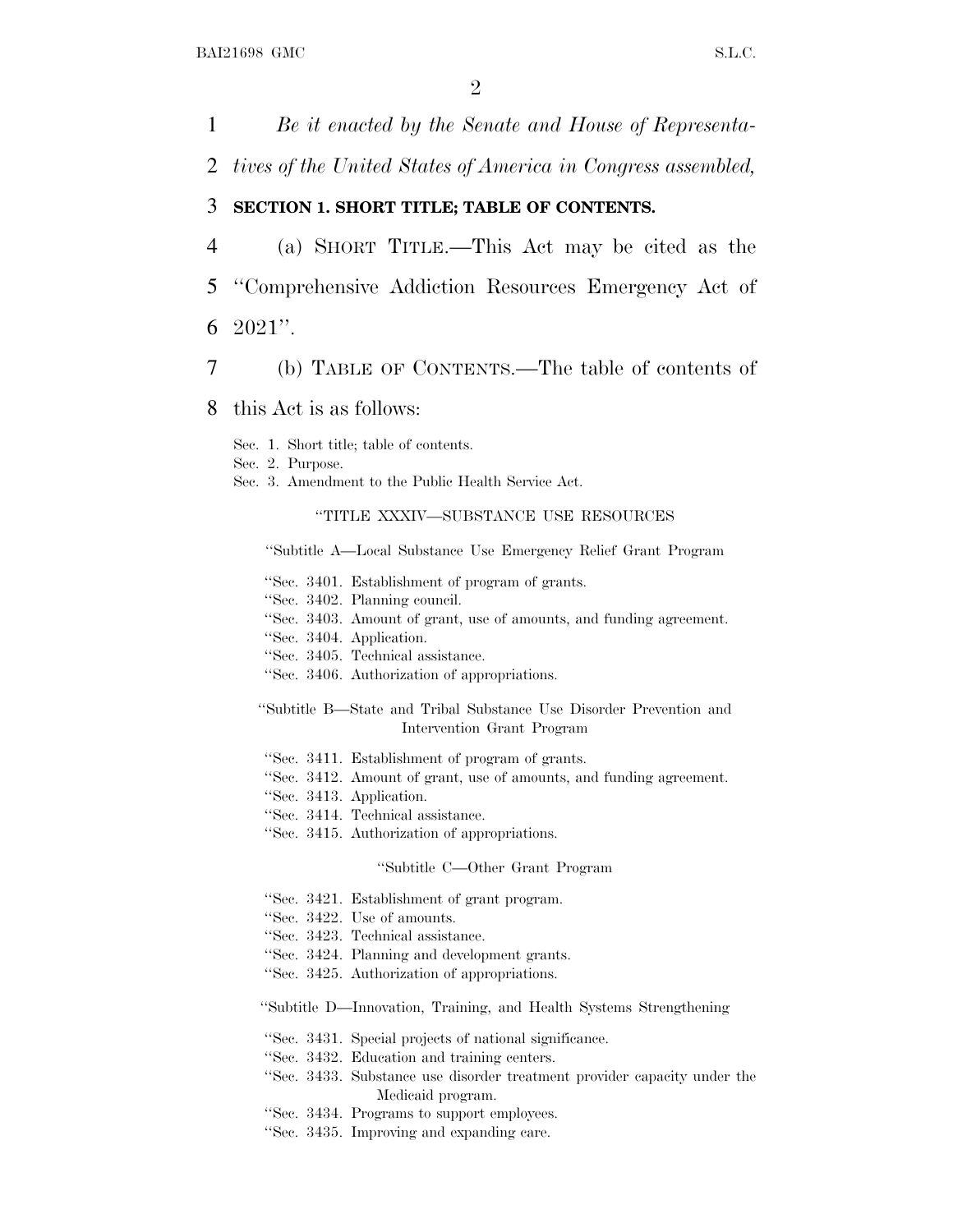''Sec. 3436. Naloxone distribution program.

- ''Sec. 3437. Additional funding for the National Institutes of Health.
- ''Sec. 3438. Additional funding for the Centers for Disease Control and Prevention.

''Sec. 3439. Definitions.

Sec. 4. Amendments to the Controlled Substances Act.

- Sec. 5. General limitation on use of funds.
- Sec. 6. Federal drug demand reduction activities.

#### **SEC. 2. PURPOSE.**

 It is the purpose of this Act to provide emergency assistance to States, territories, Tribal nations, and local areas that are disproportionately affected substance use disorder, including the use of opioids and stimulants, and to make financial assistance available to States, terri- tories, Tribal nations, local areas, public or private non- profit entities, and certain health providers, to provide for the development, organization, coordination, and operation of more effective and cost efficient systems for the delivery of essential services to individuals with substance use dis- order, including with co-occurring mental health and sub-stance use disorders, and their families.

### **SEC. 3. AMENDMENT TO THE PUBLIC HEALTH SERVICE ACT.**

 The Public Health Service Act (42 U.S.C. 201 et seq.) is amended by adding at the end the following: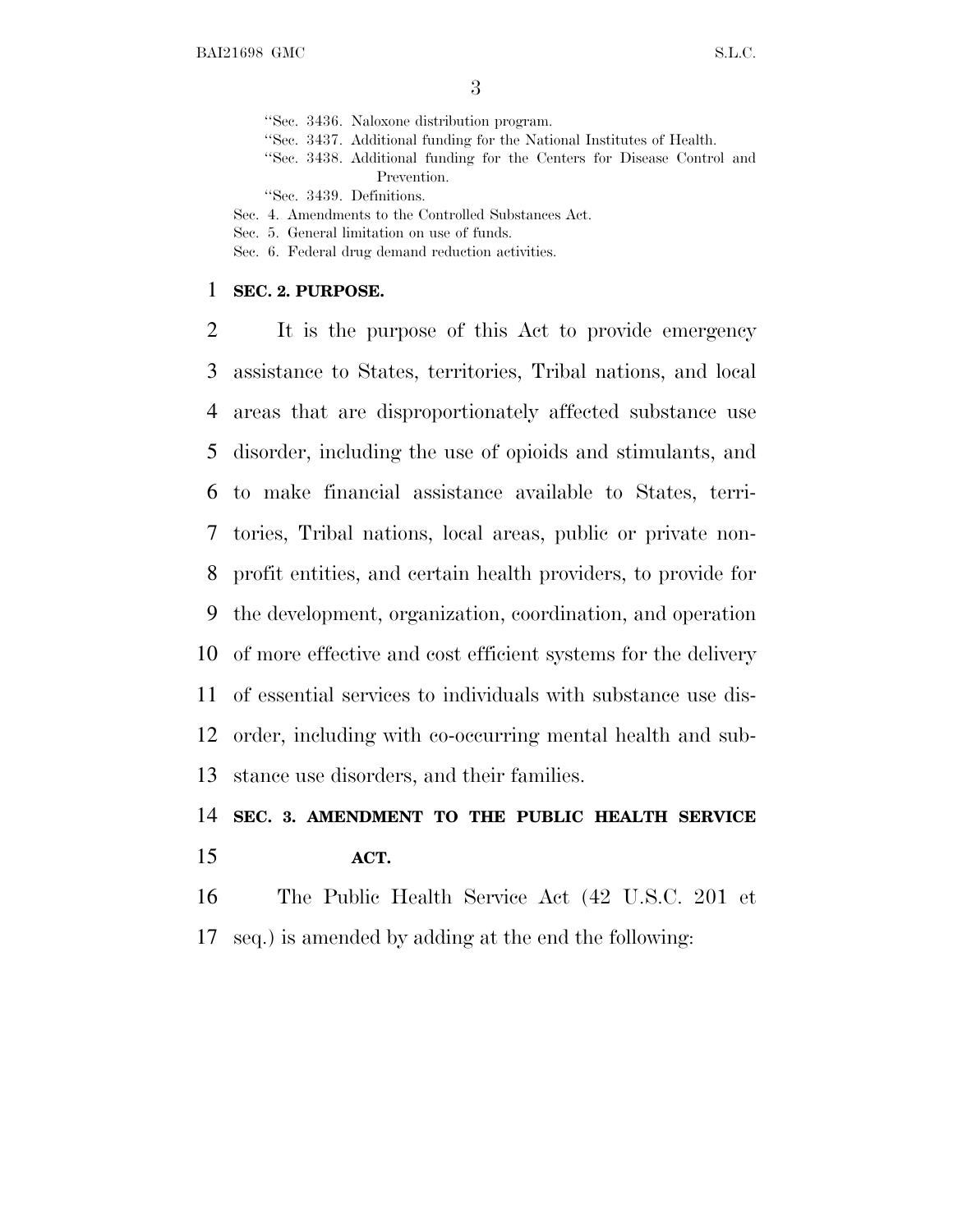| $\mathbf{1}$   | "TITLE XXXIV—SUBSTANCE USE                                  |
|----------------|-------------------------------------------------------------|
| $\overline{2}$ | <b>RESOURCES</b>                                            |
| 3              | "Subtitle A—Local Substance Use                             |
| $\overline{4}$ | <b>Emergency Relief Grant Program</b>                       |
| 5              | "SEC. 3401. ESTABLISHMENT OF PROGRAM OF GRANTS.             |
| 6              | "(a) IN GENERAL.—The Secretary shall award                  |
| 7              | grants to eligible localities for the purpose of addressing |
| 8              | substance use within such localities.                       |
| 9              | $``$ (b) ELIGIBILITY.—                                      |
| 10             | "(1) IN GENERAL.—To be eligible to receive a                |
| 11             | grant under subsection (a) a locality shall—                |
| 12             | $\lq (A)$ be—                                               |
| 13             | "(i) a county that can demonstrate                          |
| 14             | that the rate of drug overdose deaths per                   |
| 15             | $100,000$ population in the county during                   |
| 16             | the most recent 3-year period for which                     |
| 17             | such data are available was not less than                   |
| 18             | the rate of such deaths for the county that                 |
| 19             | ranked at the 67th percentile of all coun-                  |
| 20             | ties, as determined by the Secretary;                       |
| 21             | "(ii) a county that can demonstrate                         |
| 22             | that the number of drug overdose deaths                     |
| 23             | during the most recent 3-year period for                    |
| 24             | which such data are available was not less                  |
| 25             | than the number of such deaths for the                      |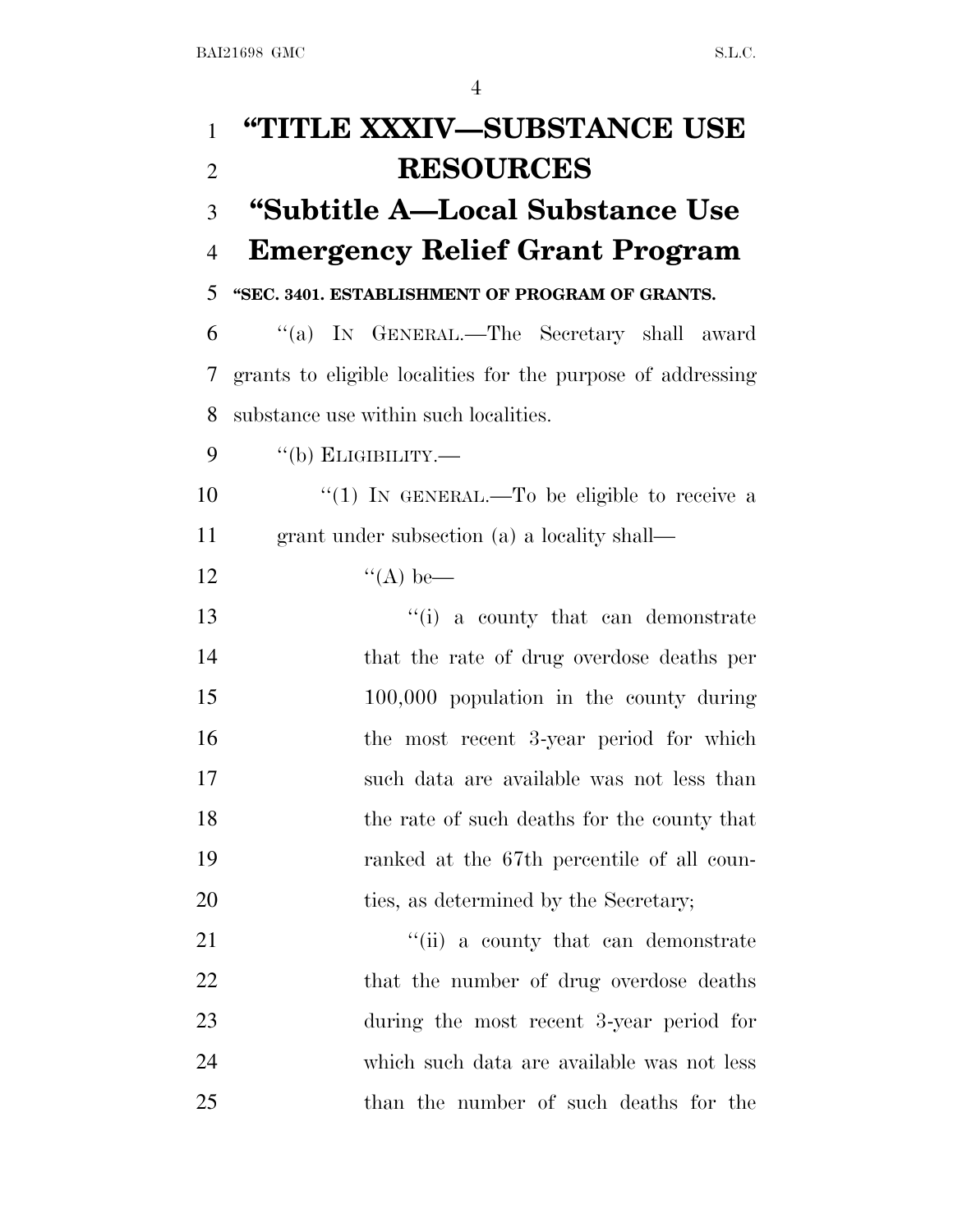county that ranked at the 90th percentile of all counties, as determined by the Sec-3 retary; 4 ''(iii) a county that encompasses an undeserved area, defined as a health pro-fessional shortage area (as defined in sec-

7 tion  $332(a)(1)(A)$  and a medically under-8 served area (according to a designation 9 under section  $330(b)(3)(A)$ , that can dem-10 onstrate a high burden of both fatal and 11 non-fatal drug overdoses in a manner de-

12 termined by the Secretary; or

13 ''(iv) a city that is located within a 14 county described in clause (i), (ii), or (iii) 15 that meets the requirements of paragraph 16 (3); and

17 ''(B) submit to the Secretary an applica-18 tion in accordance with section 3404.

19 "(2) MULTIPLE CONTIGUOUS COUNTIES.—In the case of an eligible county that is contiguous to one or more other eligible counties within the same State, the group of counties shall—

23  $\langle (A) \rangle$  be considered as a single eligible 24 county for purposes of a grant under this sec-25 tion;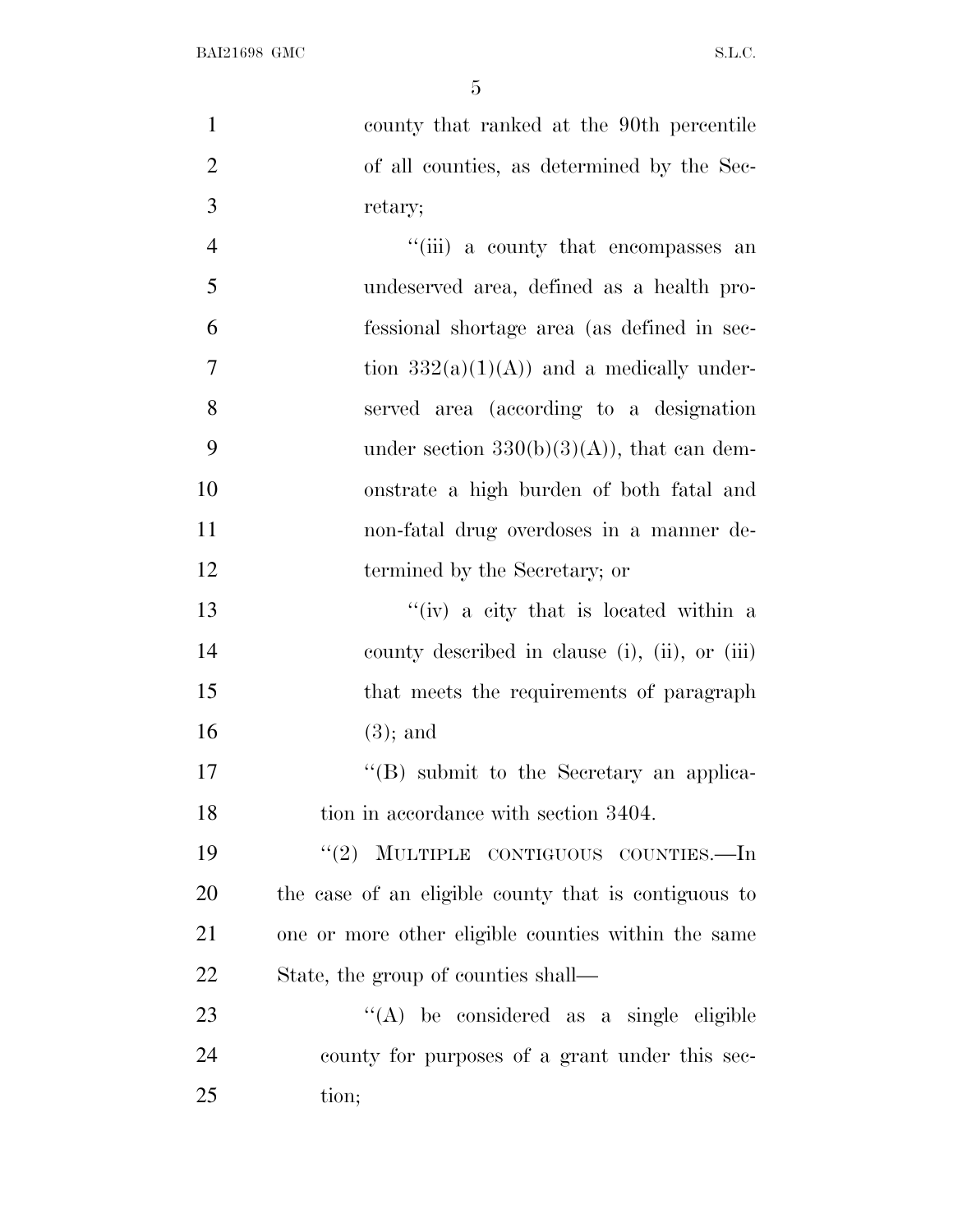| $\mathbf{1}$   | "(B) submit a single application under sec-         |
|----------------|-----------------------------------------------------|
| $\overline{2}$ | tion $3404$ ;                                       |
| 3              | "(C) form a joint planning council (for the         |
| $\overline{4}$ | purposes of section 3402); and                      |
| 5              | "(D) establish, through intergovernmental           |
| 6              | agreements, an administrative mechanism to al-      |
| 7              | locate funds and substance use disorder treat-      |
| 8              | ment services under the grant based on—             |
| 9              | "(i) the number and rate of drug                    |
| 10             | deaths and nonfatal drug<br>overdose                |
| 11             | overdoses in each of the counties that com-         |
| 12             | pose the eligible county;                           |
| 13             | "(ii) the severity of need for services             |
| 14             | in each such county; and                            |
| 15             | "(iii) the health and support per-                  |
| 16             | sonnel needs of each such county.                   |
| 17             | "(3) CITIES AND COUNTIES WITHIN MULTIPLE            |
| 18             | CONTIGUOUS COUNTIES.-                               |
| 19             | "(A) IN GENERAL.—A city that is within              |
| 20             | an eligible county described in paragraph $(1)$ ,   |
| 21             | or a county or group of counties that is within     |
| 22             | a group of counties determined to be an eligible    |
| 23             | county under paragraph $(2)$ , shall be eligible to |
| 24             | receive a grant under section 3401 if such city     |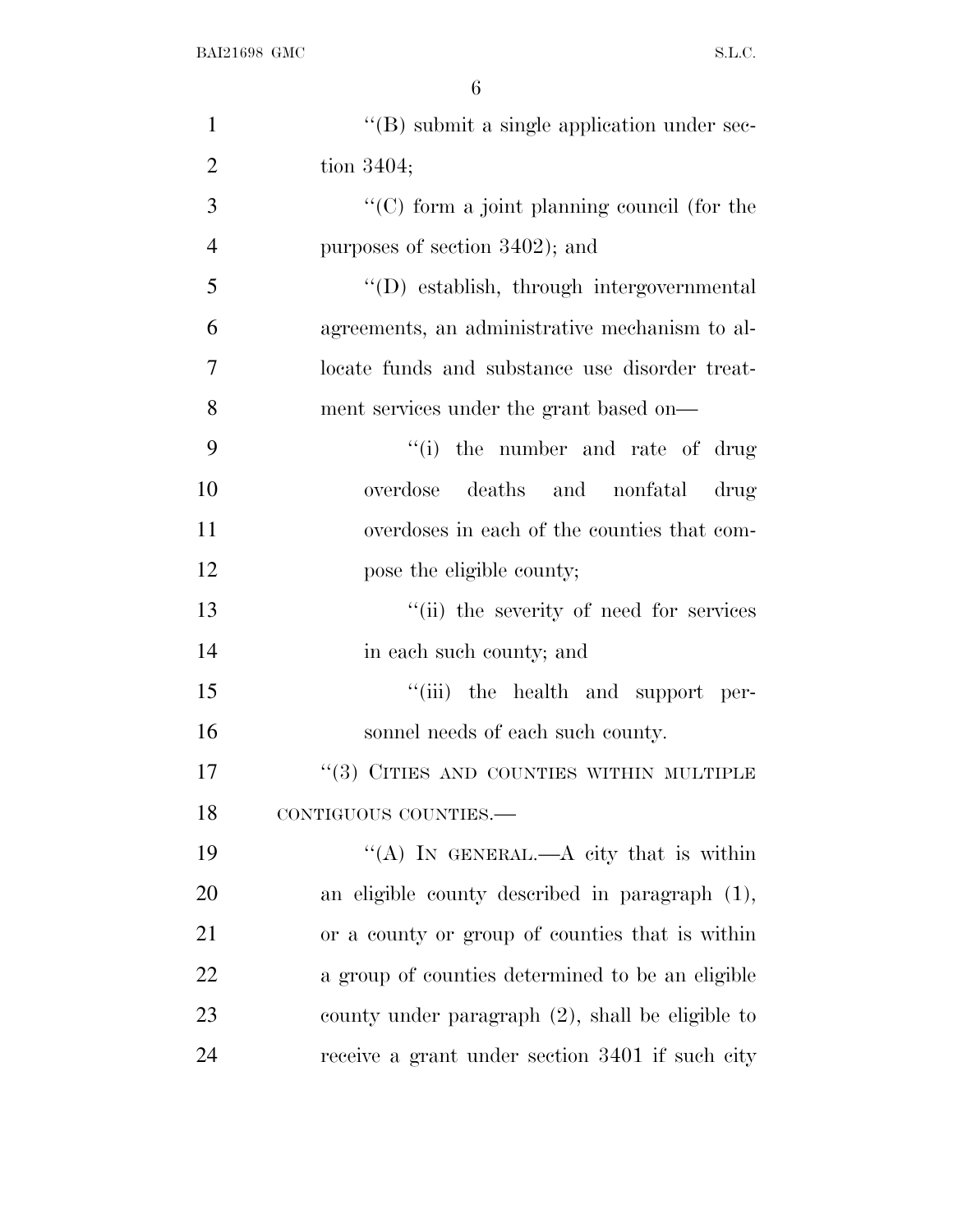| $\mathbf{1}$   | or county or group of counties meets the re-   |
|----------------|------------------------------------------------|
| $\overline{2}$ | quirements of subparagraph (B).                |
| 3              | "(B) REQUIREMENTS.—A city or county            |
| $\overline{4}$ | meets the requirements of this subparagraph if |
| 5              | such city or county—                           |
| 6              | "(i) except as provided in subpara-            |
| 7              | $graph$ (C), has a population of not less      |
| 8              | than $50,000$ residents;                       |
| 9              | "(ii) meets the requirements of para-          |
| 10             | graph $(1)(A);$                                |
| 11             | "(iii) submits an application under            |
| 12             | section 3404;                                  |
| 13             | "(iv) establishes a planning council           |
| 14             | (for purposes of section $3402$ ); and         |
| 15             | $f'(v)$ establishes an administrative          |
| 16             | mechanism to allocate funds and services       |
| 17             | under the grant based on—                      |
| 18             | $\lq\lq$ (I) the number and rate of drug       |
| 19             | overdose deaths and nonfatal drug              |
| 20             | overdoses in the city or county;               |
| 21             | $\lq\lq$ (II) the severity of need for sub-    |
| 22             | stance use disorder treatment services         |
| 23             | in the city or county; and                     |
| 24             | $\lq\lq$ (III) the health and support          |
| 25             | personnel needs of the city or county.         |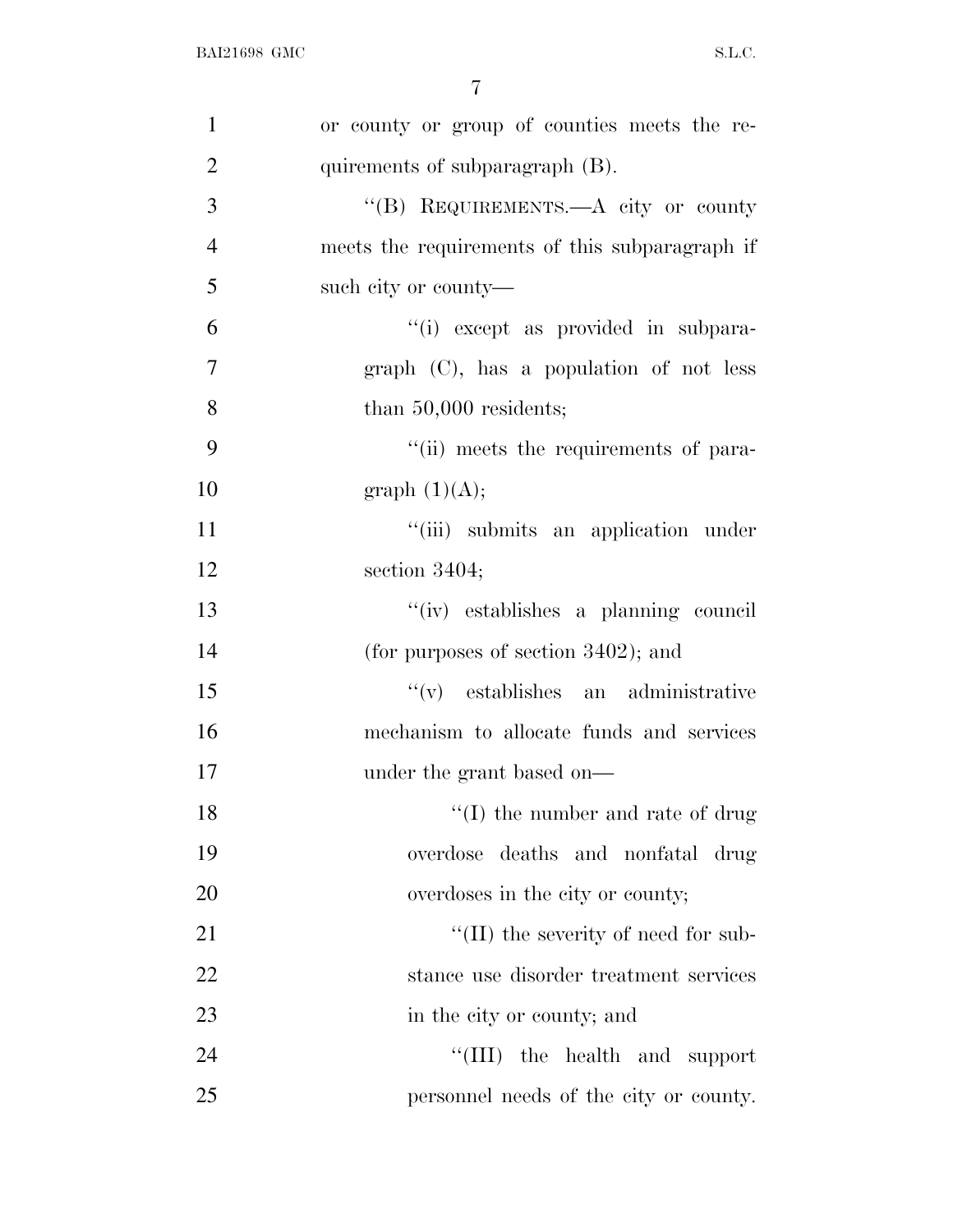| $\mathbf{1}$   | "(C) POPULATION EXCEPTION.—A city or                  |
|----------------|-------------------------------------------------------|
| $\overline{2}$ | county or group of counties that does not meet        |
| 3              | the requirements of subparagraph $(B)(i)$ may         |
| $\overline{4}$ | apply to the Secretary for a waiver of such re-       |
| 5              | quirement. Such application shall<br>dem-             |
| 6              | onstrate—                                             |
| 7              | "(i) that the needs of the population                 |
| 8              | to be served are distinct or that addressing          |
| 9              | substance use in the service area would be            |
| 10             | best served by the formation of an inde-              |
| 11             | pendent council; and                                  |
| 12             | "(ii) that the city or county or group                |
| 13             | of counties has the capacity to administer            |
| 14             | the funding received under this subtitle.             |
| 15             | "(D) MINIMUM FUNDING.—A city or coun-                 |
| 16             | ty that meets the requirement of this paragraph       |
| 17             | and receives a grant under section 3401 shall         |
| 18             | be entitled to an amount of funding under the         |
| 19             | grant in an amount that is not less than the          |
| 20             | amount determined under section $3403(a)$ with        |
| 21             | respect to such city or county.                       |
| 22             | "(4) INDEPENDENT CITY.—Independent cities             |
| 23             | that are not located within the territory of a county |
| 24             | shall be treated as eligible counties for purposes of |
| 25             | this subtitle.                                        |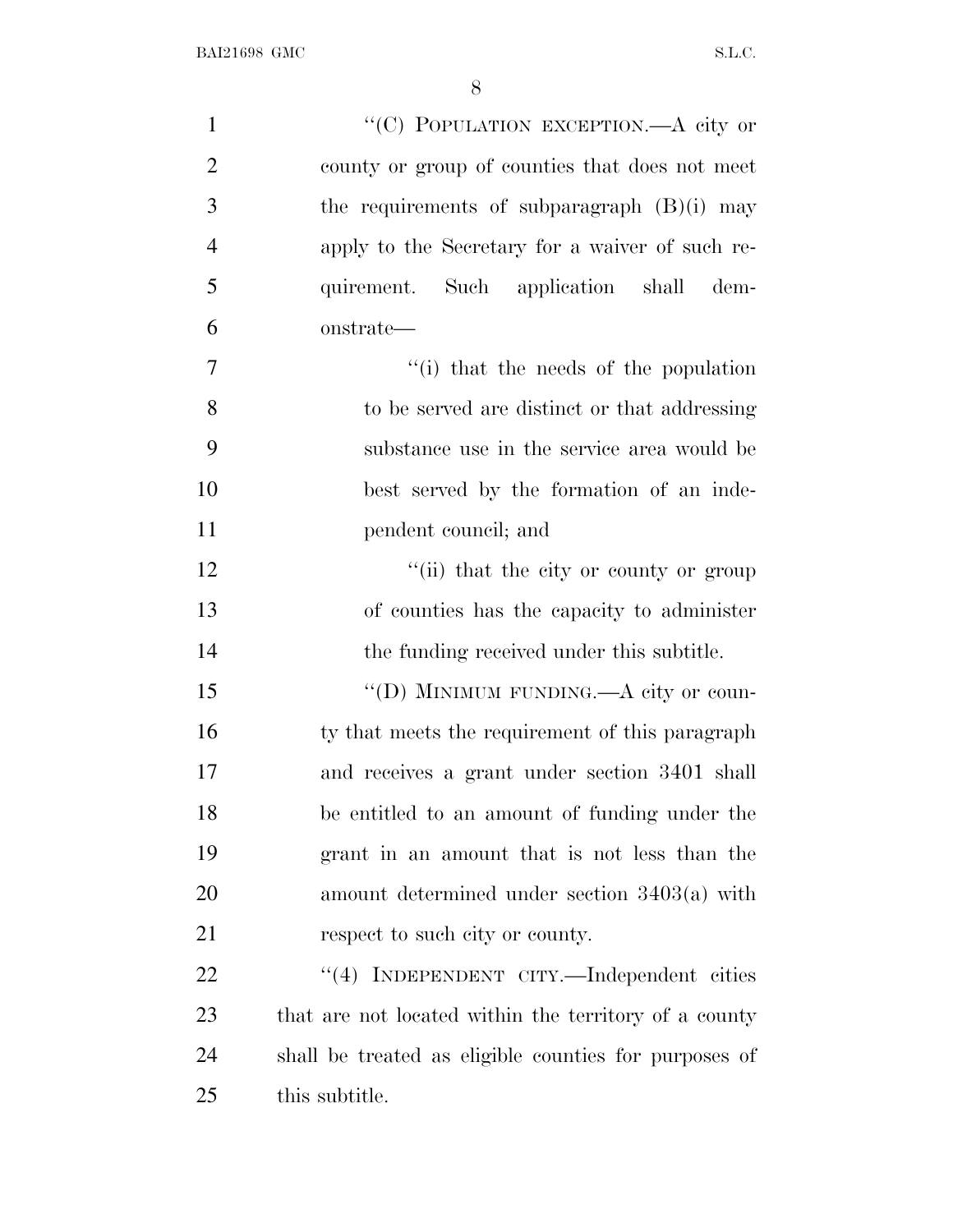1 "(5) POLITICAL SUBDIVISIONS.—With respect to States that do not have a local county system of governance, the Secretary shall determine the local political subdivisions within such States that are eli- gible to receive a grant under section 3401 and such subdivisions shall be treated as eligible counties for purposes of this subtitle.

8 "(6) DETERMINATIONS WHERE THERE IS A LACK OF DATA.—The Secretary shall establish eligi- bility and allocation criteria related to the prevalence of drug overdose deaths, the mortality rate from drug overdoses, and that provides an equivalent measure of need for funding for cities and counties 14 for which the data described in paragraph  $(1)(A)$  or  $(2)(D)(i)$  is not available.

 $\text{``(7)}$  DATA FROM TRIBAL AREAS.—The Sec- retary, acting through the Indian Health Service, shall consult with Indian Tribes and confer with urban Indian organizations to establish eligibility and allocation criteria that provide an equivalent measure of need for Tribal and urban Indian areas 22 for which the data described in paragraph  $(1)(A)$  or  $(2)(D)(i)$  are not available or do not apply.

24 ''(8) STUDY.—Not later than 3 years after the date of enactment of this title, the Comptroller Gen-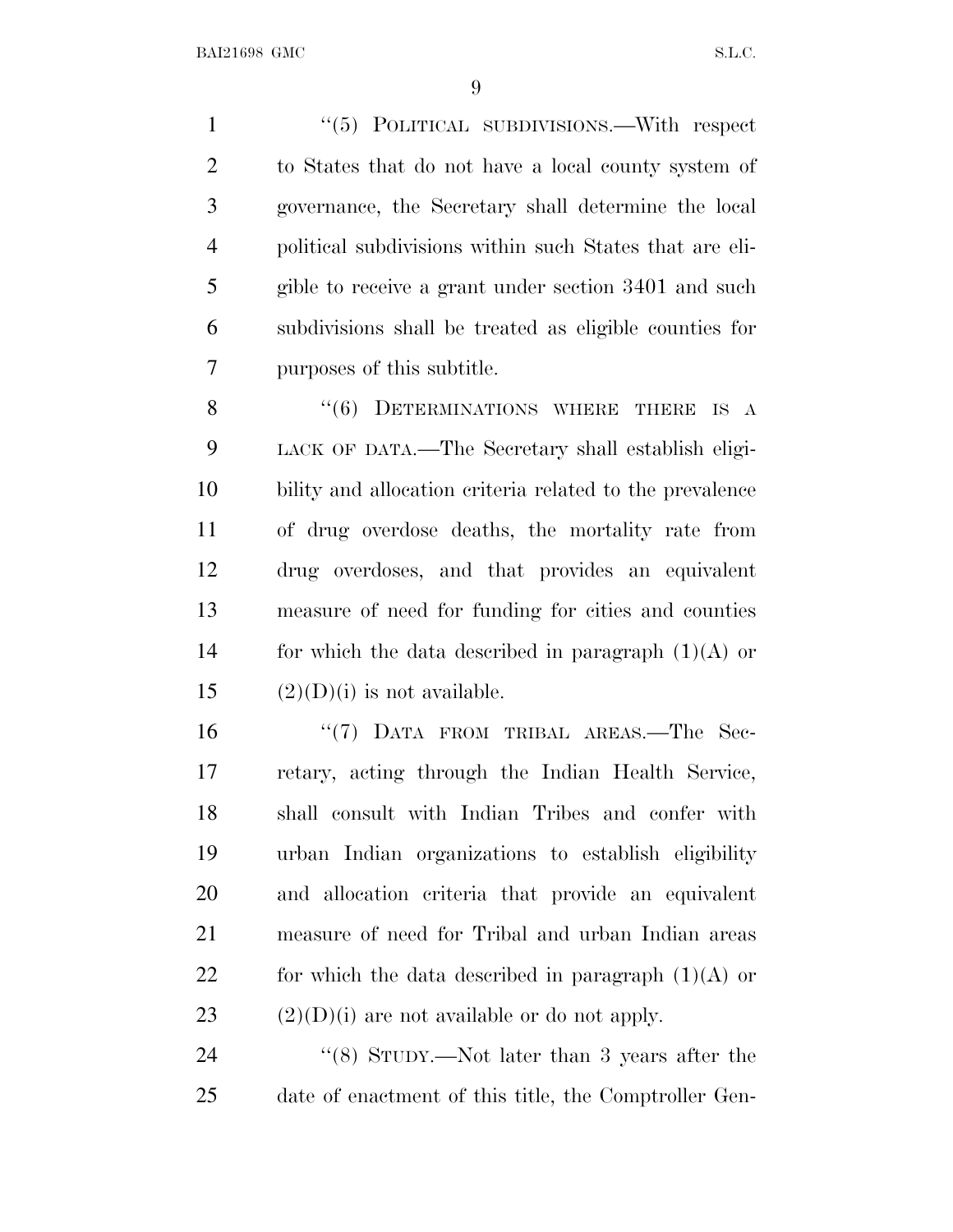| $\mathbf{1}$   | eral shall conduct a study to determine whether the   |
|----------------|-------------------------------------------------------|
| $\overline{2}$ | data utilized for purposes of paragraph $(1)(A)$ pro- |
| 3              | vide the most precise measure of local area need re-  |
| $\overline{4}$ | lated to substance use and addiction prevalence and   |
| 5              | whether additional data would provide more precise    |
| 6              | measures of substance use and addiction prevalence    |
| 7              | in local areas. Such study shall identify barriers to |
| 8              | collecting or analyzing such data, and make rec-      |
| 9              | ommendations for revising the indicators used under   |
| 10             | such paragraph to determine eligibility in order to   |
| 11             | direct funds to the local areas in most need of fund- |
| 12             | ing to provide assistance related to substance use    |
| 13             | and addiction.                                        |
| 14             | "(9) REFERENCE.—For purposes of this sub-             |
| 15             | title, the term 'eligible local area' includes—       |
| 16             | $\lq\lq(A)$ a city or county described in para-       |
| 17             | graph(1);                                             |
| 18             | "(B) multiple contiguous counties de-                 |
| 19             | scribed in paragraph $(2)$ ;                          |
| 20             | "(C) cities or counties within multiple con-          |
| 21             | tiguous counties described in paragraph $(3)$ ;       |
| 22             | $\lq\lq$ (D) an independent city described in         |
| 23             | paragraph $(4)$ ; and                                 |
| 24             | $\lq\lq$ (E) a political subdivision described in     |
| 25             | paragraph (5).                                        |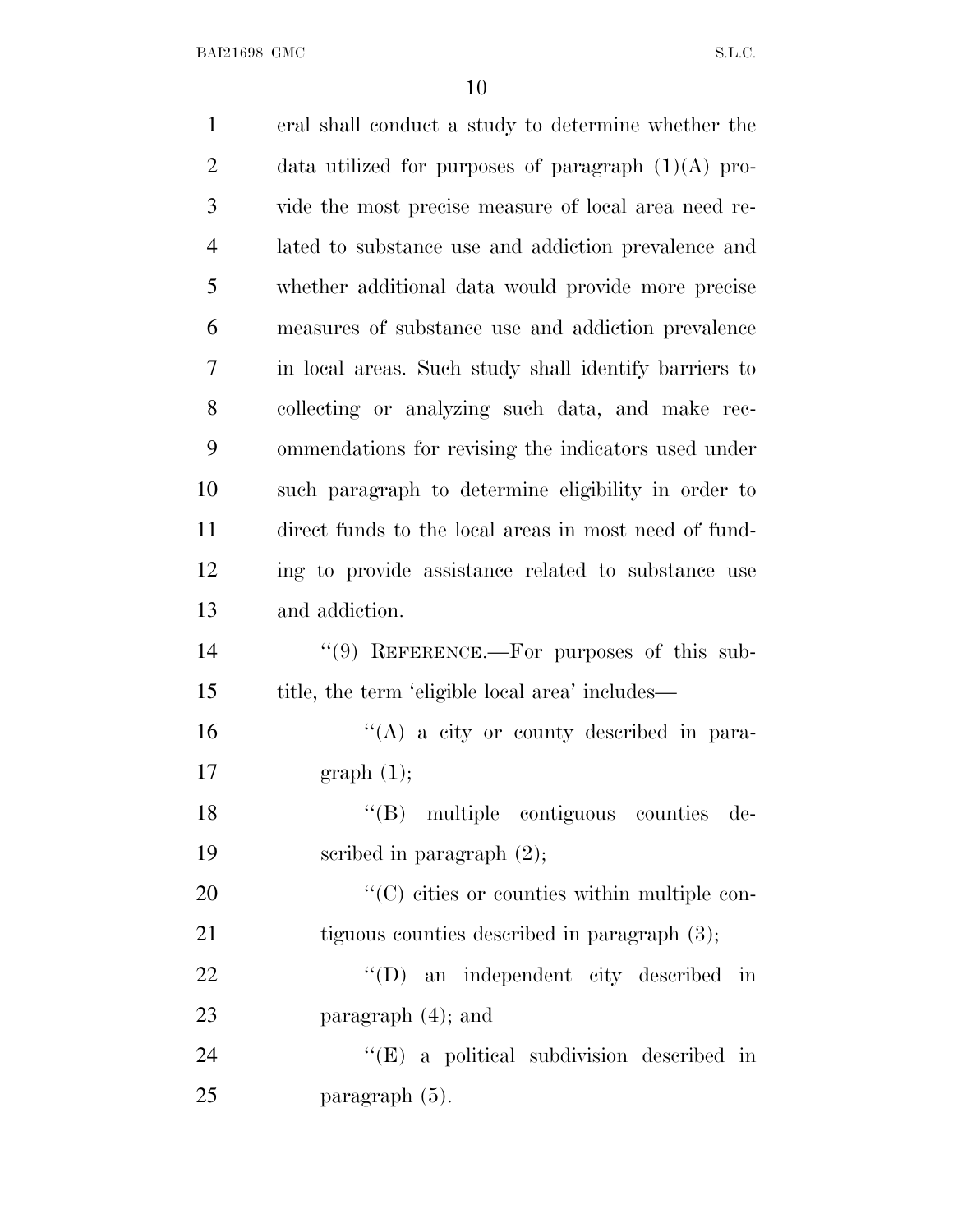| $\mathbf{1}$   | $``(e)$ ADMINISTRATION.—                                     |
|----------------|--------------------------------------------------------------|
| $\overline{2}$ | "(1) IN GENERAL.—Assistance made available                   |
| 3              | under a grant awarded under this section shall be            |
| $\overline{4}$ | directed to the chief elected official of the eligible       |
| 5              | local area who shall administer the grant funds.             |
| 6              | $``(2)$ MULTIPLE CONTIGUOUS COUNTIES.—                       |
| 7              | "(A) IN GENERAL.—Except as provided in                       |
| 8              | subparagraph (B), in the case of an eligible                 |
| 9              | county described in subsection $(b)(2)$ , assist-            |
| 10             | ance made available under a grant awarded                    |
| 11             | under this section shall be directed to the chief            |
| 12             | elected official of the particular county des-               |
| 13             | ignated in the application submitted for the                 |
| 14             | grant under section 3404. Such chief elected of-             |
| 15             | ficial shall be the administrator of the grant.              |
| 16             | "(B) STATE ADMINISTRATION.—Notwith-                          |
| 17             | standing subparagraph $(A)$ , the eligible county            |
| 18             | described in subsection $(b)(2)$ may elect to des-           |
| 19             | ignate the chief elected State official of the               |
| 20             | State in which the eligible county is located as             |
| 21             | the administrator of the grant funds.                        |
| 22             | "SEC. 3402. PLANNING COUNCIL.                                |
| 23             | "(a) ESTABLISHMENT.—To be eligible to receive a              |
| 24             | grant under section 3401, the chief elected official of the  |
| 25             | eligible local area shall establish or designate a substance |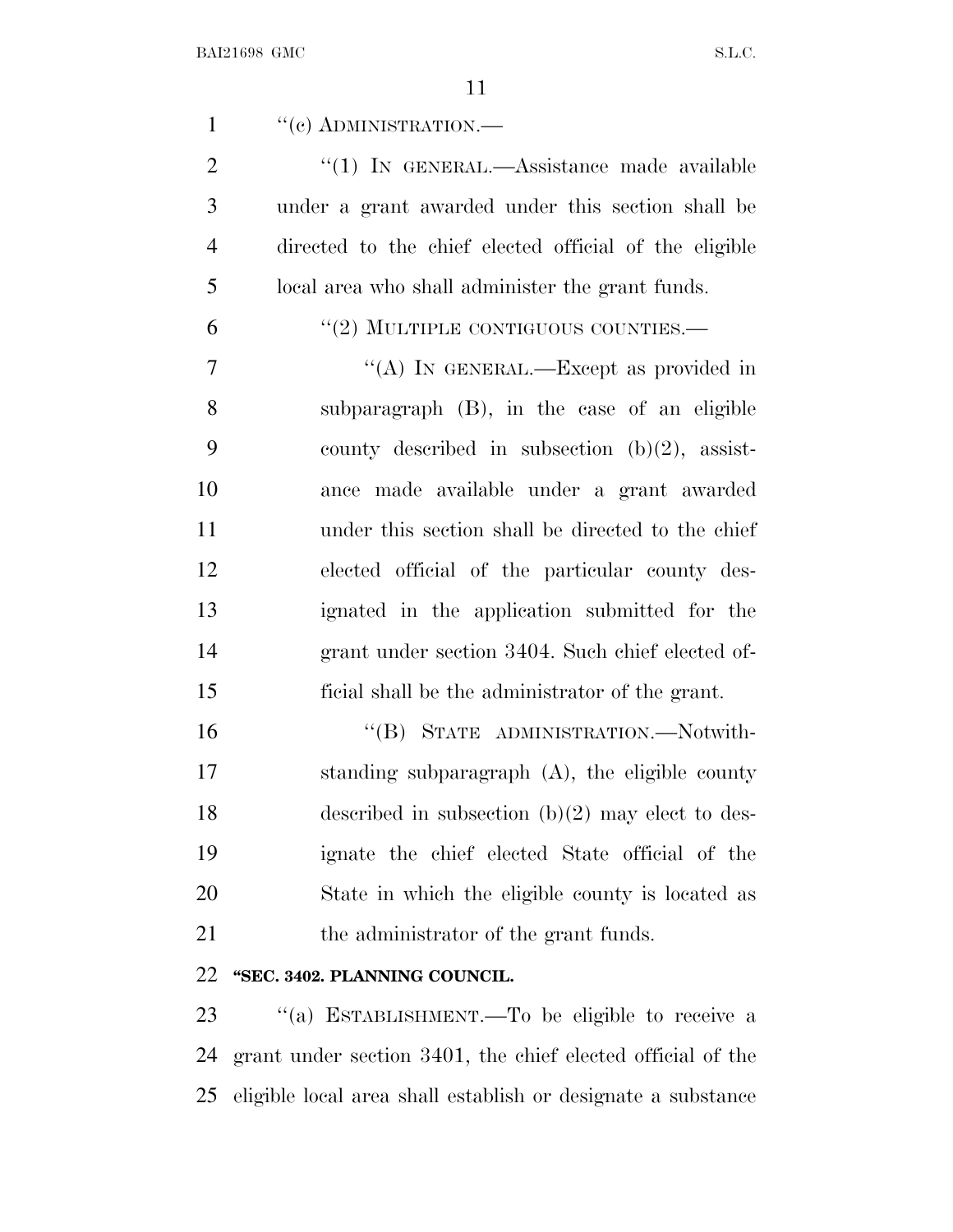| 1              | use disorder treatment and services planning council that |
|----------------|-----------------------------------------------------------|
| $\overline{2}$ | shall, to the maximum extent practicable—                 |
| 3              | $\lq(1)$ be representative of the demographics of         |
| 4              | the population of individuals with substance use dis-     |
| 5              | order in the area;                                        |
| 6              | $\cdot\cdot(2)$ include representatives of —              |
| $\overline{7}$ | "(A) health care providers, including Fed-                |
| 8              | erally-qualified health centers, rural health clin-       |
| 9              | ics, Indian health programs as defined in sec-            |
| 10             | tion 4 of the Indian Health Care Improvement              |
| 11             | Act, urban Indian organizations as defined in             |
| 12             | section 4 of the Indian Health Care Improve-              |
| 13             | ment Act, and facilities operated by the Depart-          |
| 14             | ment of Veterans Affairs;                                 |
| 15             | "(B) Native Hawaiian organizations as de-                 |
| 16             | fined in section 11 of the Native Hawaiian                |
| 17             | Health Care Act of 1988;                                  |
| 18             | "(C) community-based health, harm reduc-                  |
| 19             | tion, or addiction service organizations, includ-         |
| 20             | ing, where applicable, representatives of Drug            |
| 21             | Free Communities Coalition grantees;                      |
| 22             | "(D) social service providers, including                  |
| 23             | providers of housing and homelessness services            |
| 24             | and recovery residence providers;                         |
| 25             | $\lq\lq$ (E) mental health care providers;                |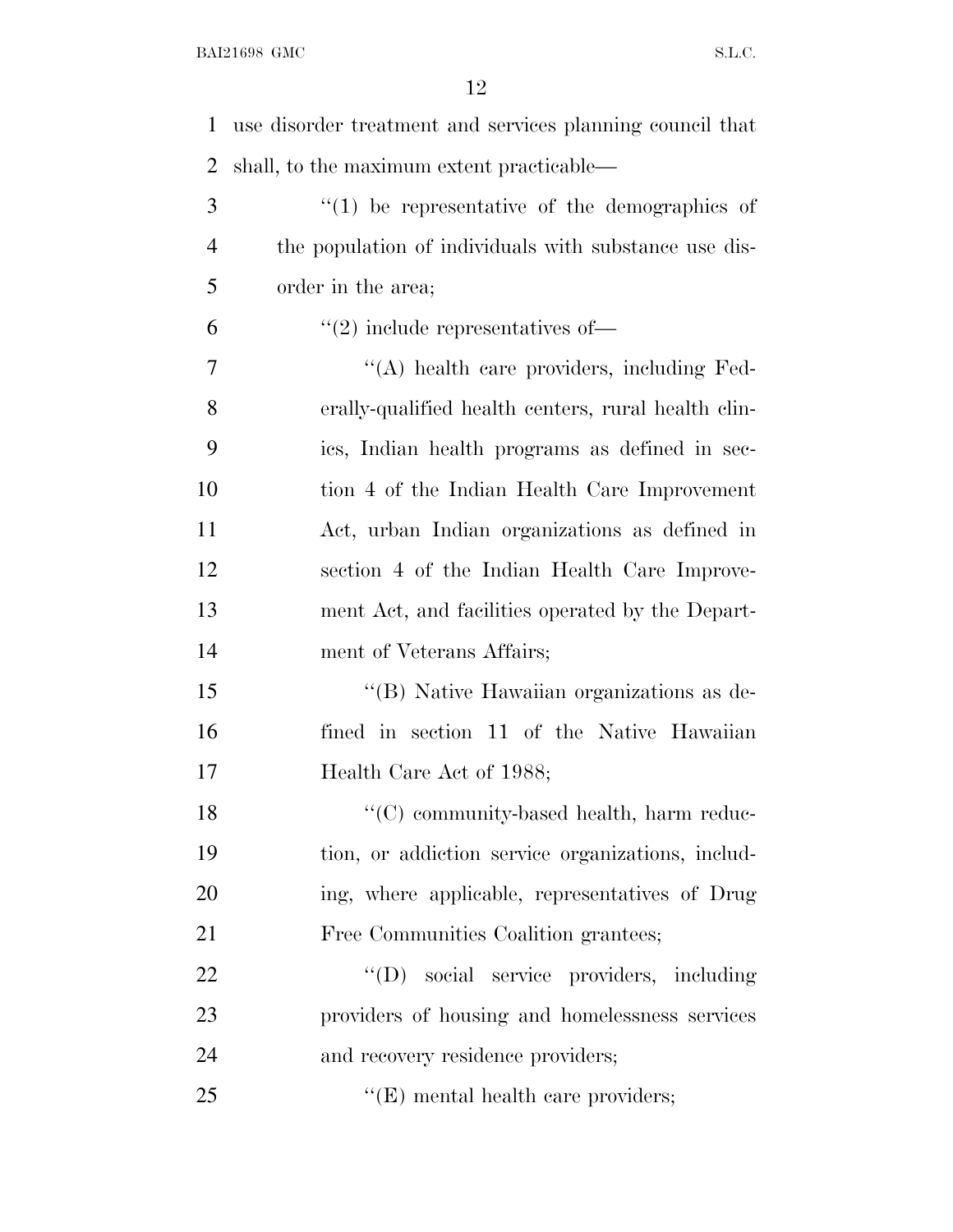| $\mathbf{1}$   | $\lq\lq(F)$ local public health agencies;           |
|----------------|-----------------------------------------------------|
| $\overline{2}$ | $\lq\lq(G)$ individuals with substance use dis-     |
| 3              | order and individuals who use drugs;                |
| $\overline{4}$ | "(H) individuals in recovery from sub-              |
| 5              | stance use disorders;                               |
| 6              | "(I) State governments, including<br>the            |
| 7              | State Medicaid agency and the Single State          |
| 8              | Agency for Substance Abuse Services;                |
| 9              | $\lq\lq (J)$ local governments;                     |
| 10             | $\lq\lq(K)$ non-elected community leaders;          |
| 11             | "(L) substance use disorder treatment pro-          |
| 12             | viders, including physician addiction specialists;  |
| 13             | $\lq\lq$ (M) Indian tribes and tribal organizations |
| 14             | as defined in section 4 of the Indian Self-Deter-   |
| 15             | mination and Education Assistance Act;              |
| 16             | "(N) Urban Indians as defined in section            |
| 17             | 4 of the Indian Health Care Improvement Act;        |
| 18             | "(O) historically underserved groups and            |
| 19             | subpopulations;                                     |
| 20             | "(P) individuals who were formerly incar-           |
| 21             | cerated;                                            |
| 22             | $\lq\lq Q$ organizations serving individuals who    |
| 23             | are currently incarcerated or in pre-trial deten-   |
| 24             | tion or were formerly incarcerated;                 |
| 25             | $\lq\lq$ (R) Federal agencies;                      |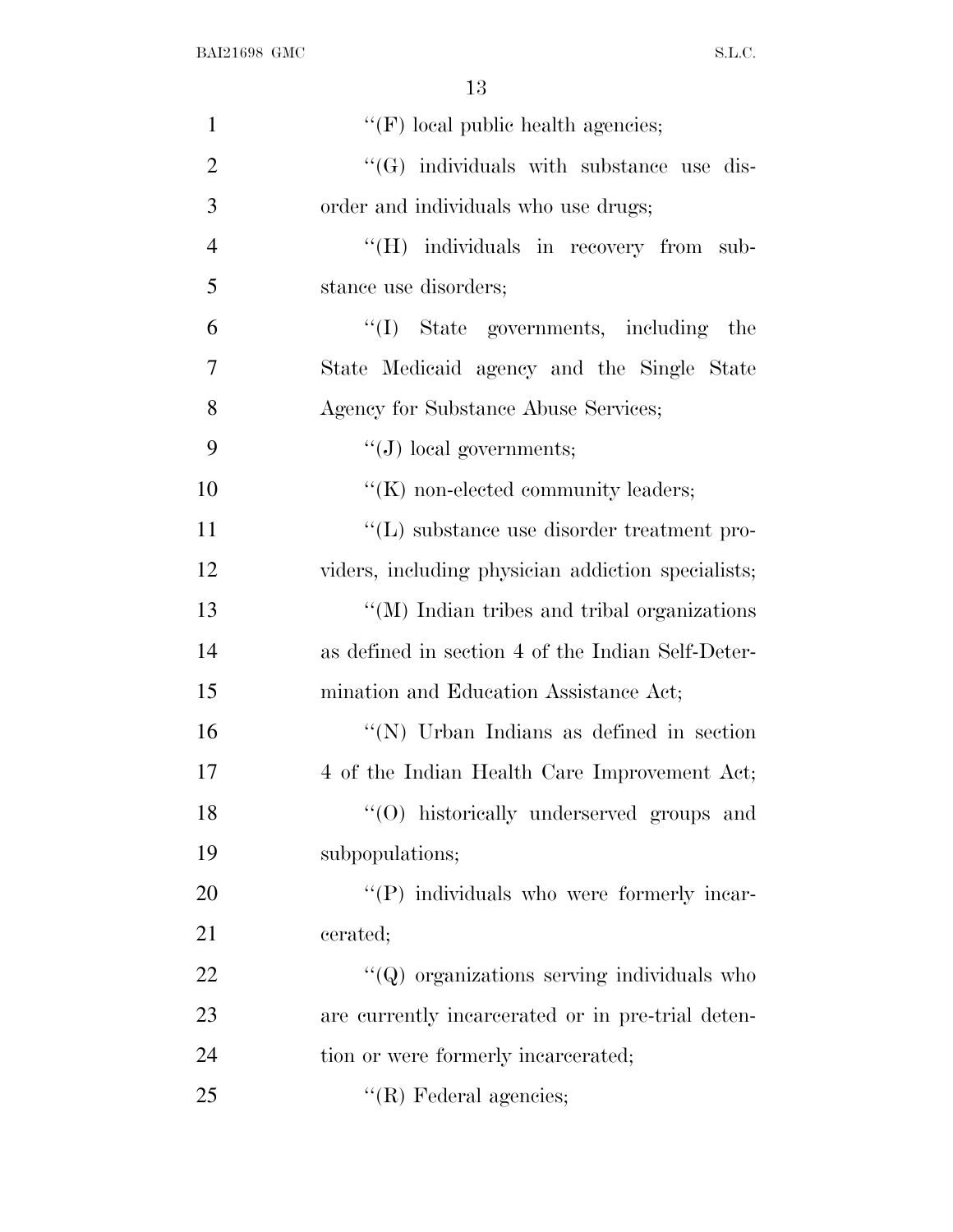| $\mathbf{1}$   | "(S) organizations that provide drug pre-                 |
|----------------|-----------------------------------------------------------|
| $\overline{2}$ | vention programs and services to youth at risk            |
| 3              | of substance use;                                         |
| $\overline{4}$ | "(T) medical examiners or coroners;                       |
| 5              | "(U) labor unions and the workplace com-                  |
| 6              | munity;                                                   |
| $\overline{7}$ | $``(V)$ local fire departments and emergency              |
| 8              | medical services;                                         |
| 9              | "(W) the lesbian, gay, bisexual,                          |
| 10             | transgender, queer (LGBTQ) community; and                 |
| 11             | $\lq\lq (X)$ certified or accredited addiction re-        |
| 12             | covery community organizations.                           |
| 13             | "(b) METHOD OF PROVIDING FOR COUNCIL.—                    |
| 14             | "(1) IN GENERAL.—In providing for a council               |
| 15             | for purposes of subsection (a), the chief elected offi-   |
| 16             | cial of the eligible local area may establish the coun-   |
| 17             | cil directly or designate an existing entity to serve as  |
| 18             | the council, subject to paragraph $(2)$ .                 |
| 19             | "(2) CONSIDERATION REGARDING DESIGNATION                  |
| 20             | OF COUNCIL.—In making a determination of wheth-           |
| 21             | er to establish or designate a council under para-        |
| 22             | graph (1), the chief elected official shall give priority |
| 23             | to the designation of an existing entity that has         |
| 24             | demonstrated experience in the provision of health        |
| 25             | and support services to individuals with substance        |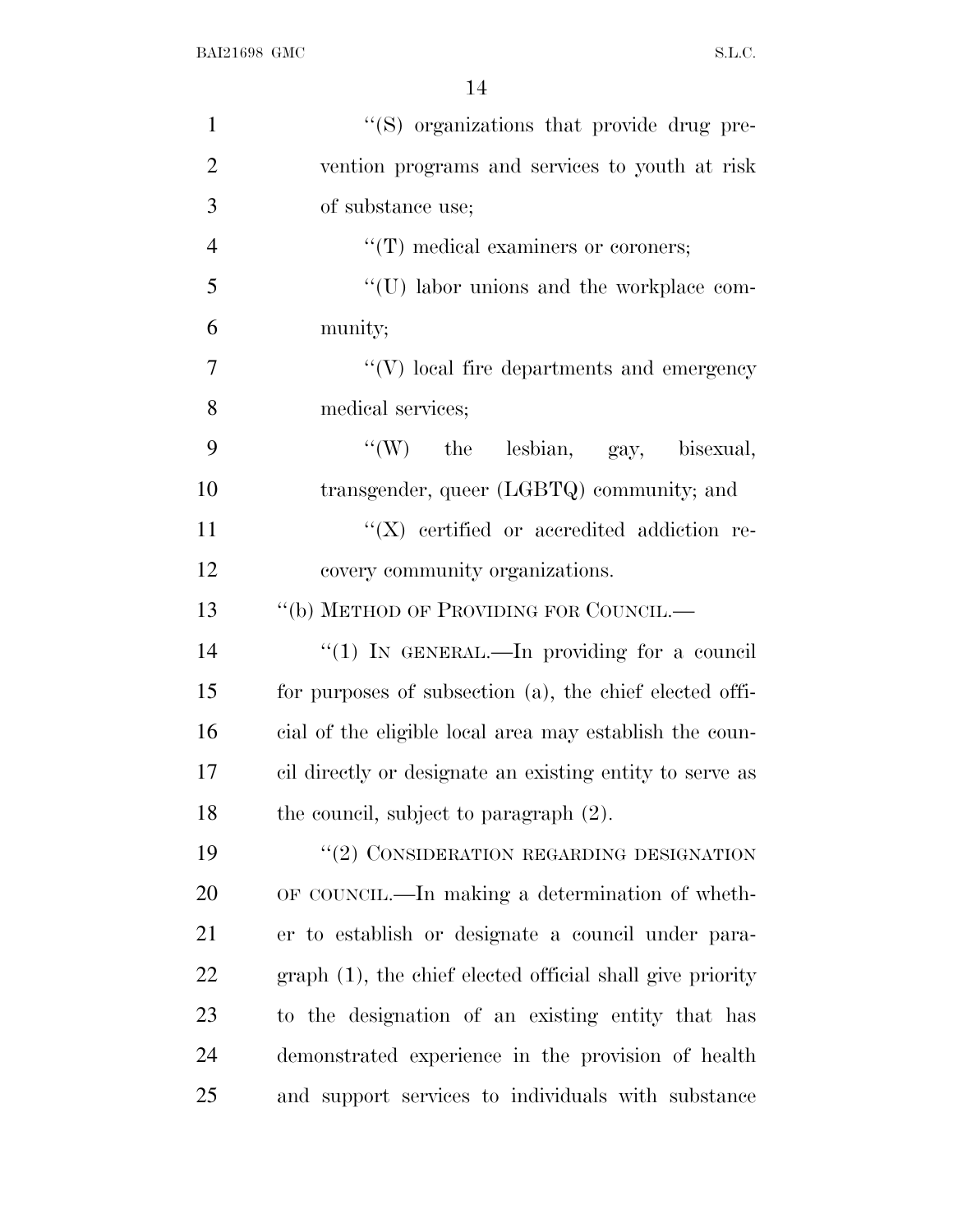use disorder within the eligible local area, that has a structure that recognizes the Federal trust respon- sibility when spending Federal health care dollars, and that has demonstrated a commitment to re- specting the obligation of government agencies using Federal dollars to consult with Indian tribes and confer with urban Indian organizations.

8 "(3) DESIGNATION OF EXISTING ENTITY.—If an existing entity is designated to serve as the coun- cil under this section, the membership of the entity shall comply with the requirements of subsection (a)(1) before it performs any of the duties set forth in subsection (e).

14 "(4) JOINT COUNCIL.—The Secretary shall es- tablish a process to permit an eligible local area that is not contiguous with any other eligible local area to form a joint planning council with such other eli- gible local area or areas, as long as such areas are located in geographical proximity to each other, as determined by the Secretary, and submit a joint ap-plication under section 3404.

22 "(5) JOINT COUNCIL ACROSS STATE LINES. Eligible local areas may form a joint planning coun- cil with other eligible local areas across State lines if such areas are located in geographical proximity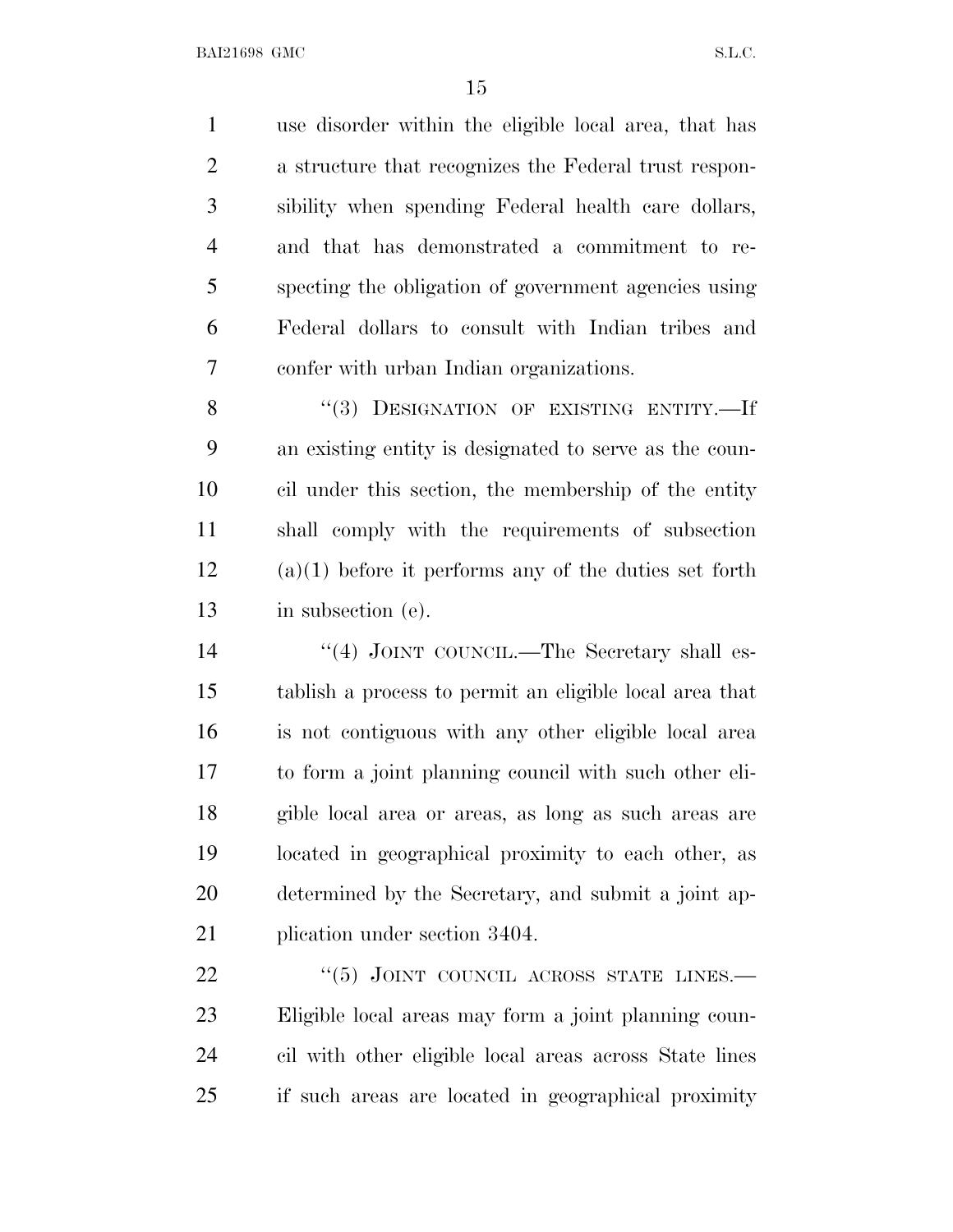| $\mathbf{1}$   | to each other, as determined by the Secretary, sub-             |
|----------------|-----------------------------------------------------------------|
| $\overline{2}$ | mit a joint application under section 3404, and es-             |
| 3              | tablish intergovernmental agreements to allow the               |
| $\overline{4}$ | administration of the grant across State lines.                 |
| 5              | "(c) MEMBERSHIP.—Members of the planning coun-                  |
| 6              | cil established or designated under subsection (a) shall—       |
| 7              | $(1)$ be nominated and selected through an                      |
| 8              | open process;                                                   |
| 9              | $\lq(2)$ elect from among their membership a chair              |
| 10             | and vice chair;                                                 |
| 11             | $(3)$ include at least one representative from                  |
| 12             | Indian tribes located within any eligible local area            |
| 13             | that receives funding under the grant program es-               |
| 14             | tablished in section $3401$ ;                                   |
| 15             | $\lq(4)$ include at least 1 individual with a history           |
| 16             | of substance use disorder;                                      |
| 17             | $\cdot\cdot\cdot(5)$ include at least 1 representative from a   |
| 18             | nonprofit substance use disorder service provider, at           |
| 19             | least 1 representative of an urban Indian organiza-             |
| 20             | tion, at least 1 physician addiction specialist, and at         |
| 21             | least 1 representative from an organization pro-                |
| 22             | viding harm reduction services;                                 |
| 23             | $\cdot\cdot\cdot(6)$ include at least 1 representative of a Na- |
| 24             | tive Hawaiian organization (as defined in section 11            |
| 25             | of the Native Hawaiian Health Care Act of 1988)                 |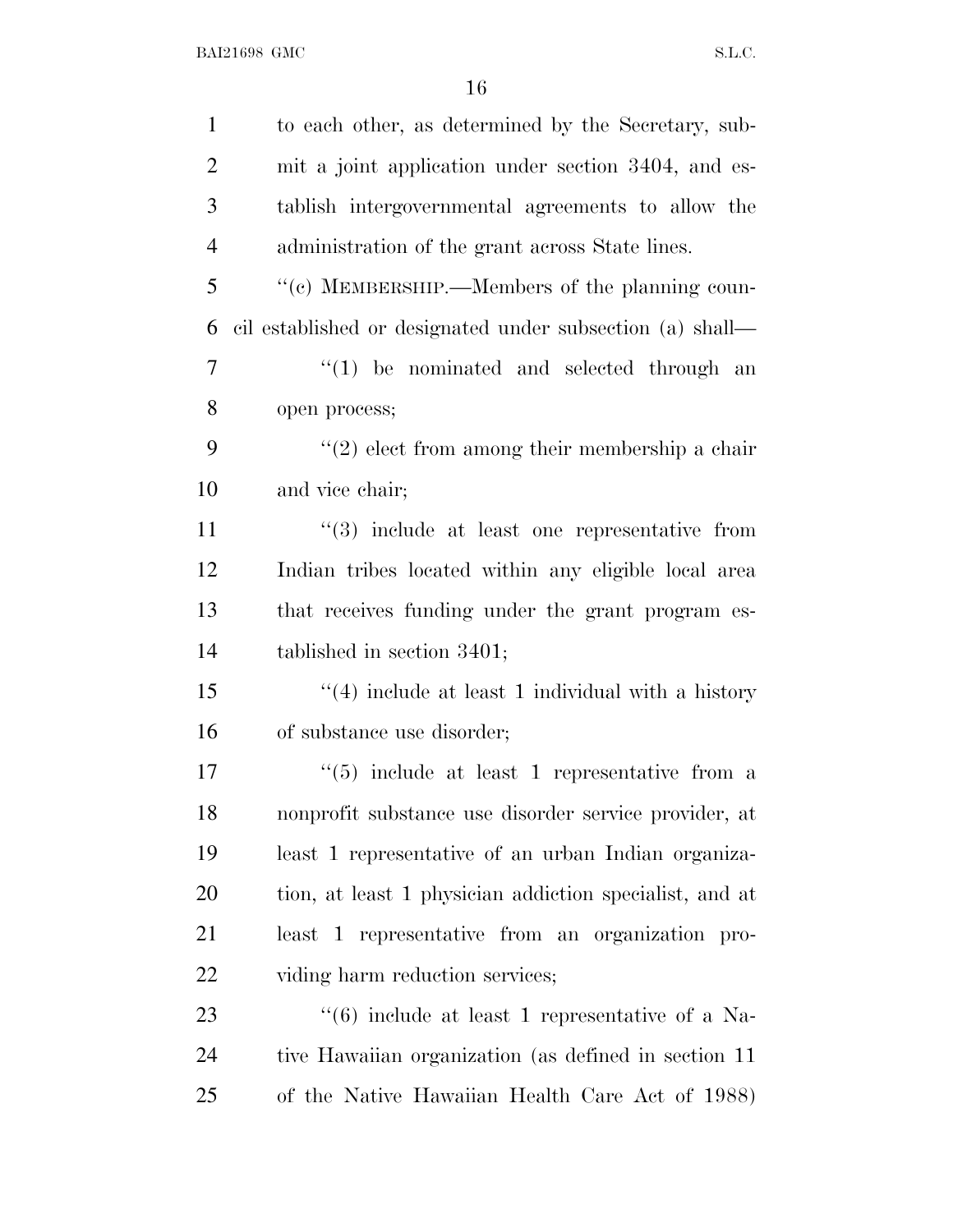when the Native Hawaiian population exceeds 10 percent; and 3 <sup>"</sup>(7) serve not more than 3 consecutive years on the planning council. ''(d) MEMBERSHIP TERMS.—Members of the plan- ning council established or designated under subsection (a) may serve additional terms if nominated and selected 8 through the process established in subsection  $(c)(1)$ . ''(e) DUTIES.—The planning council established or designated under subsection (a) shall—  $\frac{1}{2}$  (1) establish priorities for the allocation of grant funds within the eligible local area that em- phasize reducing drug use rates, overdose, substance use disorder, and health conditions associated with drug use such as human immunodeficiency virus, hepatitis B, and hepatitis C through evidence-based interventions in both community and criminal justice settings and that are based on—  $"$ (A) the use by the grantee of substance use disorder prevention, intervention, treat- ment, and recovery strategies that comply with best practices identified by the Secretary;  $\langle$  (B) the demonstrated or probable cost-ef-fectiveness of proposed substance use disorder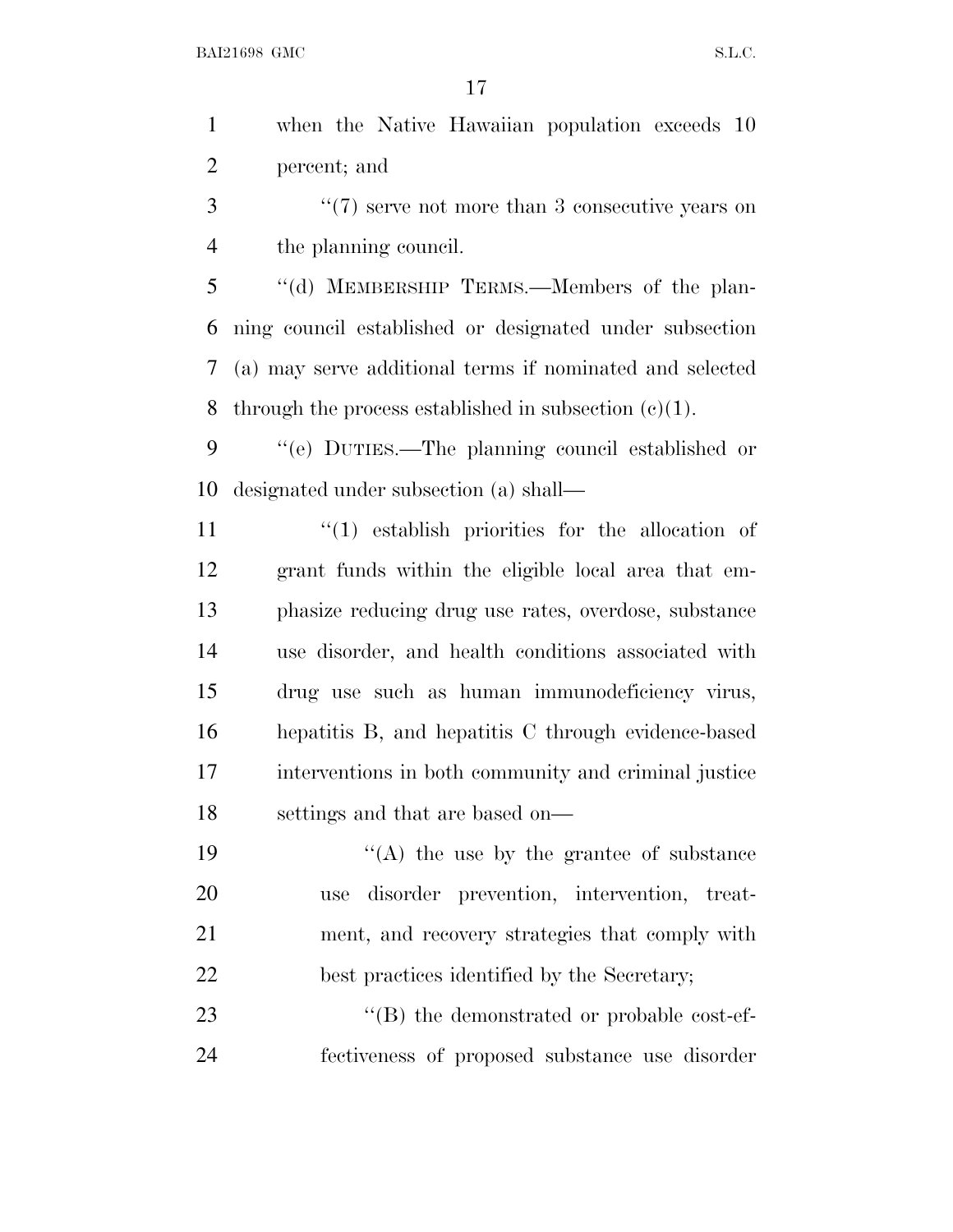| $\mathbf{1}$   | prevention, intervention, treatment, and recov-       |
|----------------|-------------------------------------------------------|
| $\overline{2}$ | ery services;                                         |
| 3              | "(C) the health priorities of the commu-              |
| $\overline{4}$ | nities within the eligible local area that are af-    |
| 5              | fected by substance use;                              |
| 6              | $\lq\lq$ (D) the priorities and needs of individuals  |
| $\overline{7}$ | with substance use disorder; and                      |
| 8              | $\lq\lq(E)$ the availability of other governmental    |
| 9              | and non-governmental services;                        |
| 10             | $\lq(2)$ ensure the use of grant funds will advance   |
| 11             | any existing State or local plan regarding the provi- |
| 12             | sion of substance use disorder treatment services to  |
| 13             | individuals with substance use disorder;              |
| 14             | $(3)$ in the absence of a State or local plan,        |
| 15             | work with local public health agencies to develop a   |
| 16             | comprehensive plan for the organization and delivery  |
| 17             | of substance use disorder prevention and treatment    |
| 18             | services;                                             |
| 19             | $(4)$ regularly assess the efficiency of the ad-      |
| 20             | ministrative mechanism in rapidly allocating funds    |
| 21             | to support evidence-based substance use disorder      |
| 22             | prevention and treatment services in the areas of     |
| 23             | greatest need within the eligible local area;         |
| 24             | $\lq(5)$ work with local public health agencies to    |
| 25             | determine the size and demographics of the popu-      |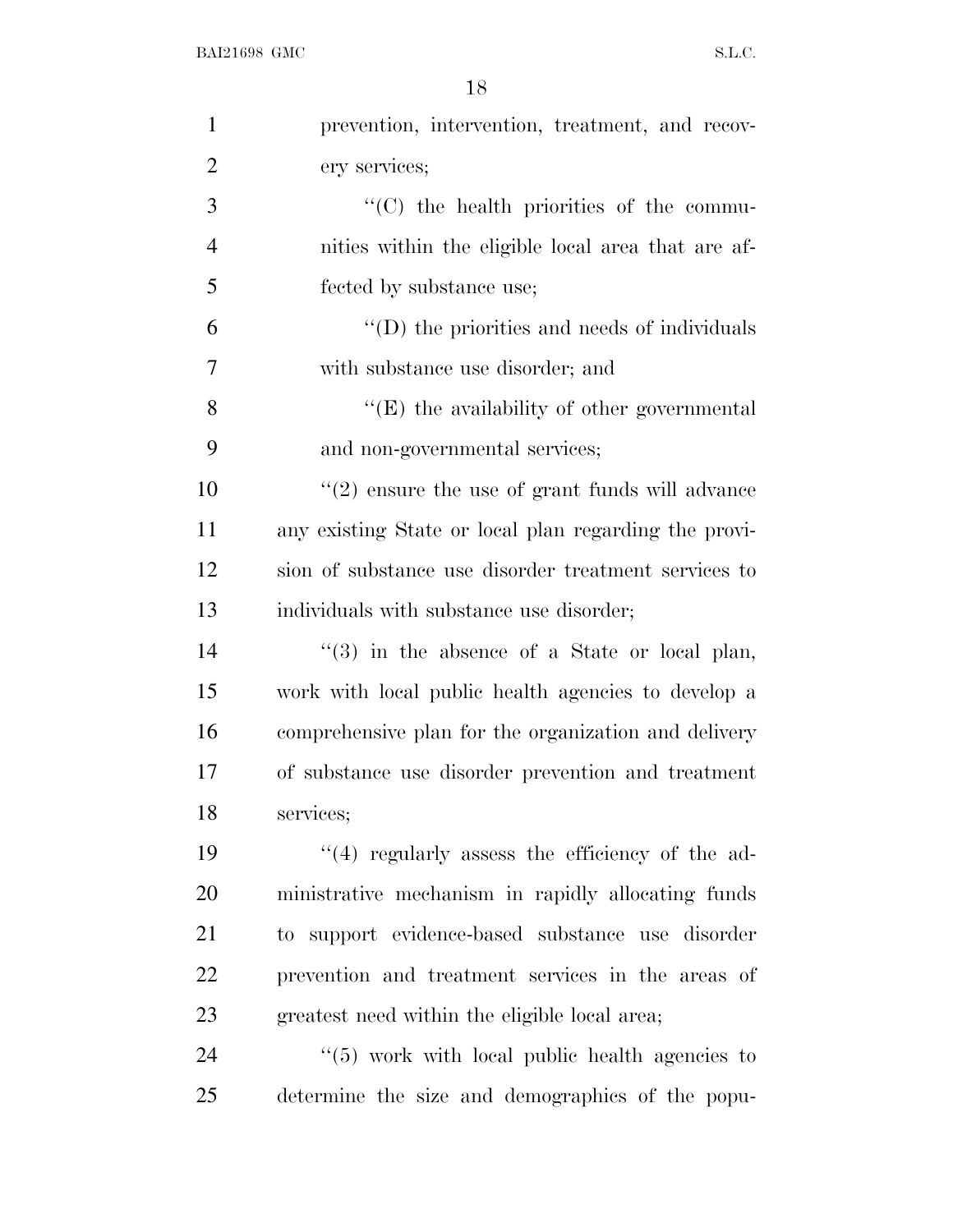lation of individuals with substance use disorders and the types of substance use that are most preva- lent in the eligible local area; ''(6) work with local public health agencies to

 determine the needs of such population, including the need for substance use disorder prevention, intervention, treatment, harm reduction, and recov-ery services;

 $9 \t\t\t\t\t\t''(7)$  work with local public agencies to deter- mine the disparities in access to services among af- fected subpopulations and historically underserved communities, including infrastructure and capacity shortcomings of providers that contribute to these disparities;

 ''(8) work with local public agencies to establish methods for obtaining input on community needs and priorities, including by partnering with organi- zations that serve targeted communities experiencing high addictive substance-related health disparities to gather data using culturally attuned data collection methodologies;

22  $(9)$  coordinate with Federal grantees that pro- vide substance use disorder prevention and treat-ment services within the eligible local area; and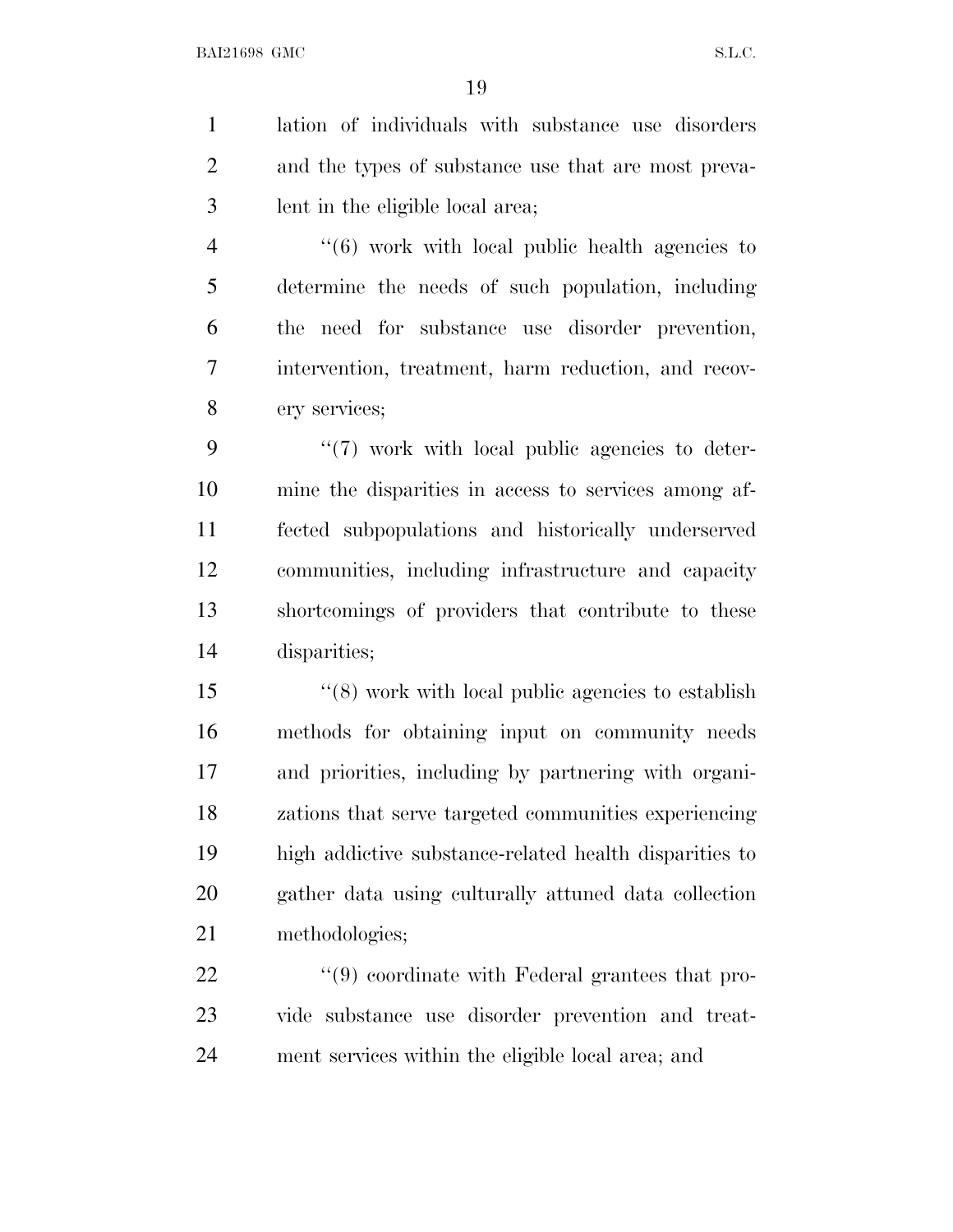| $\mathbf{1}$   | $"(10)$ annually assess the effectiveness of the         |
|----------------|----------------------------------------------------------|
| $\overline{2}$ | substance use disorder prevention and treatment          |
| 3              | services being supported by the grant received by the    |
| $\overline{4}$ | eligible local area, including, to the extent possible—  |
| 5              | $\lq\lq$ reductions in the rates of substance            |
| 6              | use, overdose, and death from substance use;             |
| 7              | "(B) rates of discontinuation from sub-                  |
| 8              | stance use disorder treatment services and rates         |
| 9              | of sustained recovery;                                   |
| 10             | "(C) long-term outcomes among individ-                   |
| 11             | uals receiving treatment for substance use dis-          |
| 12             | orders; and                                              |
| 13             | $\lq\lq$ the availability and use of substance           |
| 14             | use disorder treatment services needed by indi-          |
| 15             | viduals with substance use disorders over their          |
| 16             | lifetimes.                                               |
| 17             | "(f) CONFLICTS OF INTEREST.—                             |
| 18             | "(1) IN GENERAL.—The planning council under              |
| 19             | subsection (a) may not be directly involved in the       |
| 20             | administration of a grant under section 3401.            |
| 21             | "(2) REQUIRED AGREEMENTS.—An individual                  |
| 22             | may serve on the planning council under subsection       |
| 23             | (a) only if the individual agrees that if the individual |
| 24             | has a financial interest in an entity, if the individual |
| 25             | is an employee of a public or private entity, or if the  |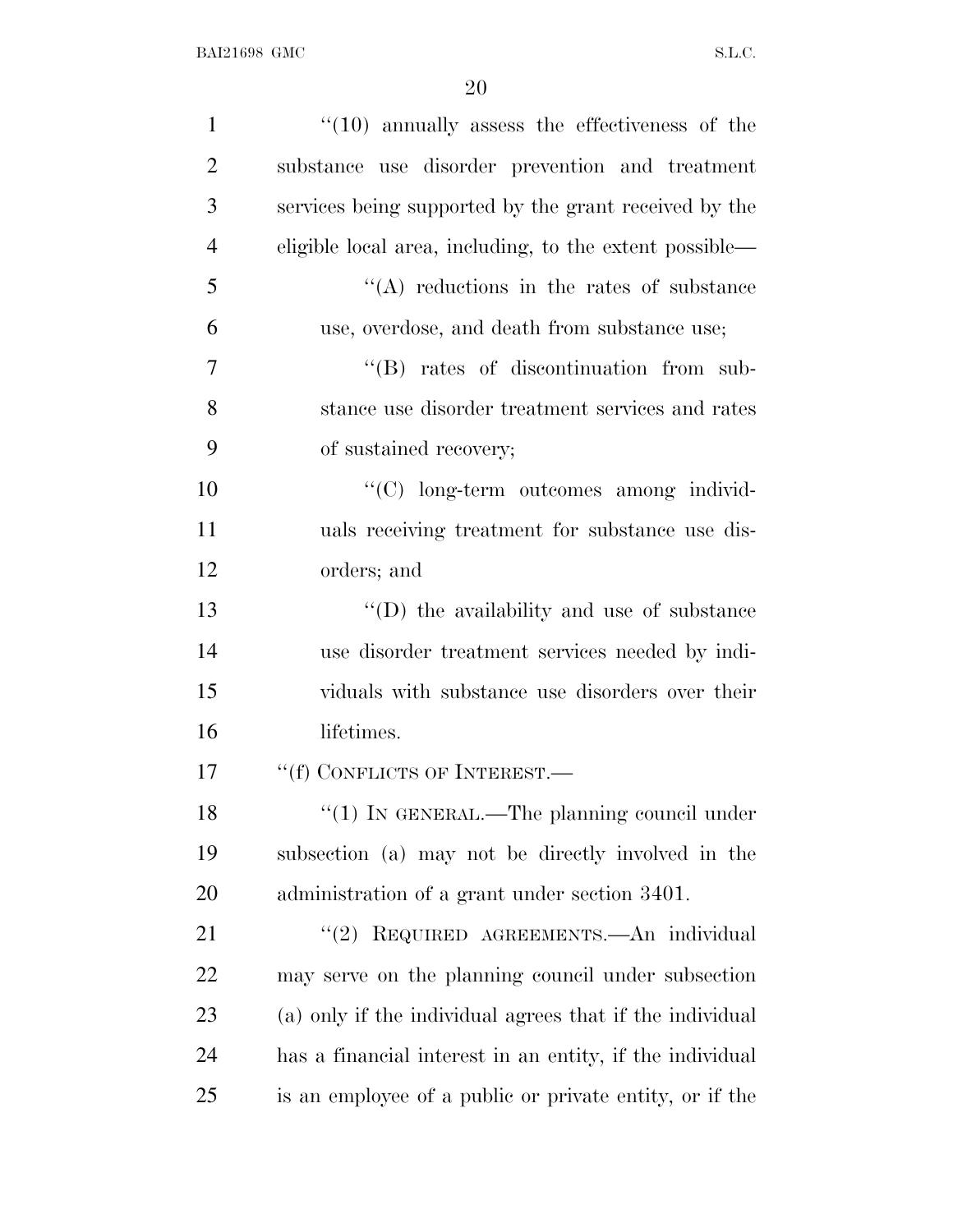individual is a member of a public or private organi- zation, and such entity or organization is seeking amounts from a grant under section 3401, the indi- vidual will not, with respect to the purpose for which the entity seeks such amounts, participate (directly or in an advisory capacity) in the process of select- ing entities to receive such amounts for such pur-pose.

 ''(g) GRIEVANCE PROCEDURES.—A planning council under subsection (a) shall develop procedures for address- ing grievances with respect to funding under this subtitle, including procedures for submitting grievances that can- not be resolved to binding arbitration. Such procedures shall be described in the by-laws of the planning council. ''(h) PUBLIC DELIBERATIONS.—With respect to a planning council under subsection (a), in accordance with criteria established by the Secretary, the following applies: 18 ''(1) The meetings of the council shall be open to the public and shall be held only after adequate notice to the public.

21 ''(2) The records, reports, transcripts, minutes, agenda, or other documents which were made avail- able to or prepared for or by the council shall be available for public inspection and copying at a sin-gle location.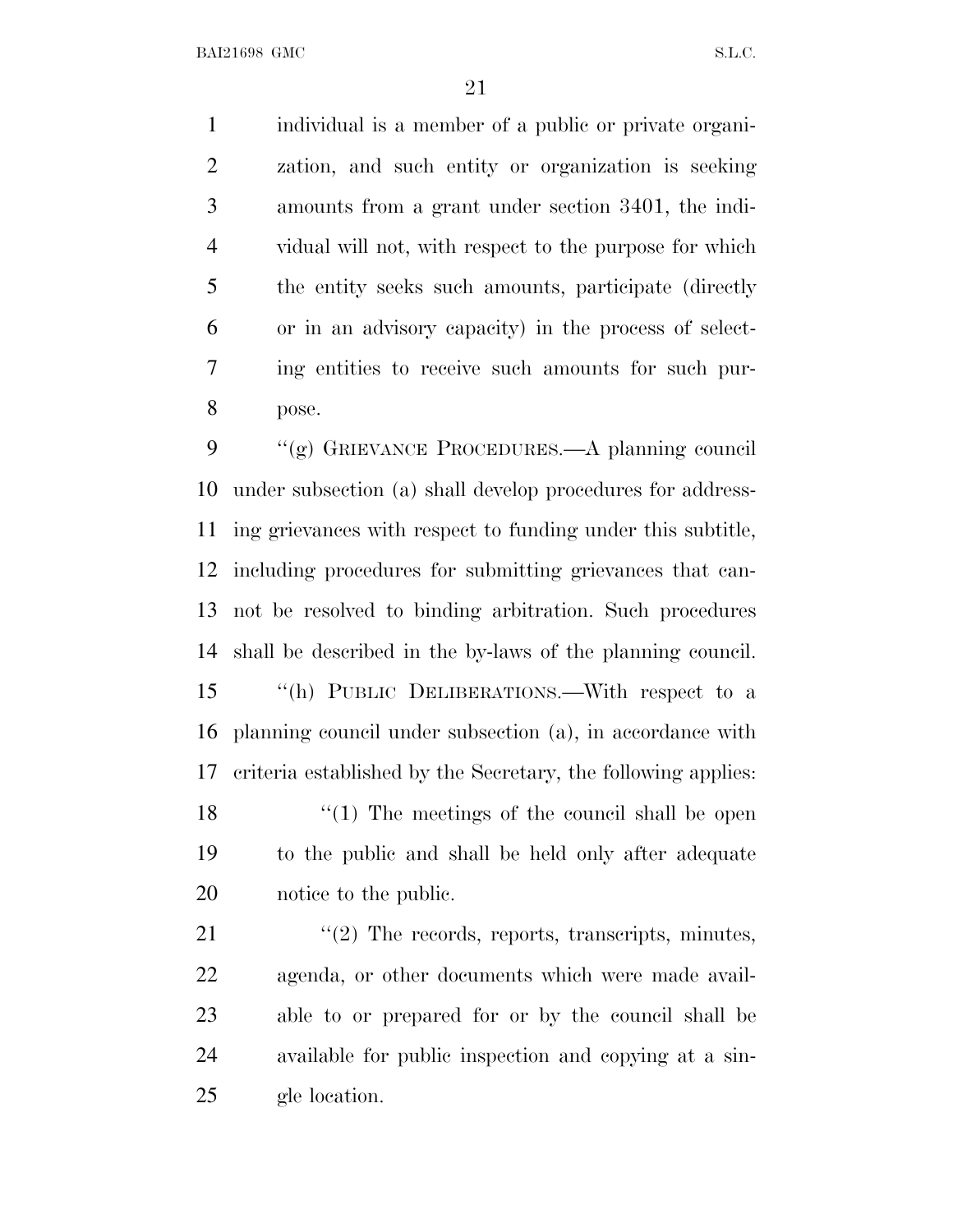| $\mathbf{1}$   | "(3) Detailed minutes of each meeting of the             |
|----------------|----------------------------------------------------------|
| $\overline{2}$ | council shall be kept. The accuracy of all minutes       |
| 3              | shall be certified to by the chair of the council.       |
| $\overline{4}$ | $\lq(4)$ This subparagraph does not apply to any         |
| 5              | disclosure of information of a personal nature that      |
| 6              | would constitute a clearly unwarranted invasion of       |
| 7              | personal privacy, including any disclosure of medical    |
| 8              | information or personnel matters.                        |
| 9              | "(i) NEUTRALITY TOWARDS ORGANIZED LABOR.—                |
| 10             | " $(1)$ IN GENERAL.—In carrying out duties               |
| 11             | under subsection (e), planning councils shall, to the    |
| 12             | extent practicable, prioritize the distribution of grant |
| 13             | funds to grantees that have—                             |
| 14             | $\lq\lq(A)(i)$ a collective bargaining agreement;        |
| 15             | <b>or</b>                                                |
| 16             | "(ii) an explicit policy not to deter employ-            |
| 17             | ees with respect to-                                     |
| 18             | "(I) labor organizing for the employ-                    |
| 19             | ees engaged in the covered activities; and               |
| 20             | "(II) such employees' choice to form                     |
| 21             | and join labor organizations; and                        |
| 22             | $\lq\lq$ (B) policies that require—                      |
| 23             | "(i) the posting and maintenance of                      |
| 24             | notices in the workplace to such employees               |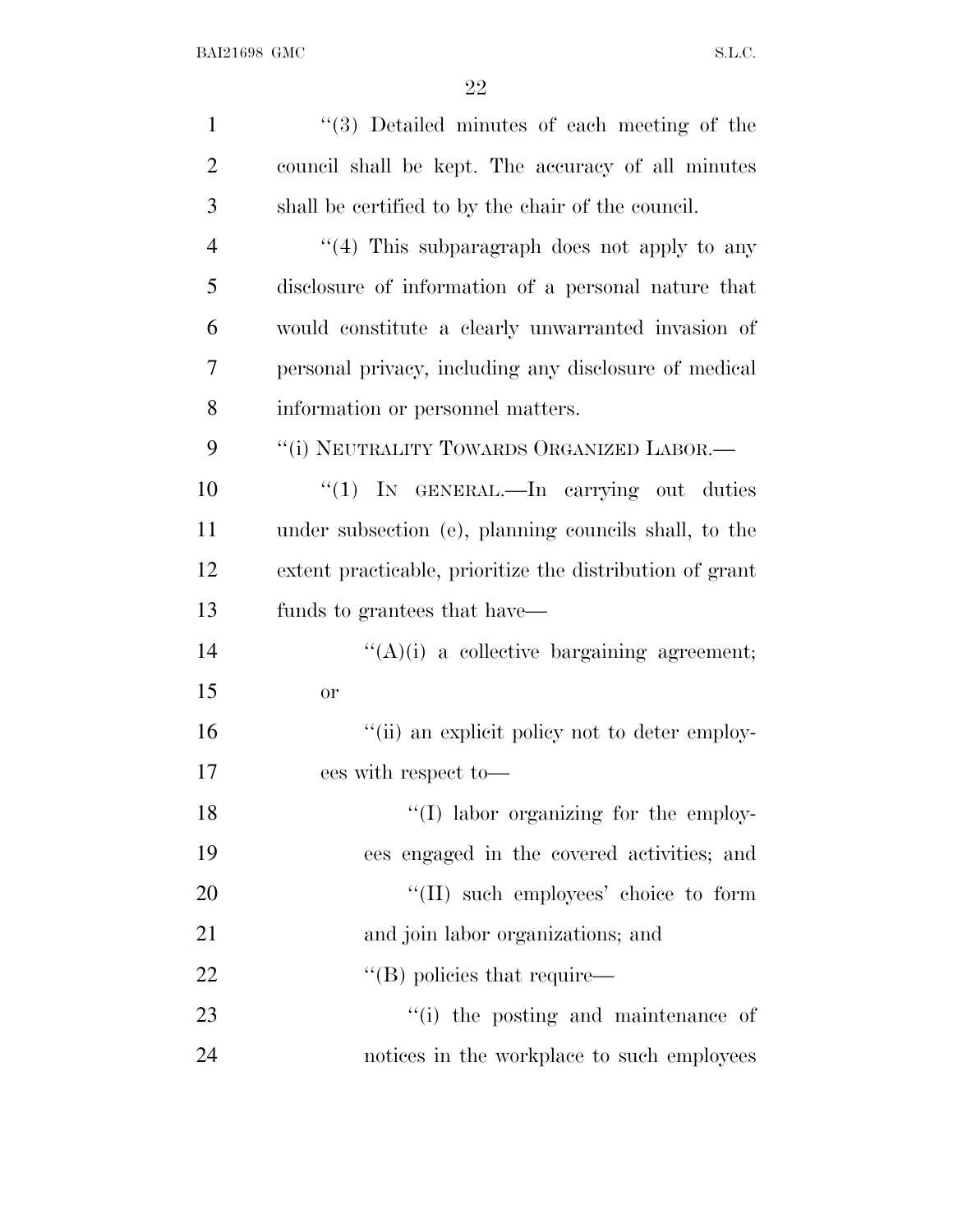| $\mathbf{1}$   | of their rights under the National Labor          |
|----------------|---------------------------------------------------|
| $\overline{2}$ | Relations Act (29 U.S.C. 151 et seq.);            |
| 3              | "(ii) that such employees are, at the             |
| 4              | beginning of their employment, provided           |
| 5              | notice and information regarding the em-          |
| 6              | ployees' rights under such Act; and               |
| 7              | "(iii) the employer to voluntarily rec-           |
| 8              | ognize a union in cases where a majority          |
| 9              | of such workers of the employer have              |
| 10             | joined and requested representation.              |
| 11             | "(2) LIMITATION.—This subsection does not         |
| 12             | apply to Indian tribes.                           |
| 13             | "SEC. 3403. AMOUNT OF GRANT, USE OF AMOUNTS, AND  |
| 14             | FUNDING AGREEMENT.                                |
|                |                                                   |
| 15             | "(a) AMOUNT OF GRANT.                             |
| 16             | "(1) GRANTS BASED ON RELATIVE NEED OF             |
| 17             | $AREA$ .                                          |
| 18             | "(A) IN GENERAL.—In carrying out this             |
| 19             | subtitle, the Secretary shall make a grant for    |
| 20             | each eligible local area for which an application |
| 21             | under section 3404 has been approved. Each        |
| 22             | such grant shall be made in an amount deter-      |
| 23             | mined in accordance with paragraph $(3)$ .        |
| 24             | EXPEDITED DISTRIBUTION.—Not<br>$\lq\lq (B)$       |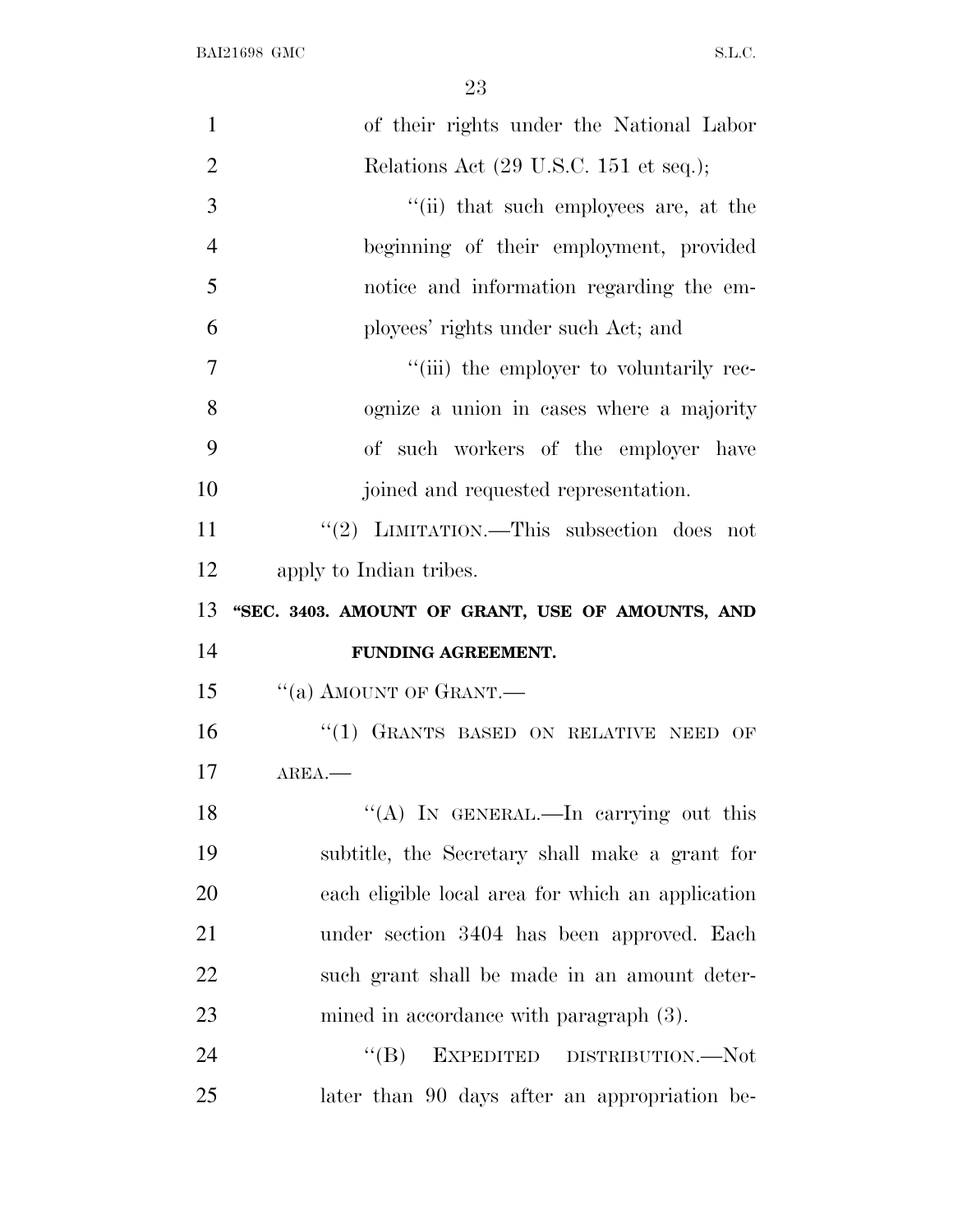| $\mathbf{1}$   | comes available to carry out this subtitle for a   |
|----------------|----------------------------------------------------|
| $\overline{2}$ | fiscal year, the Secretary shall disburse 53 per-  |
| 3              | cent of the amount made available under sec-       |
| $\overline{4}$ | tion 3406 for carrying out this subtitle for such  |
| 5              | fiscal year through grants to eligible local areas |
| 6              | under section 3401, in accordance with sub-        |
| 7              | paragraphs $(C)$ and $(D)$ .                       |
| 8              | " $(C)$ AMOUNT.—                                   |
| 9              | "(i) IN GENERAL.—Subject to the ex-                |
| 10             | tent of amounts made available in appro-           |
| 11             | priations Acts, a grant made for purposes          |
| 12             | of this subparagraph to an eligible local          |
| 13             | area shall be made in an amount equal to           |
| 14             | the product of—                                    |
| 15             | $\lq\lq$ (I) an amount equal to the                |
| 16             | amount available for distribution                  |
| 17             | under subparagraph $(B)$ for the fiscal            |
| 18             | year involved; and                                 |
| 19             | $\lq\lq$ (II) the percentage constituted           |
| 20             | by the ratio of the distribution factor            |
| 21             | for the eligible local area to the sum             |
| 22             | of the respective distribution factors             |
| 23             | for all eligible local areas;                      |
| 24             | which product shall then, as applicable, be        |
| 25             | increased under subparagraph (D).                  |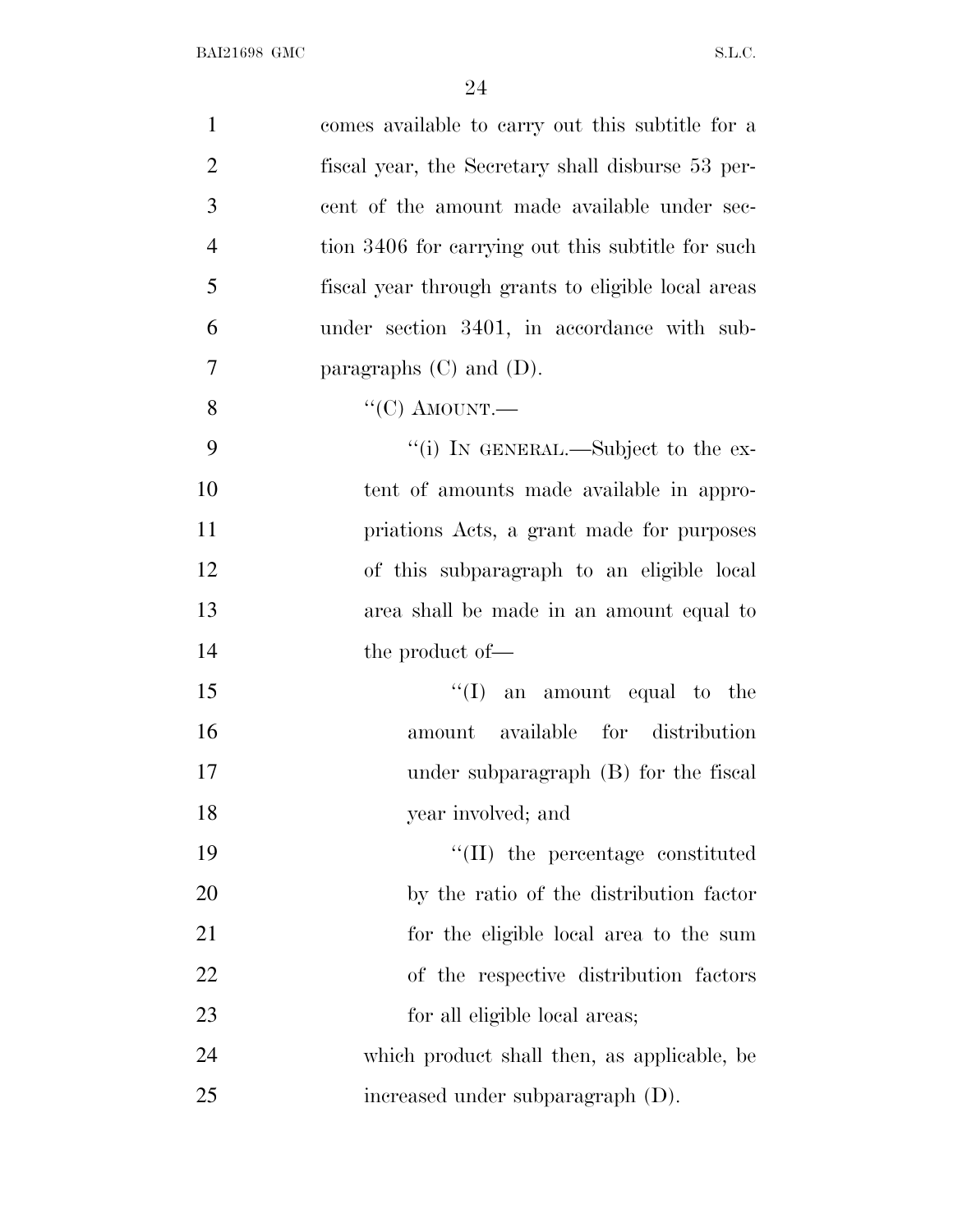| $\mathbf{1}$   | DISTRIBUTION FACTOR.-For<br>``(ii)            |
|----------------|-----------------------------------------------|
| $\overline{2}$ | purposes of clause $(i)(II)$ , the term 'dis- |
| 3              | tribution factor' means—                      |
| $\overline{4}$ | "(I) an amount equal to-                      |
| 5              | "(aa) the estimated number                    |
| 6              | of drug overdose deaths in the el-            |
| 7              | igible local area, as determined              |
| 8              | under clause (iii); or                        |
| 9              | "(bb) the estimated number                    |
| 10             | of non-fatal drug overdoses in the            |
| 11             | eligible local area, as determined            |
| 12             | under clause (iv);                            |
| 13             | as determined by the Secretary based          |
| 14             | on which distribution factor (item (aa)       |
| 15             | or (bb)) will result in the eligible local    |
| 16             | area receiving the greatest amount of         |
| 17             | funds; or                                     |
| 18             | "(II) in the case of an eligible              |
| 19             | local area for which the data de-             |
| 20             | scribed in subclause (I) are not avail-       |
| 21             | able, an amount determined by the             |
| 22             | Secretary—                                    |
| 23             | "(aa) based on other data                     |
| 24             | the Secretary determines appro-               |
| 25             | priate; and                                   |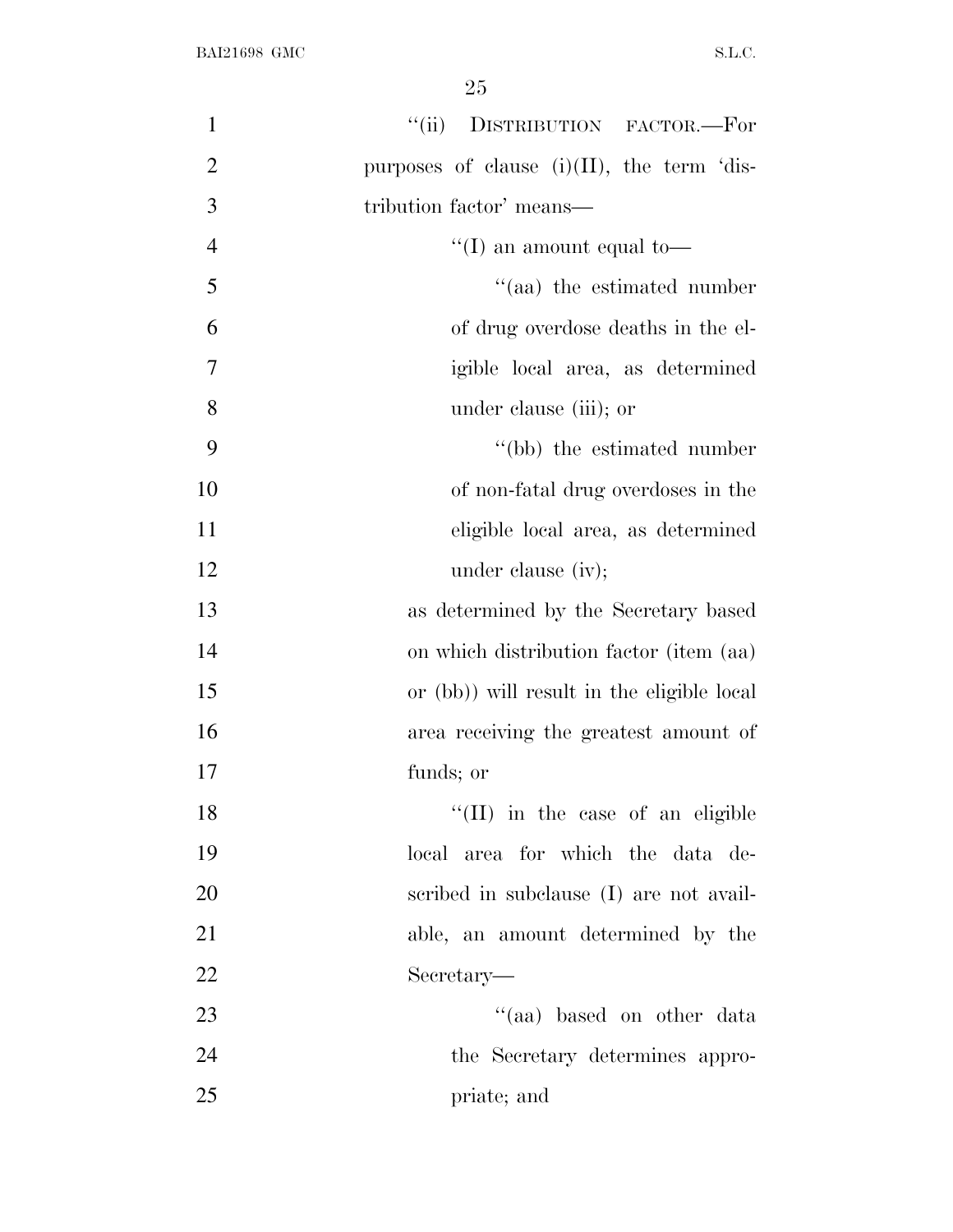| $\mathbf{1}$                                        | "(bb) that is related to the     |
|-----------------------------------------------------|----------------------------------|
| $\overline{2}$                                      | prevalence of non-fatal drug     |
| 3                                                   | overdoses, drug overdose deaths, |
| $\overline{4}$                                      | and the mortality rate from drug |
| 5                                                   | overdoses and provides an equiv- |
| 6                                                   | alent measure of need for fund-  |
| 7<br>ing.                                           |                                  |
| 8<br>"(iii) NUMBER OF DRUG OVERDOSE                 |                                  |
| 9<br>DEATHS.—The number of drug overdose            |                                  |
| 10<br>deaths determined under this clause for an    |                                  |
| 11<br>eligible county for a fiscal year for pur-    |                                  |
| 12<br>poses of clause (ii) is the number of drug    |                                  |
| 13<br>overdose deaths during the most recent 3-     |                                  |
| 14<br>year period for which such data are avail-    |                                  |
| 15<br>able.                                         |                                  |
| "(iv) NUMBER OF NON-FATAL DRUG<br>16                |                                  |
| 17<br>OVERDOSES.—The number of non-fatal            |                                  |
| 18<br>drug overdose deaths determined under         |                                  |
| 19<br>this clause for an eligible county for a fis- |                                  |
| 20<br>cal year for purposes of clause (ii) may be   |                                  |
| 21<br>determined by using data including emer-      |                                  |
| 22<br>gency department syndromic data, visits,      |                                  |
| 23<br>other emergency medical services for drug-    |                                  |
| 24<br>related causes, or Overdose Detection Map-    |                                  |
| 25<br>ping Application Program (ODMAP) data         |                                  |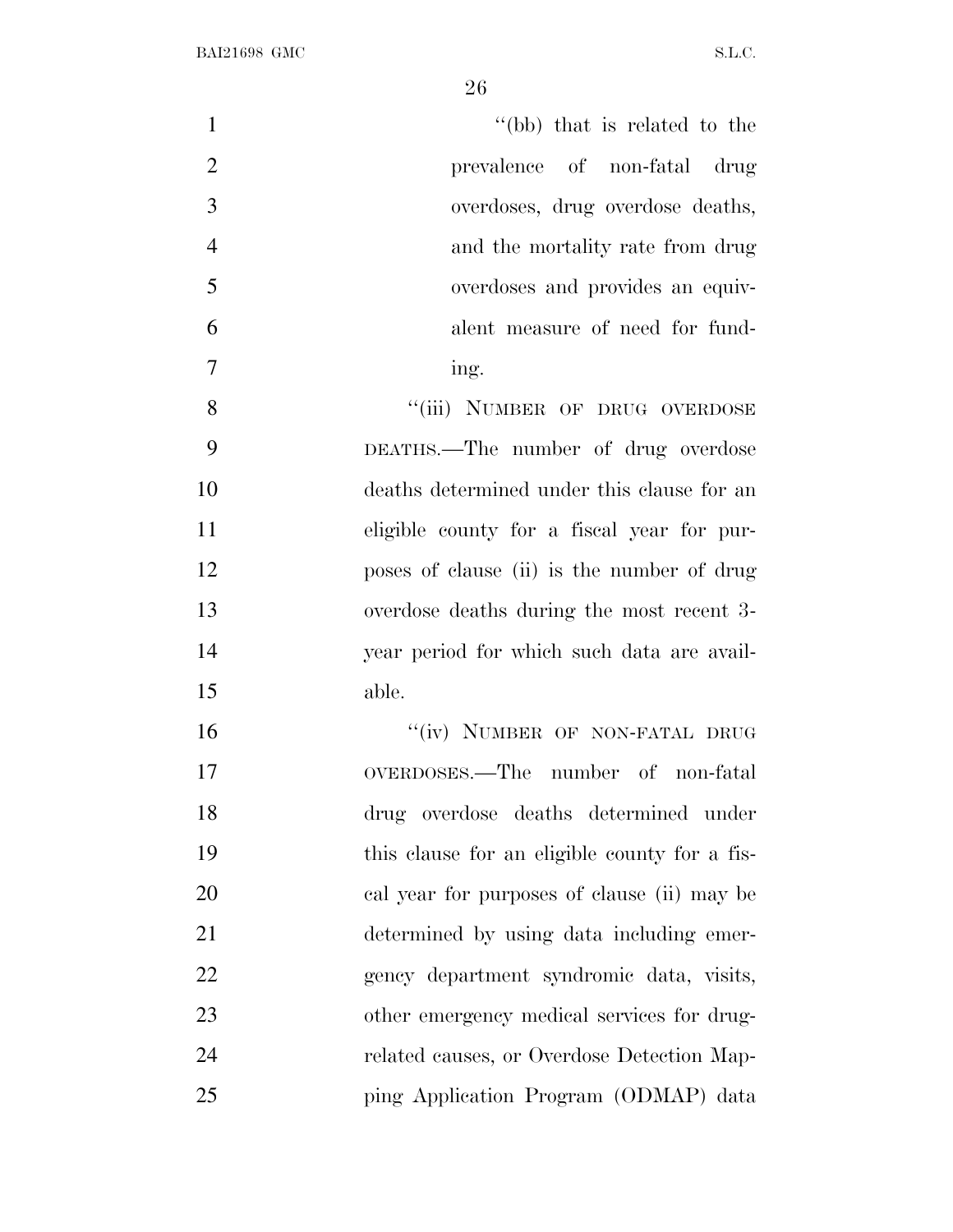during the most recent 3-year period for which such data are available.

 $''(v)$  STUDY.—Not later than 3 years after the date of enactment of this title, the Comptroller General shall conduct a study to determine whether the data uti- lized for purposes of clause (ii) provide the most precise measure of local area need re- lated to substance use and addiction preva- lence in local areas and whether additional data would provide more precise measures of substance use and addiction prevalence in local areas. Such study shall identify 14 barriers to collecting or analyzing such data, and make recommendations for revis- ing the distribution factors used under such clause to determine funding levels in order to direct funds to the local areas in most need of funding to provide substance use disorder treatment services.

21 ''(vi) REDUCTIONS IN AMOUNTS.—If a local area that is an eligible local area for a year loses such eligibility in a subsequent year based on the failure to meet the re-25 quirements of paragraph  $(1)(A)$  or  $(6)$  of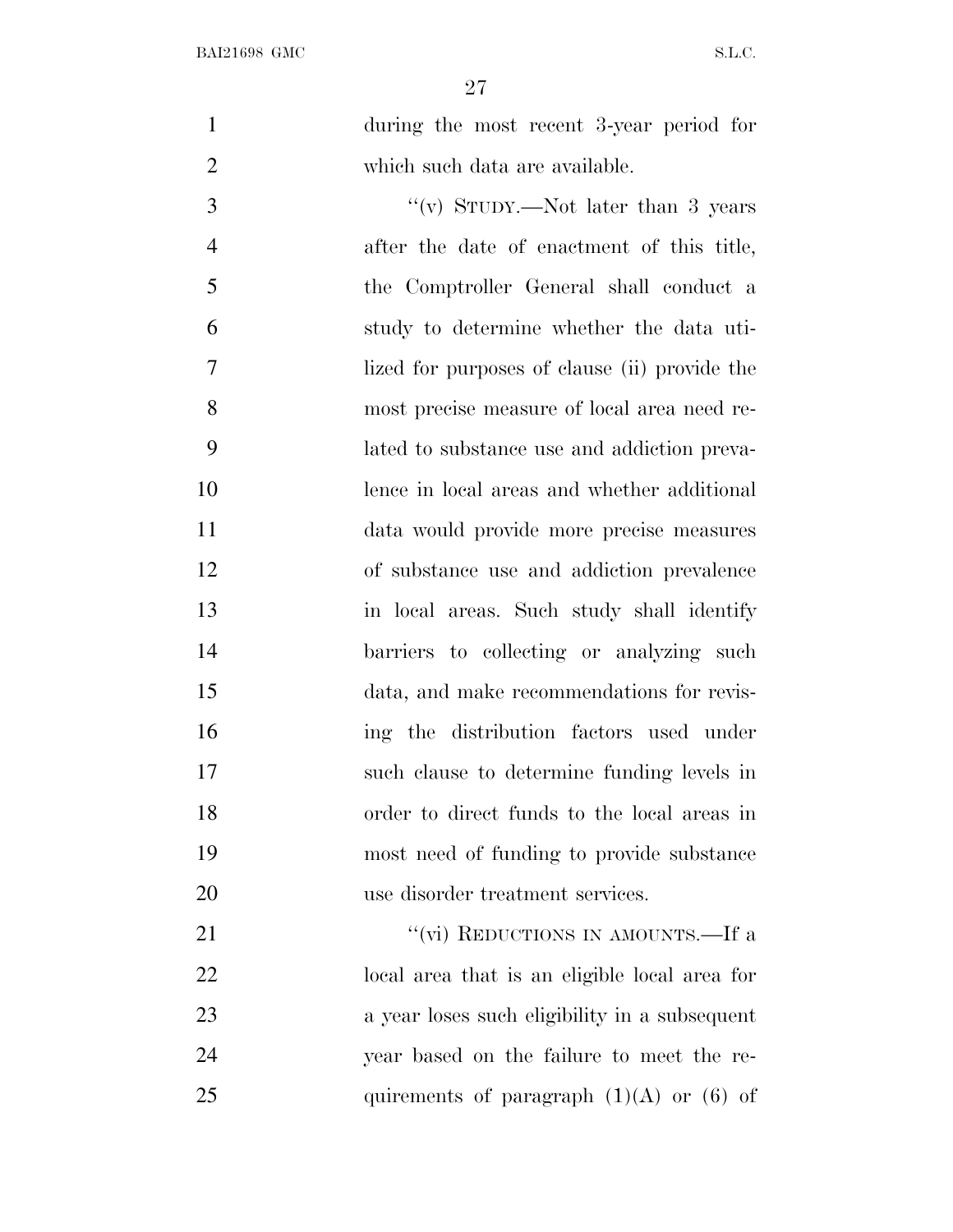| $\mathbf{1}$   | section 3401(b), such area will remain eli-     |
|----------------|-------------------------------------------------|
| $\overline{2}$ | gible to receive—                               |
| 3              | $\lq\lq$ (I) for such subsequent year, an       |
| $\overline{4}$ | amount equal to 80 percent of the               |
| 5              | amount received under the grant in              |
| 6              | the previous year; and                          |
| $\overline{7}$ | "(II) for the second such subse-                |
| 8              | quent year, an amount equal to 50               |
| 9              | percent of the amount received in the           |
| 10             | previous year.                                  |
| 11             | $"(2)$ SUPPLEMENTAL GRANTS.—                    |
| 12             | "(A) IN GENERAL.—The Secretary shall            |
| 13             | disburse the remainder of amounts not dis-      |
| 14             | bursed under paragraph (1) for such fiscal year |
| 15             | for the purpose of making grants to cities and  |
| 16             | counties whose application under section        |
| 17             | $3404-$                                         |
| 18             | "(i) contains a report concerning the           |
| 19             | dissemination of emergency relief funds         |
| 20             | under paragraph (1) and the plan for utili-     |
| 21             | zation of such funds, if applicable;            |
| 22             | "(ii) demonstrates the need in such             |
| 23             | local area, on an objective and quantified      |
| 24             | basis, for supplemental financial assistance    |
| 25             | to combat substance use disorder;               |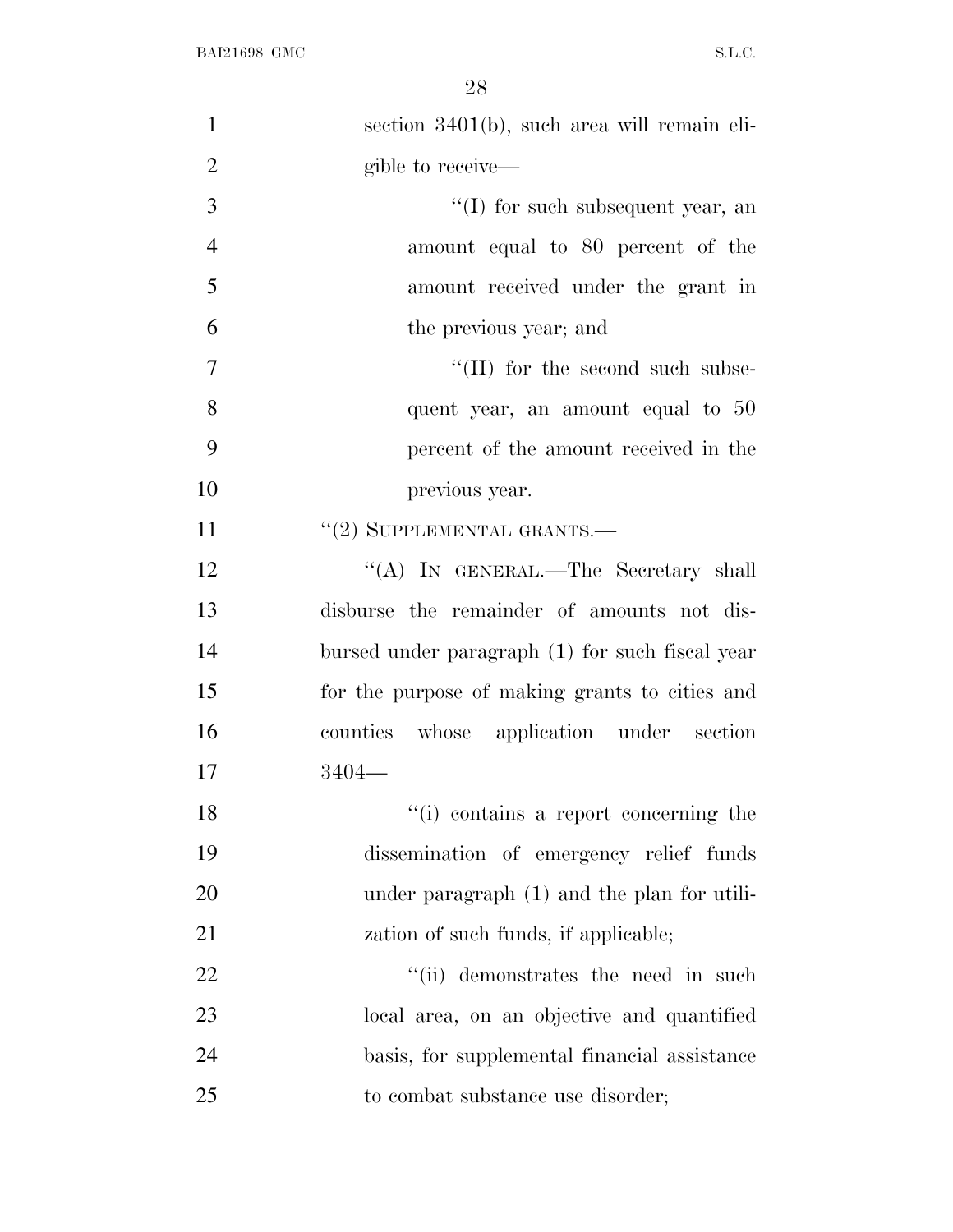| $\mathbf{1}$   | "(iii) demonstrates the existing com-        |
|----------------|----------------------------------------------|
| $\overline{2}$ | mitment of local resources of the area,      |
| 3              | both financial and in-kind, to preventing,   |
| $\overline{4}$ | treating, and managing substance use dis-    |
| 5              | order and supporting sustained recovery;     |
| 6              | "(iv) demonstrates the ability of the        |
| $\tau$         | area to utilize such supplemental financial  |
| 8              | resources in a manner that is immediately    |
| 9              | responsive and cost effective;               |
| 10             | $\lq\lq$ demonstrates that resources will    |
| 11             | be allocated in accordance with the local    |
| 12             | demographic incidence of substance use       |
| 13             | disorders and drug overdose mortality;       |
| 14             | "(vi) demonstrates the inclusiveness of      |
| 15             | affected communities and individuals with    |
| 16             | substance use disorders, including those     |
| 17             | communities and individuals that are dis-    |
| 18             | proportionately affected or historically un- |
| 19             | derserved;                                   |
| 20             | "(vii) demonstrates the manner in            |
| 21             | which the proposed services are consistent   |
| 22             | with the local needs assessment and the      |
| 23             | State plan approved by the Secretary pur-    |
| 24             | suant to section $1932(b)$ ;                 |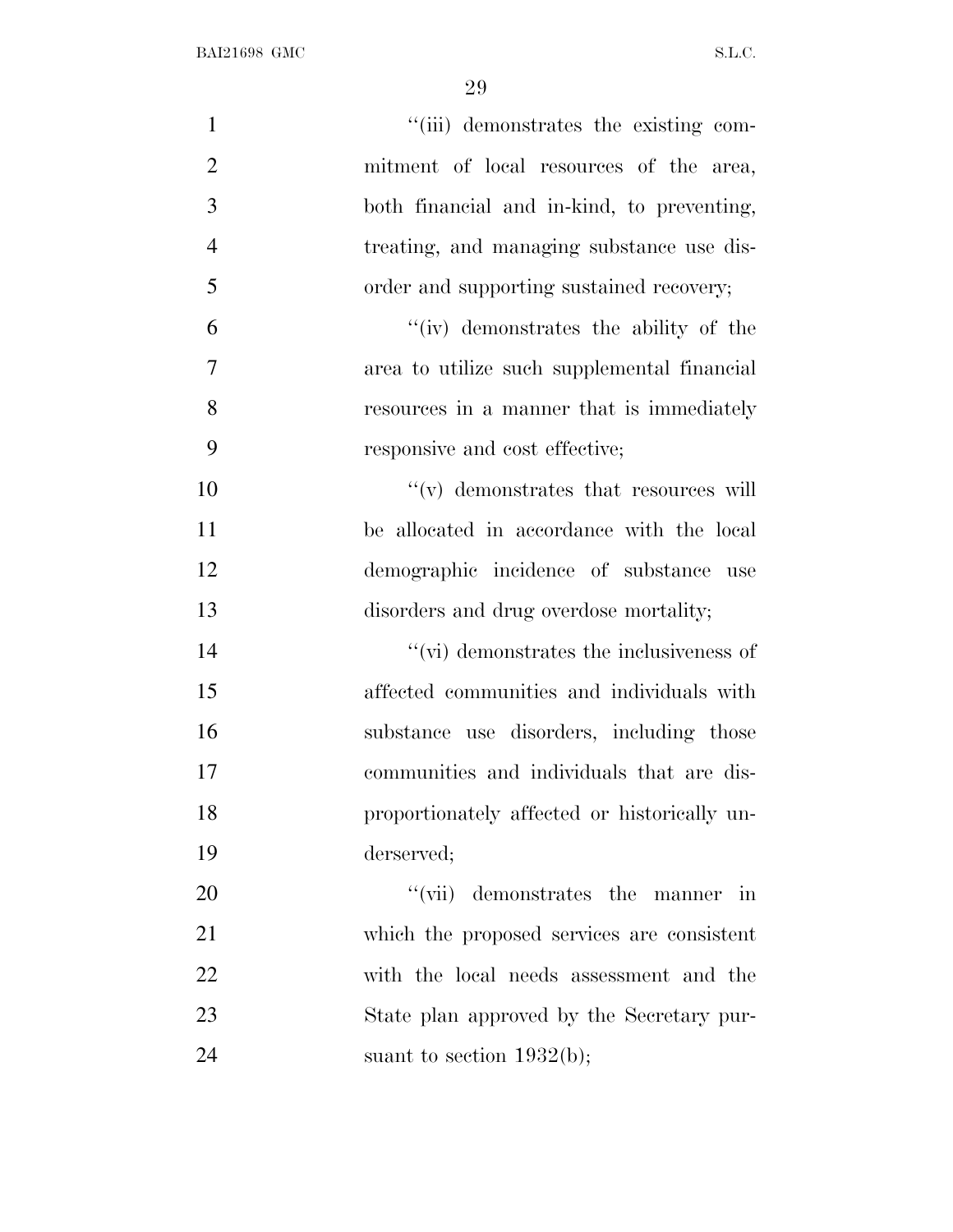| $\mathbf{1}$   | "(viii) demonstrates success in identi-             |
|----------------|-----------------------------------------------------|
| $\overline{2}$ | fying individuals with substance use dis-           |
| 3              | orders; and                                         |
| $\overline{4}$ | "(ix) demonstrates that support for                 |
| 5              | substance use disorder prevention and               |
| 6              | treatment services is organized to maxi-            |
| 7              | mize the value to the population to be              |
| 8              | served with an appropriate mix of sub-              |
| 9              | stance use disorder prevention and treat-           |
| 10             | ment services and attention to transition in        |
| 11             | care.                                               |
| 12             | $\lq\lq (B)$ AMOUNT.—                               |
| 13             | "(i) IN GENERAL.—The amount of                      |
| 14             | each grant made for purposes of this para-          |
| 15             | graph shall be determined by the Sec-               |
| 16             | retary. In making such determination, the           |
| 17             | Secretary shall consider—                           |
| 18             | $\lq\lq$ (I) the rate of drug overdose              |
| 19             | deaths per $100,000$ population in the              |
| 20             | eligible local area; and                            |
| 21             | $\lq\lq$ (II) the increasing need for sub-          |
| 22             | stance use disorder treatment serv-                 |
| 23             | ices, including relative rates of in-               |
| 24             | the number of drug<br>$\operatorname{in}$<br>crease |
| 25             | overdoses or drug overdose deaths, or               |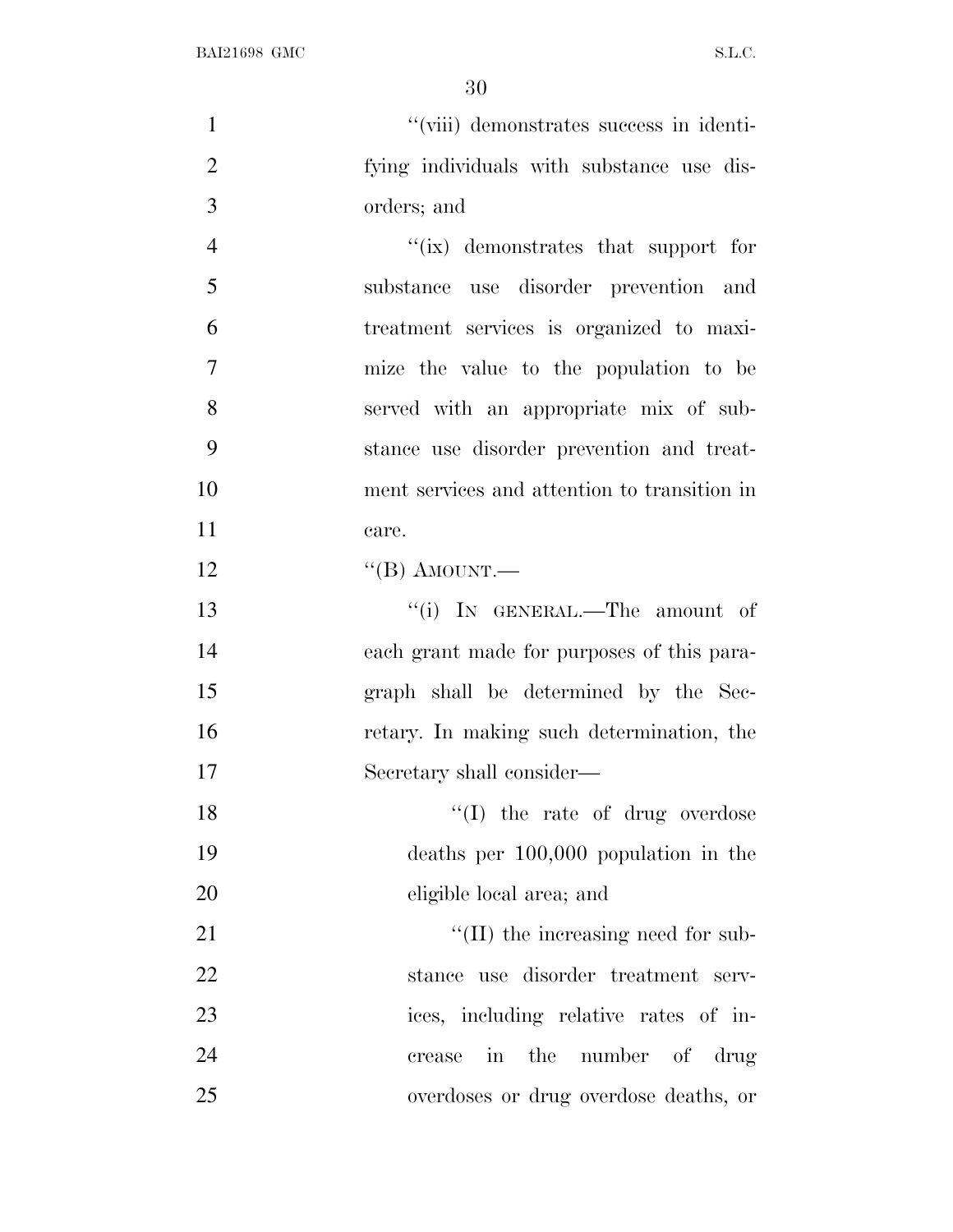| $\mathbf{1}$   | recent increases in drug overdoses or        |
|----------------|----------------------------------------------|
| $\overline{2}$ | drug overdose deaths since data were         |
| 3              | provided under section $3401(b)$ , if ap-    |
| $\overline{4}$ | plicable.                                    |
| 5              | ``(ii)<br>DEMONSTRATED NEED.—The             |
| 6              | factors considered by the Secretary in de-   |
| 7              | termining whether a local area has a dem-    |
| 8              | onstrated need for purposes of clause        |
| 9              | $(i)(II)$ may include any or all of the fol- |
| 10             | lowing:                                      |
| 11             | $\lq\lq$ (I) The unmet need for sub-         |
| 12             | stance use disorder treatment serv-          |
| 13             | ices, including factors identified in        |
| 14             | subparagraph $(B)(i)(II)$ .                  |
| 15             | "(II) Relative rates of increase in          |
| 16             | the number of drug overdoses or drug         |
| 17             | overdose deaths.                             |
| 18             | "(III) The relative rates of in-             |
| 19             | crease in the number of drug                 |
| 20             | overdoses or drug overdose deaths            |
| 21             | within new or emerging subpopula-            |
| 22             | tions.                                       |
| 23             | $\lq\lq$ (IV) The current prevalence of      |
| 24             | substance use disorders.                     |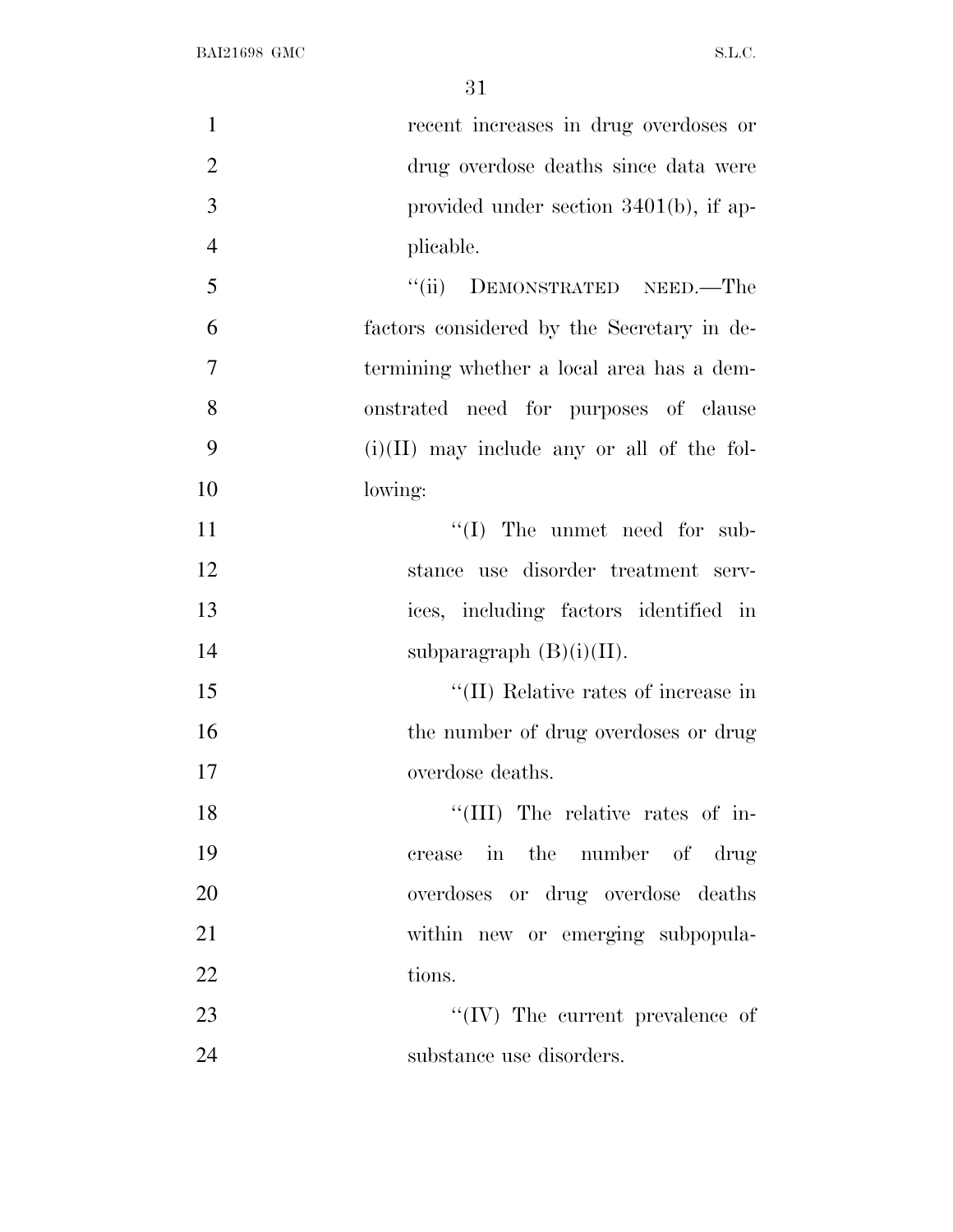| $\mathbf{1}$   | $``(V)$ Relevant factors related to       |
|----------------|-------------------------------------------|
| $\overline{2}$ | the cost and complexity of delivering     |
| 3              | substance use disorder treatment serv-    |
| $\overline{4}$ | ices to individuals in the eligible local |
| 5              | area.                                     |
| 6              | "(VI) The impact of co-morbid             |
| $\overline{7}$ | factors, including co-occurring condi-    |
| 8              | tions, determined relevant by the Sec-    |
| 9              | retary.                                   |
| 10             | "(VII) The prevalence of home-            |
| 11             | lessness among individuals with sub-      |
| 12             | stance use disorders.                     |
| 13             | "(VIII) The relevant factors that         |
| 14             | limit access to health care, including    |
| 15             | geographic variation, adequacy of         |
| 16             | health insurance coverage, and lan-       |
| 17             | guage barriers.                           |
| 18             | "(IX) The impact of a decline in          |
| 19             | the amount received pursuant to para-     |
| 20             | graph (1) on substance use disorder       |
| 21             | treatment services available to all in-   |
| 22             | dividuals with substance use disorders    |
| 23             | identified and eligible under this sub-   |
| 24             | title.                                    |
|                |                                           |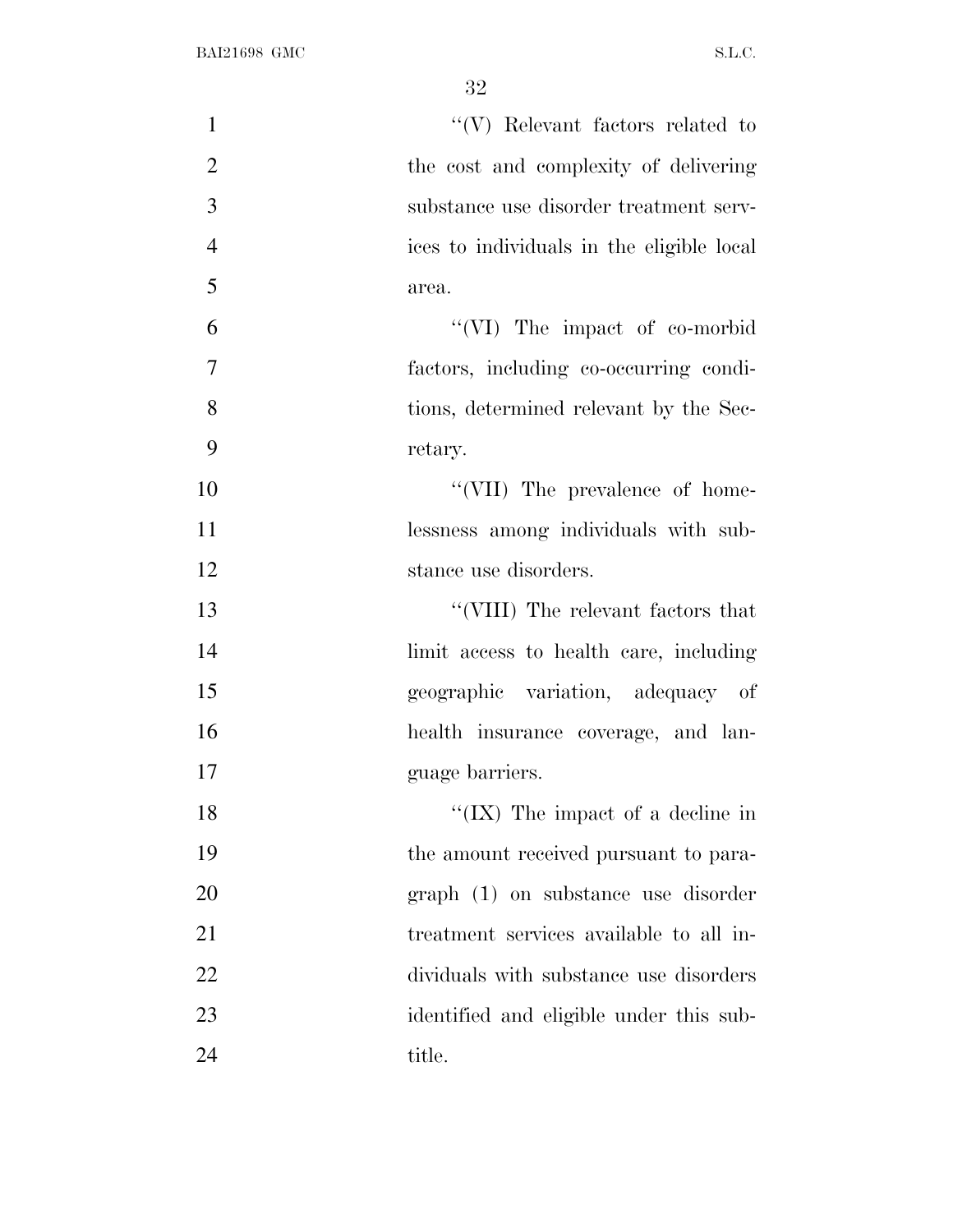| $\mathbf{1}$   | $\lq\lq$ (X) The increasing incidence in          |
|----------------|---------------------------------------------------|
| $\overline{2}$ | conditions related to substance use,              |
| 3              | including hepatitis C, human immuno-              |
| $\overline{4}$ | deficiency virus, hepatitis B and other           |
| 5              | infections associated with injection              |
| 6              | drug use.                                         |
| $\overline{7}$ | "(C) APPLICATION OF PROVISIONS.—A                 |
| 8              | local area that receives a grant under this para- |
| 9              | $graph$ —                                         |
| 10             | "(i) shall use amounts received in ac-            |
| 11             | cordance with subsection (b);                     |
| 12             | "(ii) shall not have to meet the eligi-           |
| 13             | ble criteria in section $3401(b)$ ; and           |
| 14             | "(iii) shall not have to establish a              |
| 15             | planning council under section 3402.              |
| 16             | "(3) AMOUNT OF GRANT TO TRIBAL GOVERN-            |
| 17             | MENTS.-                                           |
| 18             | "(A) INDIAN TRIBES.—In this section, the          |
| 19             | term 'Indian tribe' has the meaning given such    |
| 20             | term in section 4 of the Indian Self-Determina-   |
| 21             | tion and Education Assistance Act.                |
| 22             | "(B) FORMULA FUNDS.—The Secretary,                |
| 23             | acting through the Indian Health Service, shall   |
| 24             | use 10 percent of the amount available under      |
| 25             | section 3406 for each fiscal year to provide for- |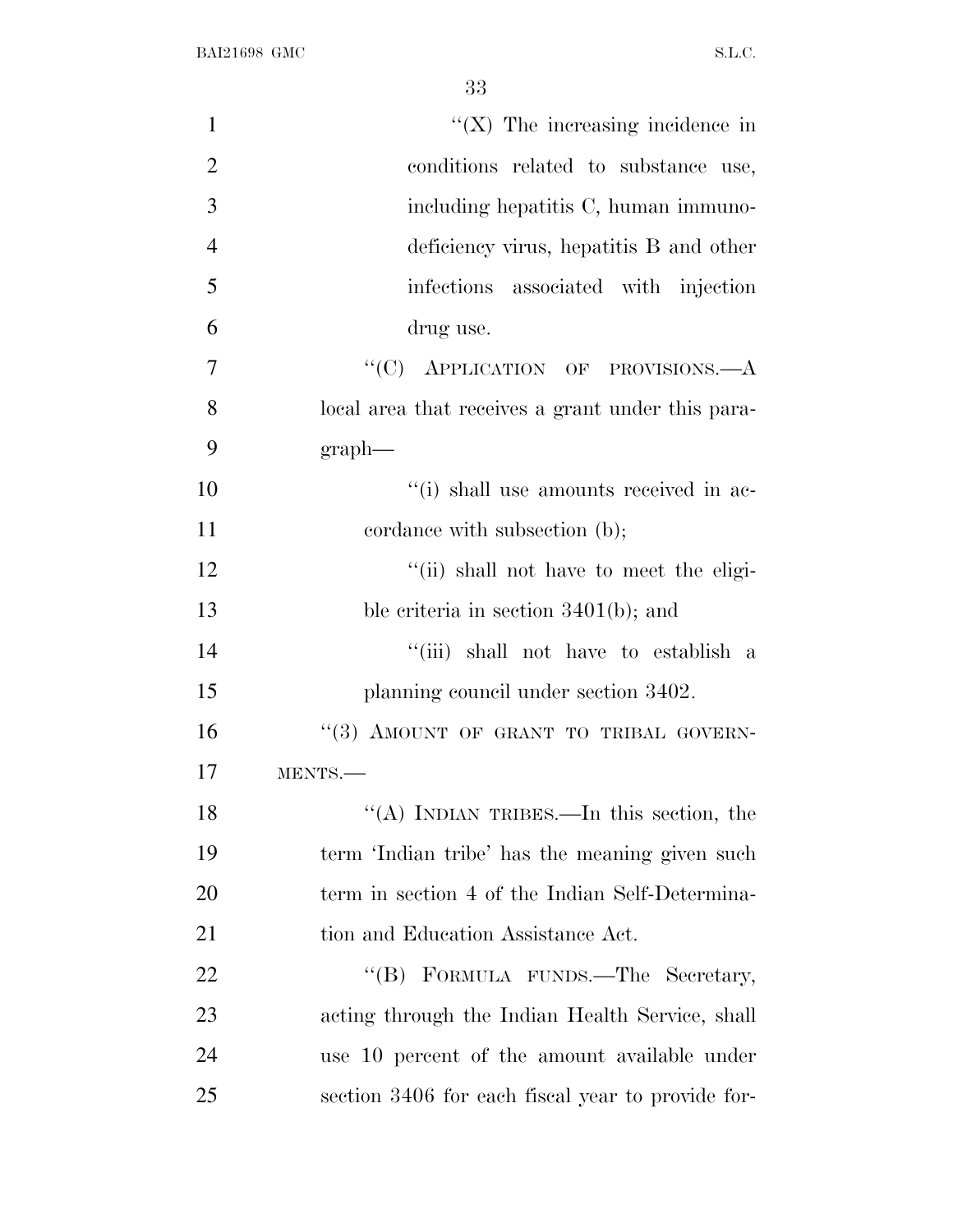| $\mathbf{1}$   | mula funds to Indian tribes disproportionately     |
|----------------|----------------------------------------------------|
| $\overline{2}$ | affected by substance use, in an amount deter-     |
| 3              | mined pursuant to a formula and eligibility cri-   |
| $\overline{4}$ | teria developed by the Secretary in consultation   |
| 5              | with Indian tribes, for the purposes of address-   |
| 6              | ing substance use.                                 |
| 7              | "(C) PAYMENT OF FUNDS.—At the option               |
| 8              | of an Indian tribe the Secretary shall pay funds   |
| 9              | under this section through a contract, coopera-    |
| 10             | tive agreement, or compact under, as applicable,   |
| 11             | title I or V of the Indian Self-Determination      |
| 12             | and Education Assistance Act.                      |
| 13             | "(D) USE OF AMOUNTS.—Notwithstanding               |
| 14             | any requirements in this section, an Indian        |
| 15             | tribe may use amounts provided under funds         |
| 16             | awarded under this paragraph for the uses          |
| 17             | identified in subsection (b) and any other activi- |
| 18             | ties determined appropriate by the Secretary, in   |
| 19             | consultation with Indian tribes. An Indian tribe   |
| 20             | shall not be required to allocate funds and serv-  |
| 21             | ices in accordance with the goals, priorities, or  |
| 22             | objectives established by a planning council       |
| 23             | under section 3402.                                |
| 24             | "(b) USE OF AMOUNTS.—                              |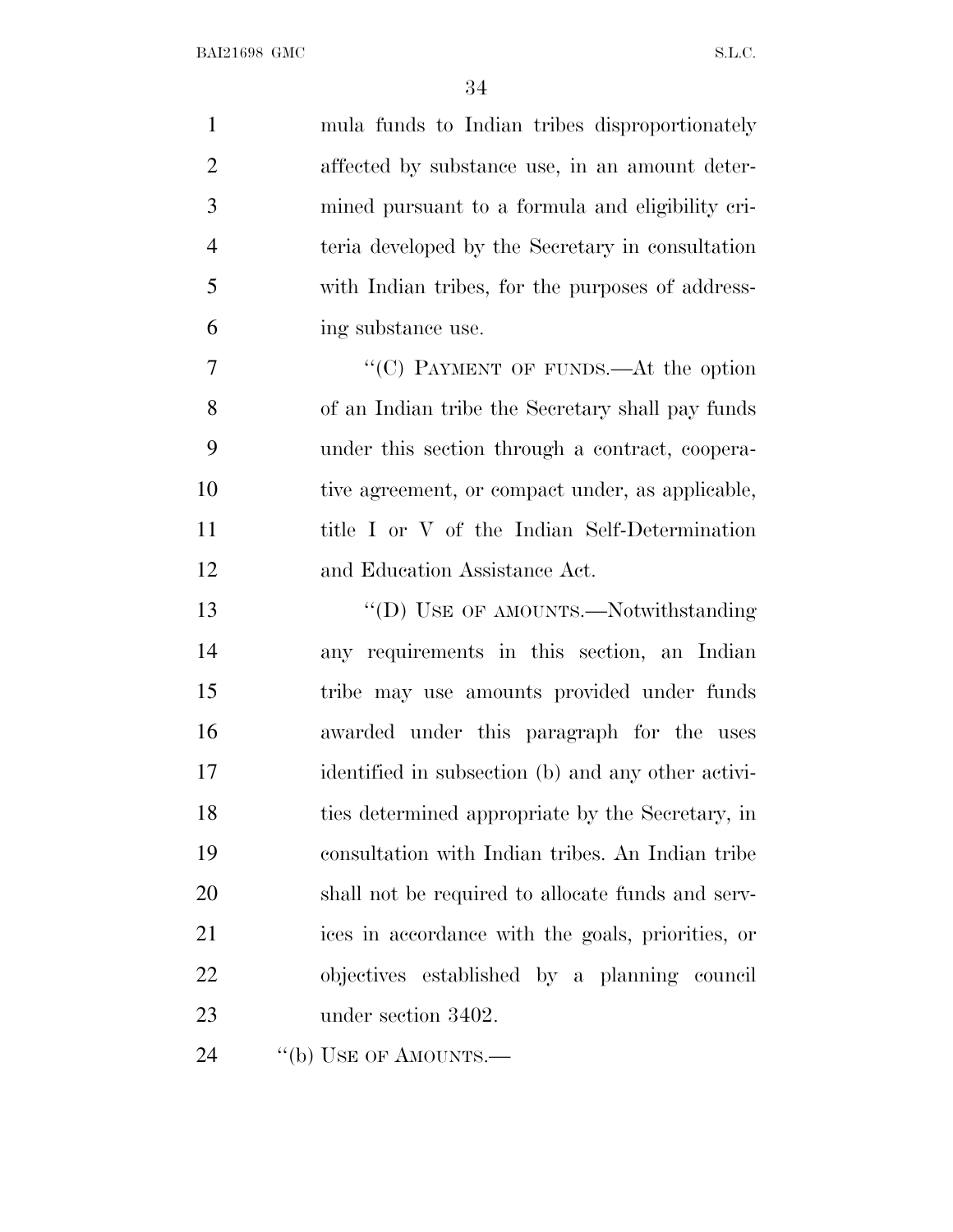| $\mathbf{1}$   | "(1) REQUIREMENTS.—The Secretary may not             |
|----------------|------------------------------------------------------|
| $\overline{2}$ | make a grant under section 3401 to an eligible local |
| 3              | area unless the chief elected official of the area   |
| $\overline{4}$ | agrees that—                                         |
| 5              | $\lq\lq$ the allocation of funds and services        |
| 6              | within the area under the grant will be made in      |
| $\tau$         | accordance with the priorities established by the    |
| 8              | planning council; and                                |
| 9              | "(B) funds provided under this grant will            |
| 10             | be expended for-                                     |
| 11             | "(i) prevention services described in                |
| 12             | paragraph $(3)$ ;                                    |
| 13             | "(ii) core medical services described in             |
| 14             | paragraph $(4)$ ;                                    |
| 15             | "(iii) recovery and support services                 |
| 16             | described in paragraph $(5)$ ;                       |
| 17             | "(iv) early intervention services de-                |
| 18             | scribed in paragraph $(6)$ ;                         |
| 19             | $\mathcal{C}(v)$ harm reduction services described   |
| 20             | in paragraph $(7)$ ;                                 |
| 21             | "(vi) financial assistance with health               |
| 22             | insurance described in paragraph (8); and            |
| 23             | "(vii) administrative expenses<br>de-                |
| 24             | scribed in paragraph $(9)$ .                         |
| 25             | $``(2)$ DIRECT FINANCIAL ASSISTANCE.—                |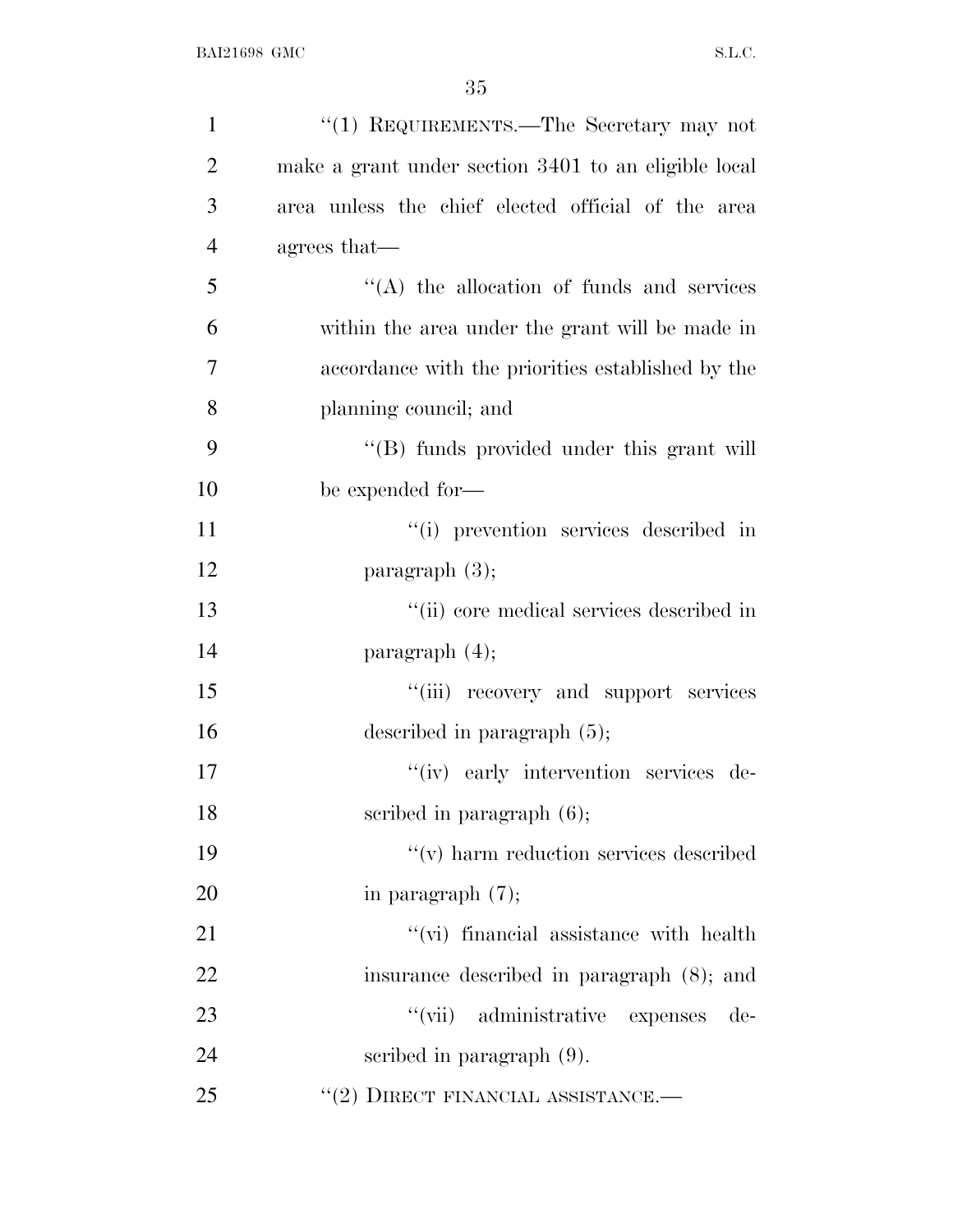1 "(A) In GENERAL.—An eligible local area shall use amounts received under a grant under section 3401 to provide direct financial assist- ance to eligible entities or providers for the pur- pose of providing prevention services, core med- ical services, recovery and support services, early intervention services, and harm reduction services.

 ''(B) APPROPRIATE ENTITIES.—Direct fi- nancial assistance may be provided under sub- paragraph (A) to public or nonprofit entities, other eligible Medicaid providers if more than half of their patients are diagnosed with a sub- stance use disorder and covered by Medicaid, or other private for-profit entities if such entities are the only available provider of quality sub- stance use disorder treatment services in the area.

 ''(C) LIMITATION.—An eligible local area (not including tribal areas) may not provide di- rect financial assistance to any entity or pro- vider that provides medication for addiction treatment if that entity or provider does not also offer mental health services or psycho-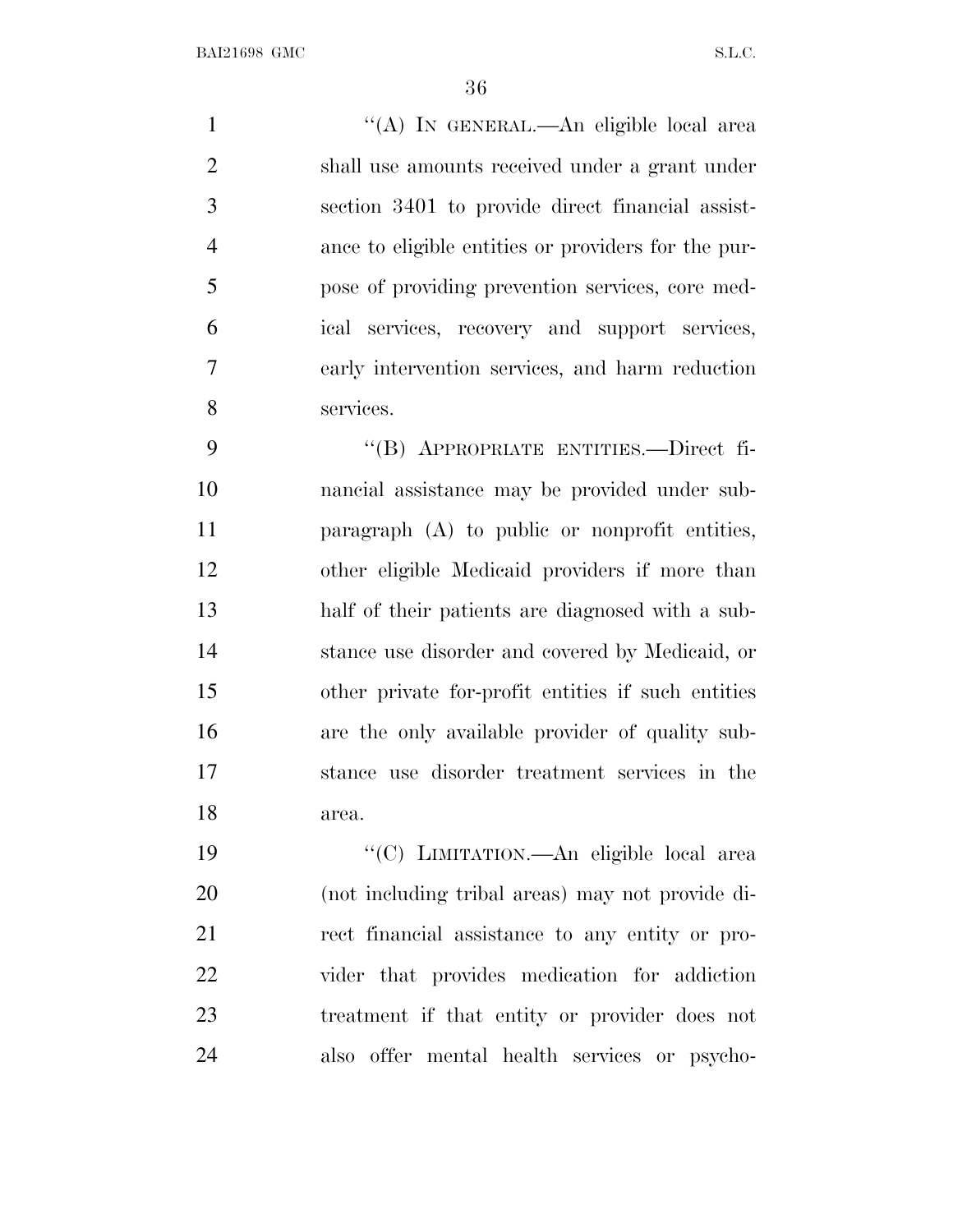| $\mathbf{1}$   | therapy by licensed clinicians through a referral |
|----------------|---------------------------------------------------|
| $\overline{2}$ | or onsite.                                        |
| 3              | "(D) NEUTRALITY TOWARDS ORGANIZED                 |
| $\overline{4}$ | $LABOR$ .                                         |
| 5              | "(i) IN GENERAL.—In carrying out                  |
| 6              | duties under this section, eligible local         |
| 7              | areas shall, to the extent practicable,           |
| 8              | prioritize the distribution of grant funds to     |
| 9              | grantees that have—                               |
| 10             | $\lq\lq$ (I)(aa) a collective bargaining          |
| 11             | agreement; or                                     |
| 12             | "(bb) an explicit policy not to                   |
| 13             | deter employees with respect to-                  |
| 14             | "(AA) labor organizing for                        |
| 15             | the employees engaged in the                      |
| 16             | covered activities; and                           |
| 17             | "(BB) such employees'                             |
| 18             | choice to form and join labor or-                 |
| 19             | ganizations; and                                  |
| 20             | $\lq$ (II) policies that require—                 |
| 21             | $\cdot$ (aa) the posting and main-                |
| 22             | tenance of notices in the work-                   |
| 23             | place to such employees of their                  |
| 24             | rights under the National Labor                   |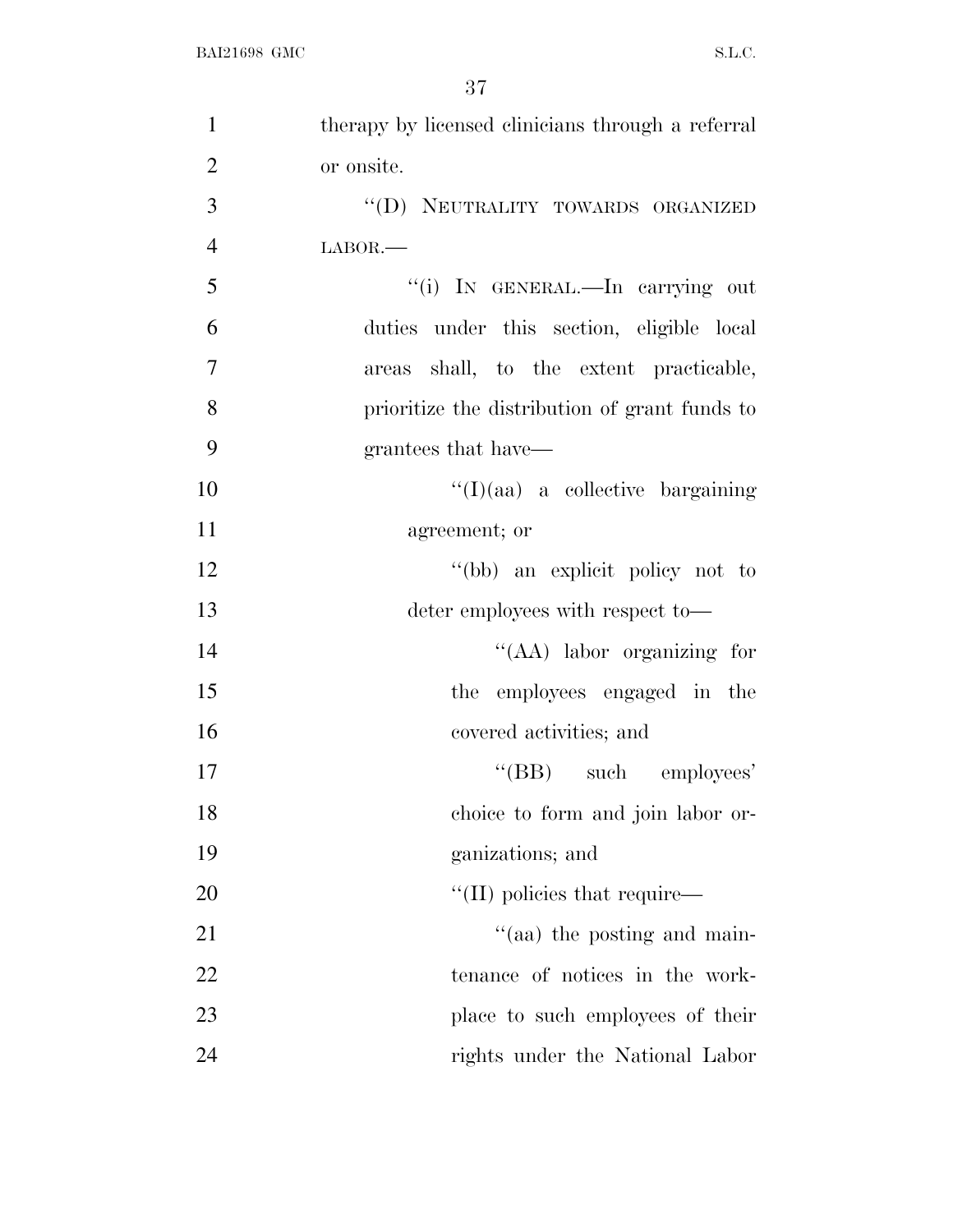| $\mathbf{1}$   | Relations Act (29 U.S.C. 151 et                   |
|----------------|---------------------------------------------------|
| $\overline{2}$ | $seq.$ ;                                          |
| 3              | "(bb) that such employees                         |
| $\overline{4}$ | are, at the beginning of their em-                |
| 5              | ployment, provided notice and in-                 |
| 6              | formation regarding the employ-                   |
| $\overline{7}$ | ees' rights under such Act; and                   |
| 8              | "(cc) the employer to volun-                      |
| 9              | tarily recognize a union in cases                 |
| 10             | where a majority of such workers                  |
| 11             | of the employer have joined and                   |
| 12             | requested representation.                         |
| 13             | "(ii) LIMITATION.—This subsection                 |
| 14             | does not apply to Indian tribes.                  |
| 15             | $``(3)$ PREVENTION SERVICES.—                     |
| 16             | "(A) IN GENERAL.—For purposes of this             |
| 17             | section, the term 'prevention services' means     |
| 18             | evidence-based services, programs, or multi-sec-  |
| 19             | tor strategies to prevent substance use disorder  |
| 20             | (including education campaigns, community-        |
| 21             | based prevention programs, risk identification    |
| 22             | programs, opioid diversion, collection and dis-   |
| 23             | posal of unused opioids, services to at-risk pop- |
| 24             | ulations, and trauma support services).           |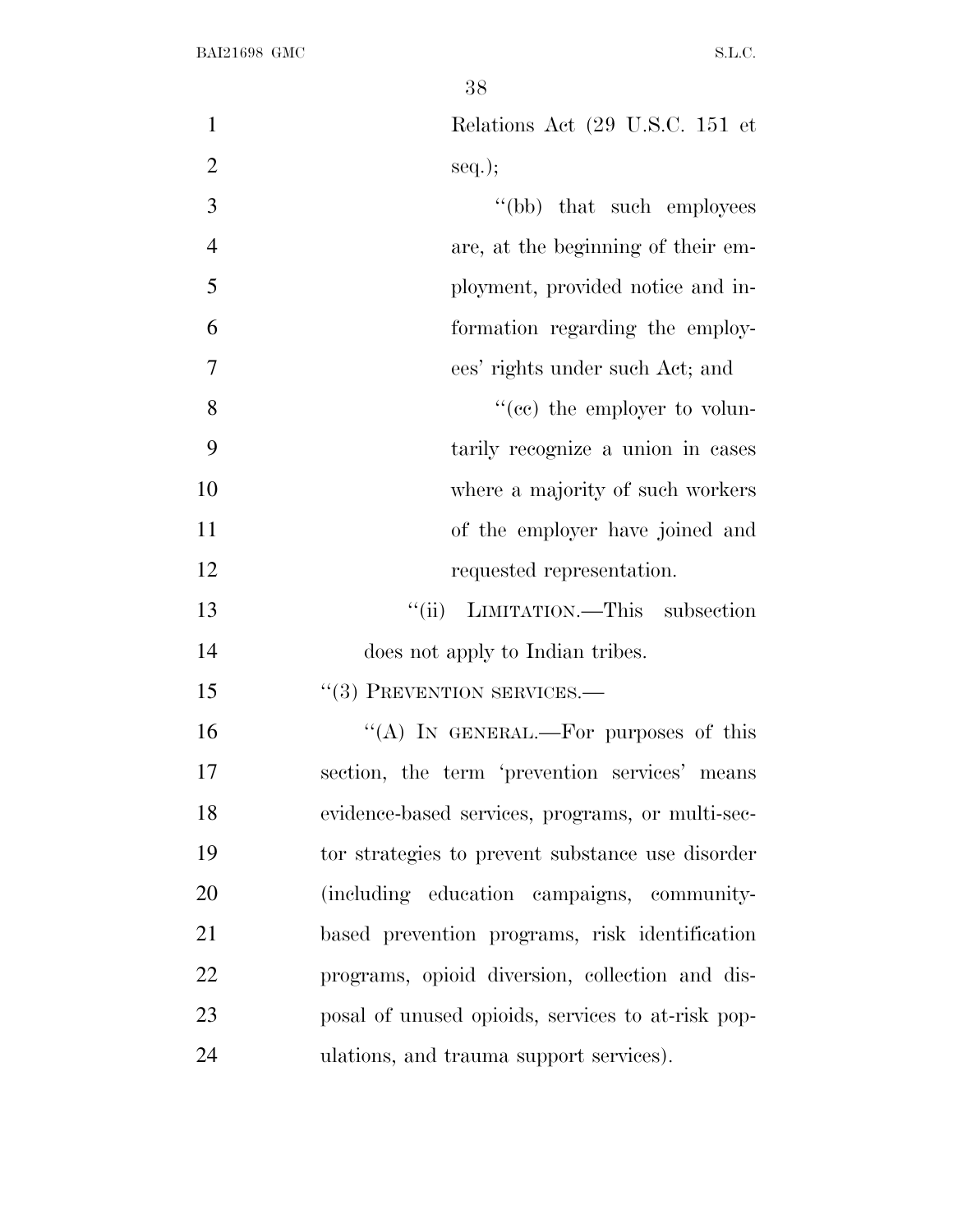| $\mathbf{1}$   | "(B) LIMIT.—An eligible local area may                |
|----------------|-------------------------------------------------------|
| $\overline{2}$ | use not to exceed 20 percent of the amount of         |
| 3              | the grant under section 3401 for prevention           |
| $\overline{4}$ | services. An eligible local area may apply to the     |
| 5              | Secretary for a waiver of this subparagraph.          |
| 6              | "(4) CORE MEDICAL SERVICES.—For purposes              |
| 7              | of this section, the term 'core medical services'     |
| 8              | means the following evidence-based services provided  |
| 9              | to individuals with substance use disorder or at risk |
| 10             | for developing substance use disorder, including      |
| 11             | through the use of telemedicine or a hub and spoke    |
| 12             | model:                                                |
| 13             | "(A) Substance use disorder treatments, as            |
| 14             | more fully described in section 3439, including       |
| 15             | assessment of disease presence, severity, and         |
| 16             | co-occurring conditions, treatment planning,          |
| 17             | clinical stabilization services, withdrawal man-      |
| 18             | agement and detoxification, intensive inpatient       |
| 19             | treatment, intensive outpatient treatment, out-       |
| 20             | patient treatment, residential inpatient services,    |
| 21             | treatment for co-occurring mental health and          |
| 22             | substance use disorders, and all drugs approved       |
| 23             | by the Food and Drug Administration for the           |

treatment of substance use disorder.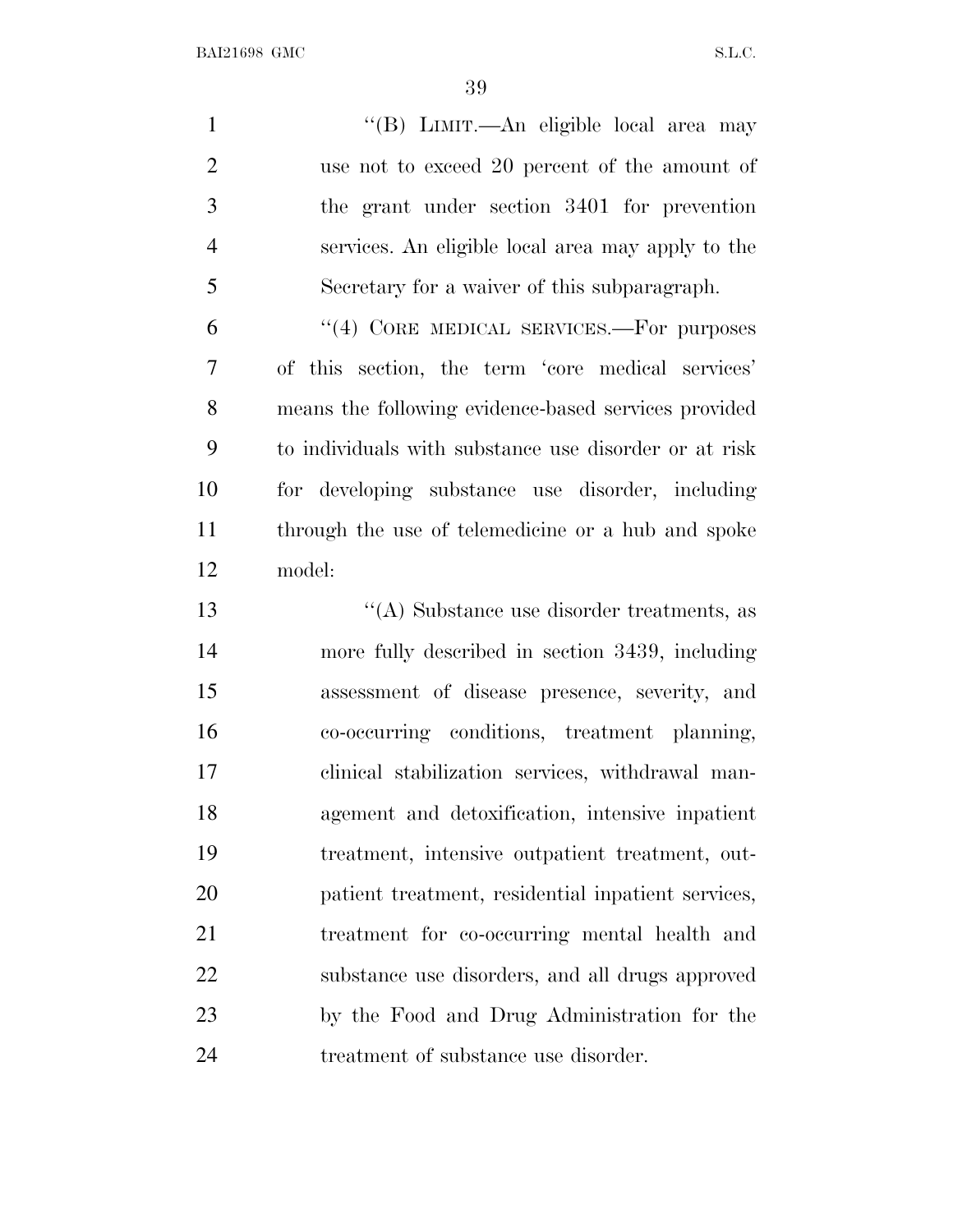| $\mathbf{1}$   | "(B) Outpatient and ambulatory health                |
|----------------|------------------------------------------------------|
| $\overline{2}$ | services, including those administered by Feder-     |
| 3              | ally-qualified health centers, rural health clinics, |
| $\overline{4}$ | tribal clinics and hospitals, urban Indian orga-     |
| 5              | nizations, certified community behavioral health     |
| 6              | clinics (as described in section 223 of the Pro-     |
| 7              | tecting Access to Medicare Act), Native Hawai-       |
| 8              | ian organizations (as defined in section 11 of       |
| 9              | the Native Hawaiian Health Care Act of 1988),        |
| 10             | and comprehensive opioid recovery centers (as        |
| 11             | described in section 552 of this Act).               |
| 12             | $\lq\lq$ (C) Hospice services.                       |
| 13             | $\lq\lq$ (D) Mental health services.                 |
| 14             | "(E) Opioid overdose reversal drug prod-             |
| 15             | ucts procurement, distribution, and training.        |
| 16             | $\lq\lq(F)$ Pharmaceutical assistance and diag-      |
| 17             | nostic testing related to the management of          |
| 18             | substance use disorders and co-morbid condi-         |
| 19             | tions.                                               |
| 20             | $\lq\lq (G)$ Home- and community-based health        |
| 21             | services.                                            |
| 22             | "(H) Comprehensive Case Management                   |
| 23             | and care coordination, including substance use       |
| 24             | disorder treatment adherence services.               |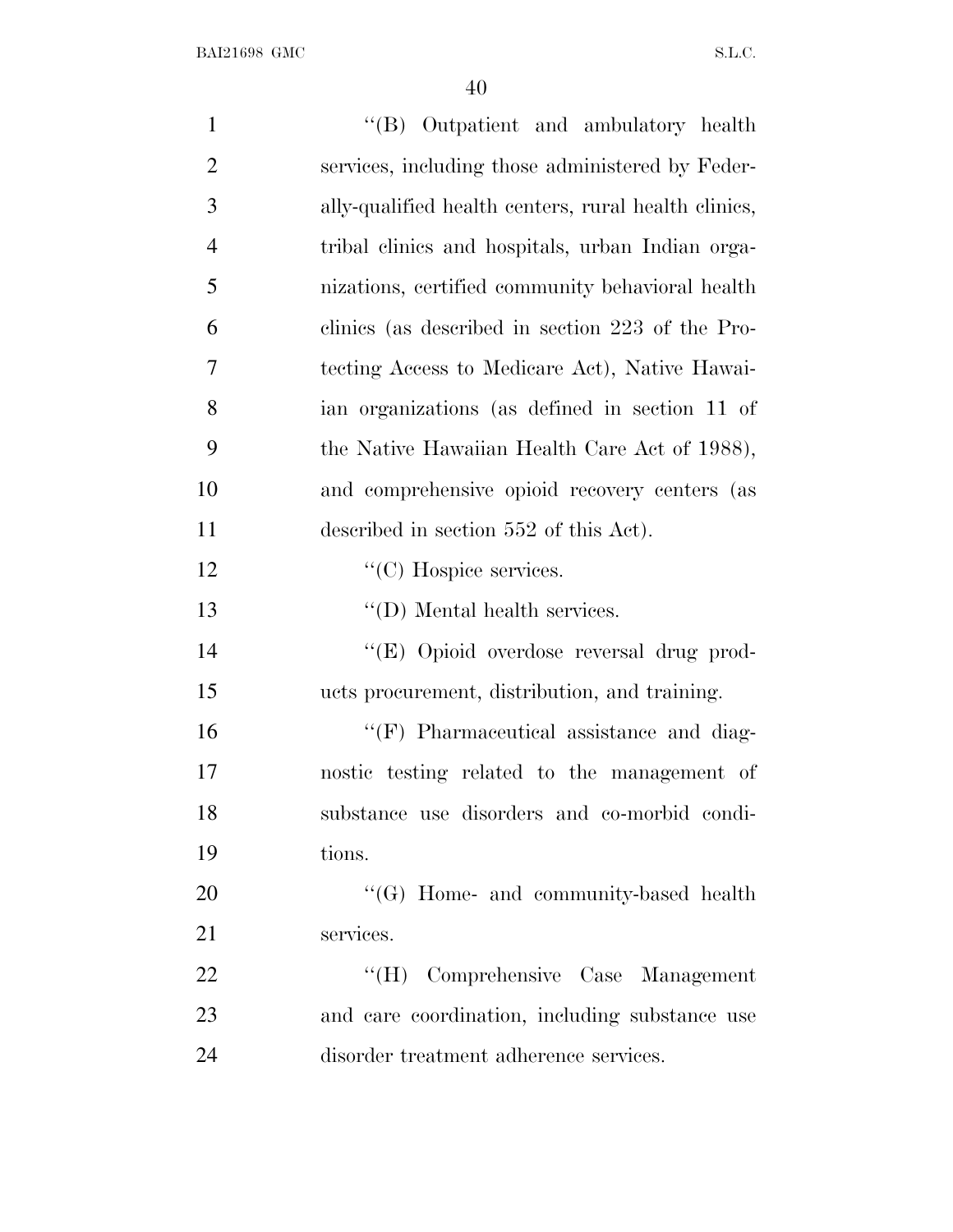$\frac{1}{1}$  ''(I) Health insurance enrollment and cost- sharing assistance in accordance with para- graph (8). ''(J) Programs that hire, employ, train,

 and dispatch licensed health care professionals, mental health professionals, harm reduction providers, or community health workers to re- spond in lieu of law enforcement officers in emergencies and that ensure a licensed health care professional is a member of the team that responds in lieu of law enforcement officers in emergencies in which—

 ''(i) an individual calling 911, the Na- tional Suicide Hotline, or another emer- gency hotlines states that a person is expe- riencing a drug overdose or is otherwise under the influence of a legal or illegal substance; or

 ''(ii) a law enforcement officer, other first responder, or other individual identi- fies a person as being (or possibly being) under the influence of a legal or illegal substance.

24 "(5) RECOVERY AND SUPPORT SERVICES.—For purposes of this section, the term 'recovery and sup-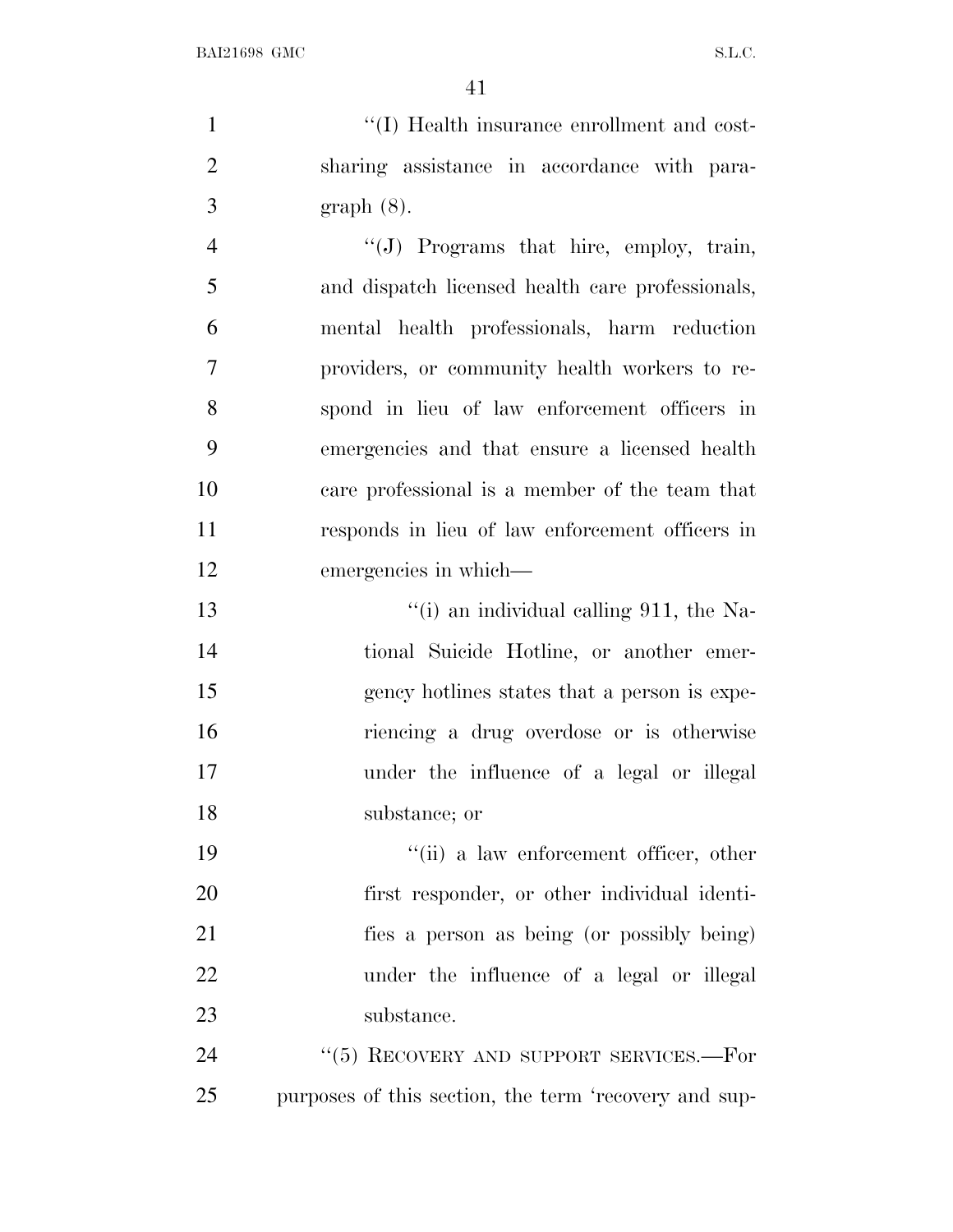port services' means services that are provided to in- dividuals with substance use disorder, including resi- dential recovery housing, mental health services, long term recovery services, 24/7 hotline crisis center support, medical transportation services, respite care for persons caring for individuals with substance use disorder, child care and family services while an in- dividual is receiving inpatient treatment services or at the time of outpatient services, outreach services, peer recovery services, nutrition services, and refer- rals for job training and career services, housing, legal services, and child care and family services. The entities through which such services may be provided include local and tribal authorities that provide child care, housing, community development, and other recovery and support services, so long as they do not exclude individuals on the basis that such individuals receive medication for addiction treatment.

20 "(6) EARLY INTERVENTION SERVICES.-- For purposes of this section, the term 'early intervention services' means services to provide screening and connection to the appropriate level of substance use disorder and mental health treatment (including same-day connection), counseling provided to indi-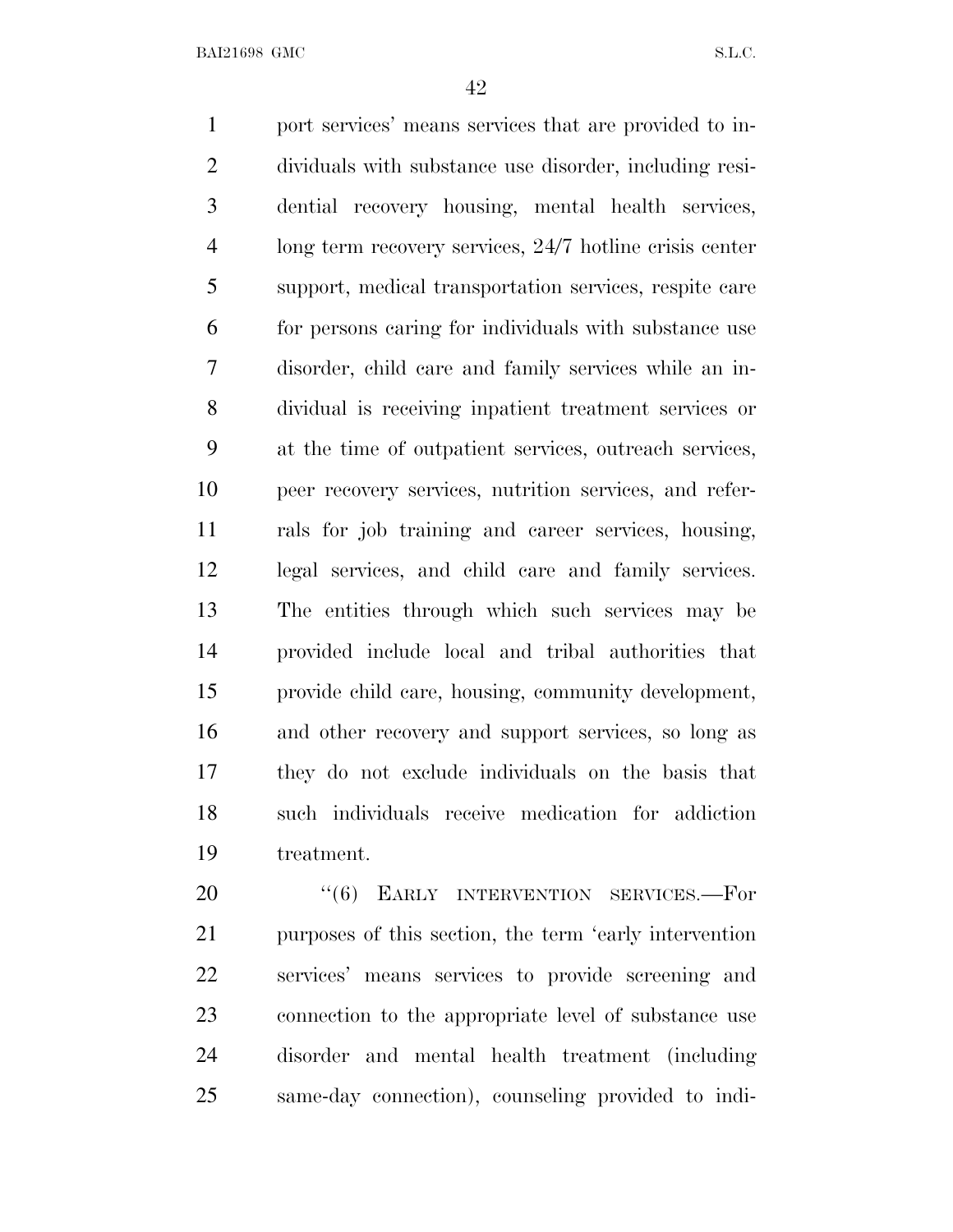viduals who have misused substances, who have ex- perienced an overdose, or are at risk of developing substance use disorder, the provision of referrals to facilitate the access of such individuals to core med- ical services or recovery and support services for substance use disorder, and rapid access to medica- tion for addiction treatment in the setting of recent overdose. The entities through which such services may be provided include emergency rooms, fire de- partments and emergency medical services, detention facilities, prisons and jails, homeless shelters, health care points of entry specified by eligible local areas, Federally-qualified health centers, workforce agen- cies and job centers, youth development centers, tribal clinics and hospitals, urban Indian organiza-16 tions, and rural health clinics.

17 "(7) HARM REDUCTION SERVICES.—For pur- poses of this section, the term 'harm reduction serv- ices' means services provided to individuals engaging in substance use scientifically accepted to reduce the risk of infectious disease transmission, overdose, or death, including by increasing access to health care, housing, and recovery and support services, includ- ing syringe services programs. Such term includes evidence-based services.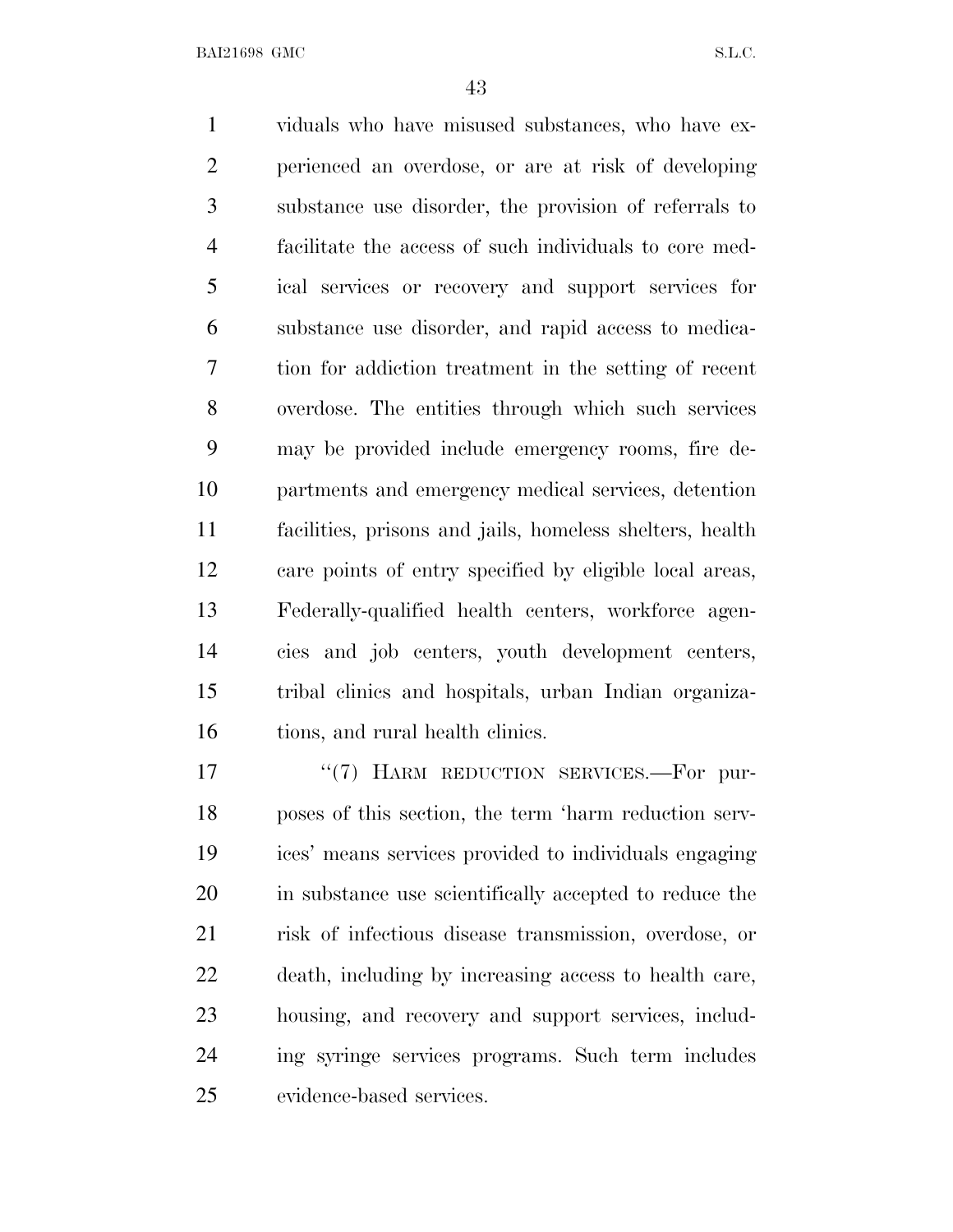| $\mathbf{1}$   | "(8) AFFORDABLE HEALTH INSURANCE COV-                   |
|----------------|---------------------------------------------------------|
| $\overline{2}$ | ERAGE.—An eligible local area may use amounts           |
| 3              | provided under a grant awarded under section 3401       |
| $\overline{4}$ | to establish a program of financial assistance to as-   |
| 5              | sist eligible individuals with substance use disorder   |
| 6              | $in-$                                                   |
| 7              | $\lq\lq$ enrolling in health insurance cov-             |
| 8              | erage; or                                               |
| 9              | "(B) affording health care services, includ-            |
| 10             | ing assistance paying cost-sharing amounts, in-         |
| 11             | cluding premiums.                                       |
| 12             | "(9) ADMINISTRATION AND PLANNING.—An eli-               |
| 13             | gible local area (not including tribal areas) shall not |
| 14             | use in excess of 15 percent of amounts received         |
| 15             | under a grant under section 3401 for administra-        |
| 16             | tion, accounting, reporting, and program oversight      |
| 17             | functions, including the development of systems to      |
| 18             | improve data collection and data sharing, in the first  |
| 19             | year of receiving the grant, and shall not use in ex-   |
| 20             | cess of 10 percent of amounts received under a          |
| 21             | grant under section 3401 for such activities in sub-    |
| 22             | sequent years.                                          |
| 23             | "(10) INCARCERATED INDIVIDUALS.—Amounts                 |
| 24             | received under a grant under section 3401 may be        |
| 25             | used to provide substance use disorder treatment        |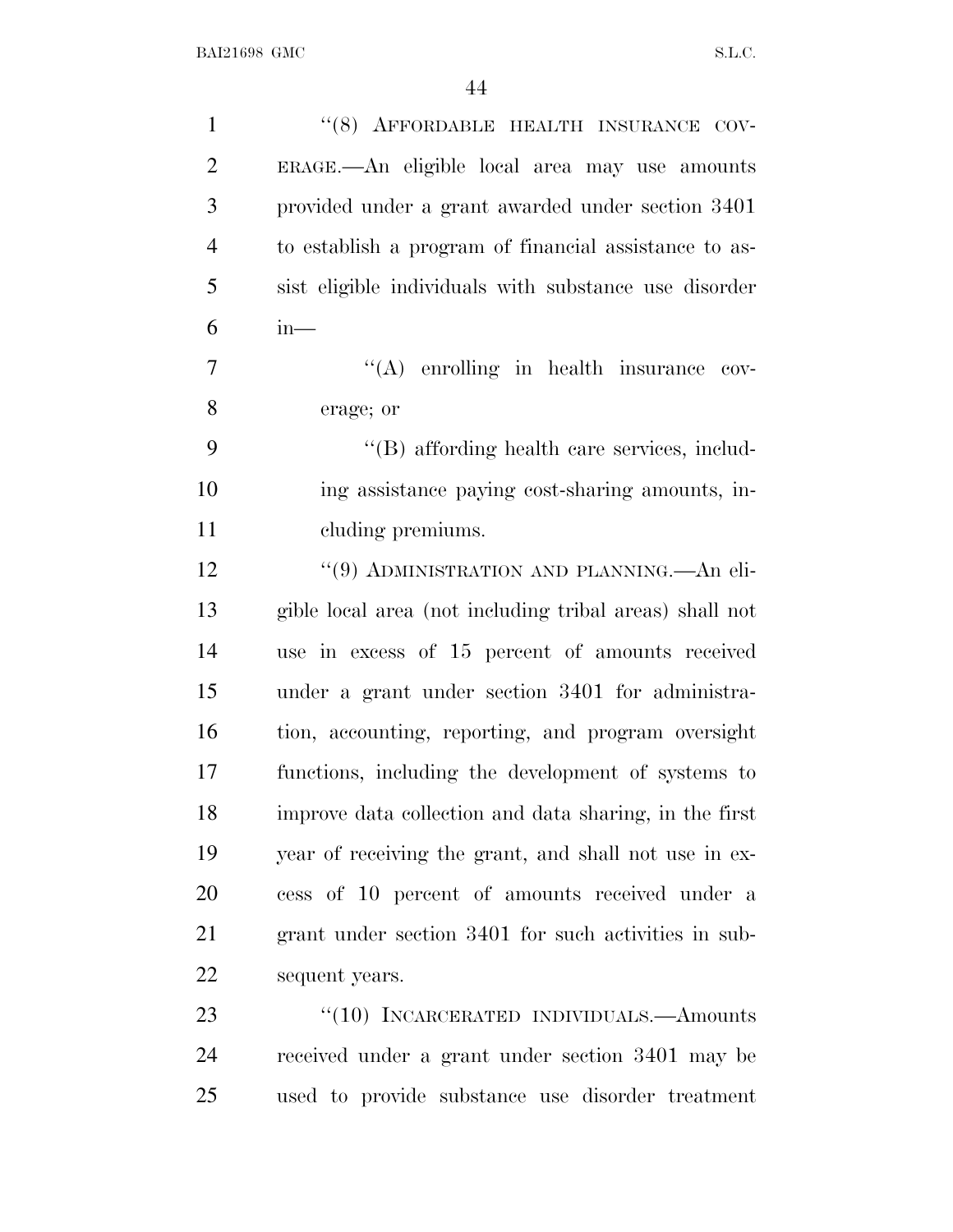| $\mathbf{1}$   | services, including medication for addiction treat- |
|----------------|-----------------------------------------------------|
| $\overline{2}$ | ment, to individuals who are currently incarcerated |
| 3              | or in pre-trial detention.                          |
| $\overline{4}$ | $``(c)$ REQUIRED TERMS.—                            |
| 5              | "(1) REQUIREMENT OF STATUS AS MEDICAID              |
| 6              | PROVIDER.-                                          |
| 7              | "(A) PROVISION OF SERVICE.—Subject to               |
| 8              | subparagraph (B), the Secretary may not make        |
| 9              | a grant under section 3401 for the provision of     |
| 10             | substance use disorder treatment services under     |
| 11             | this section in an eligible local area unless, in   |
| 12             | the case of any such service that is available      |
| 13             | pursuant to the State plan approved under title     |
| 14             | XIX of the Social Security Act for the State—       |
| 15             | "(i) the political subdivision involved             |
| 16             | will provide the service directly, and the          |
| 17             | political subdivision has entered into a par-       |
| 18             | ticipation agreement under the State plan           |
| 19             | and is qualified to receive payments under          |
| 20             | such plan; or                                       |
| 21             | "(ii) the eligible local area involved—             |
| 22             | $\lq\lq$ will enter into agreements                 |
| 23             | with public or nonprofit entities, or               |
| 24             | other Medicaid providers if more than               |
| 25             | half of their patients are diagnosed                |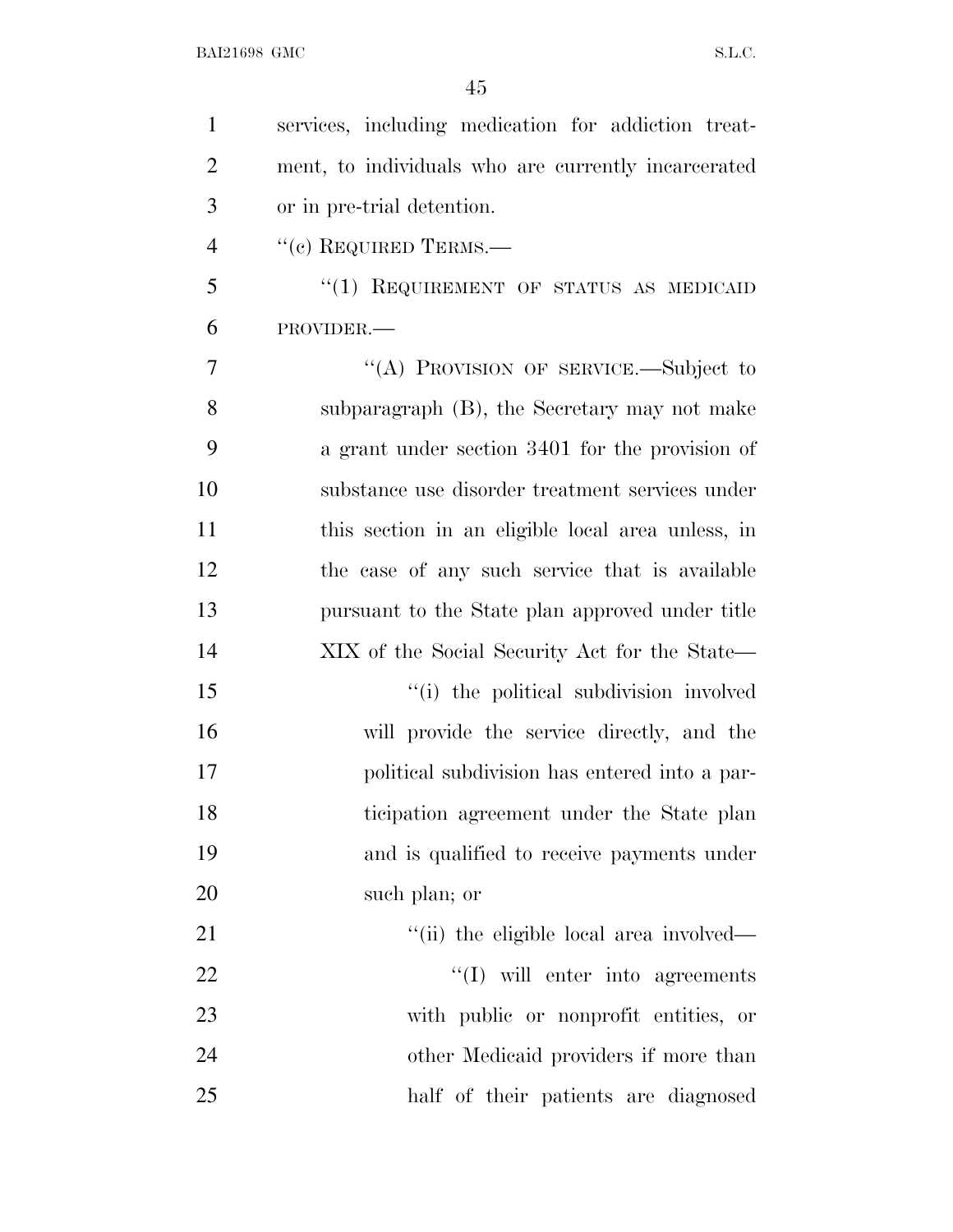| $\mathbf{1}$   | with a substance use disorder and             |
|----------------|-----------------------------------------------|
| $\overline{2}$ | covered by Medicaid, under which              |
| 3              | such entities and other providers will        |
| $\overline{4}$ | provide the service, and such entities        |
| 5              | and other providers have entered into         |
| 6              | such a participation agreement and            |
| 7              | are qualified to receive such pay-            |
| 8              | ments; and                                    |
| 9              | $\lq\lq$ (II) demonstrates that it will       |
| 10             | ensure that such entities and other           |
| 11             | providers providing the service will          |
| 12             | seek payment for each such service            |
| 13             | rendered in accordance with the usual         |
| 14             | payment schedule under the State              |
| 15             | plan.                                         |
| 16             | $\lq\lq (B)$ WAIVER.—                         |
| 17             | "(i) IN GENERAL.—In the case of an            |
| 18             | entity making an agreement pursuant to        |
| 19             | subparagraph $(A)(ii)$ regarding the provi-   |
| 20             | sion of substance use disorder treatment      |
| 21             | services, the requirement established in      |
| 22             | such subparagraph shall be waived by the      |
| 23             | substance use planning council for the area   |
| 24             | involved if the entity does not, in providing |
| 25             | health care services, impose a charge or ac-  |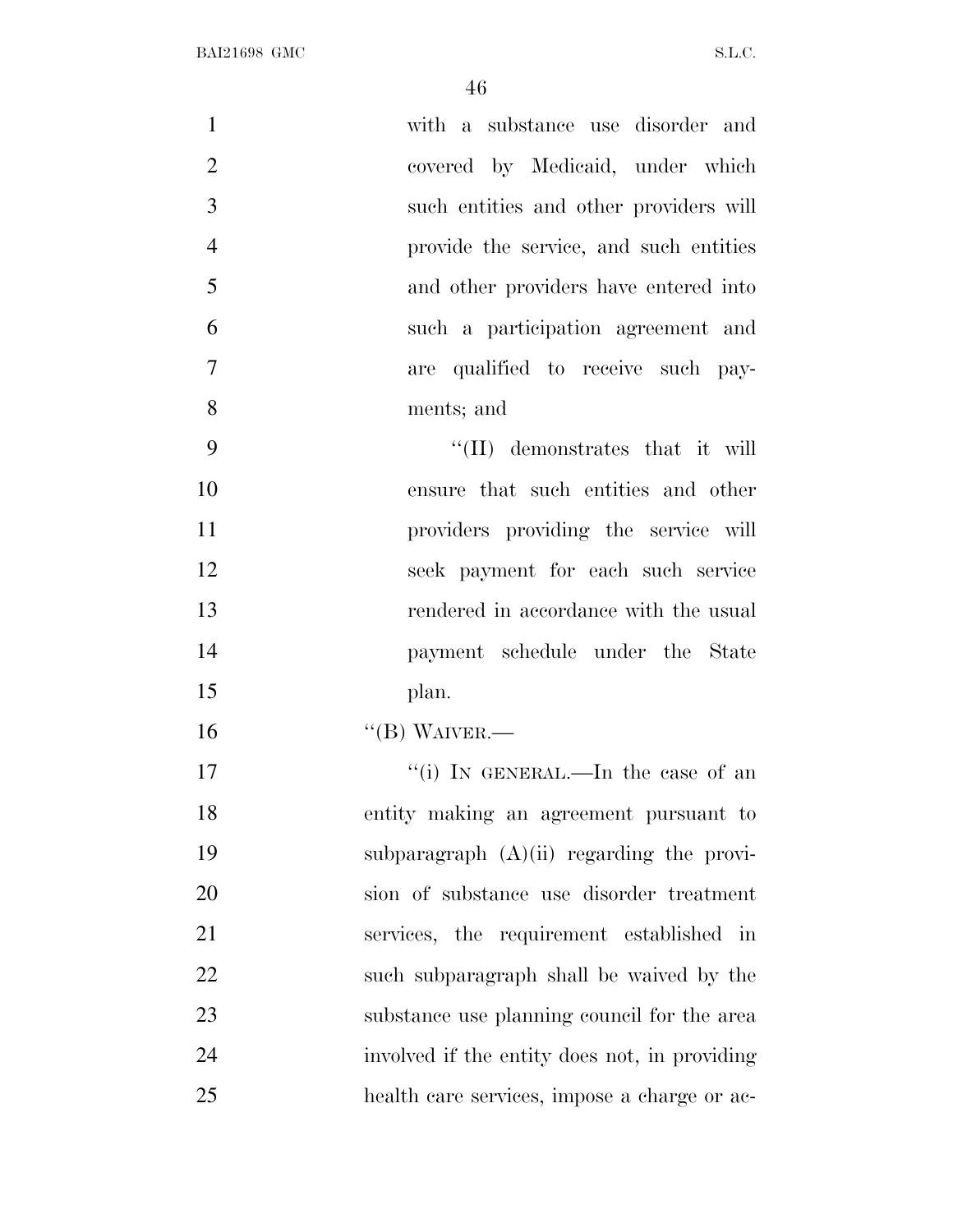| $\mathbf{1}$   | cept reimbursement available from any            |
|----------------|--------------------------------------------------|
| $\overline{2}$ | third-party payor, including reimbursement       |
| 3              | under any insurance policy or under any          |
| $\overline{4}$ | Federal or State health benefits program.        |
| 5              | A waiver under this subparagraph shall           |
| 6              | not be longer than 2 years in duration and       |
| $\overline{7}$ | shall not be renewed.                            |
| 8              | "(ii) DETERMINATION.—A determina-                |
| 9              | tion by the substance use planning council       |
| 10             | of whether an entity referred to in clause       |
| 11             | (i) meets the criteria for a waiver under        |
| 12             | such clause shall be made without regard         |
| 13             | to whether the entity accepts voluntary do-      |
| 14             | nations for the purpose of providing serv-       |
| 15             | ices to the public.                              |
| 16             | "(2) REQUIRED TERMS FOR EXPANDING AND            |
| 17             | IMPROVING CARE.—A funding agreement for a grant  |
| 18             | under this section shall—                        |
| 19             | $\lq\lq$ ensure that funds received under the    |
| 20             | grant will not be utilized to make payments for  |
| 21             | any item or service to the extent that payment   |
| 22             | has been made, or can reasonably be expected     |
| 23             | to be made, with respect to that item or service |
| 24             | under a State compensation program, under an     |
| 25             | insurance policy, or under any Federal or State  |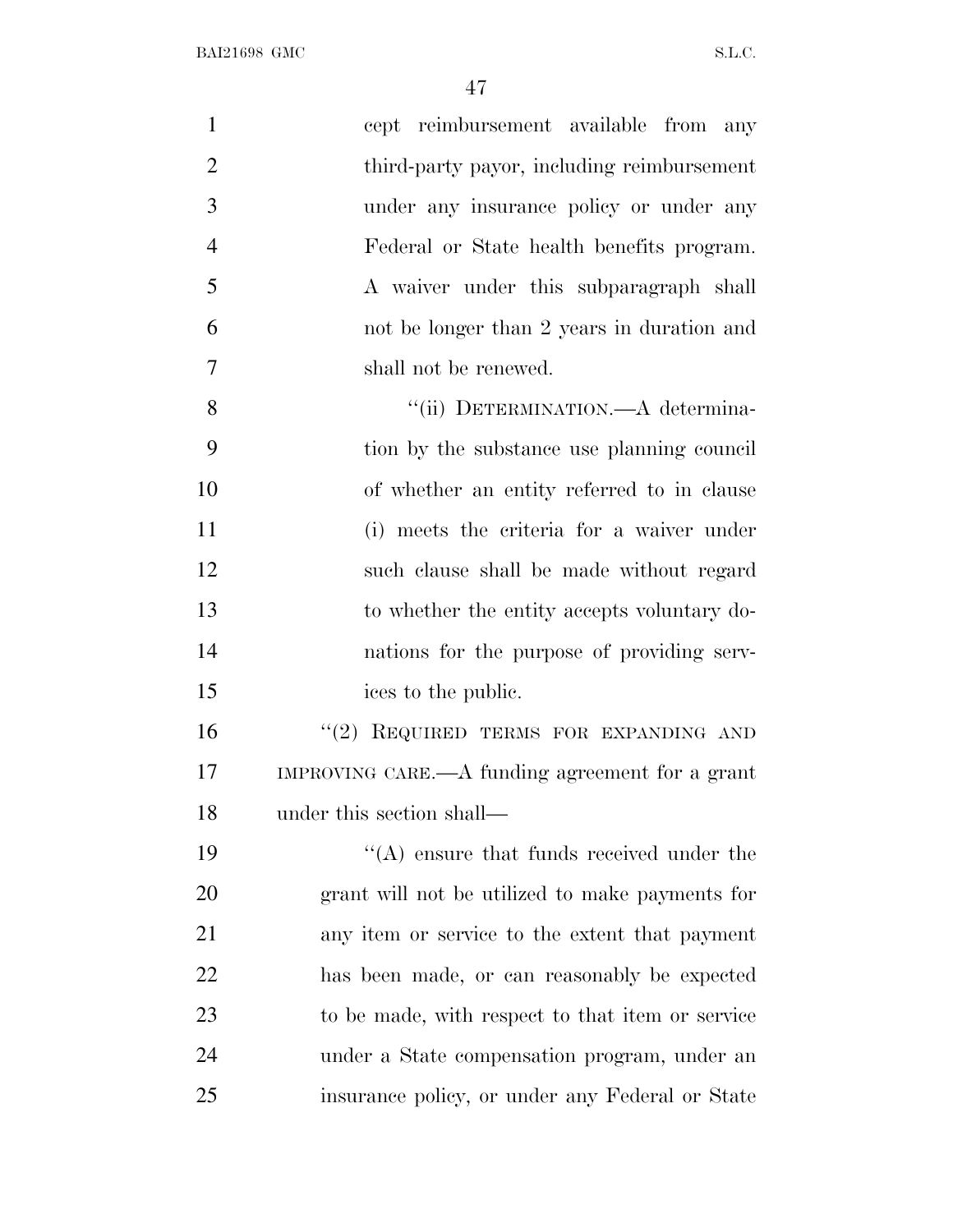| $\mathbf{1}$   | health benefits program (except for a program     |
|----------------|---------------------------------------------------|
| $\overline{2}$ | administered by, or providing the services of,    |
| 3              | the Indian Health Service); and                   |
| $\overline{4}$ | "(B) ensure that all entities providing sub-      |
| 5              | stance use disorder treatment services with as-   |
| 6              | sistance made available under the grant offer     |
| $\overline{7}$ | all drugs approved by the Food and Drug Ad-       |
| 8              | ministration for the treatment of substance use   |
| 9              | disorder for which the applicant offers treat-    |
| 10             | ment, in accordance with section 3435.            |
| 11             | "(3) ADDITIONAL REQUIRED TERMS.-A fund-           |
| 12             | ing agreement for a grant under this section is   |
| 13             | $that-$                                           |
| 14             | $\lq\lq$ funds received under the grant will be   |
| 15             | utilized to supplement not supplant other Fed-    |
| 16             | eral, State, or local funds made available in the |
| 17             | year for which the grant is awarded to provide    |
| 18             | substance use disorder treatment services to in-  |
| 19             | dividuals with substance use disorder, including  |
| 20             | funds for each of prevention services, core med-  |
| 21             | ical services, recovery and support services,     |
| 22             | early intervention services, harm reduction serv- |
| 23             | ices, mental health services, and administrative  |
| 24             | expenses;                                         |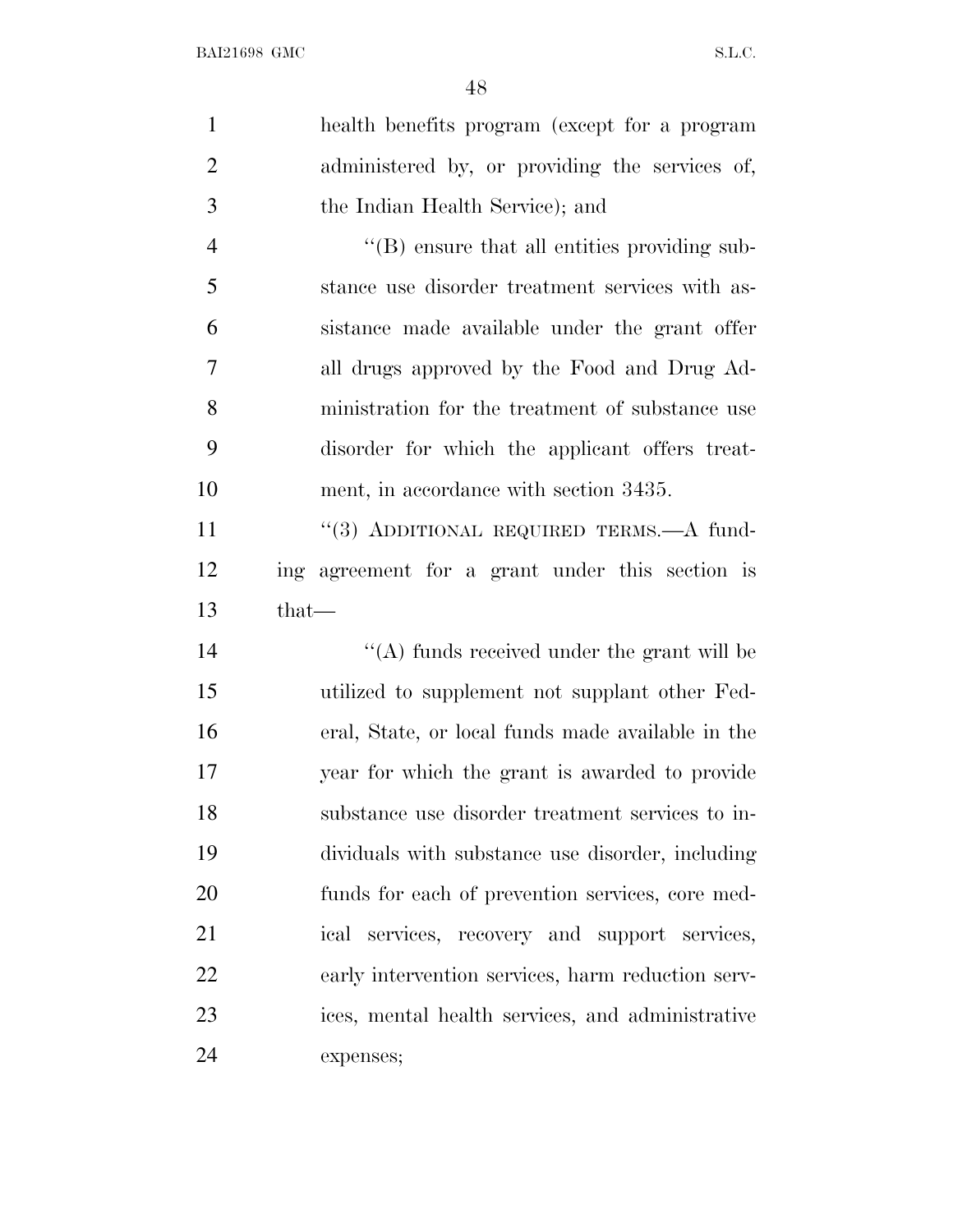$\langle (B)$  political subdivisions within the eligi- ble local area will maintain the level of expendi- tures by such political subdivisions for sub- stance use disorder treatment services at a level that is at least equal to the level of such ex- penditures by such political subdivisions for the preceding fiscal year, including expenditures for each of prevention services, core medical serv- ices, recovery and support services, early inter- vention services, harm reduction services, men-11 tal health services, and administrative expenses;  $\cdot$  (C) political subdivisions within the eligi- ble local area will not use funds received under a grant awarded under section 3401 in main- taining the level of substance use disorder treat- ment services as required in subparagraph (B); ''(D) substance use disorder treatment services provided with assistance made available under the grant will be provided without re- gard— 21 ''(i) to the ability of the individual to 22 pay for such services; and 23 ''(ii) to the current or past health con-dition of the individual to be served;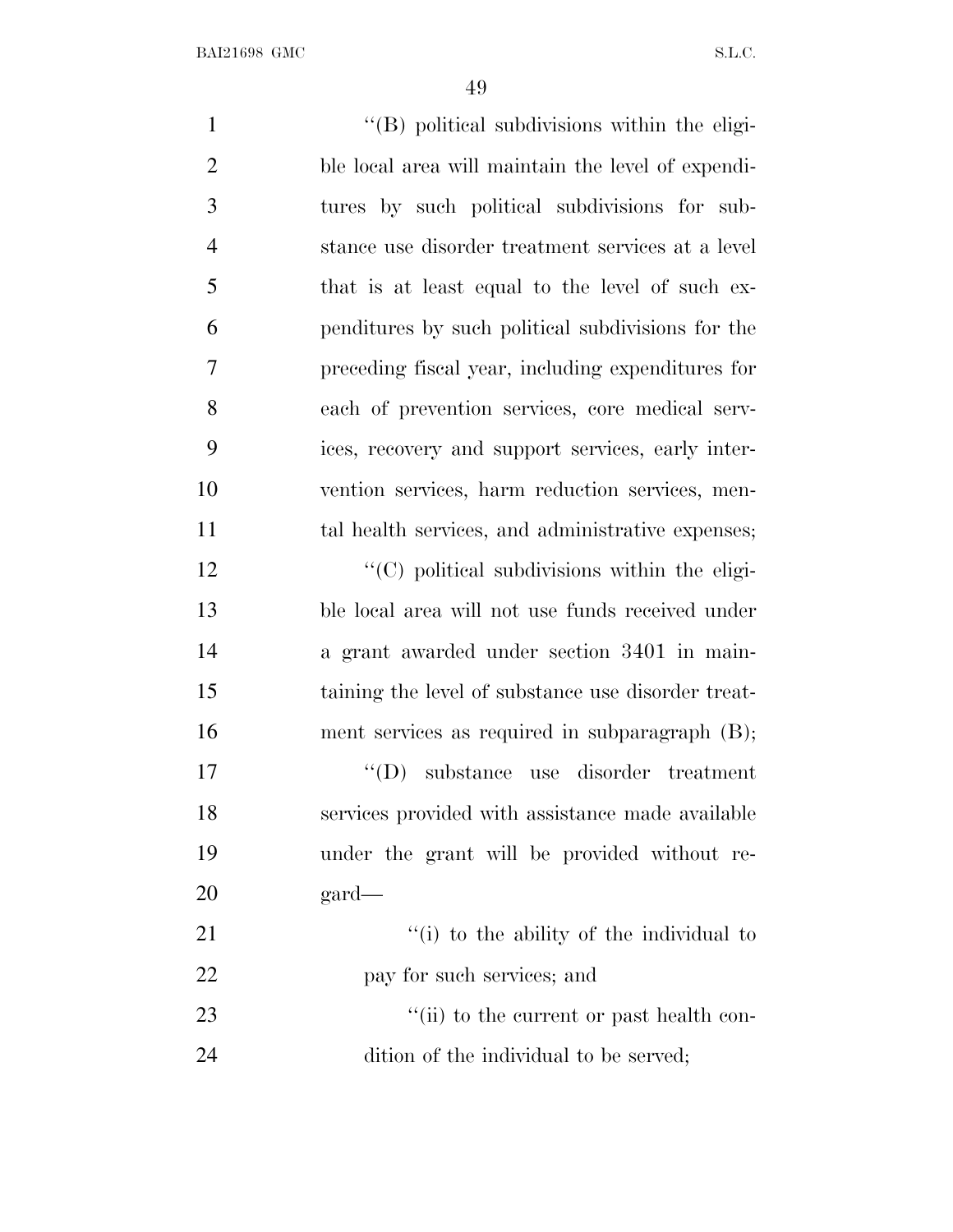| $\mathbf{1}$   | $\lq\lq(E)$ substance use disorder treatment                 |
|----------------|--------------------------------------------------------------|
| $\overline{2}$ | services will be provided in a setting that is ac-           |
| 3              | cessible to low-income individuals with sub-                 |
| $\overline{4}$ | stance use disorders and to individuals with                 |
| 5              | substance use disorders residing in rural areas;             |
| 6              | $\lq\lq(F)$ a program of outreach will be pro-               |
| $\overline{7}$ | vided to low-income individuals with substance               |
| 8              | use disorders to inform such individuals of sub-             |
| 9              | stance use disorder treatment services and to                |
| 10             | individuals with substance use disorders resid-              |
| 11             | ing in rural areas;                                          |
| 12             | $\lq\lq(G)$ Indian tribes are included in planning           |
| 13             | for the use of grant funds and the Federal trust             |
| 14             | responsibility is upheld at all levels of program            |
| 15             | administration; and                                          |
| 16             | "(H) the confidentiality of individuals re-                  |
| 17             | ceiving substance use disorder treatment serv-               |
| 18             | ices will be maintained in a manner not incon-               |
| 19             | sistent with applicable law.                                 |
| 20             | "SEC. 3404. APPLICATION.                                     |
| 21             | "(a) APPLICATION.—To be eligible to receive a grant          |
| 22             | under section 3401, an eligible local area shall prepare and |
| 23             | submit to the Secretary an application in such form, and     |
| 24             | containing such information, as the Secretary shall re-      |
|                |                                                              |

quire, including—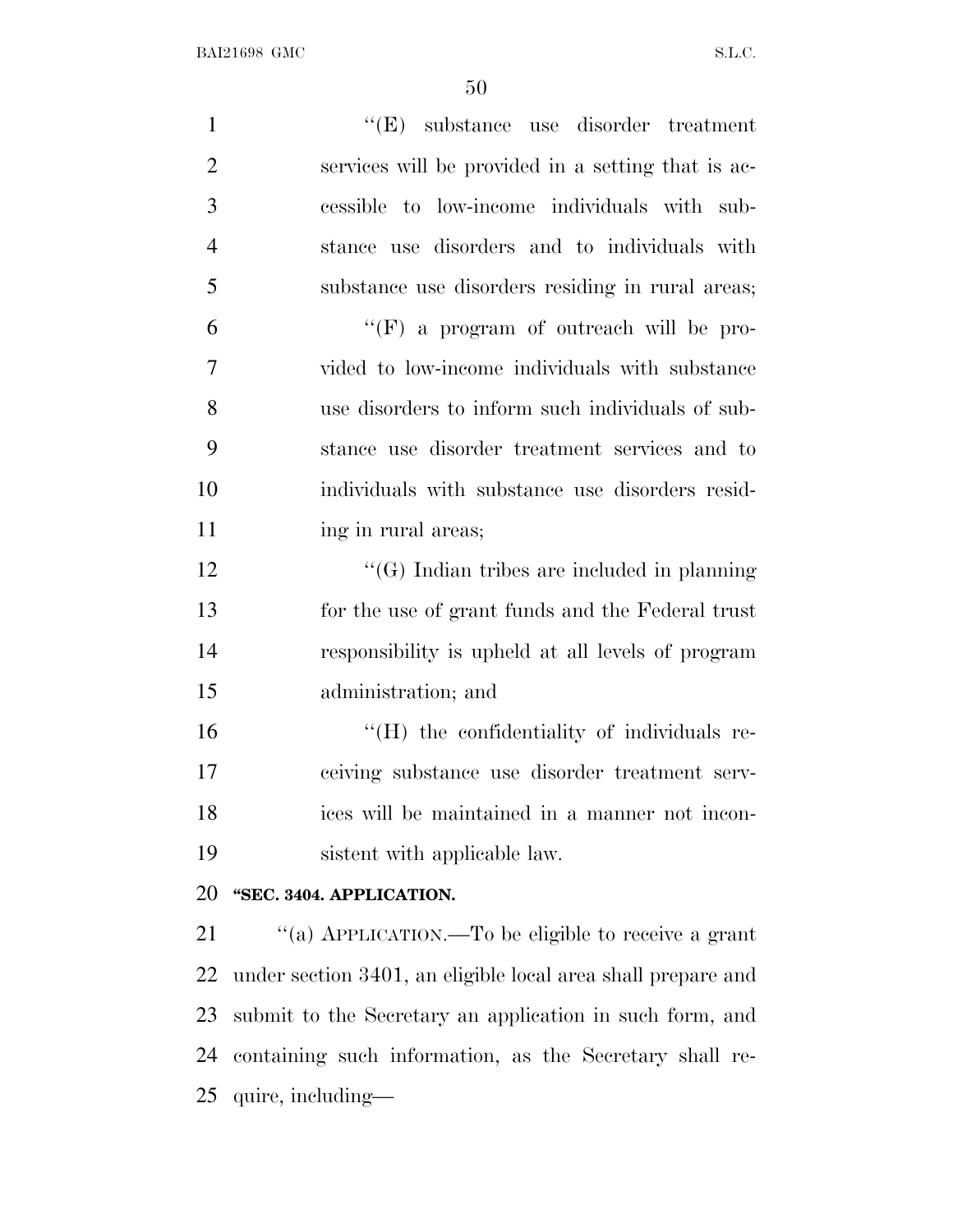$\frac{1}{1}$  <sup>(1)</sup> a complete accounting of the disbursement of any prior grants received under this subtitle by the applicant and the results achieved by these ex- penditures and a demonstration that funds received from a grant under this subtitle in the prior year were expended in accordance with local priorities de- veloped by the local planning council established under section 3402, except that the planning council requirement shall not apply with respect to areas re- ceiving supplemental grant funds under section  $3403(a)(2);$ 

 ''(2) establishment of goals and objectives to be achieved with grant funds provided under this sub- title, including targets and milestones that are in- tended to be met, the activities that will be under- taken to achieve those targets, the number of indi- viduals likely to be served by the funds sought, in- cluding demographic data on the populations to be served, and an explanation of how these goals and objectives advance the State plan approved by the Secretary pursuant to section 1932(b);

  $(3)$  a demonstration that the local area will use funds in a manner that provides substance use disorder treatment services in compliance with the evidence-based standards developed in accordance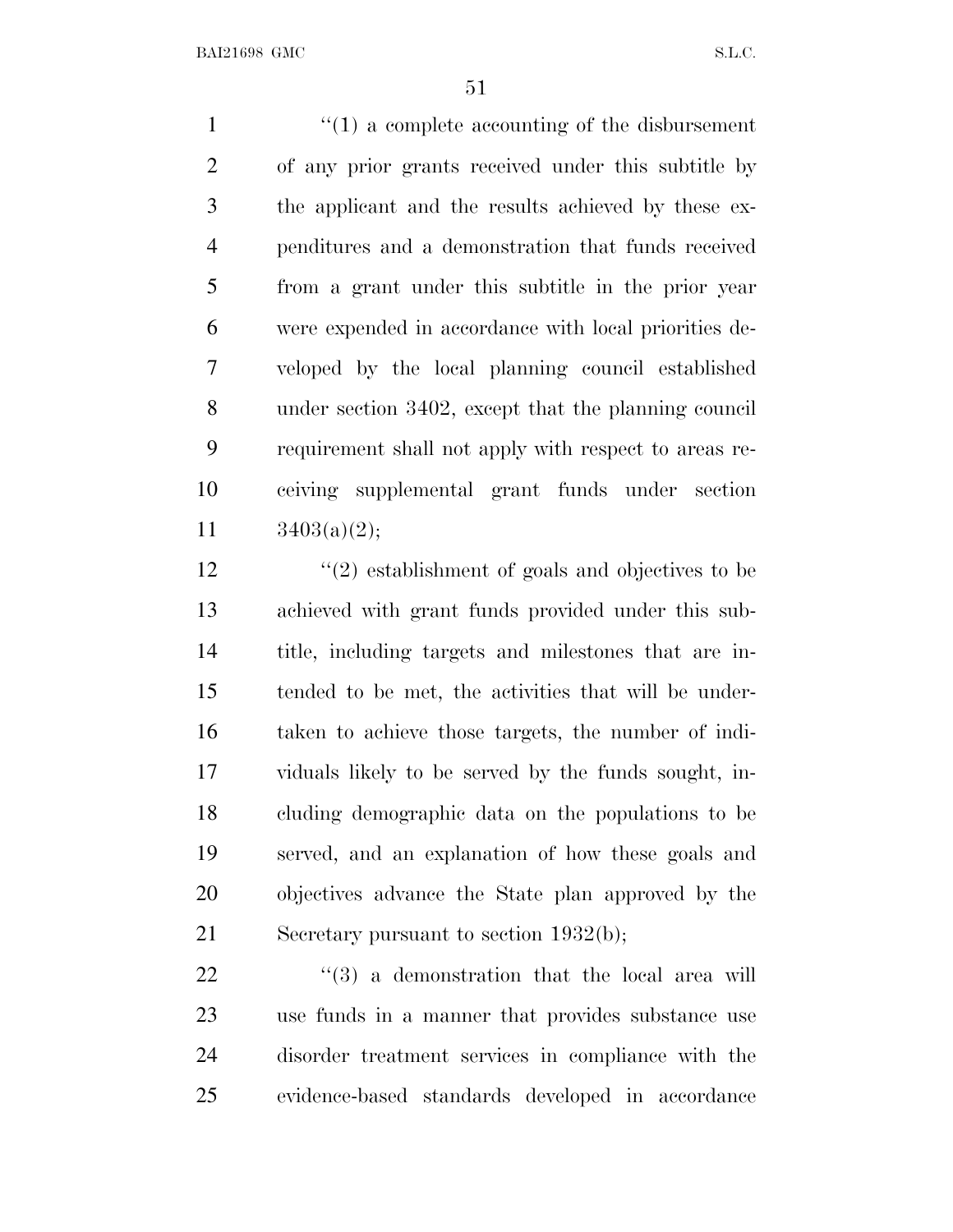with section 3435, including providing all drugs ap- proved by the Food and Drug Administration for the treatment of substance use disorder; 4 ''(4) a demonstration that resources provided under the grant will be allocated in accordance with the local demographic incidence of substance use, in- cluding allocations for services for children, youths, and women; ''(5) an explanation of how income, asset, and medical expense criteria will be established and ap- plied to those who qualify for assistance under the program; 13 ''(6) where practical, an explanation of how an eligible local area shall coordinate with local public health departments in the distribution of funding; and  $\frac{17}{7}$  ''(7) for any prior funding received under this section, data provided in such form as the Secretary shall require detailing, at a minimum, the extent to which the activities supported by the funding met the goals and objectives specified in the application for the funding, the number of individuals who

 accessed medication for treatment by age, gender, sexual orientation, race, disability status, and other demographic criteria relevant to the program, and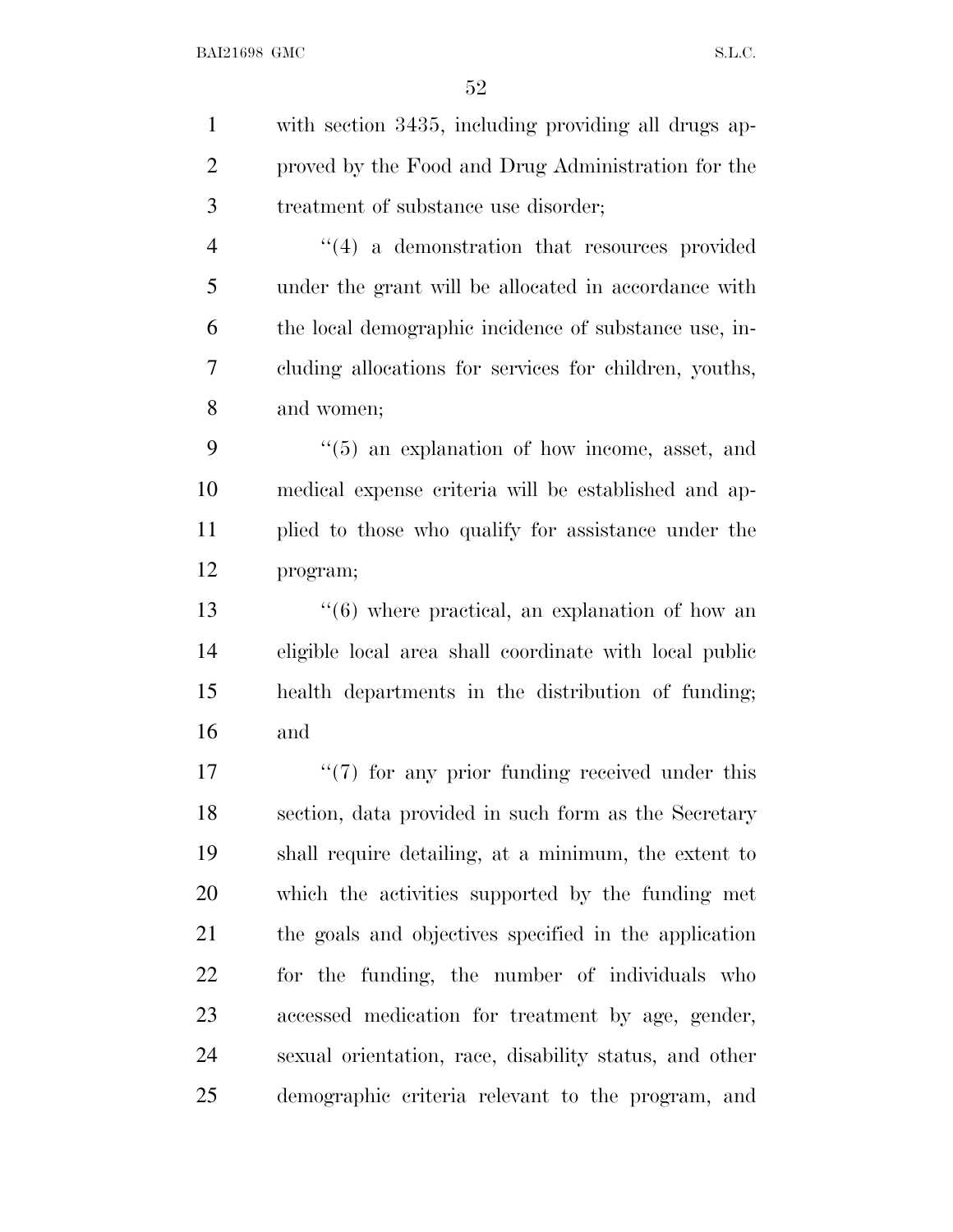the effect of the program on overdose rates and rates of death due to overdose in the local area served by the program. ''(b) REQUIREMENTS REGARDING IMPOSITION OF CHARGES FOR SERVICES.— ''(1) IN GENERAL.—The Secretary may not make a grant under section 3401 to an eligible local area unless the eligible local area provides assur- ances that in the provision of substance use disorder treatment services with assistance provided under the grant—  $\mathcal{L}^{\prime\prime}(A)$  in the case of individuals with an in- come less than or equal to 150 percent of the official poverty level, the provider will not im- pose charges on any such individual for the services provided under the grant;  $\langle G \rangle$  in the case of individuals with an in- come greater than 150 percent of the official poverty level, the provider will impose a charge on each such individual according to a schedule of charges made available to the public;

 $\langle ^{\prime}(C) \rangle$  in the case of individuals with an in- come greater than 150 percent of the official poverty level but not exceeding 200 percent of such poverty level, the provider will not, for an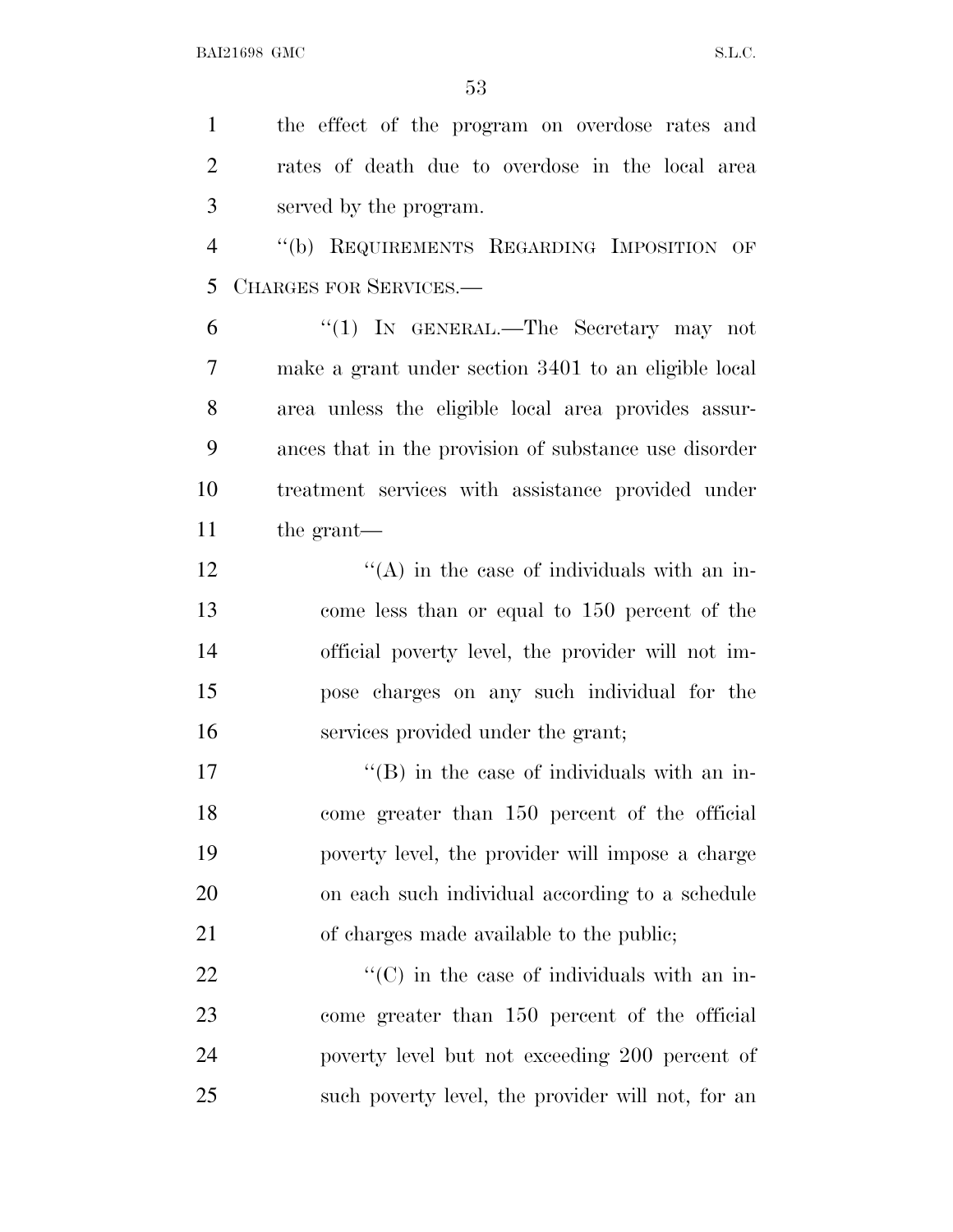| $\mathbf{1}$   | calendar year, impose charges in an amount ex-      |
|----------------|-----------------------------------------------------|
| $\overline{2}$ | ceeding 2 percent of the annual gross income of     |
| 3              | the individual;                                     |
| $\overline{4}$ | $\lq\lq$ (D) in the case of individuals with an in- |
| 5              | come greater than 200 percent of the official       |
| 6              | poverty level but not exceeding 250 percent of      |
| 7              | such poverty level, the provider will not, for any  |
| 8              | calendar year, impose charges in an amount ex-      |
| 9              | ceeding 4 percent of the annual gross income of     |
| 10             | the individual involved;                            |
| 11             | $\lq\lq(E)$ in the case of individuals with an in-  |
| 12             | come greater than 250 percent of the official       |
| 13             | poverty level but not exceeding 300 percent of      |
| 14             | such poverty level, the provider will not, for any  |
| 1 <sup>2</sup> | aalan Jan oraan (1999) ah ah maa in ah amaant ah.   |

 calendar year, impose charges in an amount ex- ceeding 6 percent of the annual gross income of 17 the individual involved;

 $"({\rm F})$  in the case of individuals with an in- come greater than 300 percent of the official poverty level but not exceeding 400 percent of such poverty level, the provider will not, for any calendar year, impose charges in an amount ex- ceeding 8.5 percent of the annual gross income of the individual involved;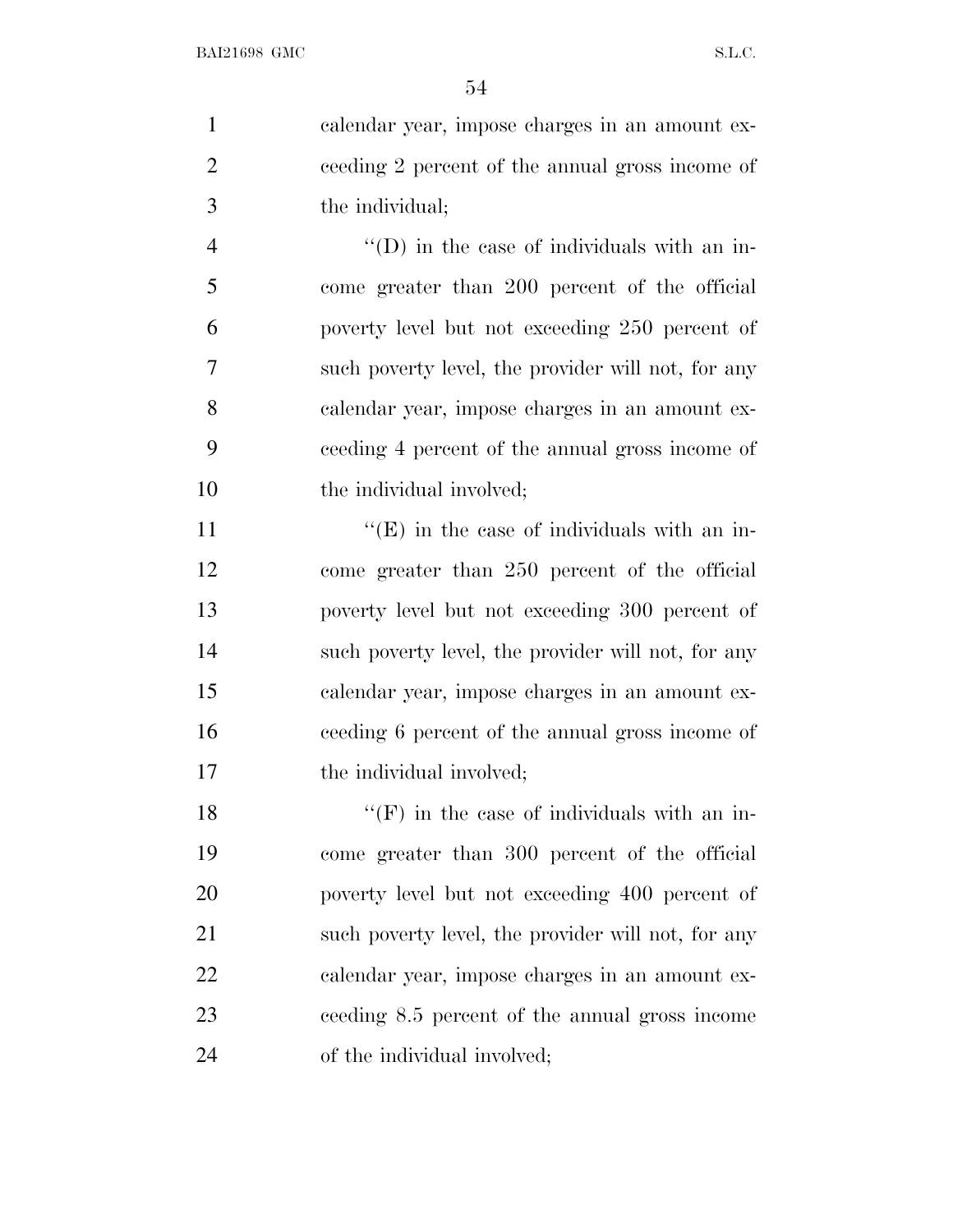| $\mathbf{1}$   | $\lq\lq(G)$ in the case of individuals with an in-  |
|----------------|-----------------------------------------------------|
| $\overline{2}$ | come greater than 400 percent of the official       |
| 3              | poverty level, the provider will not, for any cal-  |
| $\overline{4}$ | endar year, impose charges in an amount ex-         |
| 5              | ceeding 8.5 percent of the annual gross income      |
| 6              | of the individual involved; and                     |
| 7              | $\rm{``(H)}$ in the case of eligible American In-   |
| 8              | dian and Alaska Native individuals as defined       |
| 9              | by section 447.50 of title 42, Code of Federal      |
| 10             | Regulations (as in effect on July 1, 2010), the     |
| 11             | provider will not impose any charges for sub-       |
| 12             | stance use disorder treatment services, includ-     |
| 13             | ing any charges or cost-sharing prohibited by       |
| 14             | section $1402(d)$ of the Patient Protection and     |
| 15             | Affordable Care Act.                                |
| 16             | "(2) CHARGES.—With respect to compliance            |
| 17             | with the assurances made under paragraph (1), an    |
| 18             | eligible local area may, in the case of individuals |
| 19             | subject to a charge—                                |
| 20             | $\lq\lq$ assess the amount of the charge in         |
| 21             | the discretion of the area, including imposing      |
| 22             | only a nominal charge for the provision of sub-     |
| 23             | stance use disorder treatment services, subject     |
| 24             | to the provisions of the paragraph regarding        |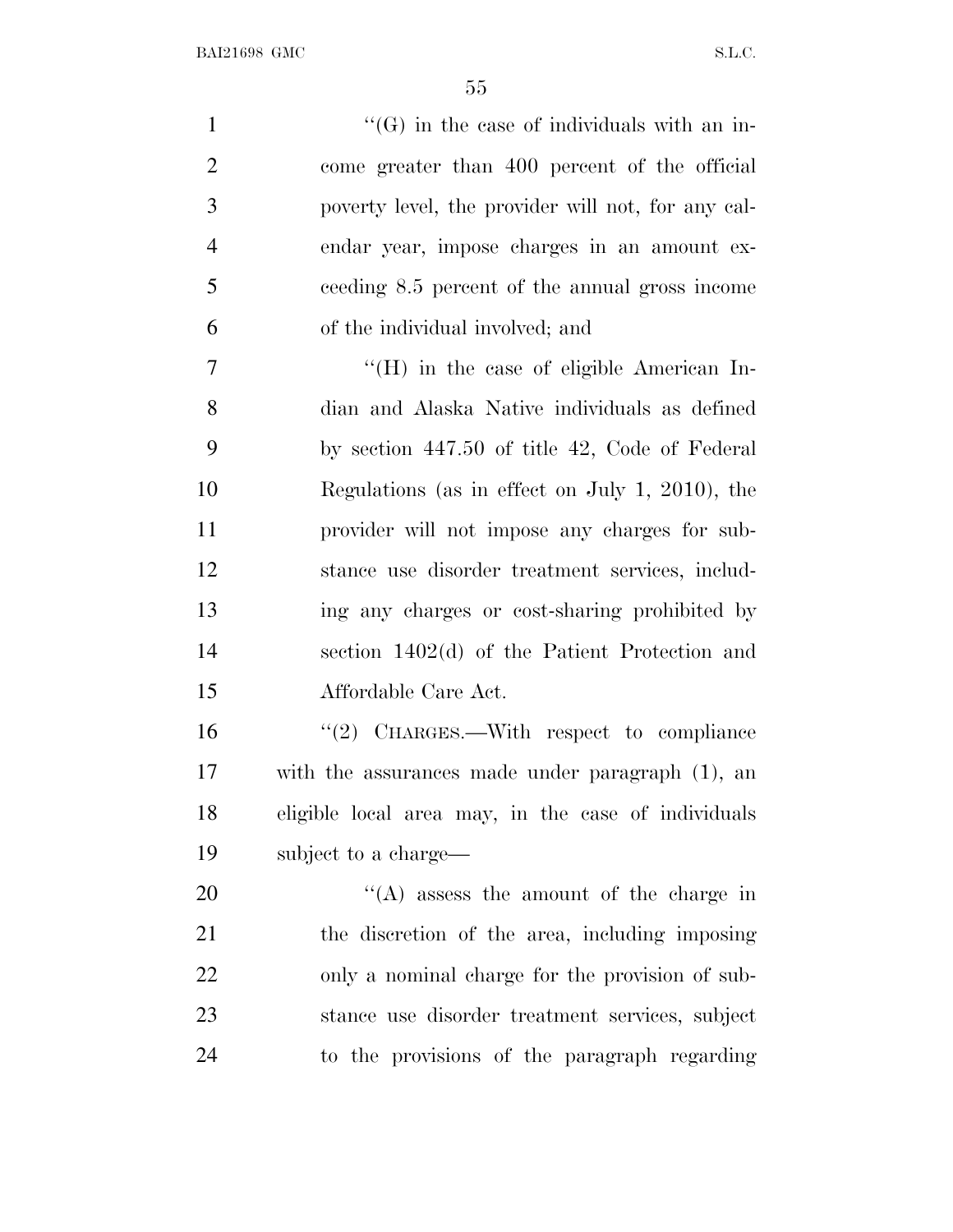| $\mathbf{1}$   | public schedules and regarding limitations on                  |
|----------------|----------------------------------------------------------------|
| $\overline{2}$ | the maximum amount of charges; and                             |
| 3              | $\lq\lq$ take into consideration the total med-                |
| $\overline{4}$ | ical expenses of individuals in assessing the                  |
| 5              | amount of the charge, subject to such provi-                   |
| 6              | sions.                                                         |
| 7              | "(3) AGGREGATE CHARGES.-The Secretary                          |
| 8              | may not make a grant under section 3401 to an eli-             |
| 9              | gible local area unless the area agrees that the limi-         |
| 10             | tations on charges for substance use disorder treat-           |
| 11             | ment services under this subsection applies to the             |
| 12             | annual aggregate of charges imposed for such serv-             |
| 13             | ices, however the charges are characterized, includes          |
| 14             | enrollment fees, premiums, deductibles, cost sharing,          |
| 15             | co-payments, co-insurance costs, or any other                  |
| 16             | charges.                                                       |
| 17             | $\frac{u_{(a)}}{b}$ INDIAN TEIERS Any application requirements |

 ''(c) INDIAN TRIBES.—Any application requirements for grants distributed in accordance with section  $3403(a)(3)$  shall be developed by the Secretary in con-sultation with Indian tribes.

## **''SEC. 3405. TECHNICAL ASSISTANCE.**

 ''The Secretary shall, beginning on the date of enact- ment of this title, provide technical assistance, including assistance from other grantees, contractors or subcontrac-tors under this title to assist newly eligible local areas in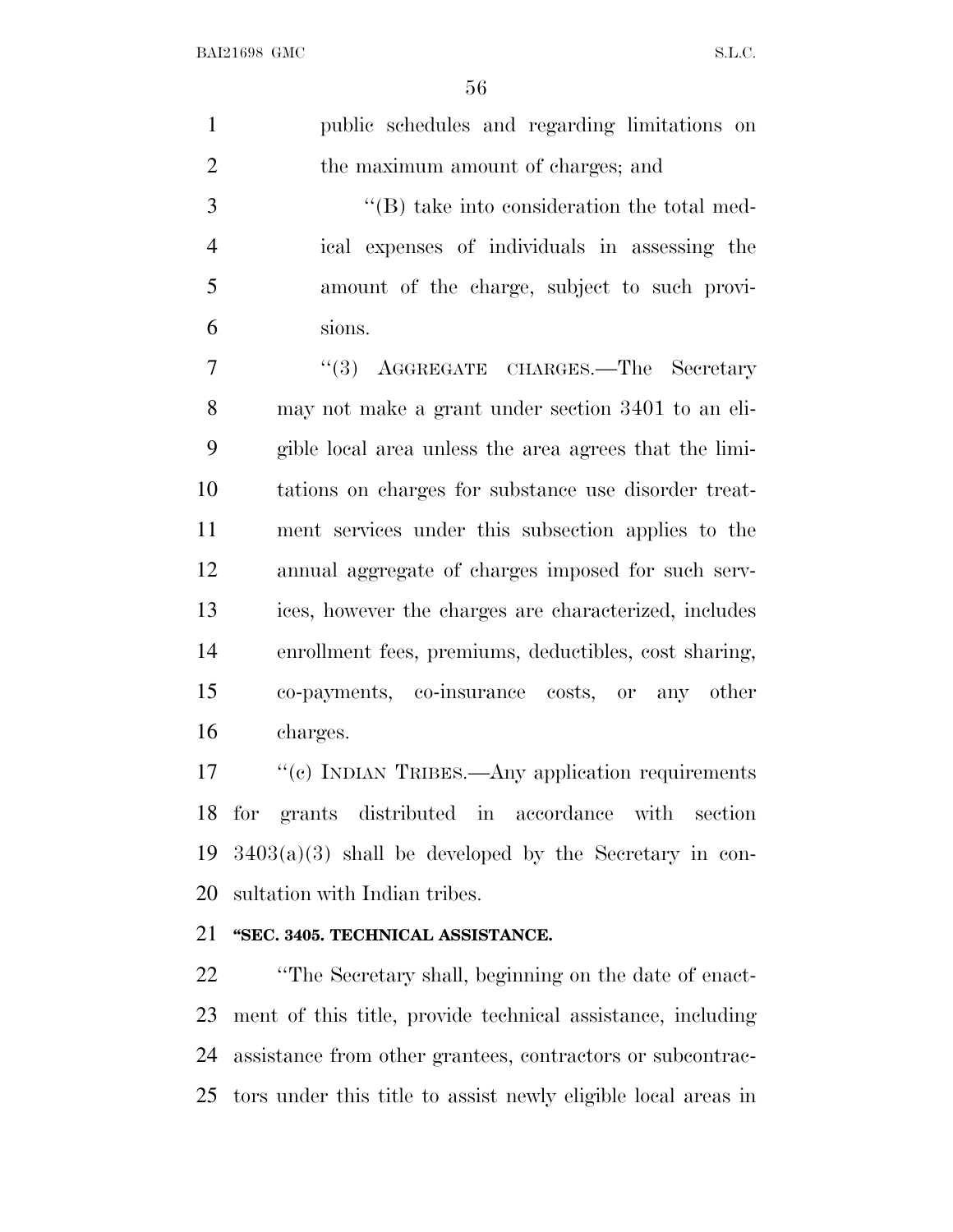the establishment of planning councils and, to assist enti- ties in complying with the requirements of this subtitle in order to make such areas eligible to receive a grant under this subtitle. The Secretary may make planning grants available to eligible local areas, in an amount not to exceed \$75,000, for any area that is projected to be eligible for funding under section 3401 in the following fiscal year. Such grant amounts shall be deducted from the first year formula award to eligible local areas accept-ing such grants.

## **''SEC. 3406. AUTHORIZATION OF APPROPRIATIONS.**

 ''There is authorized to be appropriated to carry out this subtitle—

| 14 | "(1) $$3,300,000,000$ for fiscal year 2022;     |
|----|-------------------------------------------------|
| 15 | $(2)$ \$3,300,000,000 for fiscal year 2023;     |
| 16 | $\lq(3)$ \$3,300,000,000 for fiscal year 2024;  |
| 17 | $(4)$ \$3,300,000,000 for fiscal year 2025;     |
| 18 | $(5)$ \$3,300,000,000 for fiscal year 2026;     |
| 19 | $(6)$ \$3,300,000,000 for fiscal year 2027;     |
| 20 | $\lq(7)$ \$3,300,000,000 for fiscal year 2028;  |
| 21 | $\lq(8)$ \$3,300,000,000 for fiscal year 2029;  |
| 22 | $(9)$ \$3,300,000,000 for fiscal year 2030; and |
| 23 | $(10)$ \$3,300,000,000 for fiscal year 2031.    |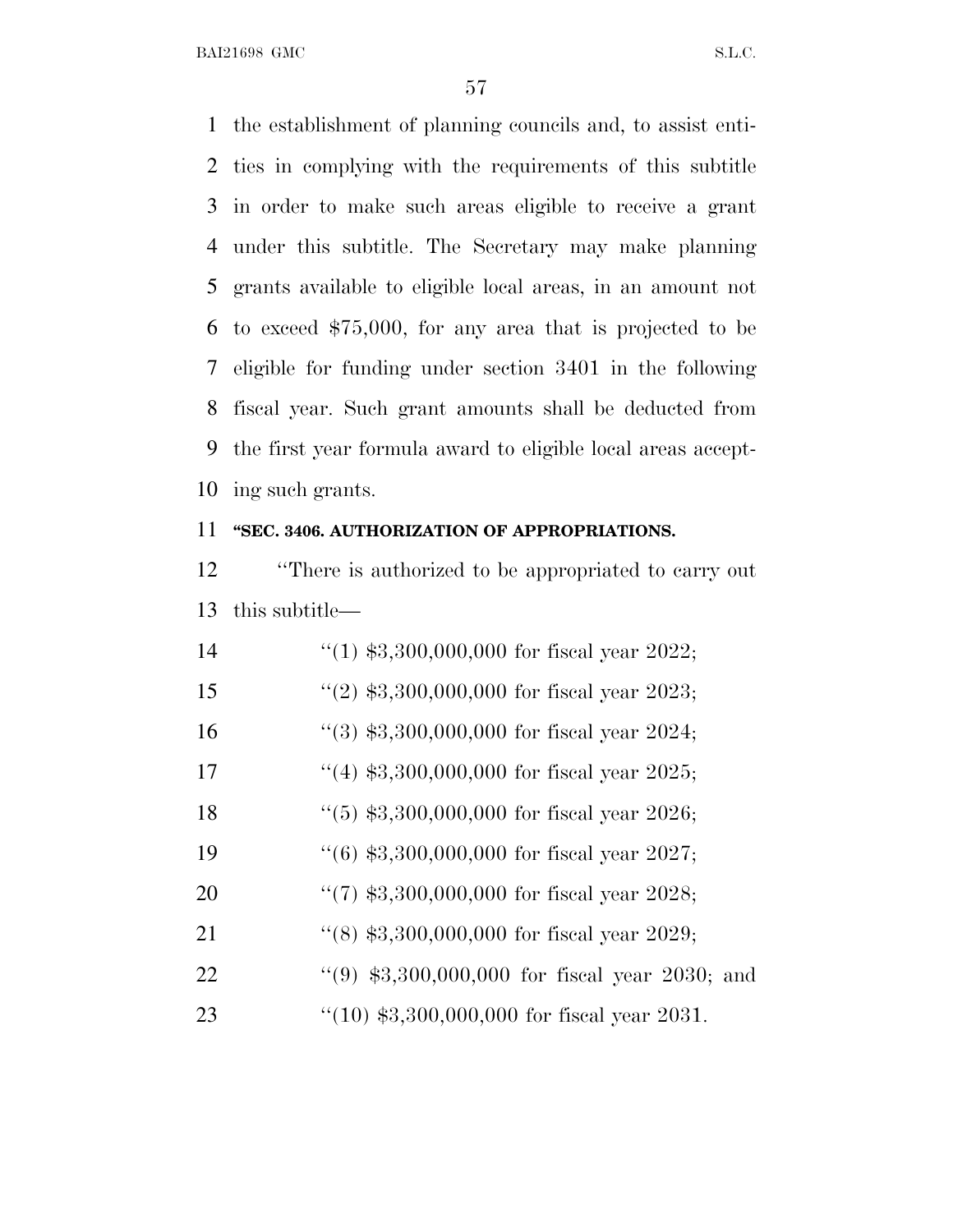**''Subtitle B—State and Tribal Sub- stance Use Disorder Prevention and Intervention Grant Pro- gram ''SEC. 3411. ESTABLISHMENT OF PROGRAM OF GRANTS.** ''The Secretary shall award grants to States, terri- tories, and tribal governments for the purpose of address- ing substance use within such States. **''SEC. 3412. AMOUNT OF GRANT, USE OF AMOUNTS, AND FUNDING AGREEMENT.** 11 "(a) AMOUNT OF GRANT TO STATES AND TERRI- TORIES.—  $\frac{1}{1}$  IN GENERAL. 14 "(A) EXPEDITED DISTRIBUTION.—Not later than 90 days after an appropriation be- comes available, the Secretary shall disburse 50 percent of the amount made available under section 3415 for carrying out this subtitle for such fiscal year through grants to States under section 3411, in accordance with subparagraphs (B) and (C). 22 "(B) MINIMUM ALLOTMENT.—Subject to 23 the amount made available under section 3415, the amount of a grant under section 3411 for—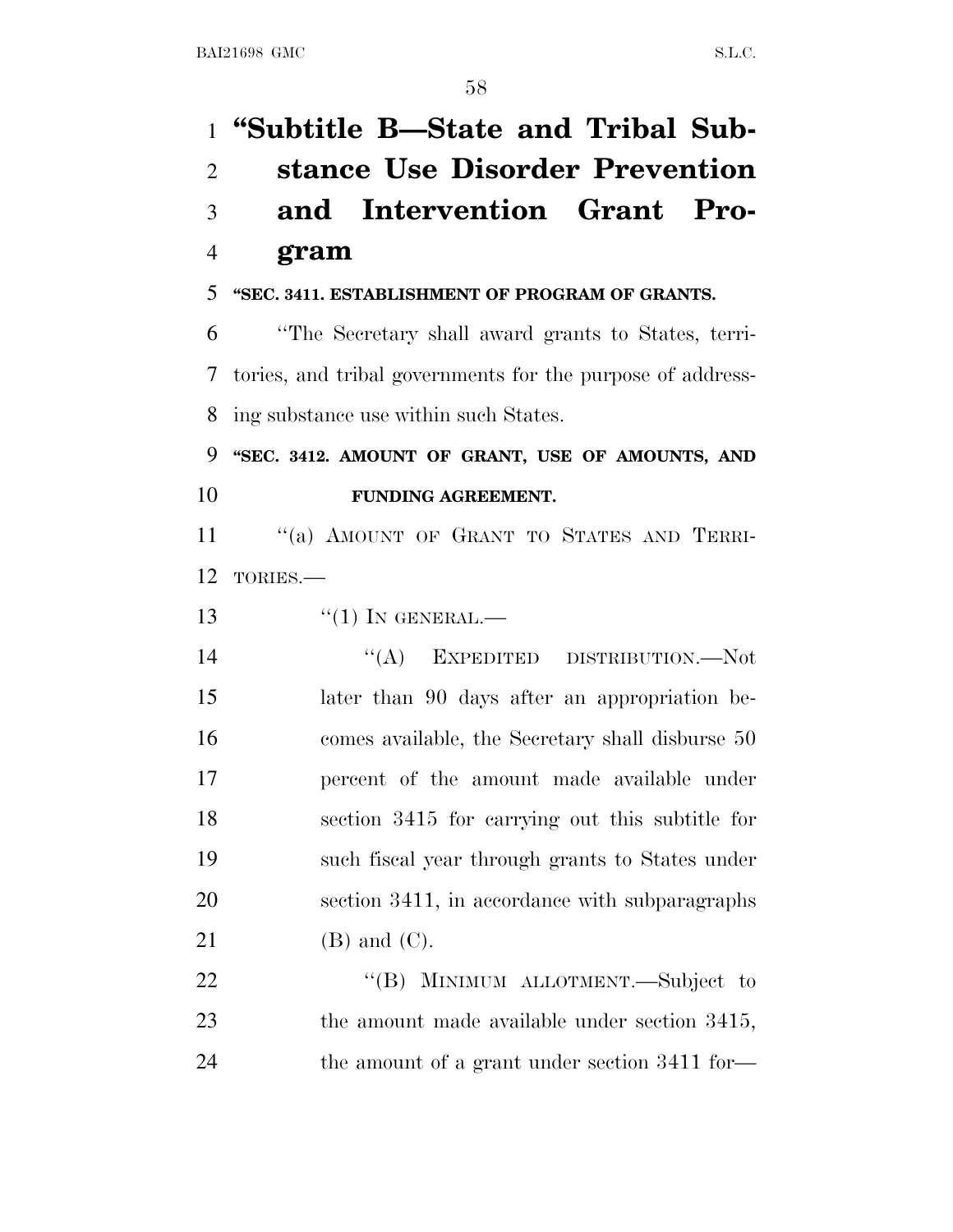| $\mathbf{1}$   | $``(i)$ each of the 50 States, the District |
|----------------|---------------------------------------------|
| $\overline{2}$ | of Columbia, and Puerto Rico for a fiscal   |
| 3              | year shall be the greater of—               |
| $\overline{4}$ | "(I) $$2,000,000$ ; or                      |
| 5              | ``(II)<br>an amount determined              |
| 6              | under the subparagraph $(C)$ ; and          |
| 7              | "(ii) each territory other than Puerto      |
| 8              | Rico for a fiscal year shall be the greater |
| 9              | $of$ —                                      |
| 10             | "(I) $$500,000$ ; or                        |
| 11             | ``(II)<br>an amount determined              |
| 12             | under the subparagraph $(C)$ .              |
| 13             | "(C) DETERMINATION.-                        |
| 14             | "(i) FORMULA.—For purposes of sub-          |
| 15             | paragraph $(B)$ , the amount referred to in |
| 16             | this subparagraph for a State (including a  |
| 17             | territory) for a fiscal year is—            |
| 18             | ``(I)<br>an amount equal to the             |
| 19             | amount made available under section         |
| 20             | 3415 for the fiscal year involved for       |
| 21             | grants pursuant to subparagraph $(B)$ ;     |
| 22             | and                                         |
| 23             | $\lq\lq$ (II) the percentage constituted    |
| 24             | by the sum of—                              |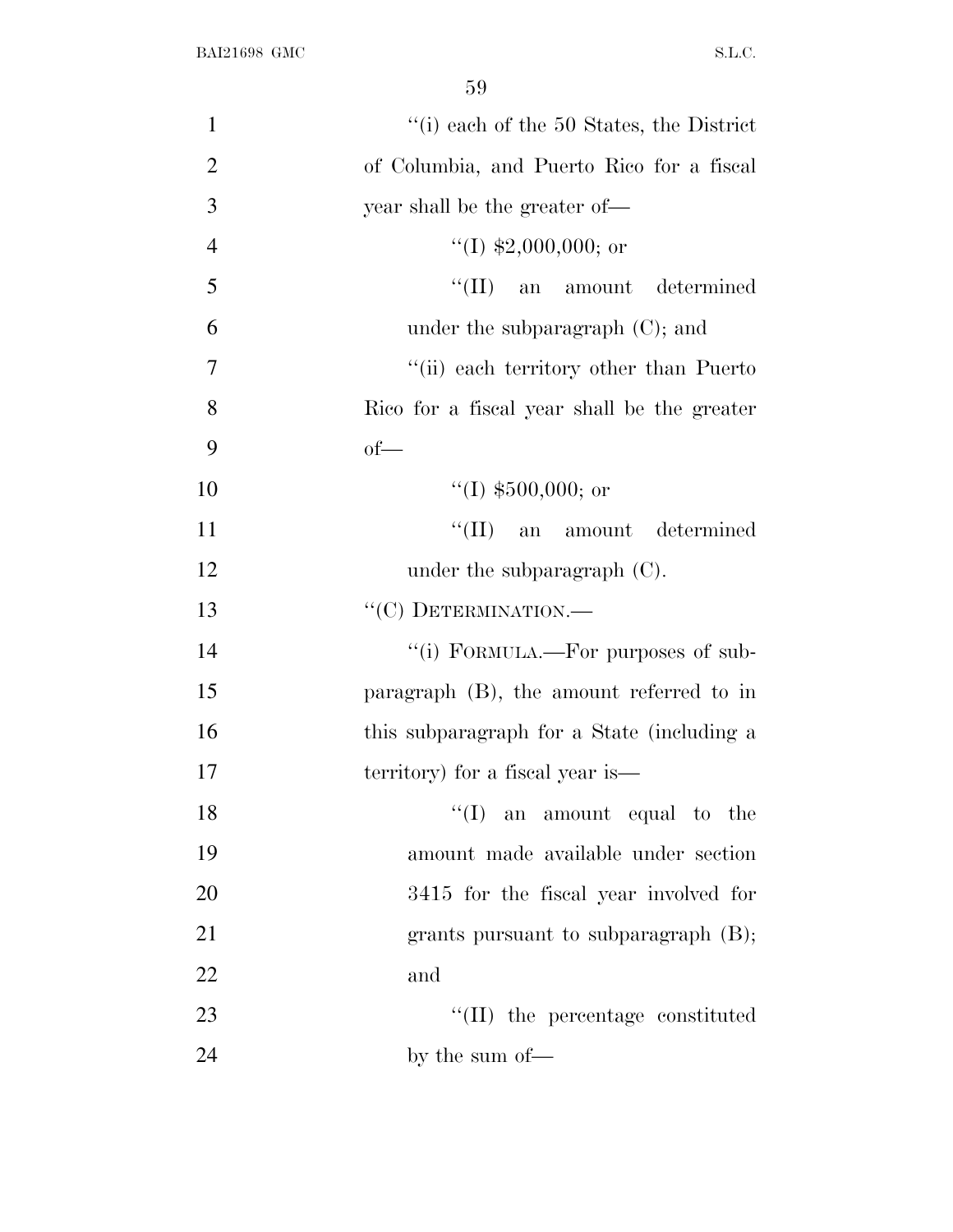| $\mathbf{1}$   | "(aa) the product of $0.85$                     |
|----------------|-------------------------------------------------|
| $\overline{2}$ | and the ratio of the State dis-                 |
| 3              | tribution factor for the State or               |
| $\overline{4}$ | territory to the sum of the re-                 |
| 5              | spective distribution factors for               |
| 6              | all States; and                                 |
| $\tau$         | "(bb) the product of $0.15$                     |
| 8              | and the ratio of the non-local dis-             |
| 9              | tribution factor for the State or               |
| 10             | territory (as determined under                  |
| 11             | clause (iv)) to the sum of the re-              |
| 12             | spective non-local distribution                 |
| 13             | factors for all States or terri-                |
| 14             | tories.                                         |
| 15             | "(ii) STATE DISTRIBUTION FACTOR.-               |
| 16             | For purposes of clause $(i)(II)(aa)$ , the term |
| 17             | 'State distribution factor' means<br>an         |
| 18             | amount equal to-                                |
| 19             | $\lq\lq$ (I) the estimated number of            |
| 20             | drug overdose deaths in the State, as           |
| 21             | determined under clause (iii); or               |
| 22             | $\lq\lq$ (II) the number of non-fatal           |
| 23             | drug overdoses in the State, as deter-          |
| 24             | mined under clause (iv);                        |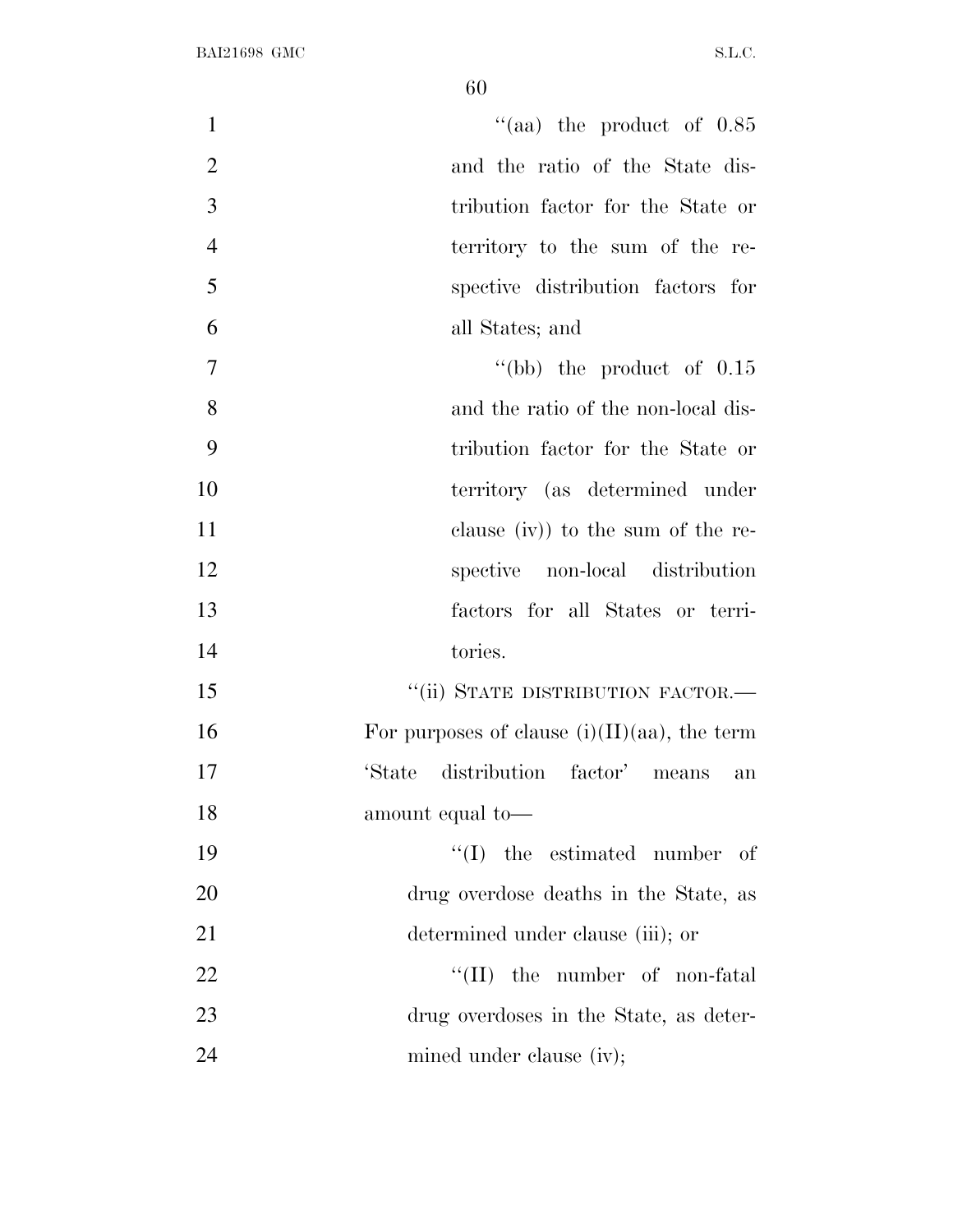| $\mathbf{1}$   | as determined by the Secretary based on       |
|----------------|-----------------------------------------------|
| $\overline{2}$ | which distribution factor (subclause (I) or   |
| 3              | (II)) will result in the State receiving the  |
| $\overline{4}$ | greatest amount of funds.                     |
| 5              | "(iii) NUMBER OF<br><b>DRUG</b>               |
| 6              | OVERDOSES.—For purposes of clause (ii),       |
| $\overline{7}$ | the number of drug overdose deaths deter-     |
| 8              | mined under this clause for a State for a     |
| 9              | fiscal year is the number of drug overdose    |
| 10             | deaths during the most recent 3-year pe-      |
| 11             | riod for which such data are available.       |
| 12             | "(iv) NUMBER OF NON-FATAL DRUG                |
| 13             | OVERDOSES.—The number of non-fatal            |
| 14             | drug overdose deaths determined under         |
| 15             | this clause for a State for a fiscal year for |
| 16             | purposes of clause (ii) may be determined     |
| 17             | by using data including emergency depart-     |
| 18             | ment syndromic data, visits, other emer-      |
| 19             | gency medical services for drug-related       |
| 20             | causes, or Overdose Detection Mapping         |
| 21             | Application Program (ODMAP) data dur-         |
| 22             | ing the most recent 3-year period for which   |
| 23             | such data are available.                      |
| 24             | "(v) NON-LOCAL DISTRIBUTION FAC-              |
| 25             | TORS.—For purposes of clause $(i)(II)(bb)$ ,  |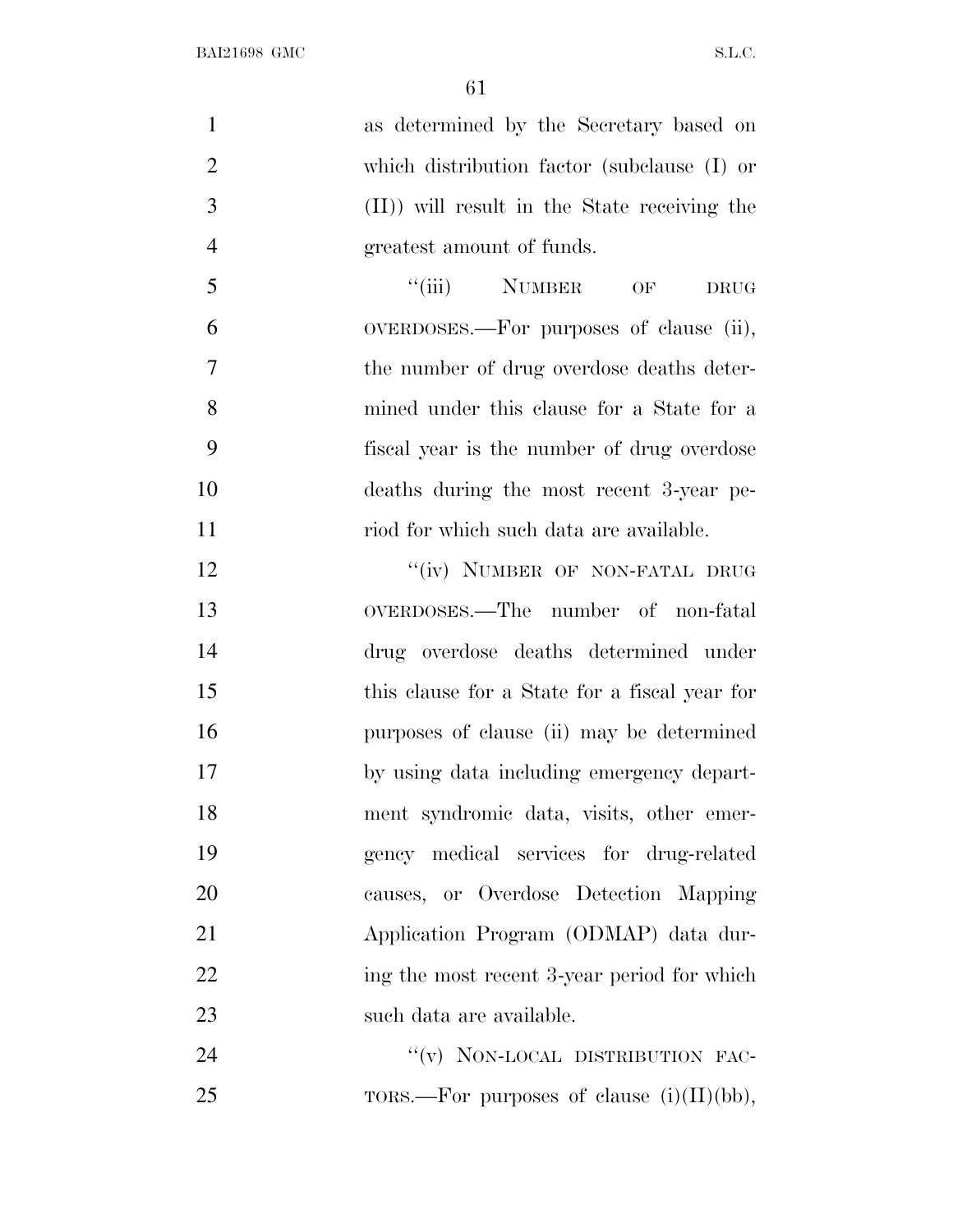| $\mathbf{1}$   | term 'non-local distribution factor'<br>the   |
|----------------|-----------------------------------------------|
| $\overline{2}$ | means an amount equal to the sum of—          |
| 3              | $\lq\lq$ (I) the number of drug overdose      |
| $\overline{4}$ | deaths in the State involved, as deter-       |
| 5              | mined under clause (iii), or the num-         |
| 6              | ber of non-fatal drug overdoses in the        |
| 7              | State, based on the criteria used by          |
| 8              | the State under clause (ii); less             |
| 9              | $\lq\lq$ (II) the total number of drug        |
| 10             | overdose deaths or non-fatal drug             |
| 11             | overdoses that are within areas in            |
| 12             | such State or territory that are eligi-       |
| 13             | ble counties under section 3401.              |
| 14             | "(vi) STUDY.—Not later than 3 years           |
| 15             | after the date of enactment of this title,    |
| 16             | the Comptroller General shall conduct a       |
| 17             | study to determine whether the data uti-      |
| 18             | lized for purposes of clause (ii) provide the |
| 19             | most precise measure of State need related    |
| 20             | to substance use and addiction prevalence     |
| 21             | and whether additional data would provide     |
| 22             | more precise measures the levels of sub-      |
| 23             | use and addiction prevalent in<br>stance      |
| 24             | States. Such study shall identify barriers    |
| 25             | to collecting or analyzing such data, and     |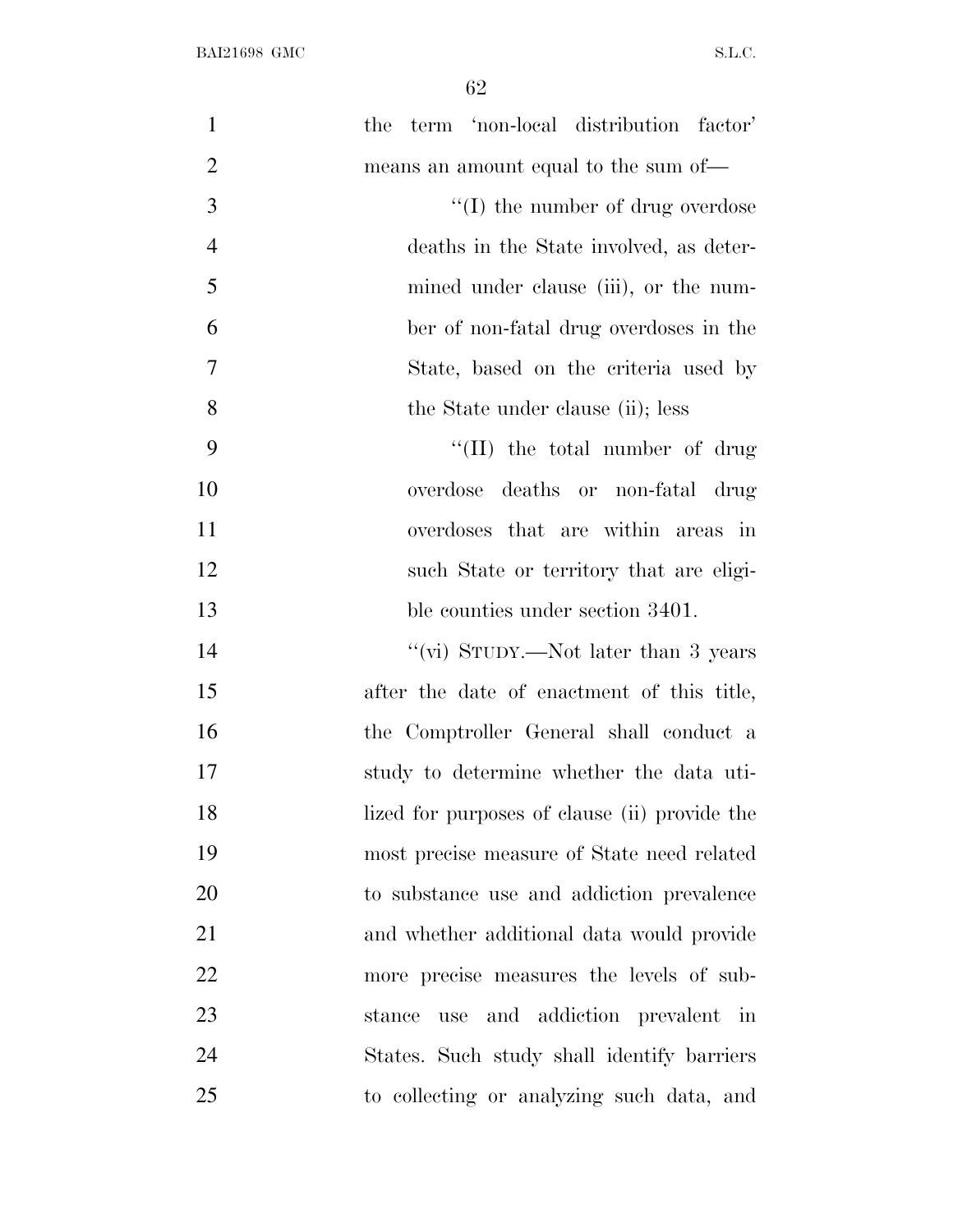| $\mathbf{1}$   | make recommendations for revising the              |
|----------------|----------------------------------------------------|
| $\overline{2}$ | distribution factors used under such clause        |
| 3              | to determine funding levels in order to di-        |
| $\overline{4}$ | rect funds to the States in most need of           |
| 5              | funding to provide substance use disorder          |
| 6              | treatment services.                                |
| 7              | $"(2)$ SUPPLEMENTAL GRANTS.—                       |
| 8              | "(A) IN GENERAL.—Subject to subpara-               |
| 9              | graph $(C)$ , the Secretary shall disburse the re- |
| 10             | mainder of amounts not disbursed under para-       |
| 11             | graph (1) for such fiscal year for the purpose     |
| 12             | of making grants to States whose application—      |
| 13             | "(i) contains a report concerning the              |
| 14             | dissemination of emergency relief funds            |
| 15             | under paragraph (1) and the plan for utili-        |
| 16             | zation of such funds, if applicable;               |
| 17             | "(ii) demonstrates the need in such                |
| 18             | State, on an objective and quantified basis,       |
| 19             | for supplemental financial assistance to           |
| 20             | combat substance use disorder;                     |
| 21             | "(iii) demonstrates the existing com-              |
| 22             | mitment of local resources of the State,           |
| 23             | both financial and in-kind, to preventing,         |
| 24             | treating, and managing substance use dis-          |
| 25             | order and supporting sustained recovery;           |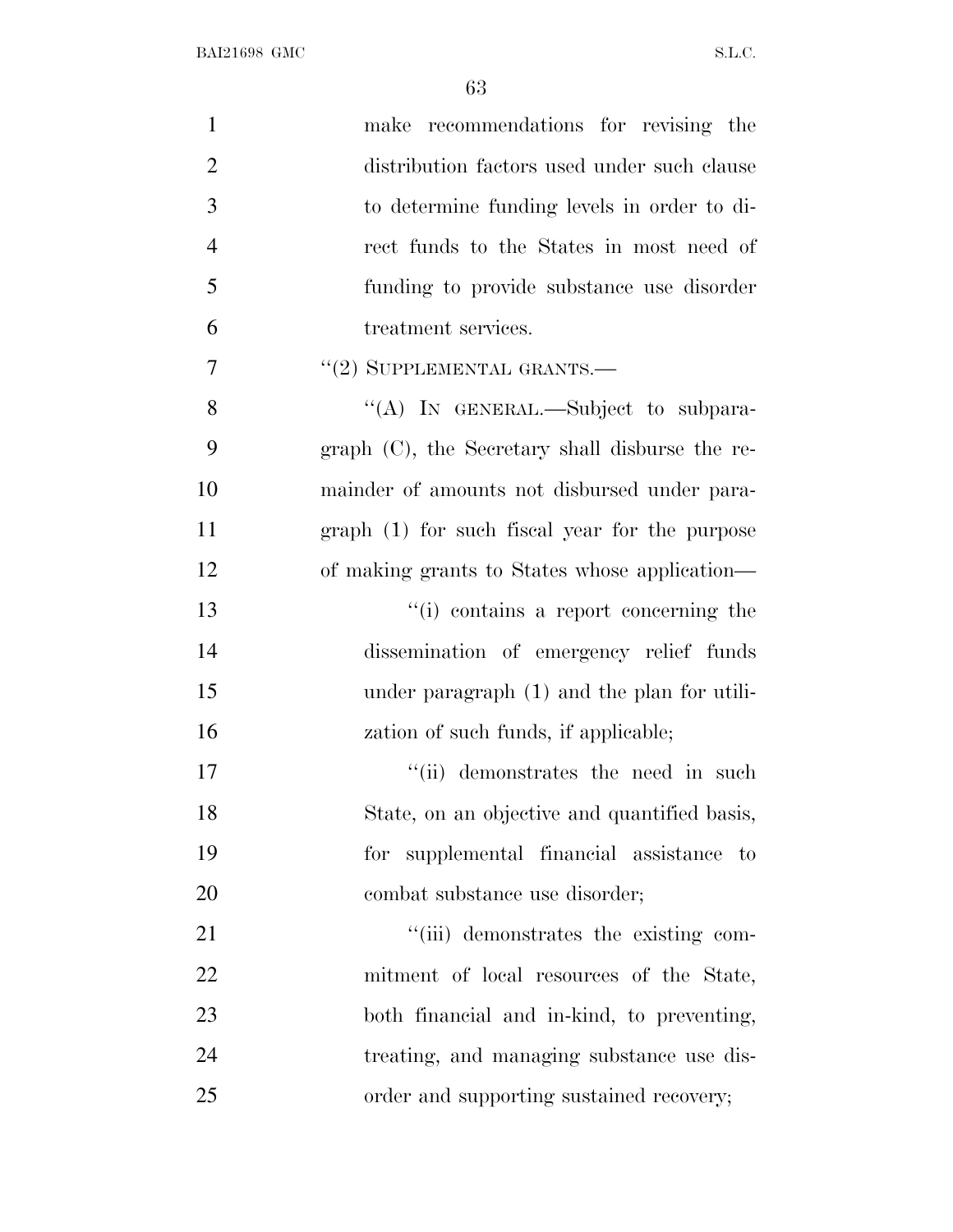| $\mathbf{1}$   | "(iv) demonstrates the ability of the           |
|----------------|-------------------------------------------------|
| $\overline{2}$ | State to utilize such supplemental financial    |
| 3              | resources in a manner that is immediately       |
| $\overline{4}$ | responsive and cost effective;                  |
| 5              | $\lq\lq$ demonstrates that resources will       |
| 6              | be allocated in accordance with the local       |
| $\overline{7}$ | demographic incidence of substances use         |
| 8              | disorders and drug overdose mortality;          |
| 9              | $\lq\lq$ (vi) demonstrates the inclusiveness of |
| 10             | affected communities and individuals with       |
| 11             | substance use disorders, including those        |
| 12             | communities and individuals that are dis-       |
| 13             | proportionately affected or historically un-    |
| 14             | derserved;                                      |
| 15             | "(vii) demonstrates the manner in               |
| 16             | which the proposed services are consistent      |
| 17             | with the local needs assessment and the         |
| 18             | State plan approved by the Secretary pur-       |
| 19             | suant to section $1932(b)$ ;                    |
| 20             | "(viii) demonstrates success in identi-         |
| 21             | fying individuals with substance use dis-       |
| 22             | orders; and                                     |
| 23             | "(ix) demonstrates that support for             |
| 24             | substance use disorder prevention and           |
| 25             | treatment services is organized to maxi-        |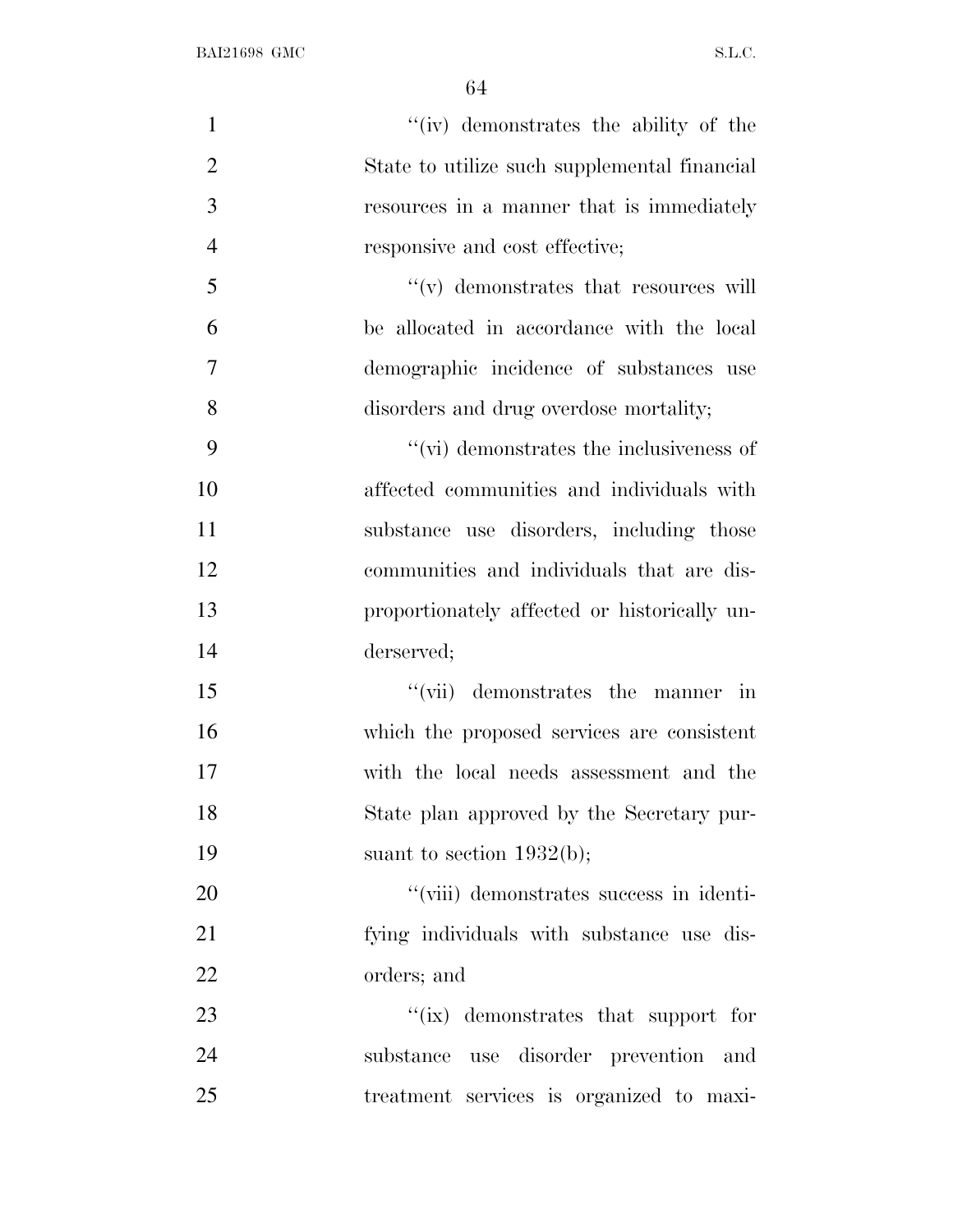| $\mathbf{1}$   | mize the value to the population to be     |
|----------------|--------------------------------------------|
| $\overline{2}$ | served with an appropriate mix of sub-     |
| 3              | stance use disorder treatment services and |
| $\overline{4}$ | attention to transition in care.           |
| 5              | $\lq$ <sup>"</sup> (B) AMOUNT.—            |
| 6              | "(i) IN GENERAL.—The amount of             |
| 7              | each grant made for purposes of this para- |
| 8              | graph shall be determined by the Sec-      |
| 9              | retary. In making such determination, the  |
| 10             | Secretary shall consider:                  |
| 11             | "(I) the rate of drug overdose             |
| 12             | deaths per $100,000$ population in the     |
| 13             | State; and                                 |
| 14             | $\lq\lq$ (II) the increasing need for sub- |
| 15             | stance use disorder treatment serv-        |
| 16             | ices, including relative rates of in-      |
| 17             | in the number of drug<br>crease            |
| 18             | overdoses or drug overdose deaths, or      |
| 19             | recent increases in drug overdoses or      |
| 20             | drug overdose deaths since the data        |
| 21             | were reported under section 3413, if       |
| 22             | applicable.                                |
| 23             | ``(ii)<br>DEMONSTRATED NEED.—The           |
| 24             | factors considered by the Secretary in de- |
| 25             | termining whether a State has a dem-       |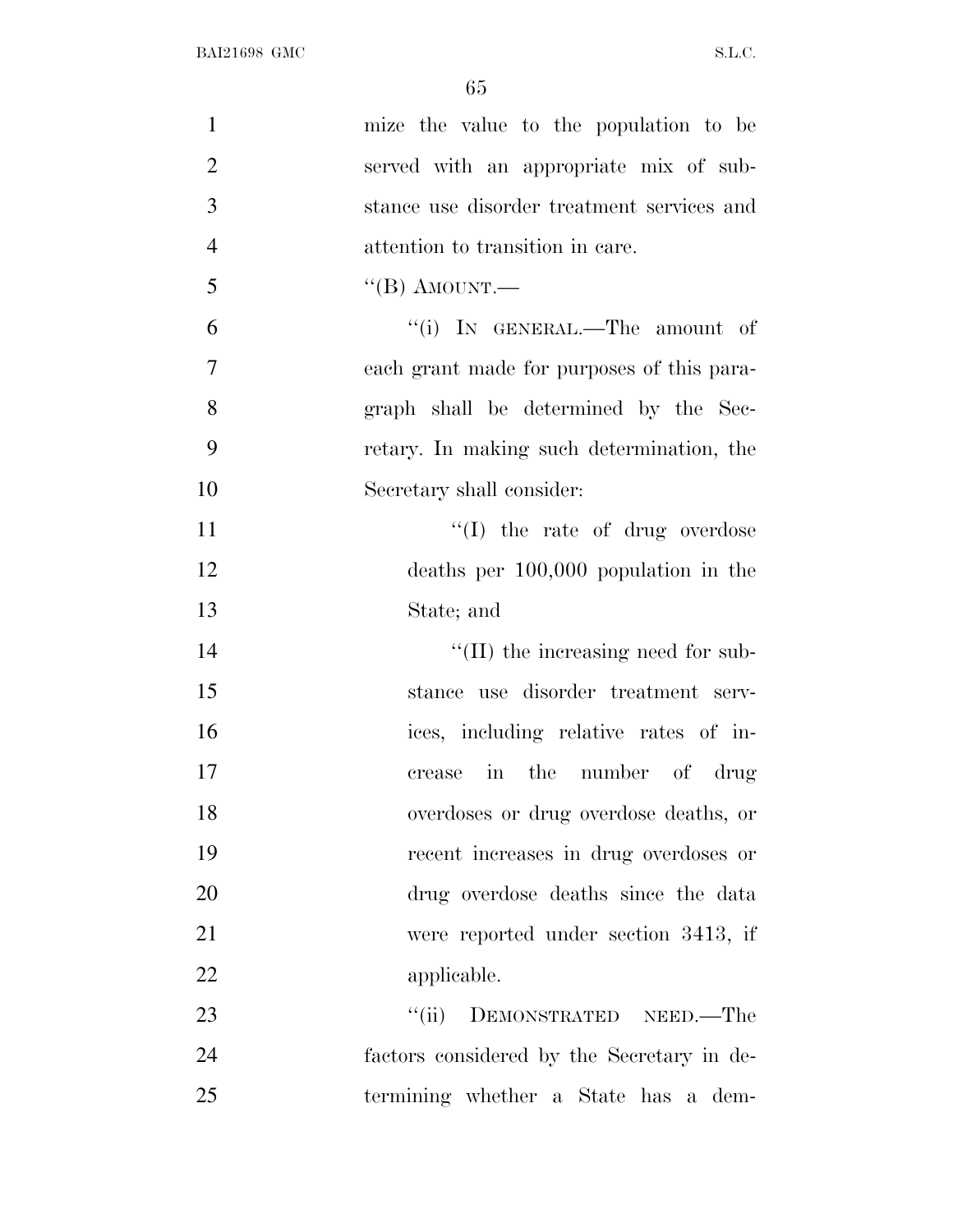| $\mathbf{1}$   | onstrated need for purposes of subpara-       |
|----------------|-----------------------------------------------|
| $\overline{2}$ | $graph (A)(ii)$ may include any or all of the |
| 3              | following:                                    |
| $\overline{4}$ | $\lq\lq$ (I) The unmet need for such          |
| 5              | services, including the factors identi-       |
| 6              | fied in clause $(i)(II)$ .                    |
| $\tau$         | "(II) Relative rates of increase in           |
| 8              | the number of drug overdoses or drug          |
| 9              | overdose deaths.                              |
| 10             | "(III) The relative rates of in-              |
| 11             | crease in the number of drug                  |
| 12             | overdoses or drug overdose deaths             |
| 13             | within new or emerging subpopula-             |
| 14             | tions.                                        |
| 15             | $``(IV)$ The current prevalence of            |
| 16             | substance use disorders.                      |
| 17             | $\lq\lq(V)$ Relevant factors related to       |
| 18             | the cost and complexity of delivering         |
| 19             | substance use disorder treatment serv-        |
| 20             | ices to individuals in the State.             |
| 21             | $\lq\lq$ (VI) The impact of co-morbid         |
| 22             | factors, including co-occurring condi-        |
| 23             | tions, determined relevant by the Sec-        |
| 24             | retary.                                       |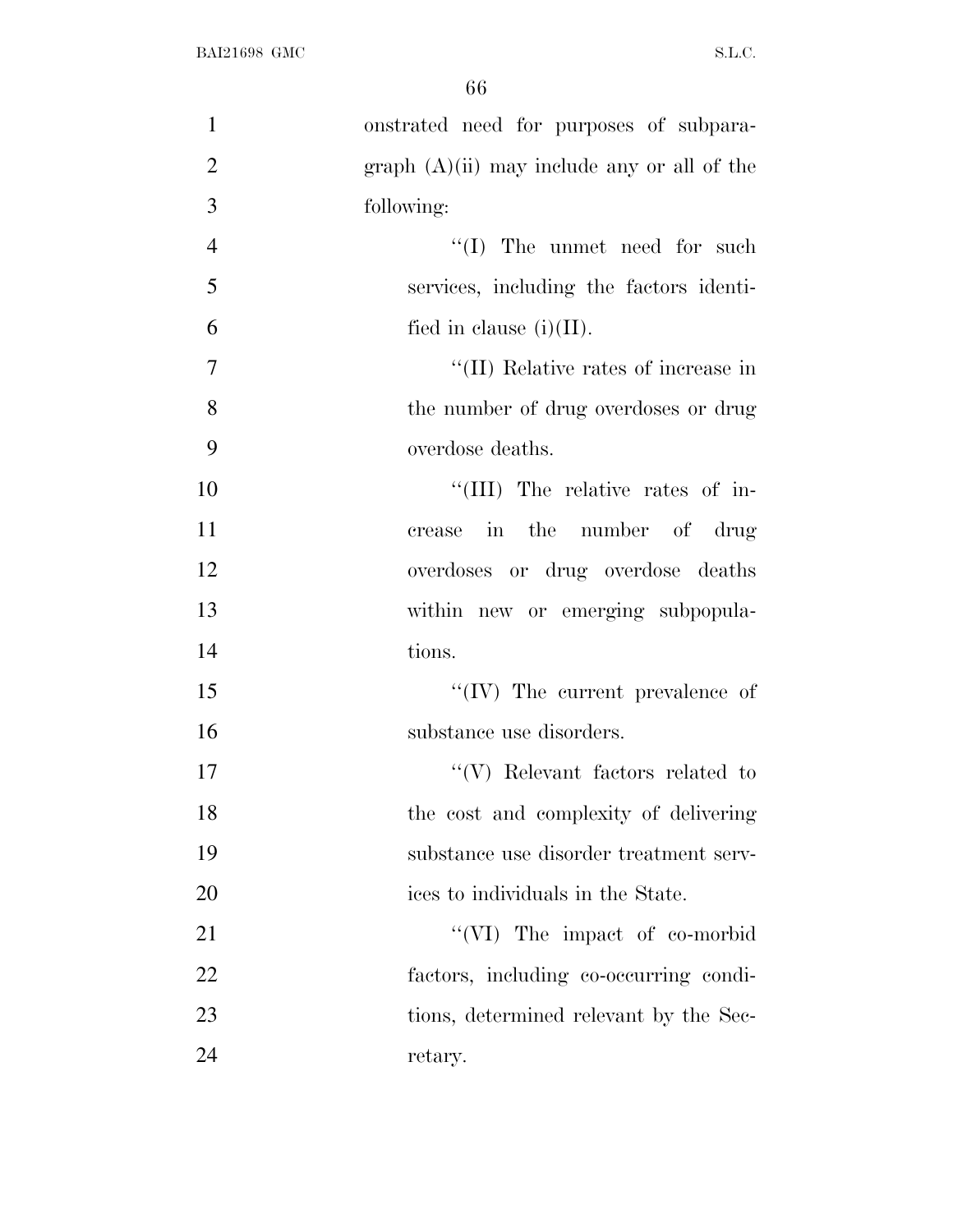| $\mathbf{1}$   | "(VII) The prevalence of home-           |
|----------------|------------------------------------------|
| $\overline{2}$ | lessness among individuals with sub-     |
| 3              | stance use disorder.                     |
| $\overline{4}$ | "(VIII) The relevant factors that        |
| 5              | limit access to health care, including   |
| 6              | geographic variation, adequacy of        |
| 7              | health insurance coverage, and lan-      |
| 8              | guage barriers.                          |
| 9              | "(IX) The impact of a decline in         |
| 10             | the amount received pursuant to para-    |
| 11             | graph (1) on substance use disorder      |
| 12             | treatment services available to all in-  |
| 13             | dividuals with substance use disorders   |
| 14             | identified and eligible under this sub-  |
| 15             | title.                                   |
| 16             | $\lq (X)$ The increasing incidence in    |
| 17             | conditions related to substance use,     |
| 18             | including hepatitis C, human immuno-     |
| 19             | deficiency virus, hepatitis B and other  |
| 20             | infections associated with injection     |
| 21             | drug use.                                |
| 22             | $``(C)$ MODEL STANDARDS.—                |
| 23             | ``(i)<br>PREFERENCE.—In determining      |
| 24             | whether a State will receive funds under |
| 25             | this paragraph, except as provided in    |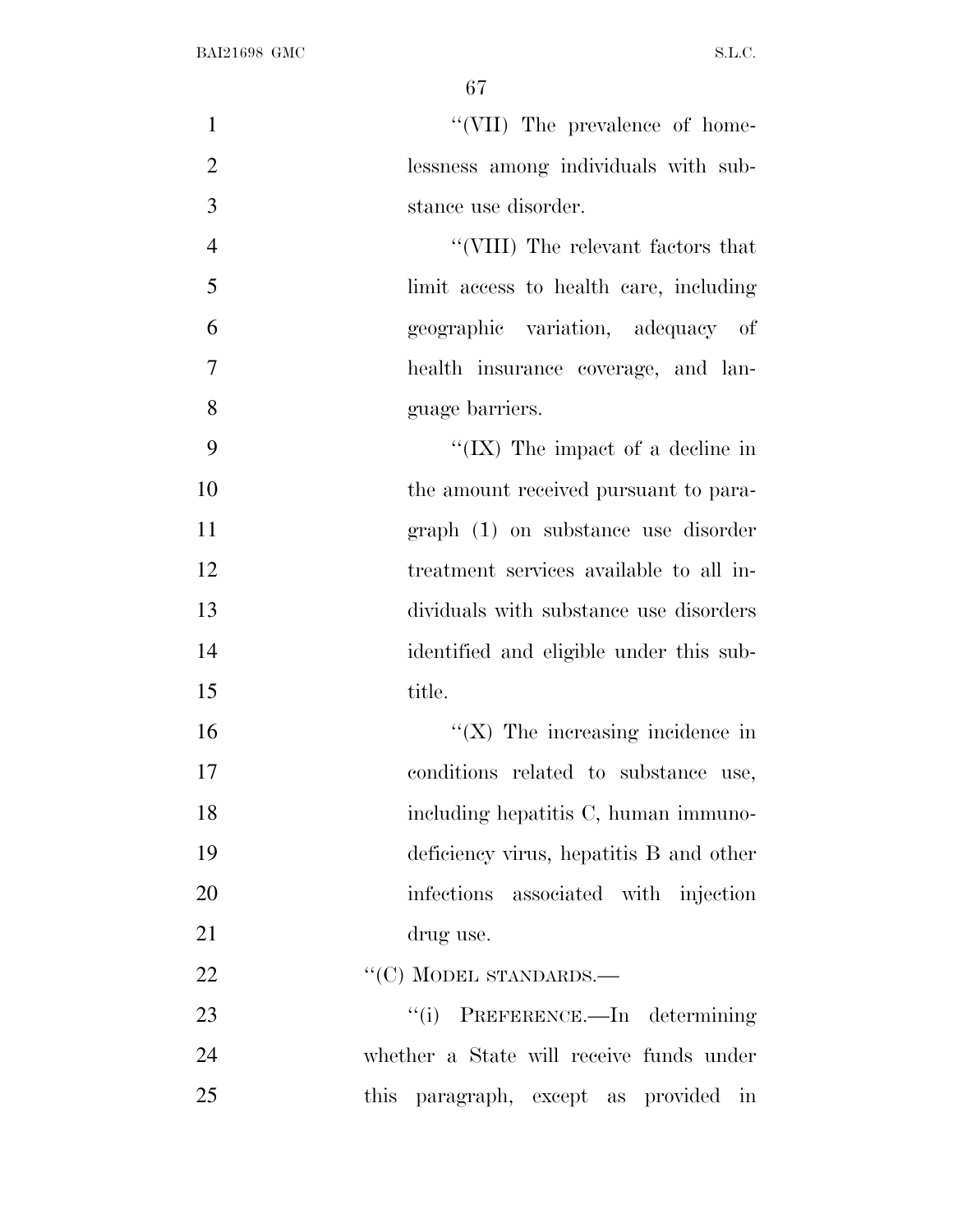| $\mathbf{1}$   | clause (ii), the Secretary shall give pref- |
|----------------|---------------------------------------------|
| $\overline{2}$ | erence to States that have adopted the      |
| 3              | model standards for each substance use      |
| $\overline{4}$ | disorder treatment service and recovery     |
| 5              | residence developed in accordance with      |
| 6              | subsections (a) and (b) of section $3435$ . |
| $\overline{7}$ | "(ii) REQUIREMENT.—Effective begin-         |
| 8              | ning in fiscal year 2024, the Secretary     |
| 9              | shall not award a grant under this para-    |
| 10             | graph to a State unless that State has      |
| 11             | adopted the model standards for each of     |
| 12             | substance use disorder treatment services   |
| 13             | and recovery residences developed in ac-    |
| 14             | cordance with subsections (a) and (b) of    |
| 15             | section 3435.                               |
| 16             | "(D) CONTINUUM OF CARE.—                    |
| 17             | "(i) PREFERENCE.—In determining             |
| 18             | whether a State will receive funds under    |
| 19             | this paragraph, except as provided in       |
| 20             | clause (ii), the Secretary shall give pref- |
| 21             | erence to States that have carried out the  |
| 22             | requirements to ensure a continuum of       |
| 23             | services in accordance with section         |
| 24             | 3435(d).                                    |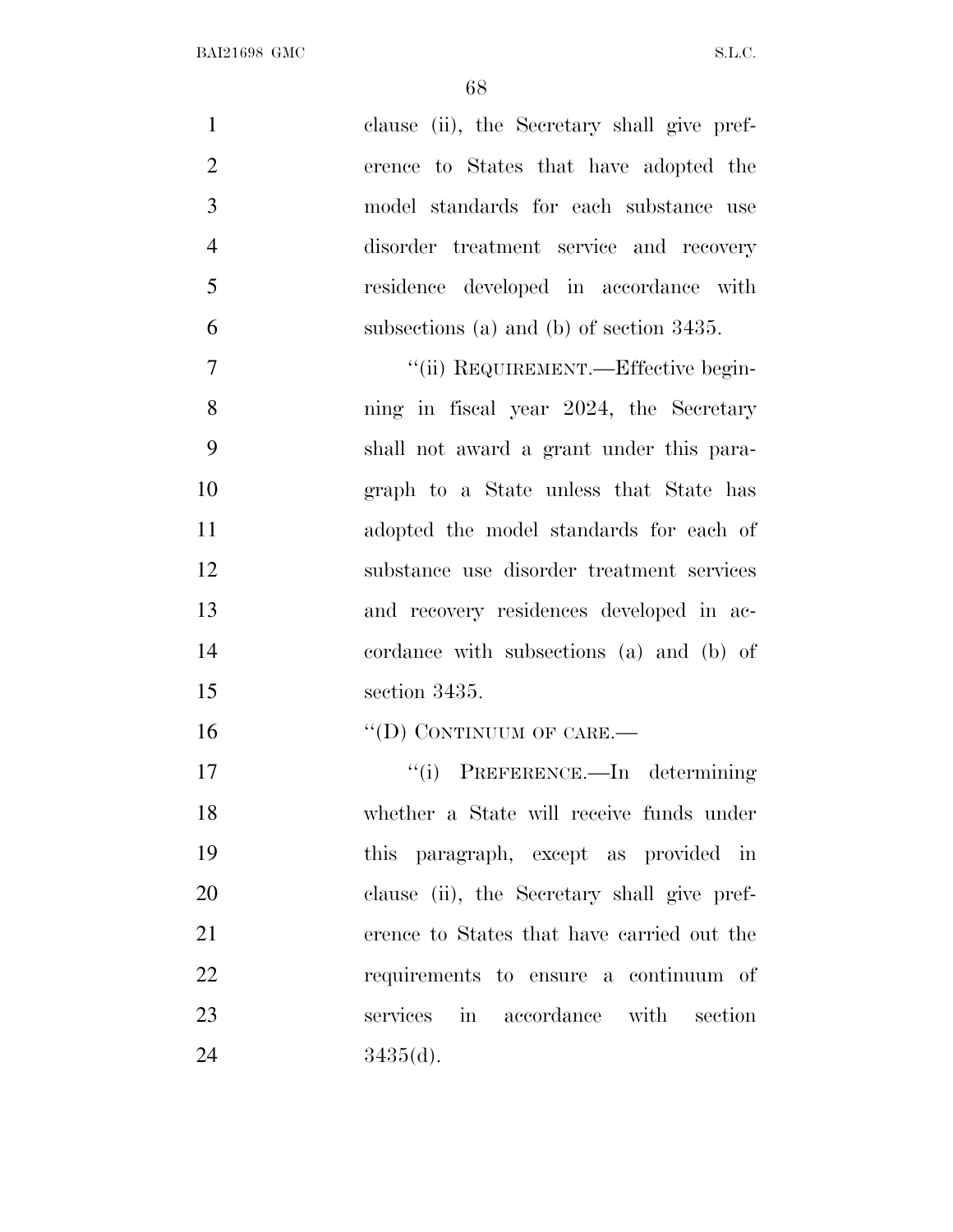| $\mathbf{1}$   | "(ii) REQUIREMENT.—Effective begin-         |
|----------------|---------------------------------------------|
| $\overline{2}$ | ning in fiscal year 2024, the Secretary     |
| 3              | shall not award a grant under this para-    |
| $\overline{4}$ | graph to a State unless that State has car- |
| 5              | ried out the requirements to ensure a con-  |
| 6              | tinuum of services in accordance with sec-  |
| 7              | tion $3435(d)$ .                            |
| 8              | "(E) UTILIZATION MANAGEMENT FOR             |
| 9              | MEDICATION FOR ADDICTION TREATMENT.-        |
| 10             | "(i) PREFERENCE.—In determining             |
| 11             | whether a State will receive funds under    |
| 12             | this paragraph, the Secretary shall give    |
| 13             | preference to States that have prohibited   |
| 14             | prior authorization and step therapy re-    |
| 15             | quirements for at least 1 drug in each      |
| 16             | class approved by the Food and Drug Ad-     |
| 17             | ministration for the treatment of substance |
| 18             | use disorder.                               |
| 19             | "(ii) ADDITIONAL PREFERENCES.—              |
| 20             | Additional preference shall be given to     |
| 21             | States that have prohibited prior author-   |
| 22             | ization and step therapy requirements for   |
| 23             | 2 or more drugs in each class approved by   |
| 24             | the Food and Drug Administration for the    |
| 25             | treatment of substance use disorder.        |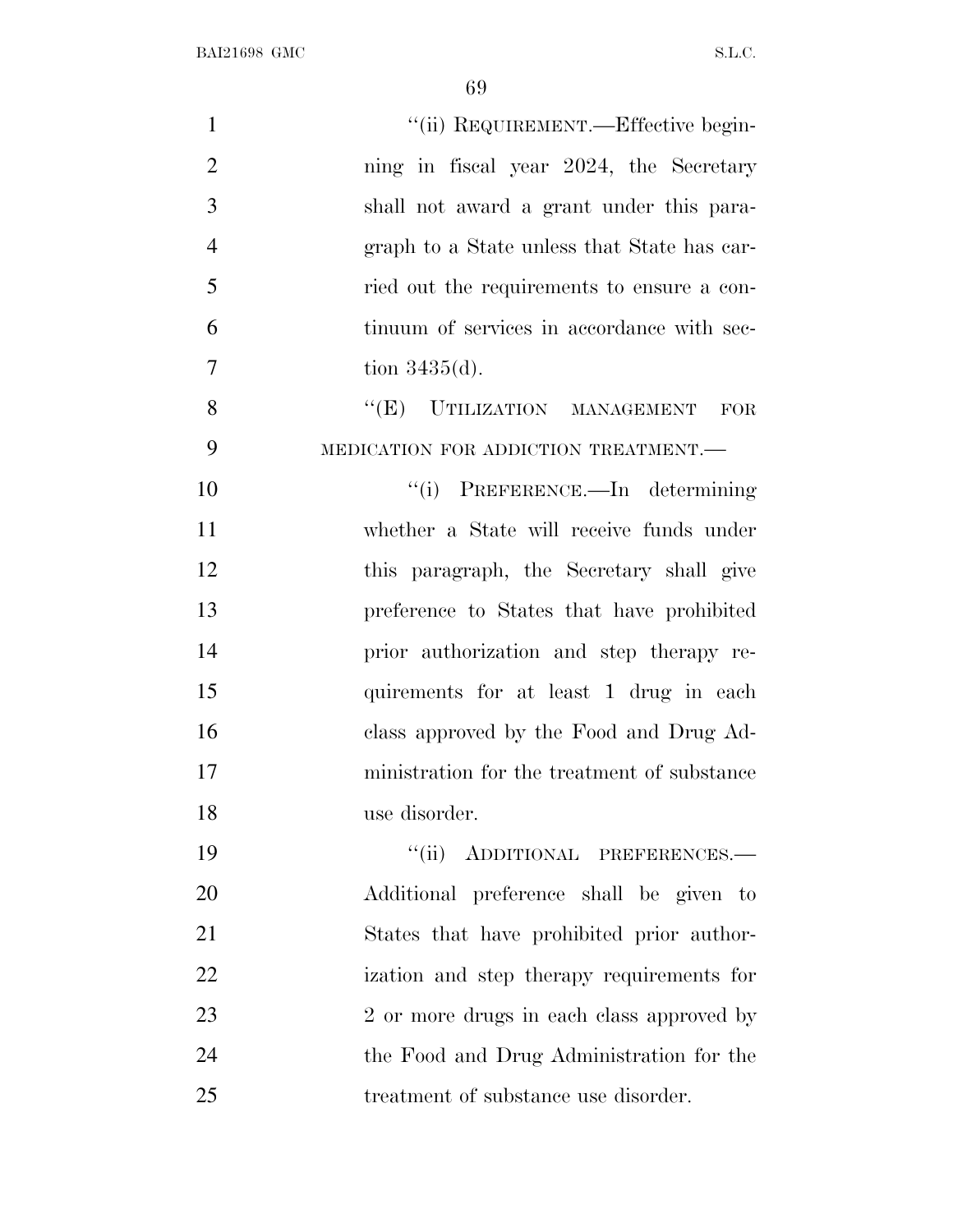1 "(iii) DEFINITIONS.—In this subpara-graph:

 $\text{``(I)}$  PRIOR AUTHORIZATION.— The term 'prior authorization' means the process by which a health insur- ance issuer or pharmacy benefit man- agement company determines the medical necessity of otherwise covered health care services prior to the ren- dering of such health care services. Such term includes any health insur- ance issuer's or utilization review enti- ty's requirement that a subscriber or health care provider notify the issuer or entity prior to providing a health care service.

 ''(II) STEP THERAPY.—The term 'step therapy' means a protocol or program that establishes the specific sequence in which prescription drugs for a medical condition that are medi- cally appropriate for a particular pa- tient are authorized by a health insur- ance issuer or prescription drug man-agement company.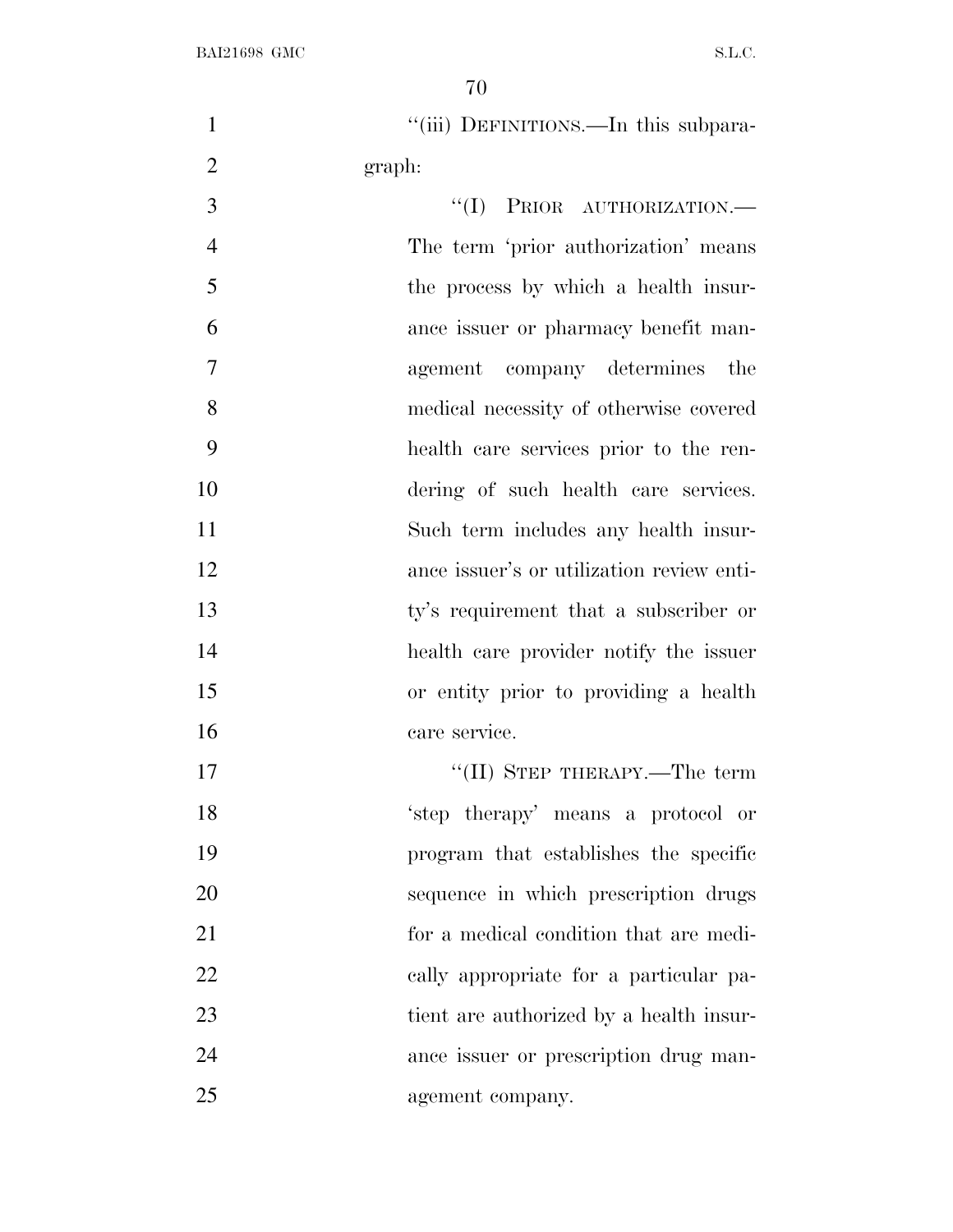| $\mathbf{1}$   | "(3) AMOUNT OF GRANT TO TRIBAL GOVERN-            |
|----------------|---------------------------------------------------|
| $\overline{2}$ | MENTS.                                            |
| 3              | "(A) INDIAN TRIBES.—In this section, the          |
| 4              | term 'Indian tribe' has the meaning given such    |
| 5              | term in section 4 of the Indian Self-Determina-   |
| 6              | tion and Education Assistance Act.                |
| 7              | "(B) FORMULA FUNDS.—The Secretary,                |
| 8              | acting through the Indian Health Service, shall   |
| 9              | use 10 percent of the amount available under      |
| 10             | section 3415 for each fiscal year to provide for- |
| 11             | mula funds to Indian tribes in an amount de-      |
| 12             | termined pursuant to a formula and eligibility    |
| 13             | criteria developed by the Secretary in consulta-  |
| 14             | tion with Indian tribes, for the purposes of ad-  |
| 15             | dressing substance use.                           |
| 16             | "(C) PAYMENT OF FUNDS.—At the option              |
| 17             | of an Indian tribe the Secretary shall pay funds  |
| 18             | under this section through a contract, coopera-   |
| 19             | tive agreement, or compact under, as applicable,  |
| 20             | title I or V of the Indian Self-Determination     |
| 21             | and Education Assistance Act.                     |
| 22             | "(D) USE OF AMOUNTS.—Notwithstanding              |
| 23             | any requirements in this section, an Indian       |
| 24             | tribe may use amounts provided under funds        |
| 25             | awarded under this paragraph for the uses         |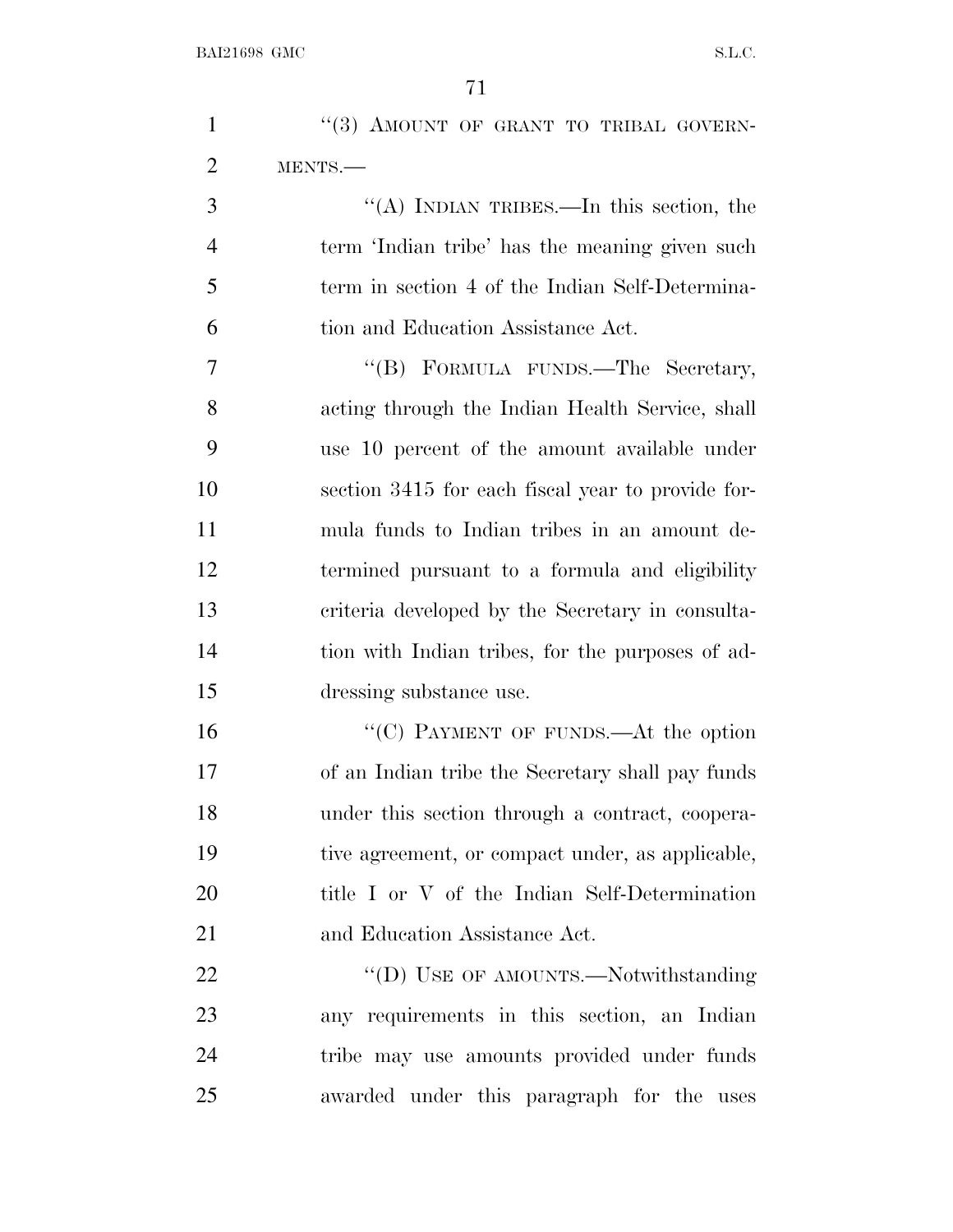| $\mathbf{1}$   | identified in subsection (b) and any other activi-  |
|----------------|-----------------------------------------------------|
| $\overline{2}$ | ties determined appropriate by the Secretary, in    |
| 3              | consultation with Indian tribes.                    |
| $\overline{4}$ | "(b) USE OF AMOUNTS.—                               |
| 5              | "(1) IN GENERAL.— $A$ State or tribe may use        |
| 6              | amounts provided under grants awarded under sec-    |
| 7              | tion $3411$ for-                                    |
| 8              | "(A) prevention services described in para-         |
| 9              | graph(3);                                           |
| 10             | "(B) core medical services described in             |
| 11             | paragraph $(4)$ ;                                   |
| 12             | "(C) recovery and support services de-              |
| 13             | scribed in paragraph $(5)$ ;                        |
| 14             | "(D) early intervention services described          |
| 15             | in paragraph $(6)$ ;                                |
| 16             | $\lq\lq$ (E) harm reduction services described in   |
| 17             | paragraph $(7)$ ;                                   |
| 18             | $\lq\lq(F)$ financial assistance with health insur- |
| 19             | ance as described in paragraph $(8)$ ; and          |
| 20             | $\cdot$ (G) administrative expenses described in    |
| 21             | paragraph $(9)$ .                                   |
| 22             | $``(2)$ DIRECT FINANCIAL ASSISTANCE.—               |
| 23             | "(A) IN GENERAL.—A State or tribe may               |
| 24             | use amounts received under a grant under sec-       |
| 25             | tion 3411 to provide direct financial assistance    |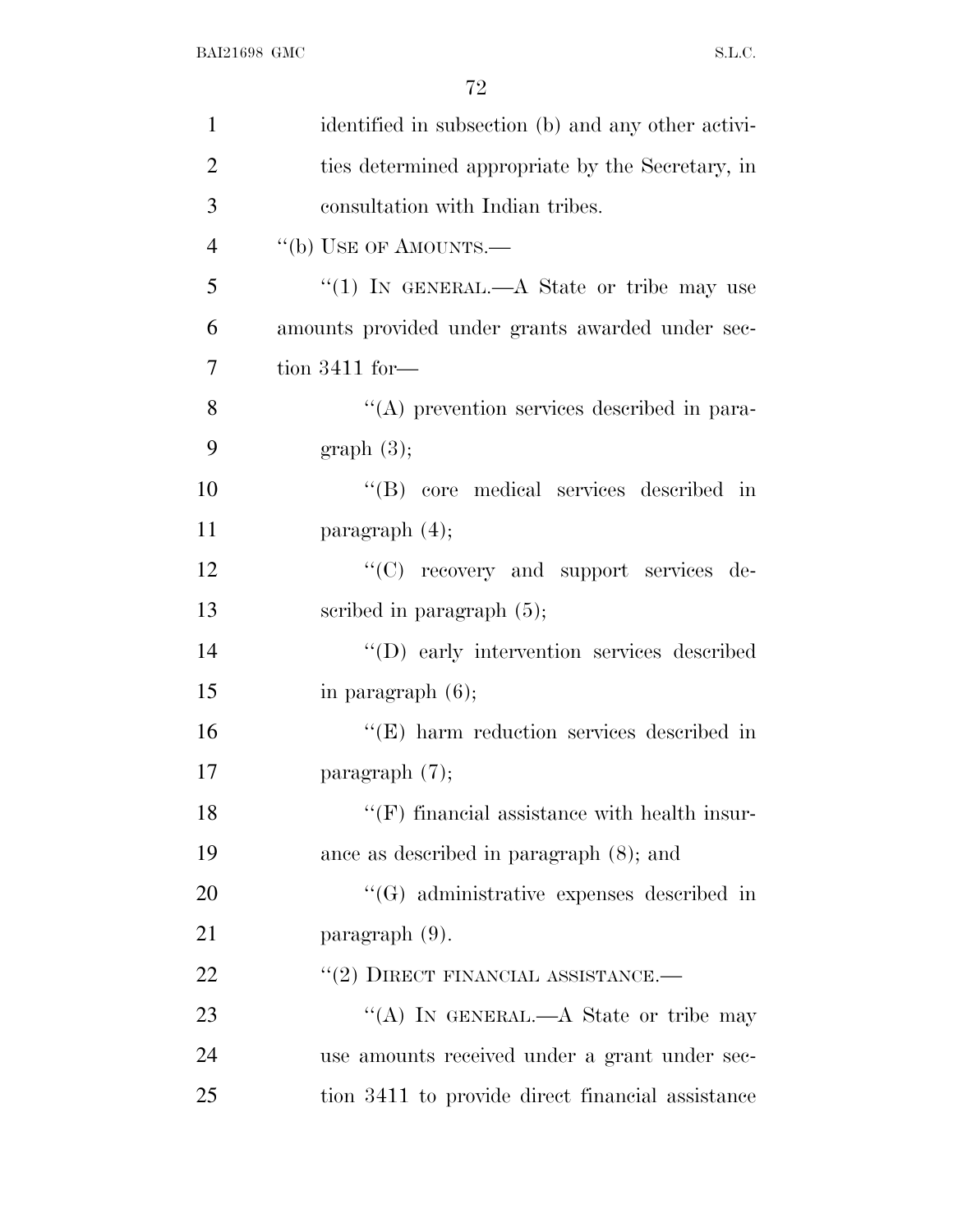to eligible entities or other eligible Medicaid providers for the purpose of providing preven- tion services, core medical services, recovery and support services, early intervention services, and harm reduction services.

 ''(B) APPROPRIATE ENTITIES.—Direct fi- nancial assistance may be provided under sub- paragraph (A) to public or nonprofit entities, other Medicaid providers if more than half of their patients are diagnosed with a substance use disorder and covered by Medicaid, or other private for-profit entities if such entities are the only available provider of quality substance use disorder treatment services in the area.

15 "'(C) LIMITATION.—A State may not pro- vide direct financial assistance to any entity or provider that provides medication for addiction treatment if that entity or provider does not also offer mental health services or psycho- therapy by licensed clinicians through a referral or onsite.

22 "(D) NEUTRALITY TOWARDS ORGANIZED LABOR.—

24  $\text{``(i)}$  In GENERAL.—In carrying out duties under this section, States shall, to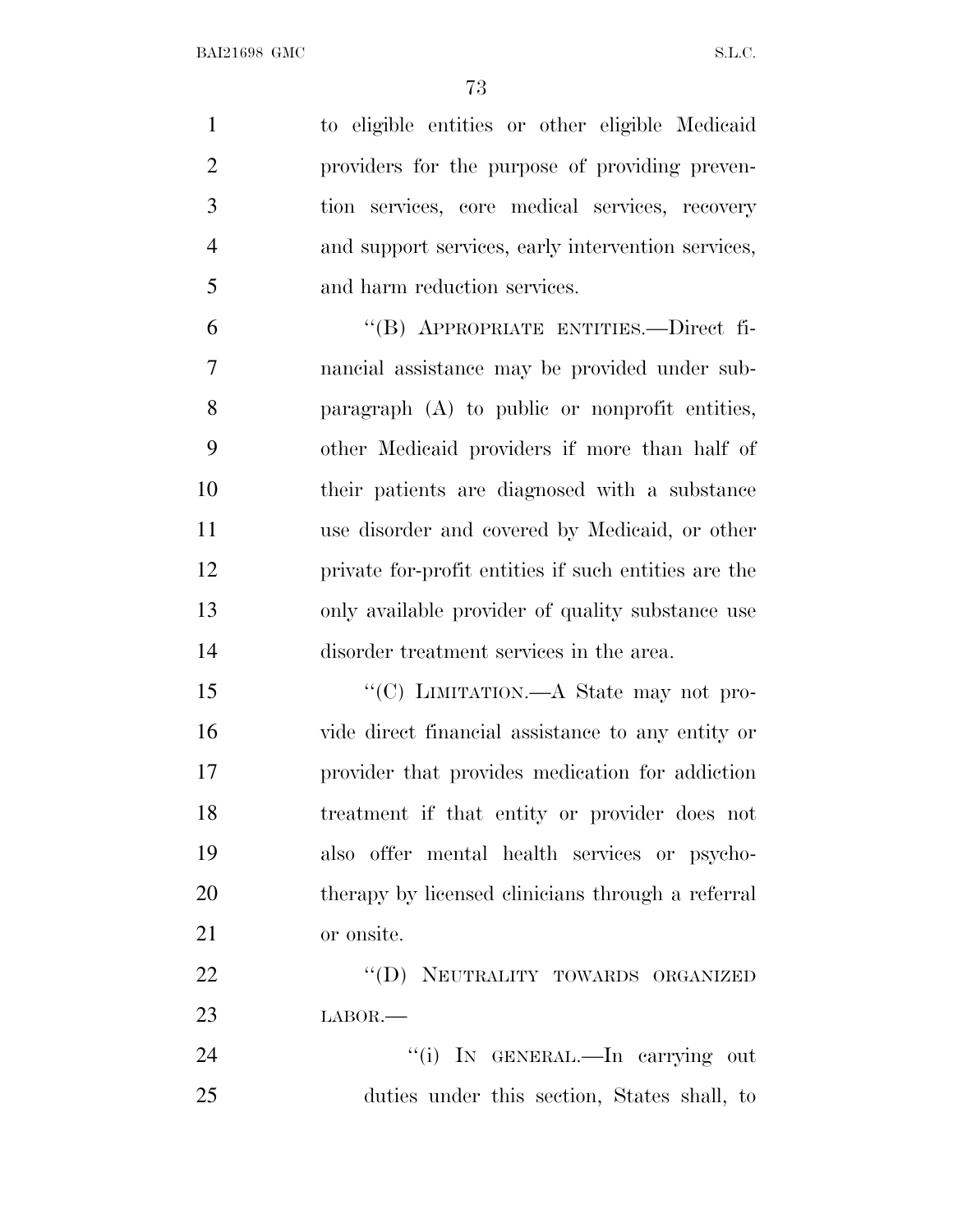| $\mathbf{1}$   | the extent practicable, prioritize the dis- |
|----------------|---------------------------------------------|
| $\overline{2}$ | tribution of grant funds to grantees that   |
| 3              | $have-$                                     |
| $\overline{4}$ | $\lq\lq$ (I)(aa) a collective bargaining    |
| 5              | agreement; or                               |
| 6              | "(bb) an explicit policy not to             |
| $\tau$         | deter employees with respect to—            |
| 8              | "(AA) labor organizing for                  |
| 9              | the employees engaged in the                |
| 10             | covered activities; and                     |
| 11             | $\lq\lq(BB)$ such employees'                |
| 12             | choice to form and join labor or-           |
| 13             | ganizations; and                            |
| 14             | $\lq$ (II) policies that require—           |
| 15             | $\cdot$ (aa) the posting and main-          |
| 16             | tenance of notices in the work-             |
| 17             | place to such employees of their            |
| 18             | rights under the National Labor             |
| 19             | Relations Act (29 U.S.C. 151 et             |
| 20             | $seq.$ ;                                    |
| 21             | "(bb) that such employees                   |
| 22             | are, at the beginning of their em-          |
| 23             | ployment, provided notice and in-           |
| 24             | formation regarding the employ-             |
| 25             | ees' rights under such Act; and             |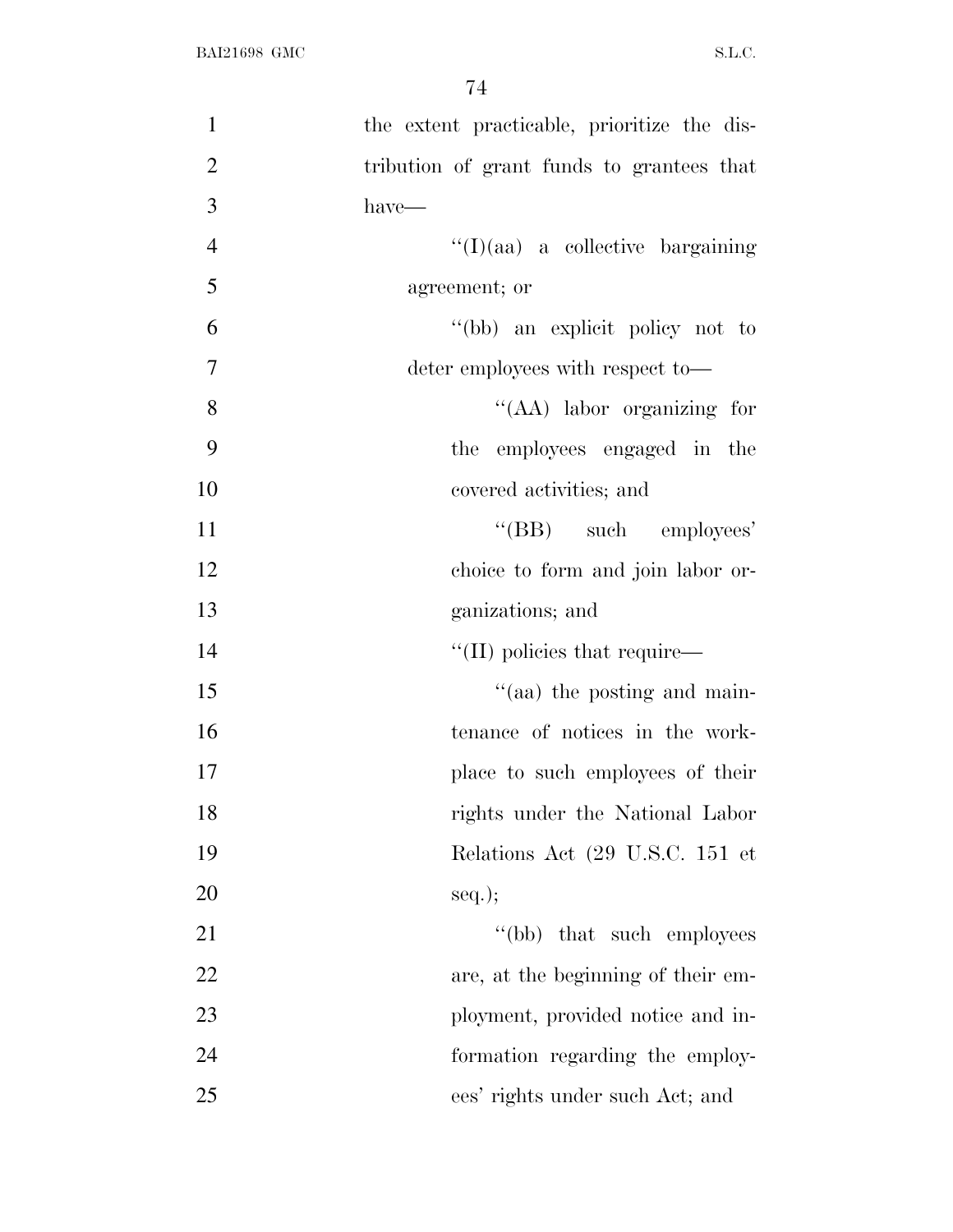| $\mathbf{1}$   | $f''(ce)$ the employer to volun-                  |
|----------------|---------------------------------------------------|
| $\overline{2}$ | tarily recognize a union in cases                 |
| 3              | where a majority of such workers                  |
| $\overline{4}$ | of the employer have joined and                   |
| 5              | requested representation.                         |
| 6              | "(ii) LIMITATION.—This subsection                 |
| $\overline{7}$ | does not apply to Indian tribes.                  |
| 8              | $``(3)$ PREVENTION SERVICES.—                     |
| 9              | "(A) IN GENERAL.—For purposes of this             |
| 10             | section, the term 'prevention services' means     |
| 11             | evidence-based services, programs, or multi-sec-  |
| 12             | tor strategies to prevent substance use disorder  |
| 13             | (including education campaigns, community-        |
| 14             | based prevention programs, risk-identification    |
| 15             | programs, opioid diversion, collection and dis-   |
| 16             | posal of unused opioids, services to at-risk pop- |
| 17             | ulations, and trauma support services).           |
| 18             | "(B) LIMIT.—A State may use not to ex-            |
| 19             | ceed 20 percent of the amount of the grant        |
| 20             | under section 3411 for prevention services. A     |
| 21             | State may apply to the Secretary for a waiver     |
| 22             | of this subparagraph.                             |
| 23             | "(4) CORE MEDICAL SERVICES.—For purposes          |
| 24             | of this section, the term 'core medical services' |
| 25             | means the following evidence-based services when  |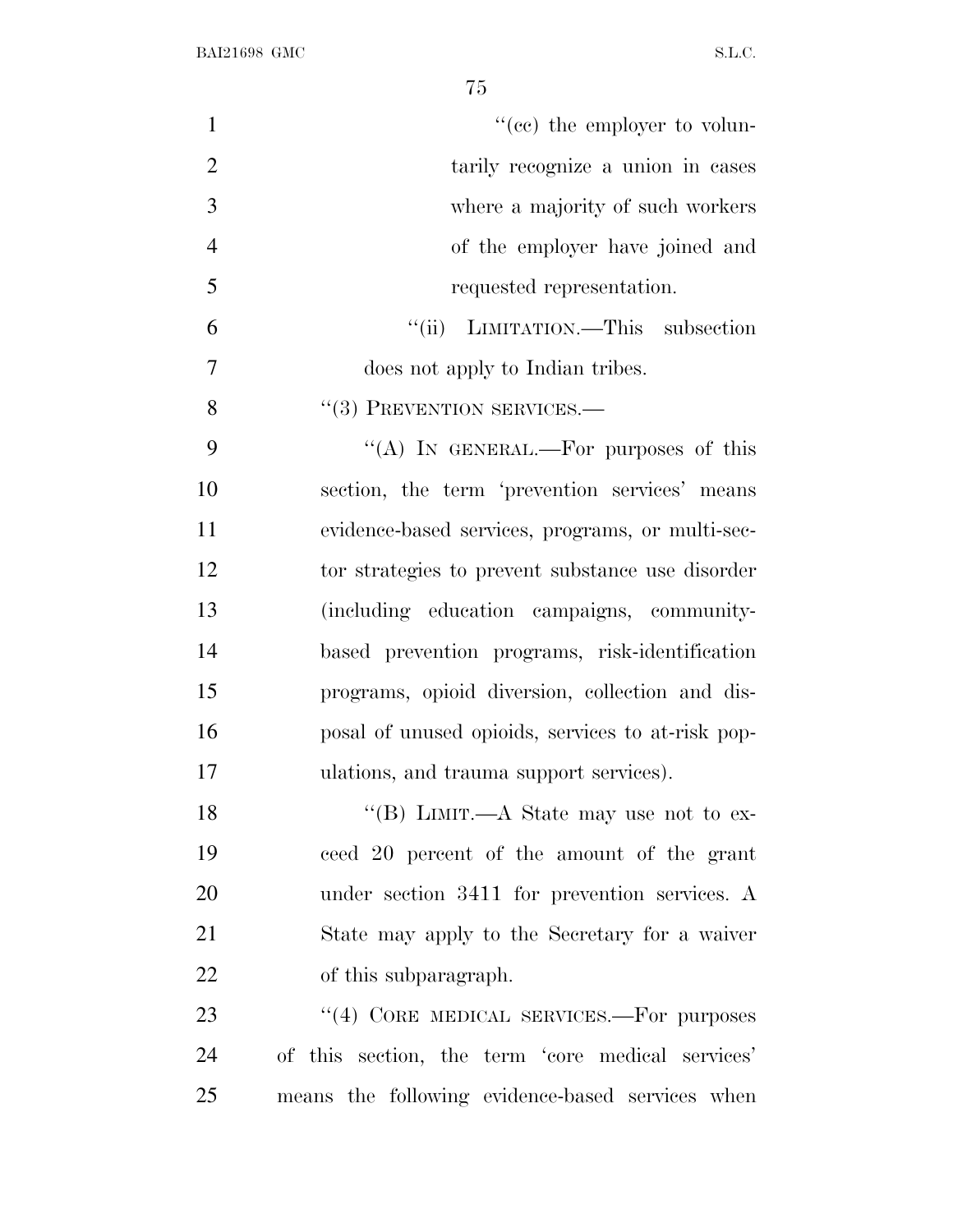provided to individuals with substance use disorder or at risk for developing substance use disorder, in- cluding through the use of telemedicine or a hub and spoke model:

 ''(A) Substance use disorder treatment, as described in section 3439(4), including assess- ment of disease presence, severity, and co-oc- curring conditions, treatment planning, clinical stabilization services, withdrawal management and detoxification, intensive inpatient treat- ment, intensive outpatient treatment, outpatient treatment, residential inpatient services, treat- ment for co-occurring mental health and sub- stance use disorders, and all drugs approved by the Food and Drug Administration for the 16 treatment of substance use disorder.

17 ''(B) Outpatient and ambulatory health services, including those administered by Feder- ally-qualified health centers, rural health clinics, tribal clinics and hospitals, urban Indian orga- nizations, certified community behavioral health clinics (as described in section 223 of the Pro- tecting Access to Medicare Act), and com- prehensive opioid recovery centers (as described 25 in section 552 of this Act).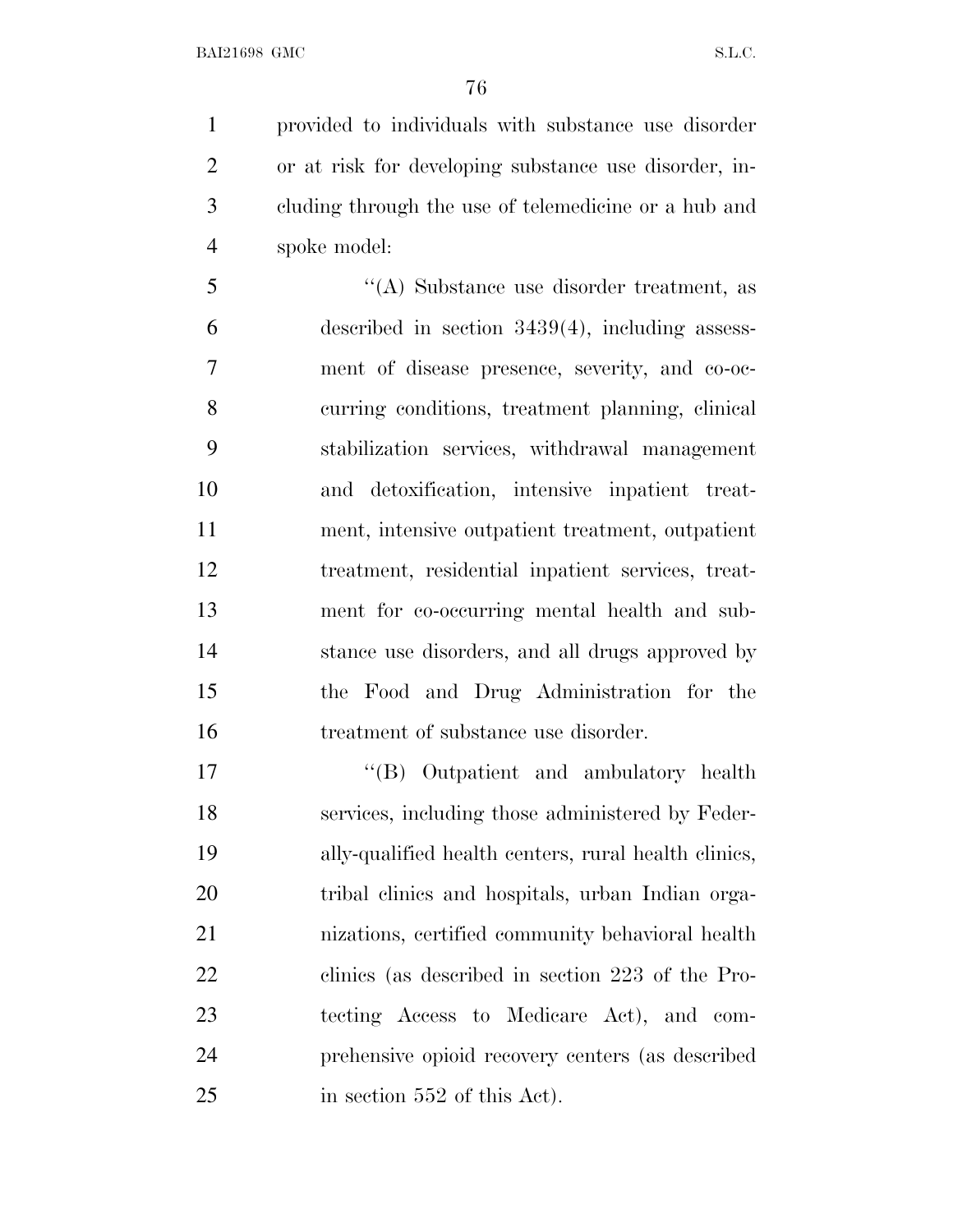| $\mathbf{1}$   | "(C) Hospice services.                           |
|----------------|--------------------------------------------------|
| $\overline{2}$ | $\lq\lq$ (D) Mental health services.             |
| 3              | "(E) Opioid overdose reversal drug prod-         |
| $\overline{4}$ | ucts procurement, distribution, and training.    |
| 5              | $\lq\lq(F)$ Pharmaceutical assistance related to |
| 6              | the management of substance-use disorders and    |
| $\overline{7}$ | co-morbid conditions.                            |
| 8              | "(G) Home- and community-based health            |
| 9              | services.                                        |
| 10             | "(H) Comprehensive Case Management               |
| 11             | and care coordination, including substance use   |
| 12             | disorder treatment adherence services.           |
| 13             | "(I) Health insurance enrollment and cost-       |
| 14             | sharing assistance in accordance with para-      |
| 15             | $graph(8)$ .                                     |
| 16             | "(J) Programs that hire, employ, train,          |
| 17             | and dispatch licensed health care professionals, |
| 18             | mental health professionals, harm reduction      |
| 19             | providers, or community health workers to re-    |
| 20             | spond in lieu of law enforcement officers in     |
| 21             | emergencies and that ensure a licensed health    |
| 22             | care professional is a member of the team that   |
| 23             | responds in lieu of law enforcement officers in  |
| 24             | emergencies in which—                            |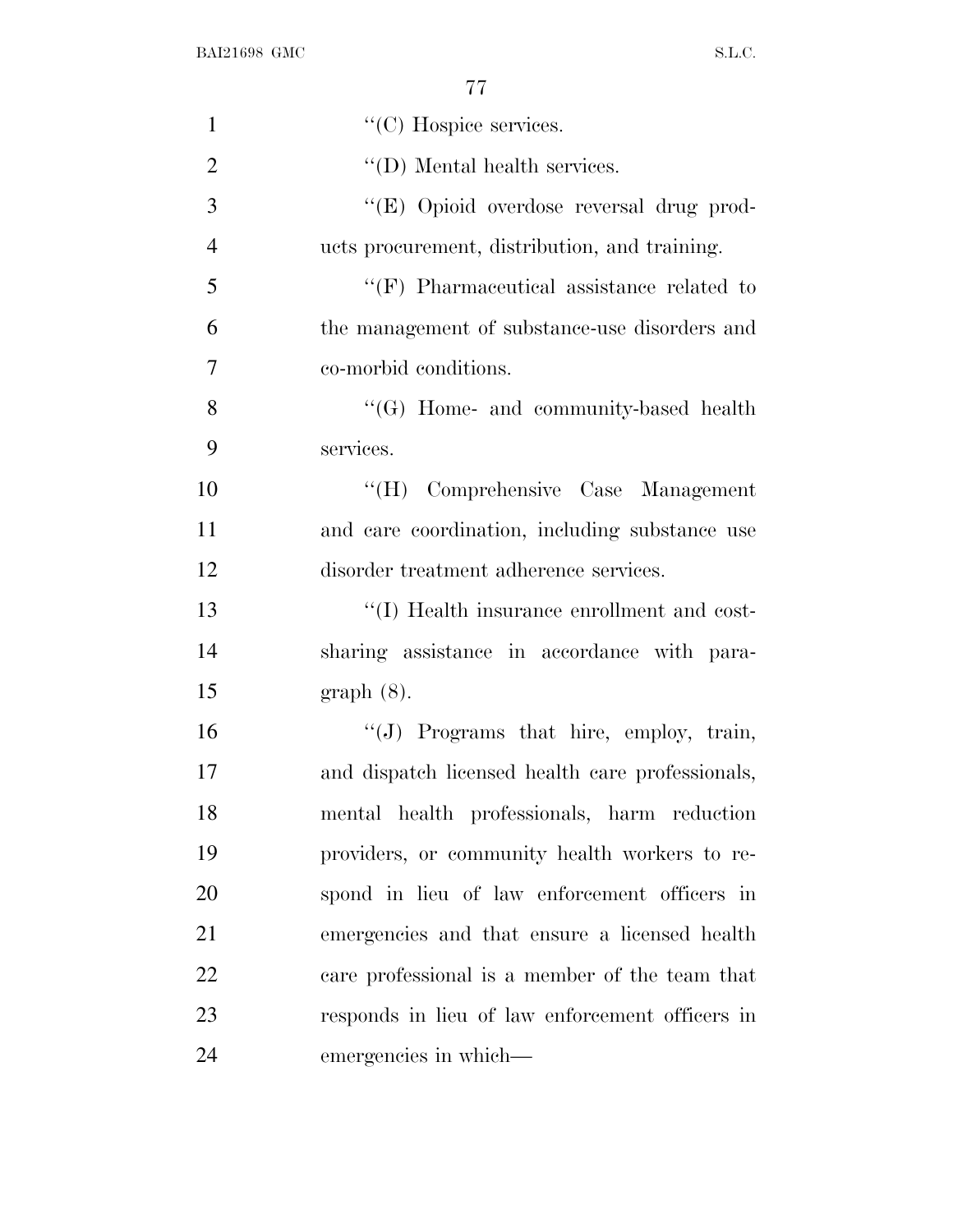| $\mathbf{1}$   | "(i) an individual calling $911$ , the Na-              |
|----------------|---------------------------------------------------------|
| $\overline{2}$ | tional Suicide Hotline, or another emer-                |
| 3              | gency hotlines states that a person is expe-            |
| $\overline{4}$ | riencing a drug overdose or is otherwise                |
| 5              | under the influence of a legal or illegal               |
| 6              | substance; or                                           |
| 7              | "(ii) a law enforcement officer, other                  |
| 8              | first responder, or other individual identi-            |
| 9              | fies a person as being (or possibly being)              |
| 10             | under the influence of a legal or illegal               |
| 11             | substance.                                              |
| 12             | "(5) RECOVERY AND SUPPORT SERVICES.-For                 |
| 13             | purposes of this section, the term 'recovery and sup-   |
| 14             | port services' means services including residential re- |
| 15             | covery housing, mental health services, long term re-   |
| 16             | covery services, 24/7 hotline crisis center services,   |
| 17             | medical transportation services, respite care for per-  |
| 18             | sons caring for individuals with substance use dis-     |
| 19             | order, child care and family services while an indi-    |
| 20             | vidual is receiving inpatient treatment services or at  |
| 21             | the time of outpatient services, outreach services,     |
| 22             | peer recovery services, nutrition services, and refer-  |
| 23             | rals for job training and career services, housing,     |
| 24             | legal services, and child care and family services.     |
| 25             | The entities through which such services may be         |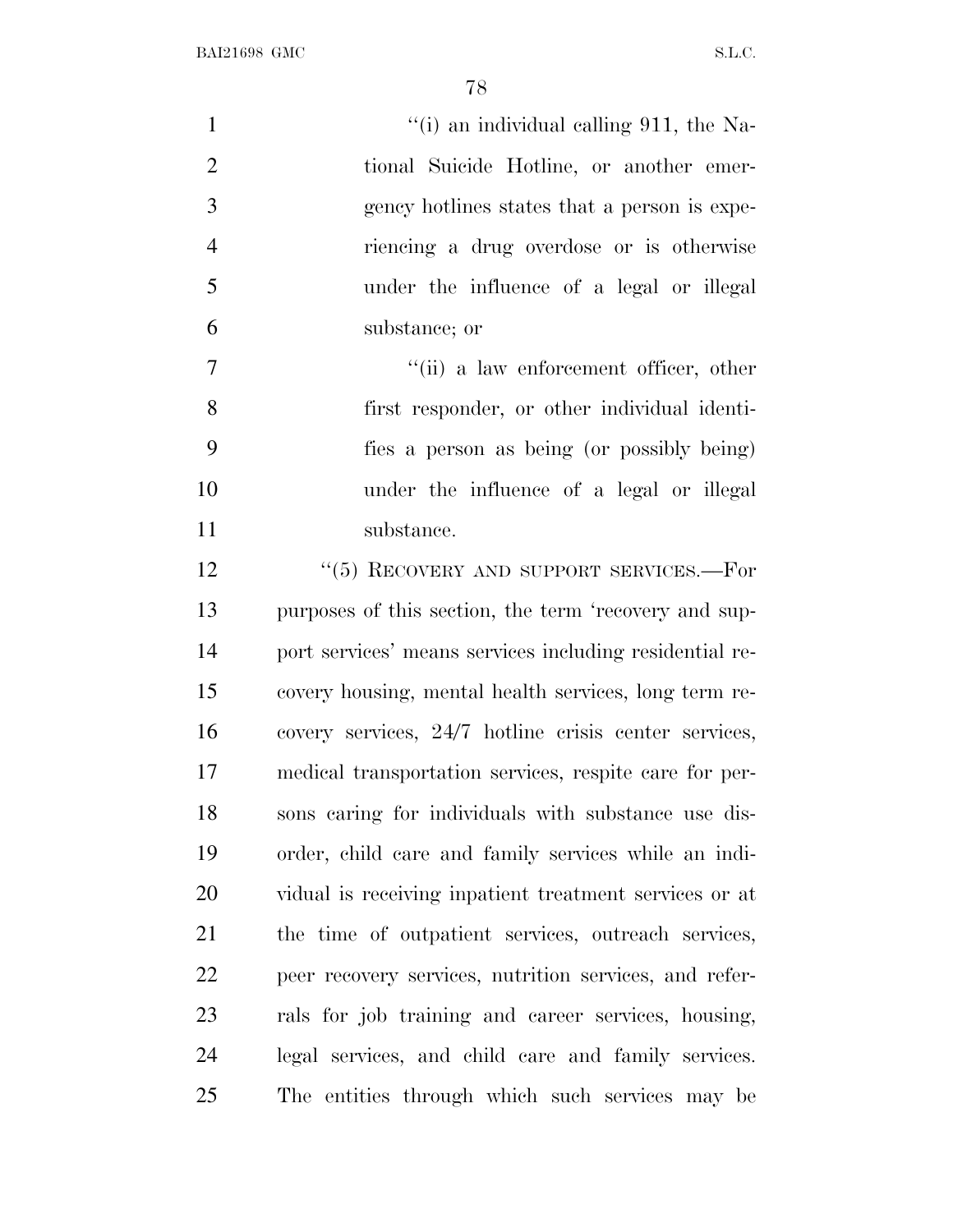provided include State, local, and tribal authorities 2 that provide child care, housing, community develop- ment, and other recovery and support services, so long as they do not exclude individuals on the basis that such individuals receive medication for addic-tion treatment.

7 "(6) EARLY INTERVENTION SERVICES.—For purposes of this section, the term 'early intervention services' means services to provide screening and connection to the appropriate level of substance use disorder and mental health treatment (including same-day connection), counseling provided to indi- viduals who have misused substances, who have ex- perienced an overdose, or are at risk of developing substance use disorder, the provision of referrals to facilitate the access of such individuals to core med- ical services or recovery and support services for substance use disorder, and rapid access to medica- tion for addiction treatment in the setting of recent overdose. The entities through which such services may be provided include emergency rooms, fire de- partments and emergency medical services, detention facilities, prisons and jails, homeless shelters, health care points of entry specified by eligible local areas, Federally-qualified health centers, workforce agen-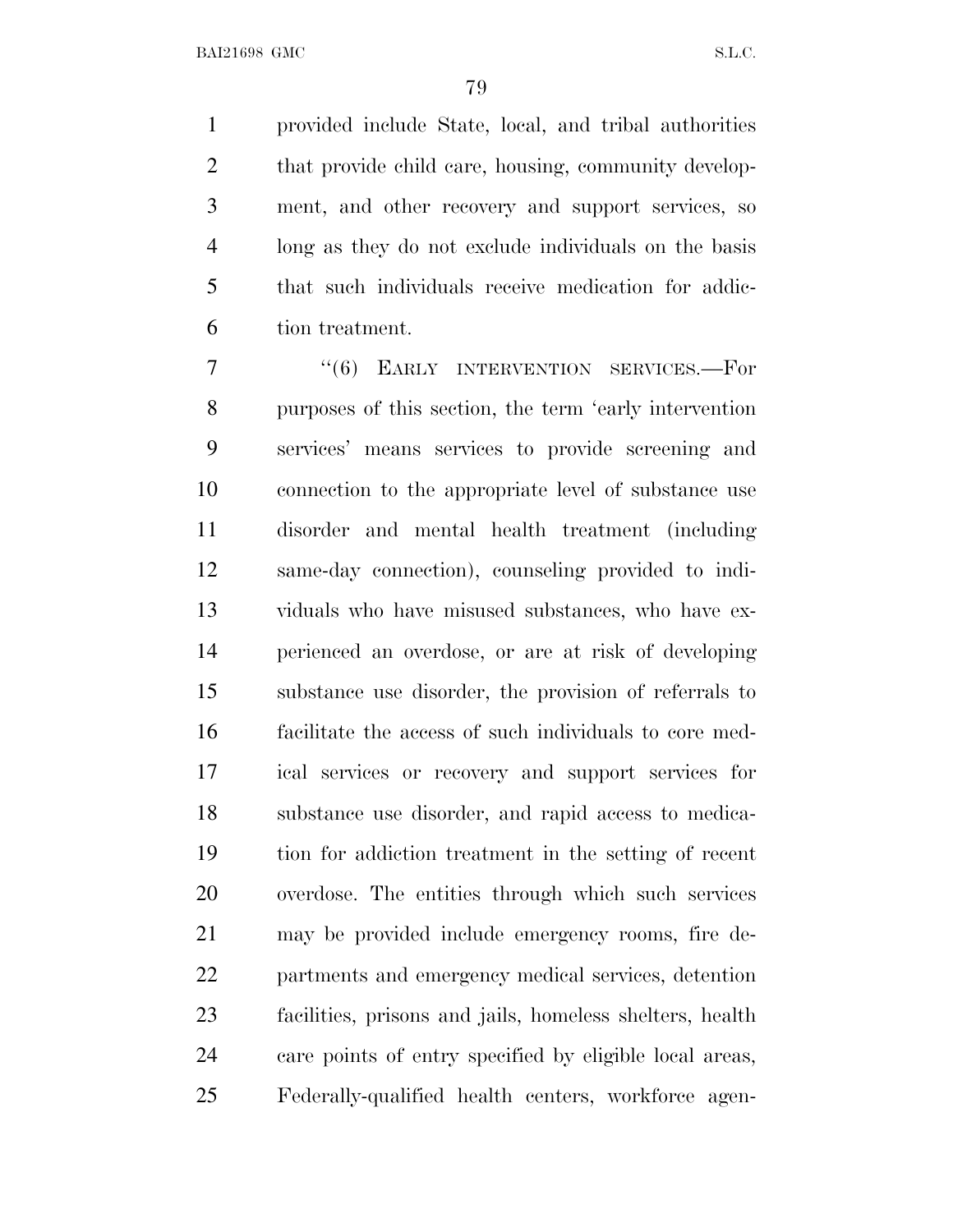cies and job centers, youth development centers,

 tribal clinics and hospitals, urban Indian organiza- tions, and rural health clinics. 4 "(7) HARM REDUCTION SERVICES.—For pur- poses of this section, the term 'harm reduction serv- ices' means services provided to individuals engaging in substance use scientifically accepted to reduce the risk of infectious disease transmission, overdose, or death, including by increasing access to health care, housing, recovery, and support services, including sy- ringe services programs. Such term includes evi- dence-based services. 13 "(8) AFFORDABLE HEALTH INSURANCE COV- ERAGE.—A State may use amounts provided under a grant awarded under section 3411 to establish a program of financial assistance to assist eligible indi- viduals with substance use disorder in— 18 ''(A) enrolling in health insurance cov- erage; or  $\langle G \rangle$  affording health care services, includ- ing assistance paying cost-sharing amounts, in-22 cluding premiums. 23 "(9) ADMINISTRATION AND PLANNING.—A State shall not use in excess of 10 percent of amounts received under a grant under section 3411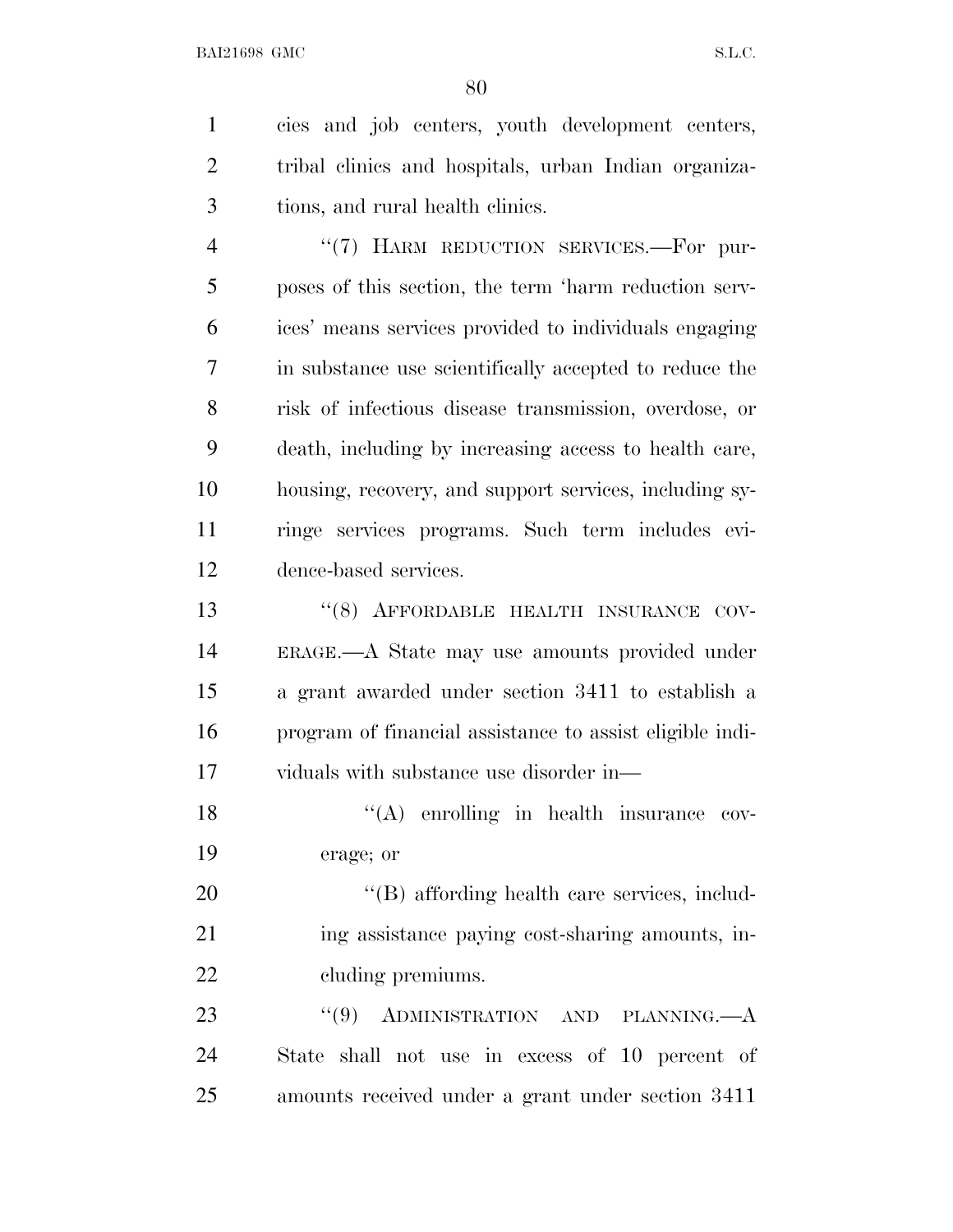for administration, accounting, reporting, and pro- gram oversight functions, including the development of systems to improve data collection and data shar- ing. ''(10) INCARCERATED INDIVIDUALS.—Amounts received under a grant under section 3411 may be used to provide substance use disorder treatment services, including medication for addiction treat- ment, to individuals who are currently incarcerated or in pre-trial detention. 11 "(c) REQUIRED TERMS.— 12 "(1) REQUIREMENT OF STATUS AS MEDICAID PROVIDER.— 14 "(A) PROVISION OF SERVICE.—Subject to subparagraph (B), the Secretary may not make a grant under section 3411 for the provision of substance use disorder treatment services under

 $\frac{f'(i)}{I}$  the State will enter into an agreement with a political subdivision, under which the political subdivision will provide the service directly, and the polit-

18 this section in a State unless, in the case of any

such service that is available pursuant to the

State plan approved under title XIX of the So-

21 cial Security Act for the State—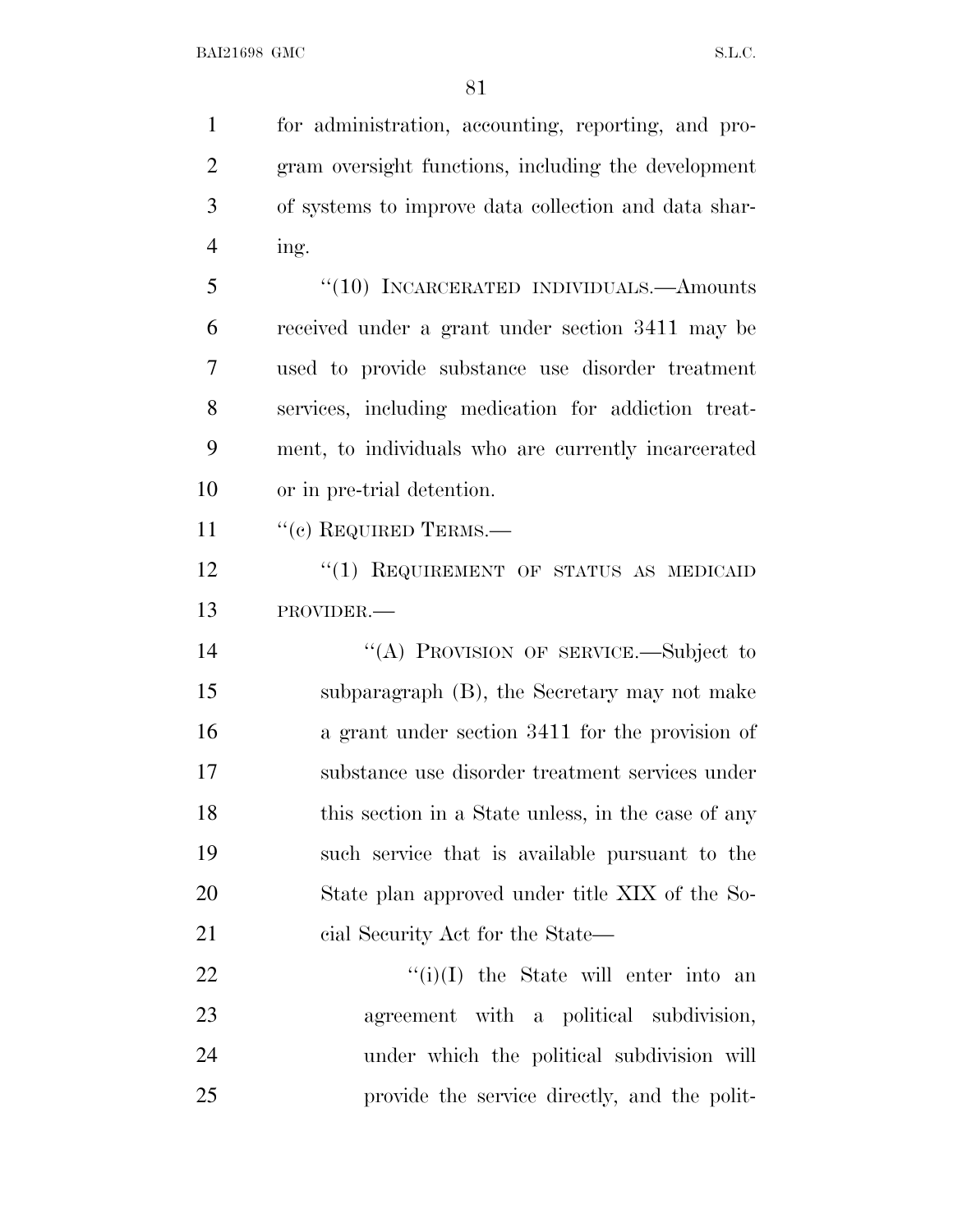| $\mathbf{1}$   | ical subdivision has entered into a partici-  |
|----------------|-----------------------------------------------|
| $\overline{2}$ | pation agreement under the State plan and     |
| 3              | is qualified to receive payments under such   |
| $\overline{4}$ | plan; or                                      |
| 5              | "(II) the State will enter into agree-        |
| 6              | ments with public or nonprofit entities, or   |
| 7              | other Medicaid providers if more than half    |
| 8              | of their patients are diagnosed with a sub-   |
| 9              | stance use disorder and covered by Med-       |
| 10             | icaid, under which such entities and other    |
| 11             | providers will provide the service, and such  |
| 12             | entities and other providers have entered     |
| 13             | into such a participation agreement and       |
| 14             | are qualified to receive such payments; and   |
| 15             | "(III) the State ensures the political        |
| 16             | subdivision under clause $(i)(I)$ or the pub- |
| 17             | lie or nonprofit private entities and other   |
| 18             | providers under clause (i)(II) will seek pay- |
| 19             | ment for each such service rendered in ac-    |
| 20             | cordance with the usual payment schedule      |
| 21             | under the State plan.                         |
| 22             | $\lq\lq (B)$ WAIVER.—                         |
| 23             | "(i) IN GENERAL.—In the case of an            |
| 24             | entity making an agreement pursuant to        |

25 subparagraph (A)(ii) regarding the provi-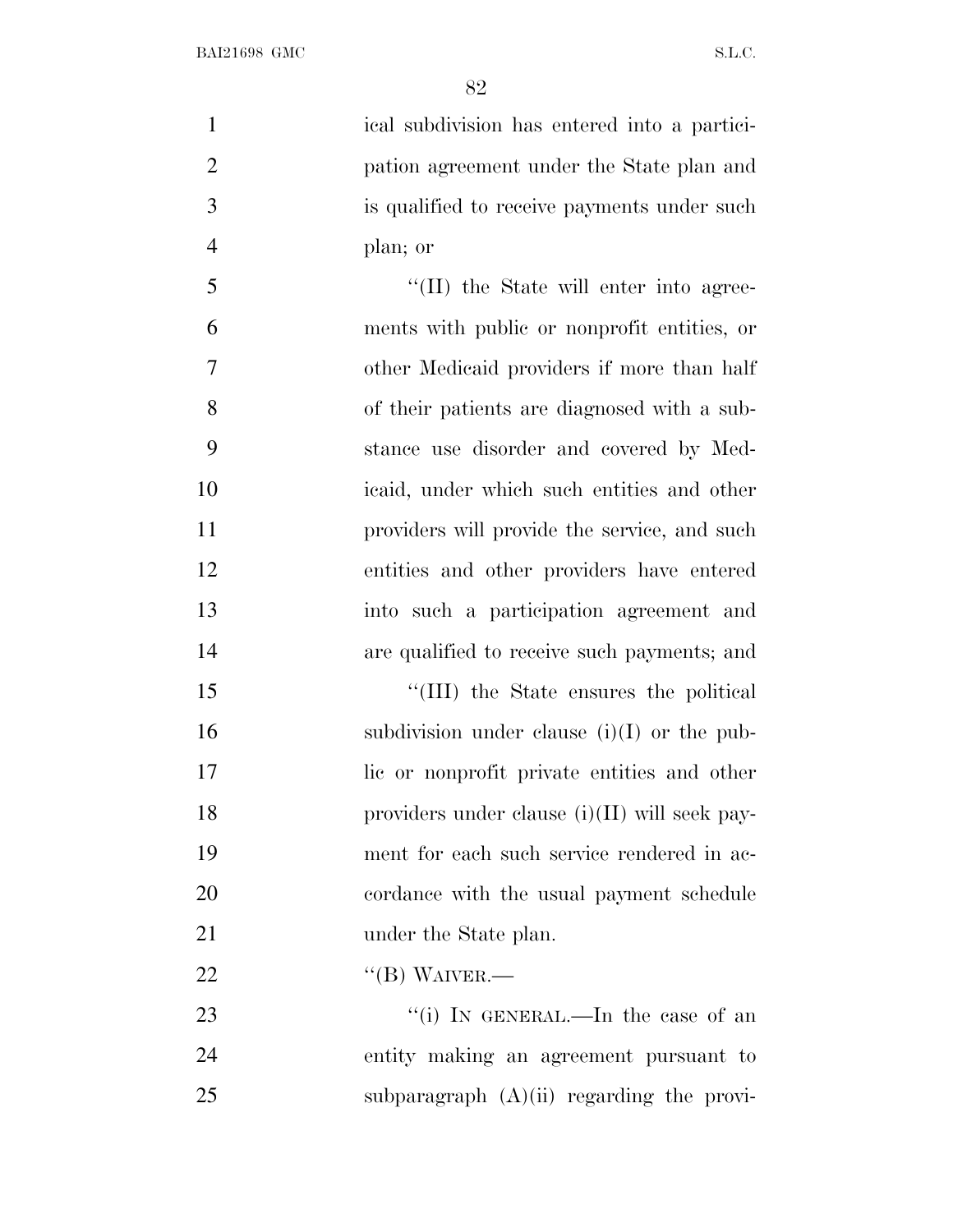| $\mathbf{1}$   | sion of substance use disorder treatment        |
|----------------|-------------------------------------------------|
| $\overline{2}$ | services, the requirement established in        |
| 3              | such subparagraph shall be waived by the        |
| $\overline{4}$ | State if the entity does not, in providing      |
| 5              | health care services, impose a charge or ac-    |
| 6              | cept reimbursement available from<br>any        |
| 7              | third-party payor, including reimbursement      |
| 8              | under any insurance policy or under any         |
| 9              | Federal or State health benefits program.       |
| 10             | A waiver under this subparagraph shall          |
| 11             | not be longer than 2 years in duration and      |
| 12             | shall not be renewed.                           |
| 13             | "(ii) DETERMINATION.—A determina-               |
| 14             | tion by the State of whether an entity re-      |
| 15             | ferred to in clause (i) meets the criteria for  |
| 16             | a waiver under such clause shall be made        |
| 17             | without regard to whether the entity ac-        |
| 18             | cepts voluntary donations for the purpose       |
| 19             | of providing services to the public.            |
| 20             | "(2) REQUIRED TERMS FOR EXPANDING AND           |
| 21             | IMPROVING CARE.—A funding agreement for a grant |
| 22             | under this section shall—                       |
| 23             | $\lq\lq$ ensure that funds received under the   |
| 24             | grant will not be utilized to make payments for |
| 25             | any item or service to the extent that payment  |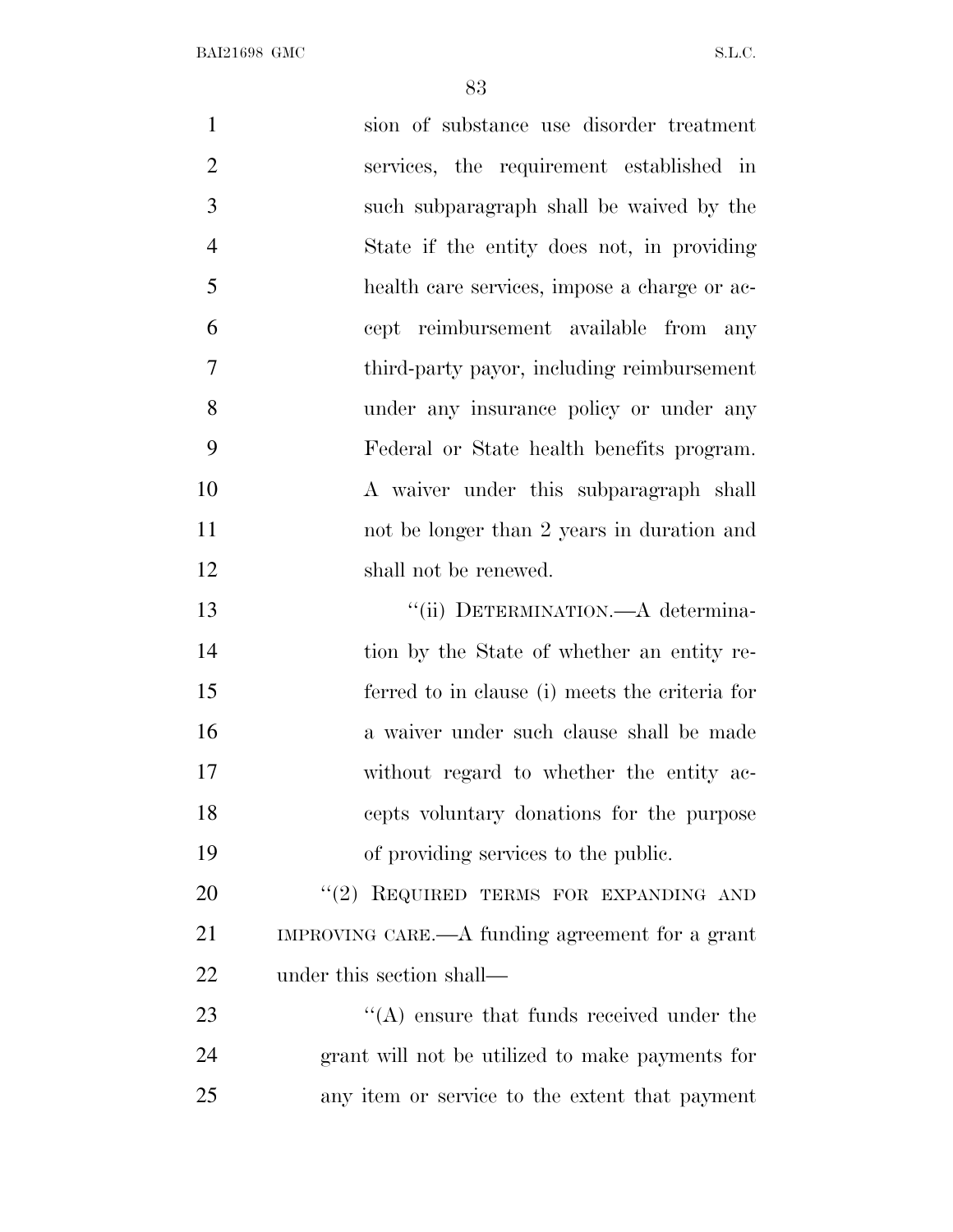| $\mathbf{1}$   | has been made, or can reasonably be expected         |
|----------------|------------------------------------------------------|
| $\overline{2}$ | to be made, with respect to that item or service     |
| 3              | under a State compensation program, under an         |
| $\overline{4}$ | insurance policy, or under any Federal or State      |
| 5              | health benefits program (except for a program        |
| 6              | administered by, or providing the services of,       |
| 7              | the Indian Health Service); and                      |
| 8              | $\lq\lq (B)$ ensure that all entities providing sub- |
| 9              | stance use disorder treatment services with as-      |
| 10             | sistance made available under the grant shall        |
| 11             | offer all drugs approved by the Food and Drug        |
| 12             | Administration for the treatment of substance        |
| 13             | disorder for which the applicant offers<br>use       |
| 14             | treatment, in accordance with section 3435.          |
| 15             | "(3) ADDITIONAL REQUIRED TERMS.-A fund-              |
| 16             | ing agreement for a grant under this section is      |
| 17             | $_{\text{that}}-$                                    |
| 18             | "(A) funds received under the grant will be          |
| 19             | utilized to supplement not supplant other Fed-       |
| 20             | eral, State, or local funds made available in the    |
| 21             | year for which the grant is awarded to provide       |
| 22             | substance use disorder treatment services to in-     |
| 23             | dividuals with substance use disorder, including     |
| 24             | funds for each of prevention services, core med-     |
| 25             | services, recovery and support services,<br>ical     |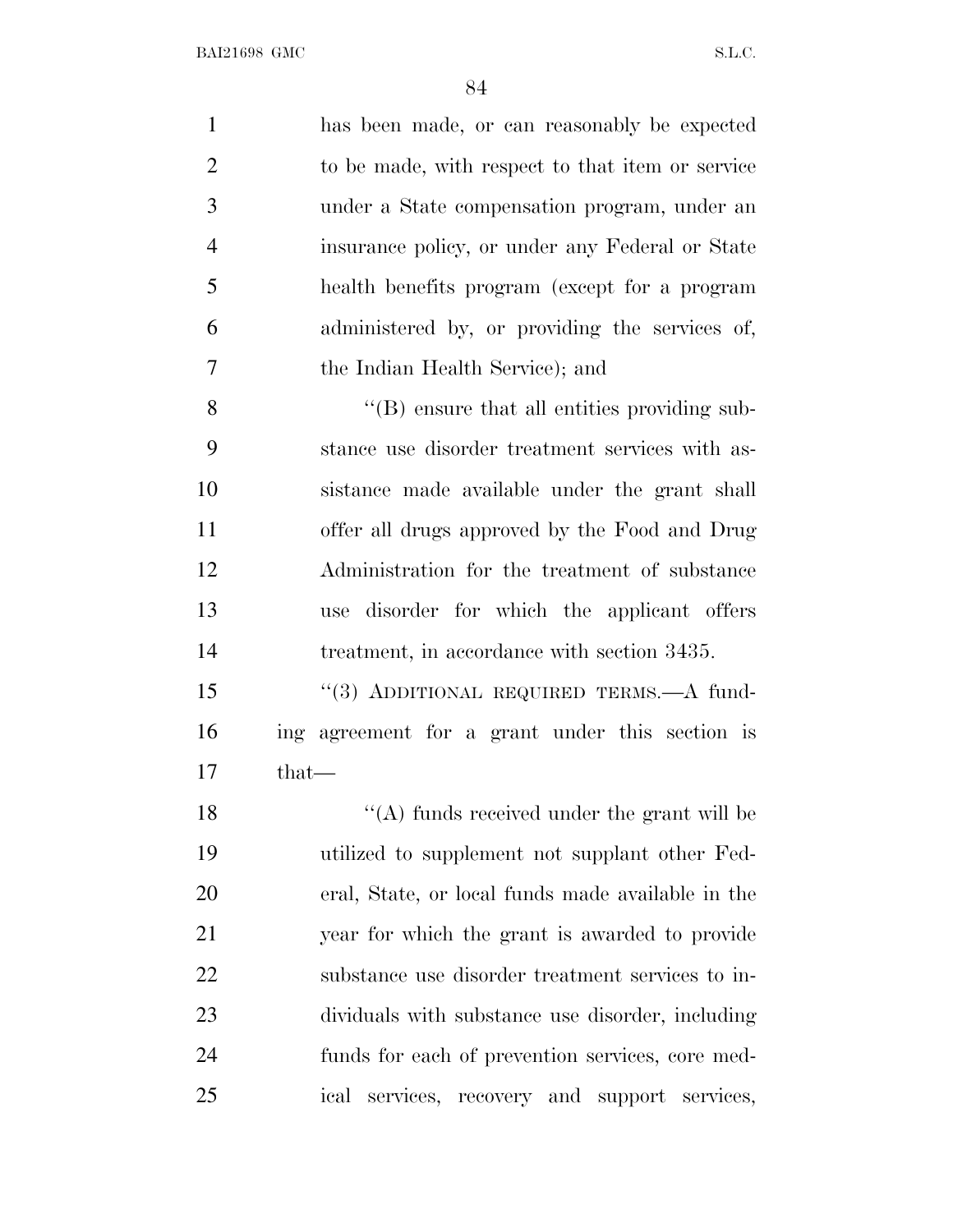early intervention services, harm reduction serv- ices, mental health services, and administrative expenses;

 ''(B) political subdivisions within the State will maintain the level of expenditures by such political subdivisions for substance use disorder treatment services at a level that is at least equal to the level of such expenditures by such political subdivisions for the preceding fiscal year including expenditures for each of preven- tion services, core medical services, recovery and support services, early intervention services, harm reduction services, mental health services, and administrative expenses;

 $\cdot$  (C) political subdivisions within the State will not use funds received under a grant awarded under section 3411 in maintaining the level of substance use disorder treatment serv-ices as required in subparagraph (B);

 $'(D)$  substance use disorder treatment services provided with assistance made available under the grant will be provided without re-gard—

24 ''(i) to the ability of the individual to pay for such services; and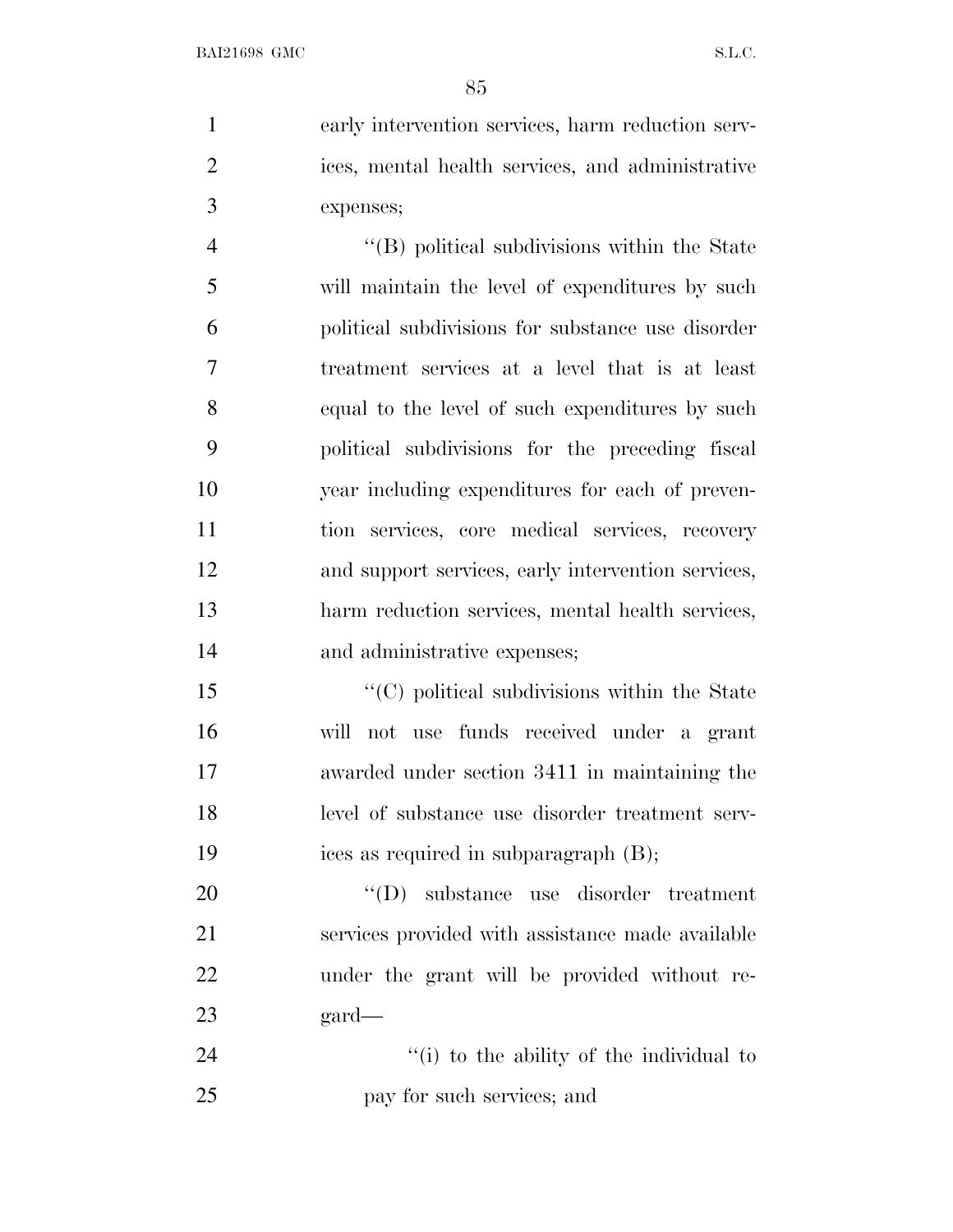| $\mathbf{1}$   | "(ii) to the current or past health con-           |
|----------------|----------------------------------------------------|
| $\overline{2}$ | dition of the individual to be served;             |
| 3              | $\lq\lq(E)$ substance use disorder treatment       |
| $\overline{4}$ | services will be provided in a setting that is ac- |
| 5              | cessible to low-income individuals with sub-       |
| 6              | stance use disorders and to individuals with       |
| 7              | substance use disorders residing in rural areas;   |
| 8              | "(F) a program of outreach will be pro-            |
| 9              | vided to low-income individuals with substance     |
| 10             | use disorders to inform such individuals of sub-   |
| 11             | stance use disorder treatment services and to      |
| 12             | individuals with substance use disorders resid-    |
| 13             | ing in rural areas;                                |
| 14             | "(G) Indian tribes are included in planning        |
| 15             | for the use of grant funds and the Federal trust   |
| 16             | responsibility is upheld at all levels of program  |
| 17             | administration; and                                |
| 18             | "(H) the confidentiality of individuals re-        |
| 19             | ceiving substance use disorder treatment serv-     |
| 20             | ices will be maintained in a manner not incon-     |
| 21             | sistent with applicable law.                       |
| 22             | "SEC. 3413. APPLICATION.                           |
|                |                                                    |

 ''(a) APPLICATION.—To be eligible to receive a grant under section 3411, a State shall have in effect a State plan approved by the Secretary pursuant to section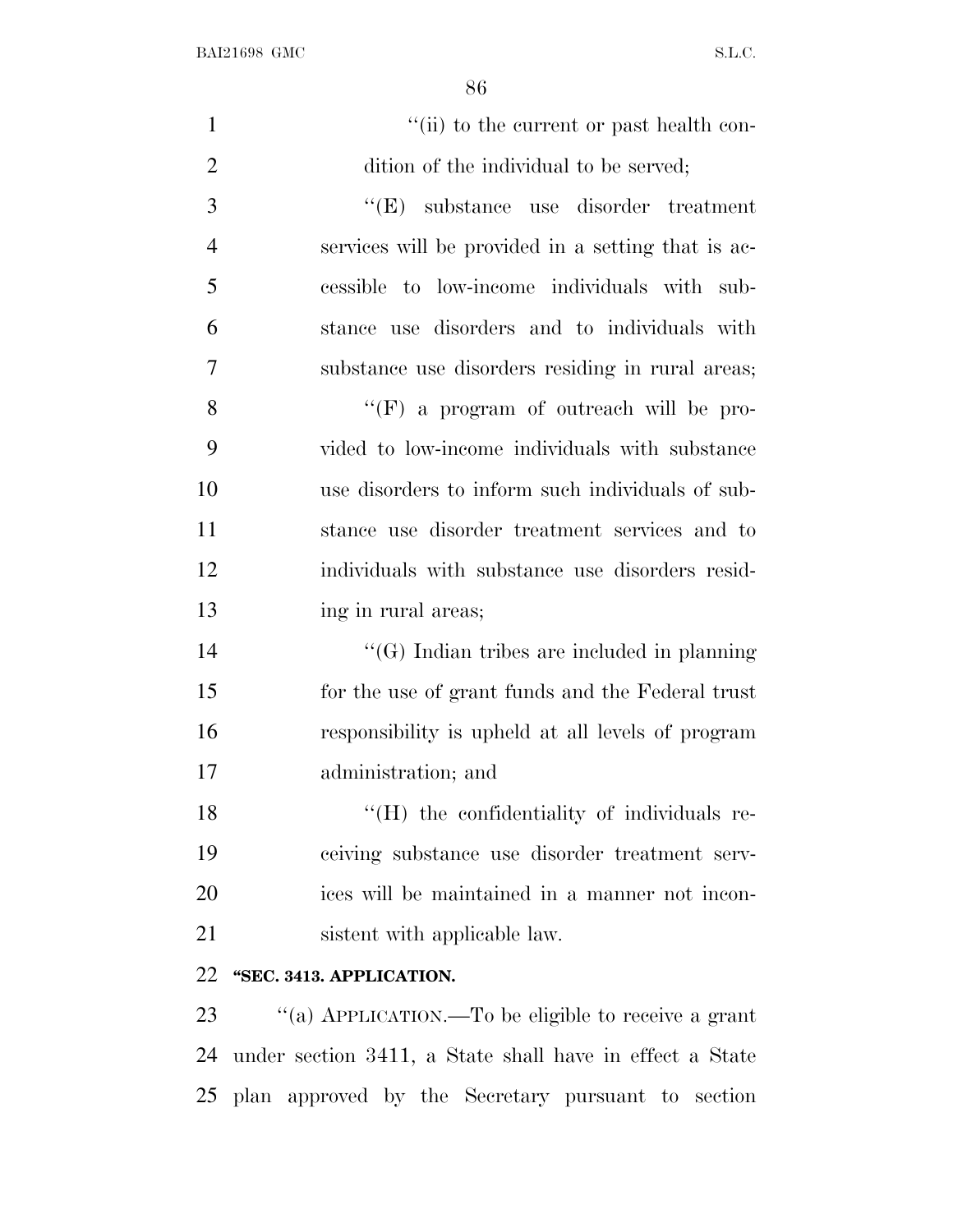1932(b), and shall prepare and submit to the Secretary an application in such form, and containing such informa-tion, as the Secretary shall require, including—

 ''(1) a complete accounting of the disbursement of any prior grants received under this subtitle by the applicant and the results achieved by these ex- penditures and a demonstration that funds received from a grant under this subtitle in the prior year were expended in accordance with State priorities;

 $\binom{10}{2}$  establishment of goals and objectives to be achieved with grant funds provided under this sub- title, including targets and milestones that are in- tended to be met, the activities that will be under- taken to achieve those targets, and the number of individuals likely to be served by the funds sought, including demographic data on the populations to be served;

18 ''(3) a demonstration that the State will use funds in a manner that provides substance use dis- order treatment services in compliance with the evi- dence-based standards developed in accordance with section 3435, including all drugs approved by the Food and Drug Administration for the treatment of substance use disorder;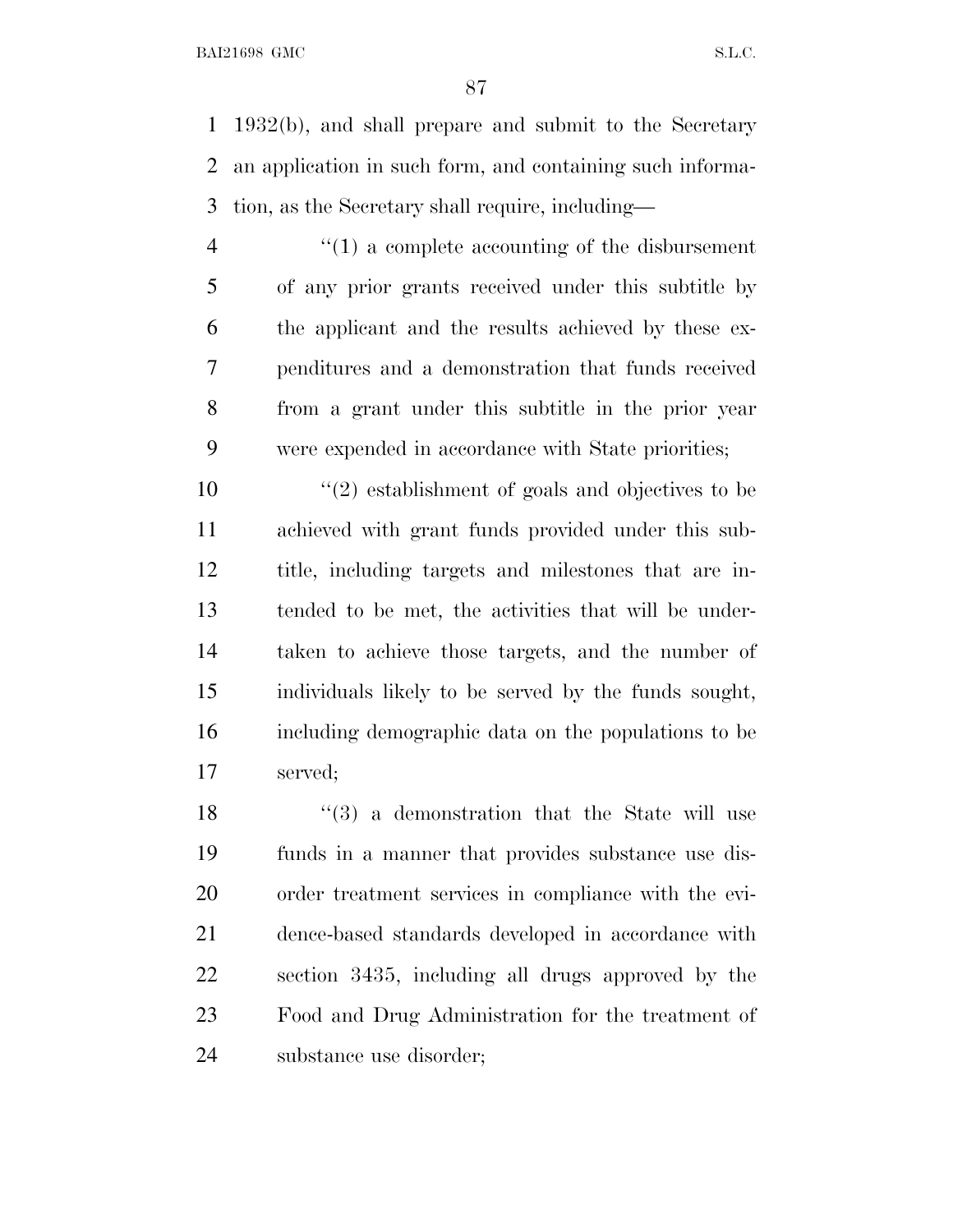1 ''(4) a demonstration that resources provided under the grant will be allocated in accordance with the local demographic incidence of substance use, in- cluding allocations for services for children, youths, and women;

 ''(5) an explanation of how income, asset, and medical expense criteria will be established and ap- plied to those who qualify for assistance under the program; and

10 ''(6) for any prior funding received under this section, data provided in such form as the Secretary shall require detailing, at a minimum, the extent to which the activities supported by the funding met the goals and objectives specified in the application for the funding, the number of individuals who accessed medication for addiction treatment by age, gender, sexual orientation, race, disability status, and other demographic criteria relevant to the pro- gram, and the effect of the program on overdose rates and rates of death due to overdose in the re-gion served by the program.

22 "(b) REQUIREMENTS REGARDING IMPOSITION OF CHARGES FOR SERVICES.—

24 "(1) IN GENERAL.—The Secretary may not make a grant under section 3411 to a State unless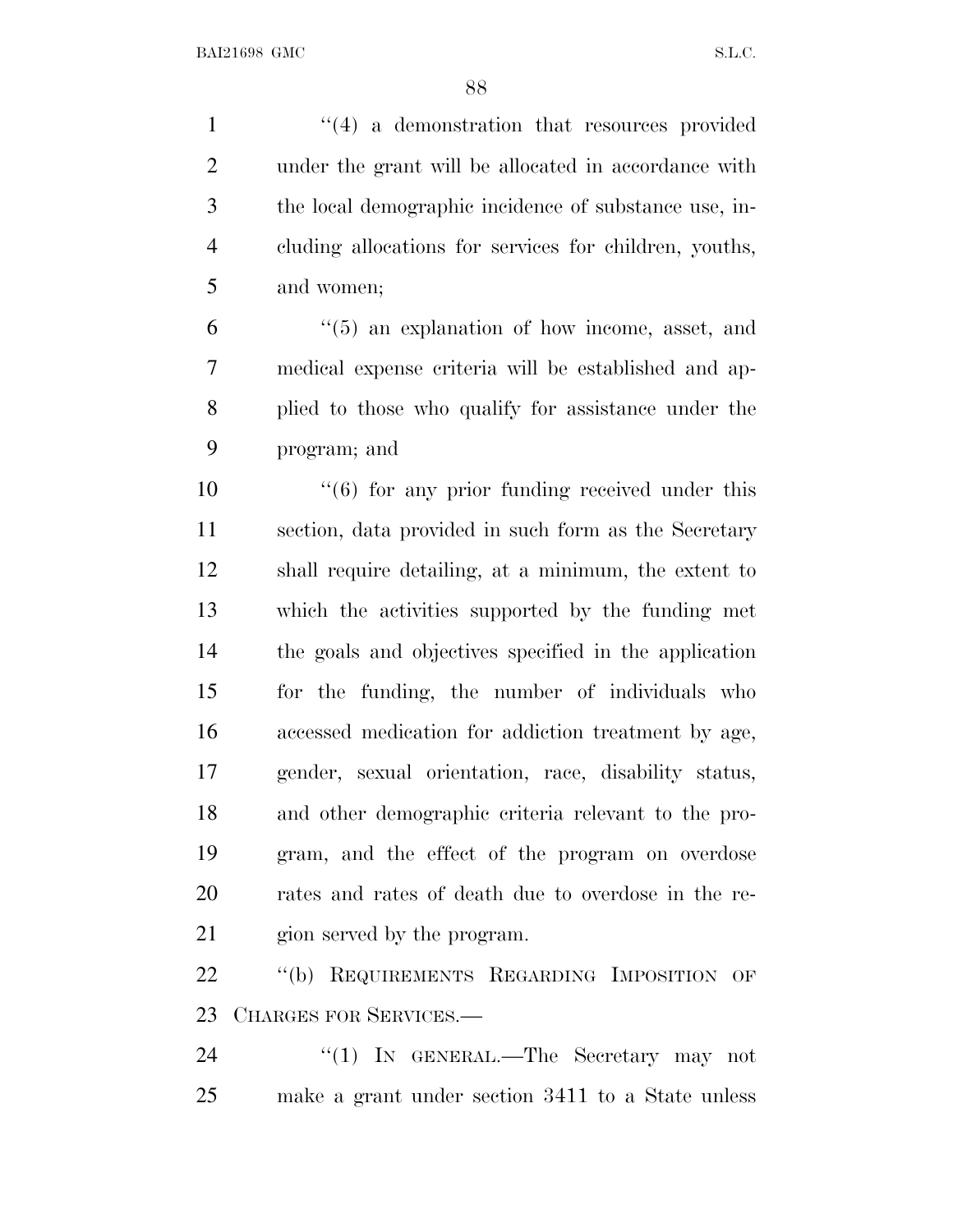the State provides assurances that in the provision of services with assistance provided under the grant—  $\mathcal{L}$   $\mathcal{L}(\mathbf{A})$  in the case of individuals with an in- come less than or equal to 150 percent of the official poverty level, the provider will not im-

pose charges on any such individual for the

services provided under the grant;

 $"$ (B) in the case of individuals with an in- come greater than 150 percent of the official poverty level, the provider will impose a charge on each such individual according to a schedule of charges made available to the public;

 $\langle ^{\prime}(C) \rangle$  in the case of individuals with an in- come greater than 150 percent of the official poverty level but not exceeding 200 percent of such poverty level, the provider will not, for an calendar year, impose charges in an amount ex- ceeding 2 percent of the annual gross income of 20 the individual;

 $\langle (D)$  in the case of individuals with an in- come greater than 200 percent of the official poverty level but not exceeding 250 percent of such poverty level, the provider will not, for any calendar year, impose charges in an amount ex-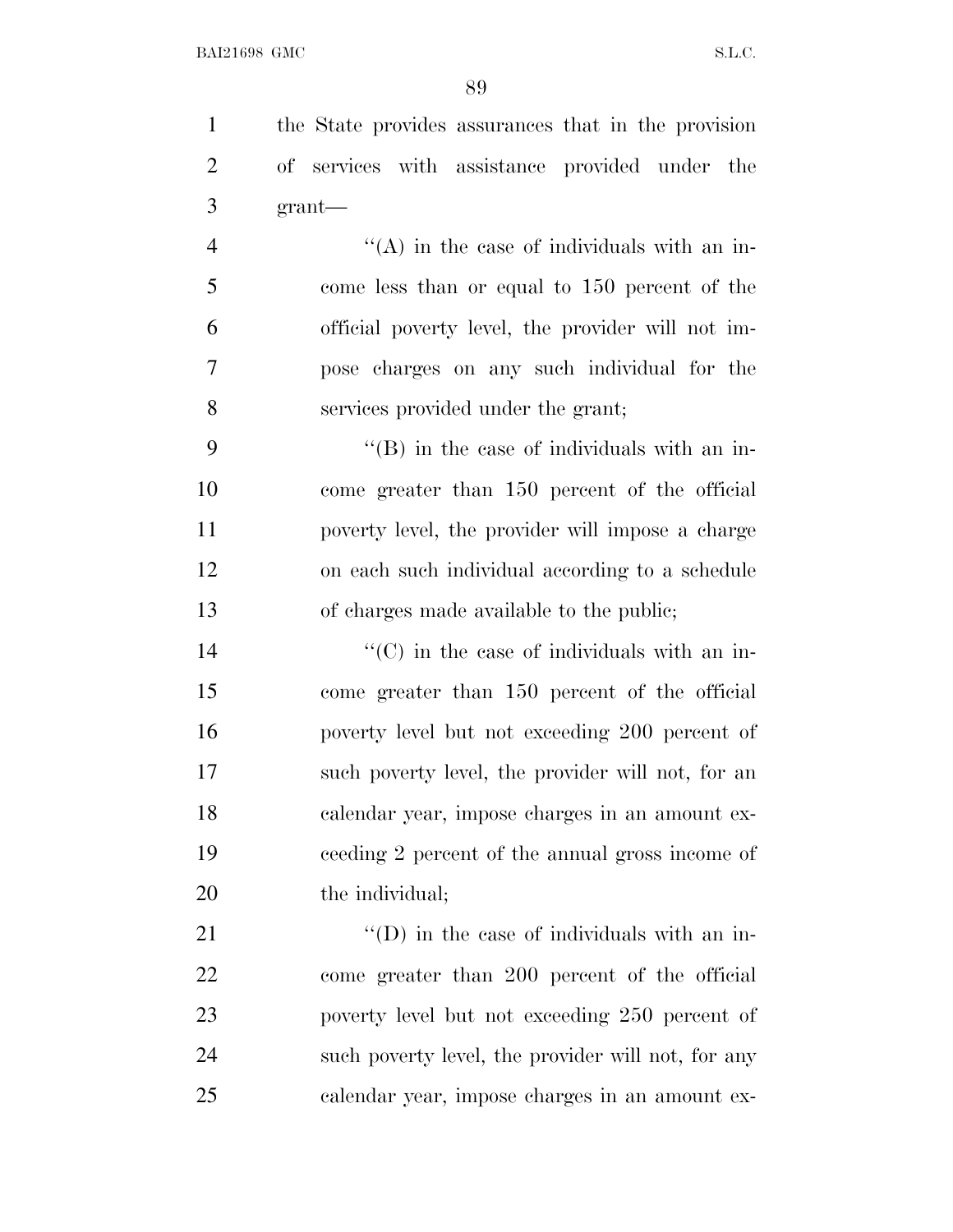| $\mathbf{1}$   | ceeding 4 percent of the annual gross income of        |
|----------------|--------------------------------------------------------|
| $\overline{2}$ | the individual involved;                               |
| 3              | $\lq\lq(E)$ in the case of individuals with an in-     |
| $\overline{4}$ | come greater than 250 percent of the official          |
| 5              | poverty level but not exceeding 300 percent of         |
| 6              | such poverty level, the provider will not, for any     |
| 7              | calendar year, impose charges in an amount ex-         |
| 8              | ceeding 6 percent of the annual gross income of        |
| 9              | the individual involved;                               |
| 10             | $\lq\lq(F)$ in the case of individuals with an in-     |
| 11             | come greater than 300 percent of the official          |
| 12             | poverty level but not exceeding 400 percent of         |
| 13             | such poverty level, the provider will not, for any     |
| 14             | calendar year, impose charges in an amount ex-         |
| 15             | ceeding 8.5 percent of the annual gross income         |
| 16             | of the individual involved;                            |
| 17             | $\lq\lq(G)$ in the case of individuals with an in-     |
| 18             | come greater than 400 percent of the official          |
| 19             | poverty level, the provider will not, for any cal-     |
| 20             | endar year, impose charges in an amount ex-            |
| 21             | ceeding 8.5 percent of the annual gross income         |
| 22             | of the individual involved; and                        |
| 23             | $\rm{``(H)}$ in the case of eligible American In-      |
| 24             | dian and Alaska Native and urban Indian indi-          |
| 25             | viduals as defined by section $447.50$ of title $42$ , |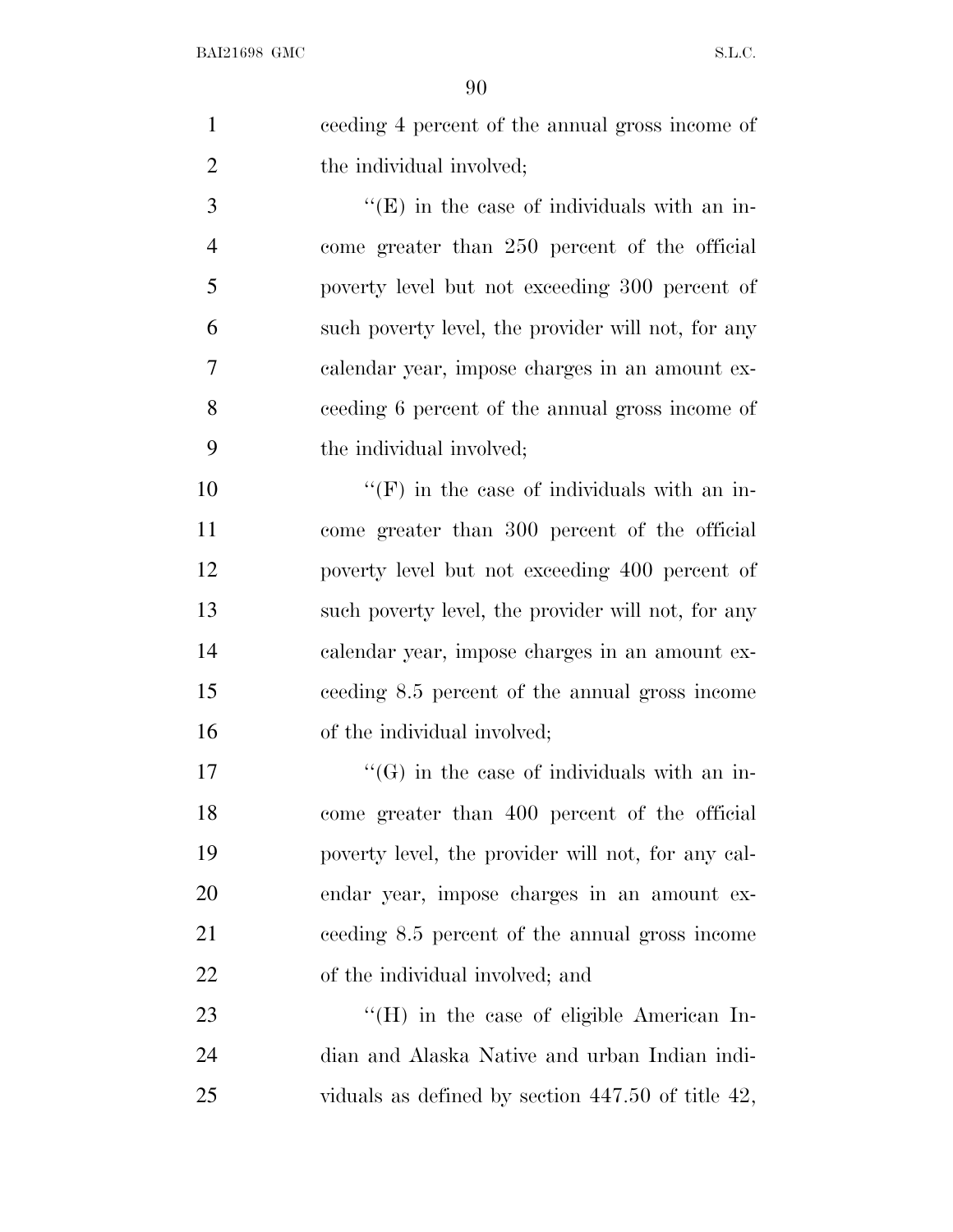| Code of Federal Regulations (as in effect on       |
|----------------------------------------------------|
| July 1, 2010), the provider will not impose any    |
| charges for substance use disorder treatment       |
| services, including any charges or cost-sharing    |
| prohibited by section $1402(d)$ of the Patient     |
| Protection and Affordable Care Act.                |
| "(2) CHARGES.—With respect to compliance           |
| with the assurances made under paragraph $(1)$ , a |
| State may, in the case of individuals subject to a |
| charge—                                            |
| $\lq\lq$ assess the amount of the charge in        |
| the discretion of the State, including imposing    |
| only a nominal charge for the provision of serv-   |
| ices, subject to the provisions of the paragraph   |
| regarding public schedules and regarding limi-     |
| tations on the maximum amount of charges           |
| and;                                               |
| $\lq\lq$ take into consideration the total med-    |
| ical expenses of individuals in assessing the      |
| amount of the charge, subject to such provi-       |
| sions.                                             |
| AGGREGATE CHARGES.-The Secretary<br>(3)            |
| may not make a grant under section 3411 to a State |
| unless the State agrees that the limitations on    |
| charges for substance use disorder treatment serv- |
|                                                    |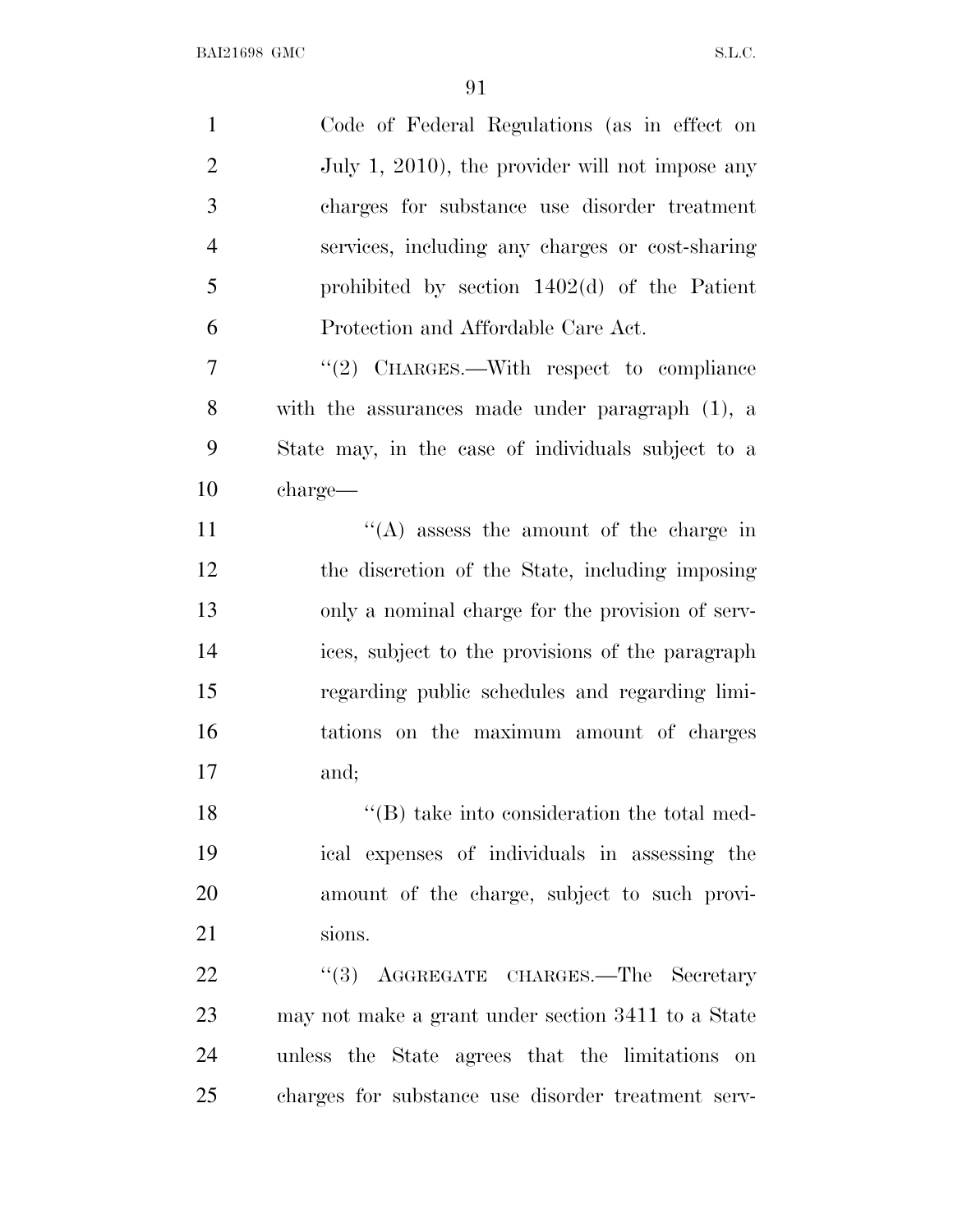ices under this subsection applies to the annual ag- gregate of charges imposed for such services, how- ever the charges are characterized, includes enroll- ment fees, premiums, deductibles, cost sharing, co- payments, co-insurance costs, or any other charges. ''(c) INDIAN TRIBES.—Any application requirements applying to grants distributed in accordance with section 3412(b) shall be developed by the Secretary in consulta-tion with Indian tribes.

## **''SEC. 3414. TECHNICAL ASSISTANCE.**

 ''The Secretary shall, directly or through grants or contracts, provide technical assistance in administering and coordinating the activities authorized under section 3412, including technical assistance for the development of State applications for supplementary grants authorized 16 in section  $3412(a)(2)$ .

## **''SEC. 3415. AUTHORIZATION OF APPROPRIATIONS.**

 ''There is authorized to be appropriated to carry out this subtitle—

- ''(1) \$4,600,000,000 for fiscal year 2022;
- 21 ''(2) \$4,600,000,000 for fiscal year 2023;
- ''(3) \$4,600,000,000 for fiscal year 2024;
- ''(4) \$4,600,000,000 for fiscal year 2025;
- 24 ''(5) \$4,600,000,000 for fiscal year 2026;
- ''(6) \$4,600,000,000 for fiscal year 2027;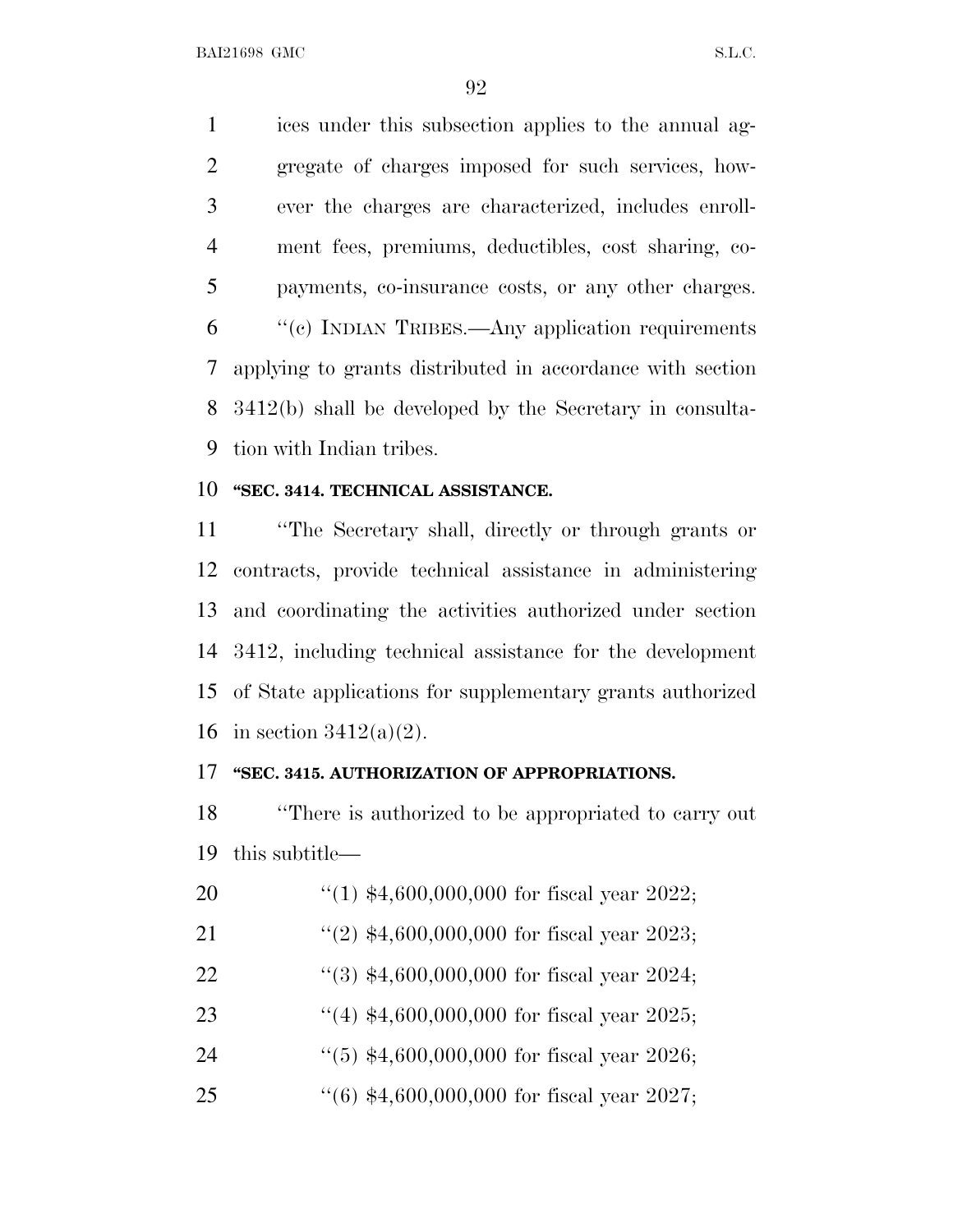| $\mathbf{1}$   | "(7) $*4,600,000,000$ for fiscal year 2028;             |
|----------------|---------------------------------------------------------|
| $\overline{2}$ | $(8)$ \$4,600,000,000 for fiscal year 2029;             |
| 3              | $(9)$ \$4,600,000,000 for fiscal year 2030; and         |
| $\overline{4}$ | $(10)$ \$4,600,000,000 for fiscal year 2031.            |
| 5              | "Subtitle C—Other Grant Program                         |
| 6              | "SEC. 3421. ESTABLISHMENT OF GRANT PROGRAM.             |
| $\overline{7}$ | $\lq(a)$ GRANTS.—                                       |
| 8              | "(1) IN GENERAL.—The Secretary shall award              |
| 9              | grants to public entities, nonprofit entities, Indian   |
| 10             | entities, and other eligible Medicaid providers for the |
| 11             | purpose of funding prevention services, core medical    |
| 12             | services, recovery and support services, early inter-   |
| 13             | vention services, harm reduction services, and ad-      |
| 14             | ministrative expenses in accordance with this sec-      |
| 15             | tion.                                                   |
| 16             | $``(2)$ PRIORITIZATION.—                                |
| 17             | "(A) IN GENERAL.—In awarding grants                     |
| 18             | under this section, the Secretary shall, to the         |
| 19             | extent practicable, prioritize the distribution of      |
| 20             | grant funds to grantees that have—                      |
| 21             | "(i) an explicit policy not to deter em-                |
| 22             | ployees with respect to-                                |
| 23             | $\lq\lq$ (I) labor organizing for the em-               |
| 24             | ployees engaged in the covered activi-                  |
| 25             | ties; and                                               |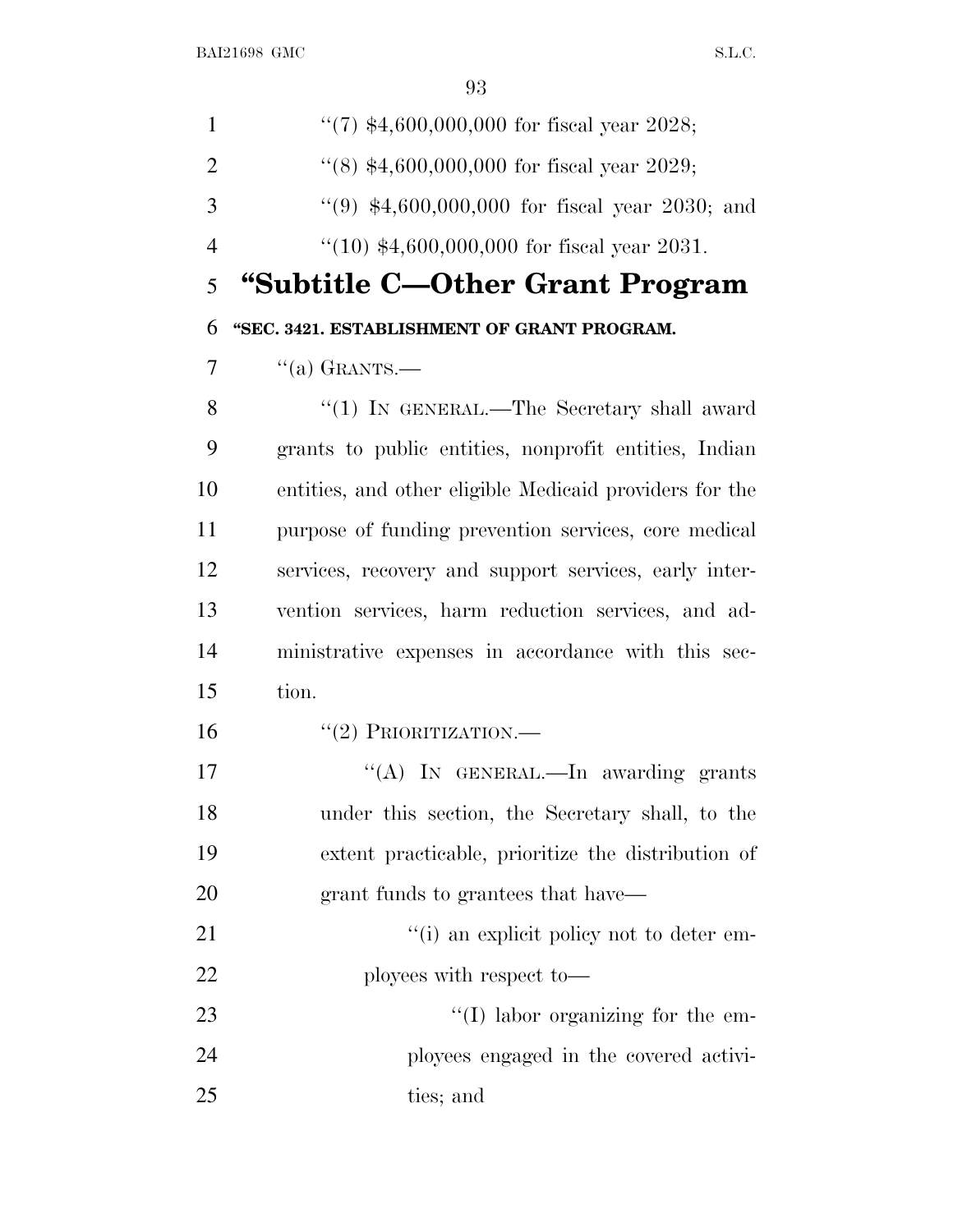| $\mathbf{1}$   | "(II) such employees' choice to                        |
|----------------|--------------------------------------------------------|
| $\overline{2}$ | form and join labor organizations; or                  |
| 3              | "(ii) policies that require—                           |
| $\overline{4}$ | $\lq\lq$ (I) the posting and maintenance               |
| 5              | of notices in the workplace to such                    |
| 6              | employees of their rights under the                    |
| 7              | National Labor Relations Act (29)                      |
| 8              | U.S.C. $151$ et seq.);                                 |
| 9              | "(II) that such employees are, at                      |
| 10             | the beginning of their employment,                     |
| 11             | provided notice and information re-                    |
| 12             | garding the employees' rights under                    |
| 13             | such Act; and                                          |
| 14             | "(III) the employer to voluntarily                     |
| 15             | recognize a union in cases where such                  |
| 16             | workers of the employer have joined                    |
| 17             | and requested representation.                          |
| 18             | "(B) EXCEPTION.—This paragraph shall                   |
| 19             | not apply to Indian tribes.                            |
| 20             | $``$ (b) ELIGIBILITY.—                                 |
| 21             | $\lq(1)$ ENTITIES.—Public entities, nonprofit enti-    |
| 22             | ties, urban Indian organizations, and other Medicaid   |
| 23             | providers eligible to receive a grant under subsection |
| 24             | (a) may include—                                       |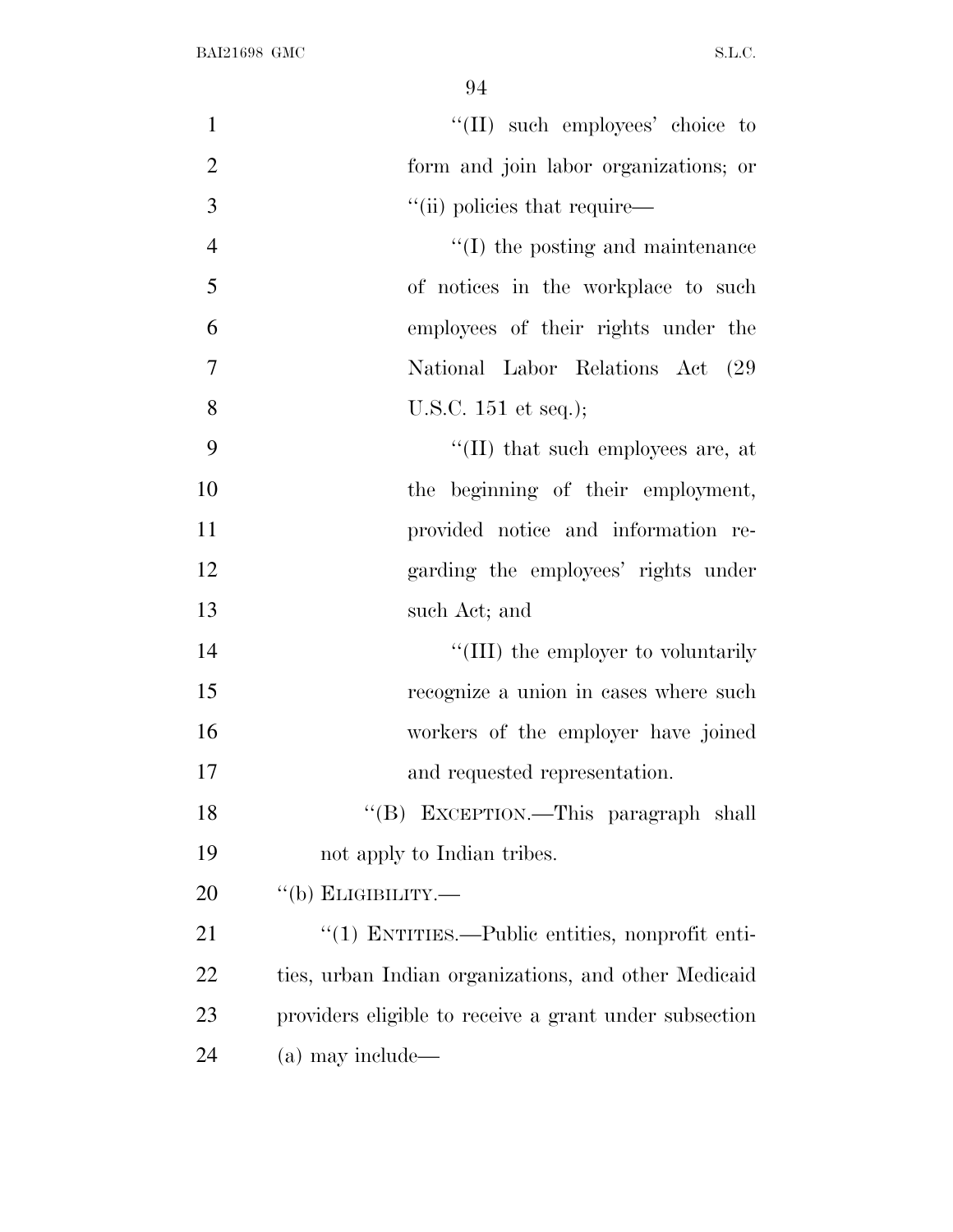| $\mathbf{1}$   | "(A) Federally-qualified health centers           |
|----------------|---------------------------------------------------|
| $\overline{2}$ | under section $1905(l)(2)(B)$ of the Social Secu- |
| 3              | rity Act;                                         |
| $\overline{4}$ | "(B) family planning clinics;                     |
| 5              | $\lq\lq$ (C) rural health clinics;                |
| 6              | "(D) Indian entities, including Indian            |
| 7              | health programs as defined in section 4 of the    |
| 8              | Indian Health Care Improvement Act, urban         |
| 9              | Indian organizations as defined in section 4 of   |
| 10             | the Indian Health Care Improvement Act, and       |
| 11             | Native Hawaiian organizations as defined in       |
| 12             | section 11 of the Native Hawaiian Health Care     |
| 13             | Act of 1988;                                      |
| 14             | "(E) community-based organizations, clin-         |
| 15             | ics, hospitals, and other health facilities that  |
| 16             | provide substance use disorder treatment serv-    |
| 17             | ices;                                             |
| 18             | $\lq\lq(F)$ other nonprofit entities that provide |
| 19             | substance use disorder treatment services;        |
| 20             | $\lq\lq(G)$ certified community behavioral health |
| 21             | and certified community behavioral<br>clinics     |
| 22             | health clinic expansion grant recipients, under   |
| 23             | section 223 of the Protecting Access to Medi-     |
| 24             | care Act (42 U.S.C. 1396a note); and              |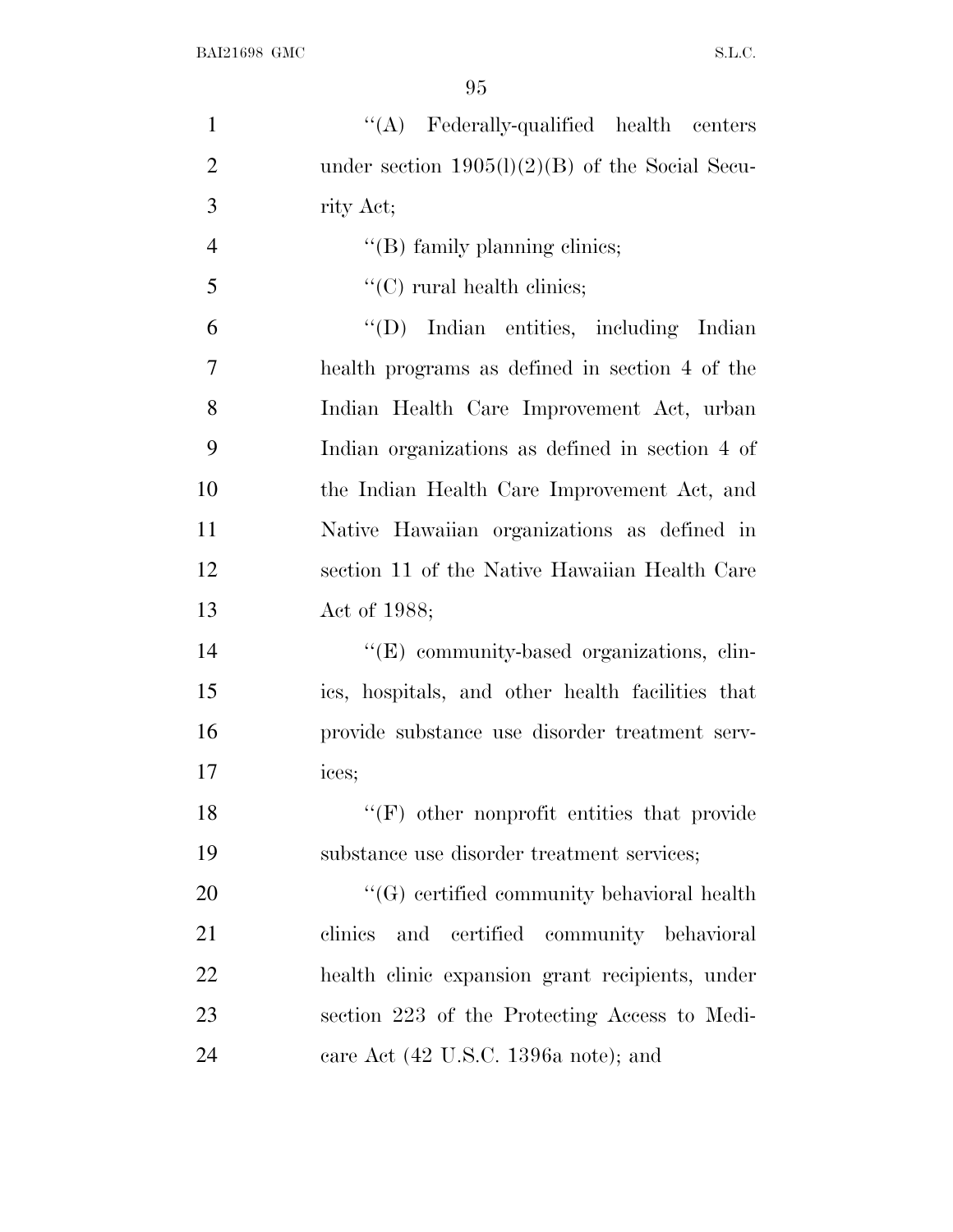| $\mathbf{1}$   | "(H) other Medicaid providers if more                |
|----------------|------------------------------------------------------|
| $\overline{2}$ | than half of their patients are diagnosed with a     |
| 3              | substance use disorder and covered by Med-           |
| $\overline{4}$ | <i>icaid.</i>                                        |
| 5              | "(2) UNDERSERVED POPULATIONS.—Entities               |
| 6              | described in paragraph (1) shall serve underserved   |
| 7              | populations which may include—                       |
| 8              | "(A) minority populations and Indian pop-            |
| 9              | ulations;                                            |
| 10             | "(B) formerly incarcerated individuals;              |
| 11             | $\cdot$ (C) individuals with comorbidities includ-   |
| 12             | ing human immunodeficiency virus, hepatitis B,       |
| 13             | hepatitis C, mental health disorder or other be-     |
| 14             | havioral health disorders;                           |
| 15             | $\lq\lq$ (D) low-income populations;                 |
| 16             | $\lq\lq$ (E) people with disabilities;               |
| 17             | $\lq\lq(F)$ urban populations;                       |
| 18             | $\lq\lq(G)$ rural populations;                       |
| 19             | "(H) the lesbian, gay, bisexual,                     |
| 20             | transgender, queer (LGBTQ) community; and            |
| 21             | "(I) pregnant individuals with, or at risk           |
| 22             | of developing, substance use disorder and in-        |
| 23             | fants with neonatal abstinence syndrome.             |
| 24             | "(3) APPLICATION.—To be eligible to receive a        |
| 25             | grant under this section, public entities, nonprofit |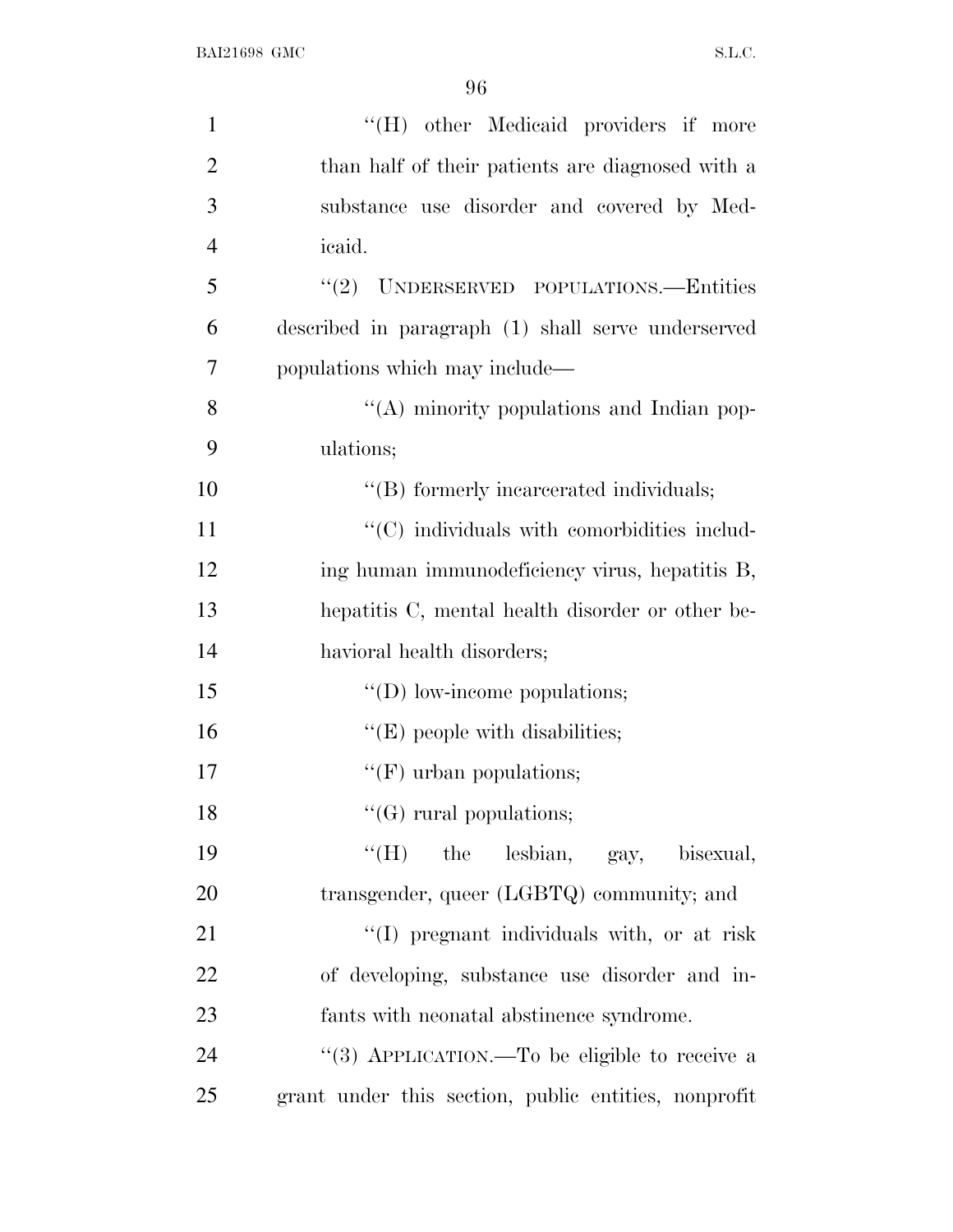| $\mathbf{1}$   | entities, and other Medicaid providers described in    |
|----------------|--------------------------------------------------------|
| $\overline{2}$ | this subsection shall prepare and submit to the Sec-   |
| 3              | retary an application in such form, and containing     |
| $\overline{4}$ | such information, as the Secretary shall require, in-  |
| 5              | cluding—                                               |
| 6              | $\lq\lq$ a complete accounting of the dis-             |
| 7              | bursement of any prior grants received under           |
| 8              | this subtitle by the applicant and the results         |
| 9              | achieved by these expenditures;                        |
| 10             | $\lq\lq$ (B) a comprehensive plan for the use of       |
| 11             | the grant, including—                                  |
| 12             | "(i) a demonstration of the extent of                  |
| 13             | local need for the funds sought;                       |
| 14             | "(ii) a plan for providing substance                   |
| 15             | use disorder treatment services that is con-           |
| 16             | sistent with local needs; and                          |
| 17             | "(iii) goals and objectives<br>to<br>be                |
| 18             | achieved with grant funds provided under               |
| 19             | this section, including targets and mile-              |
| 20             | stones that are intended to be met and a               |
| 21             | description of the activities that will be un-         |
| 22             | dertaken to achieve those targets;                     |
| 23             | $\cdot\cdot$ (C) a demonstration that the grantee will |
| 24             | use funds in a manner that provides substance          |
| 25             | use disorder treatment services compliant with         |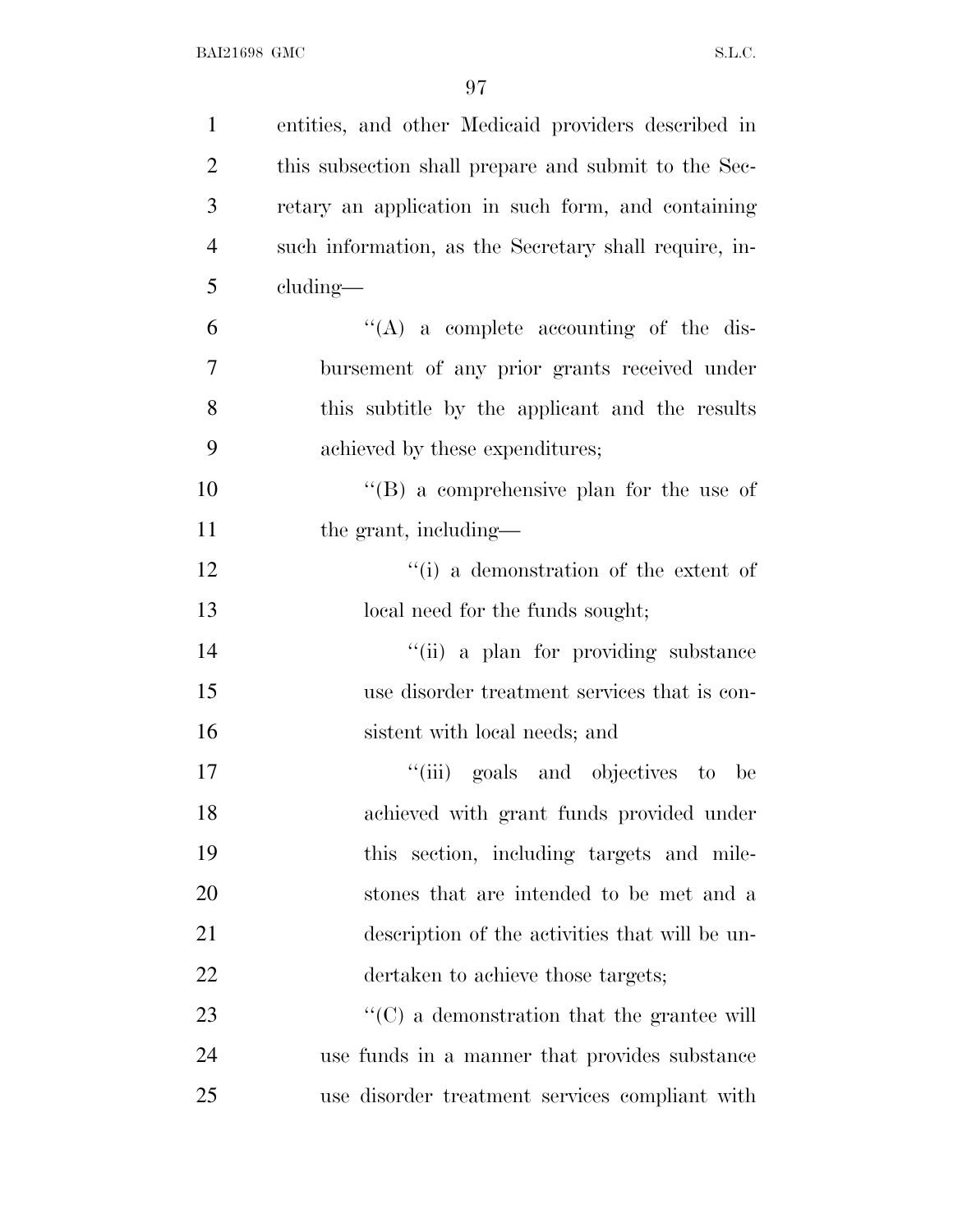| $\mathbf{1}$   | the evidence-based standards developed in ac-      |
|----------------|----------------------------------------------------|
| $\overline{2}$ | cordance with section 3435, including all drugs    |
| 3              | approved by the Food and Drug Administration       |
| $\overline{4}$ | for the treatment of substance use disorder for    |
| 5              | which the applicant offers treatment, in accord-   |
| 6              | ance with section $3435(c)$ ;                      |
| 7              | $\lq\lq$ (D) information on the number of individ- |
| 8              | uals to be served by the funds sought, including   |
| 9              | demographic data on the populations to be          |
| 10             | served;                                            |
| 11             | $\lq\lq(E)$ a demonstration that resources pro-    |
| 12             | vided under the grant will be allocated in ac-     |
| 13             | cordance with the local demographic incidence      |
| 14             | of substance use, including allocations for serv-  |
| 15             | ices for children, youths, and women;              |
| 16             | $\lq\lq(F)$ an explanation of how income, asset,   |
| 17             | and medical expense criteria will be established   |
| 18             | and applied to those who qualify for assistance    |
| 19             | under the program; and                             |
| 20             | $\lq\lq(G)$ for any prior funding received under   |
| 21             | this section, data provided in such form as the    |
| 22             | Secretary shall require detailing, at a minimum,   |
| 23             | the extent to which the activities supported by    |
| 24             | the funding met the goals and objectives speci-    |
| 25             | fied in the application for the funding, the num-  |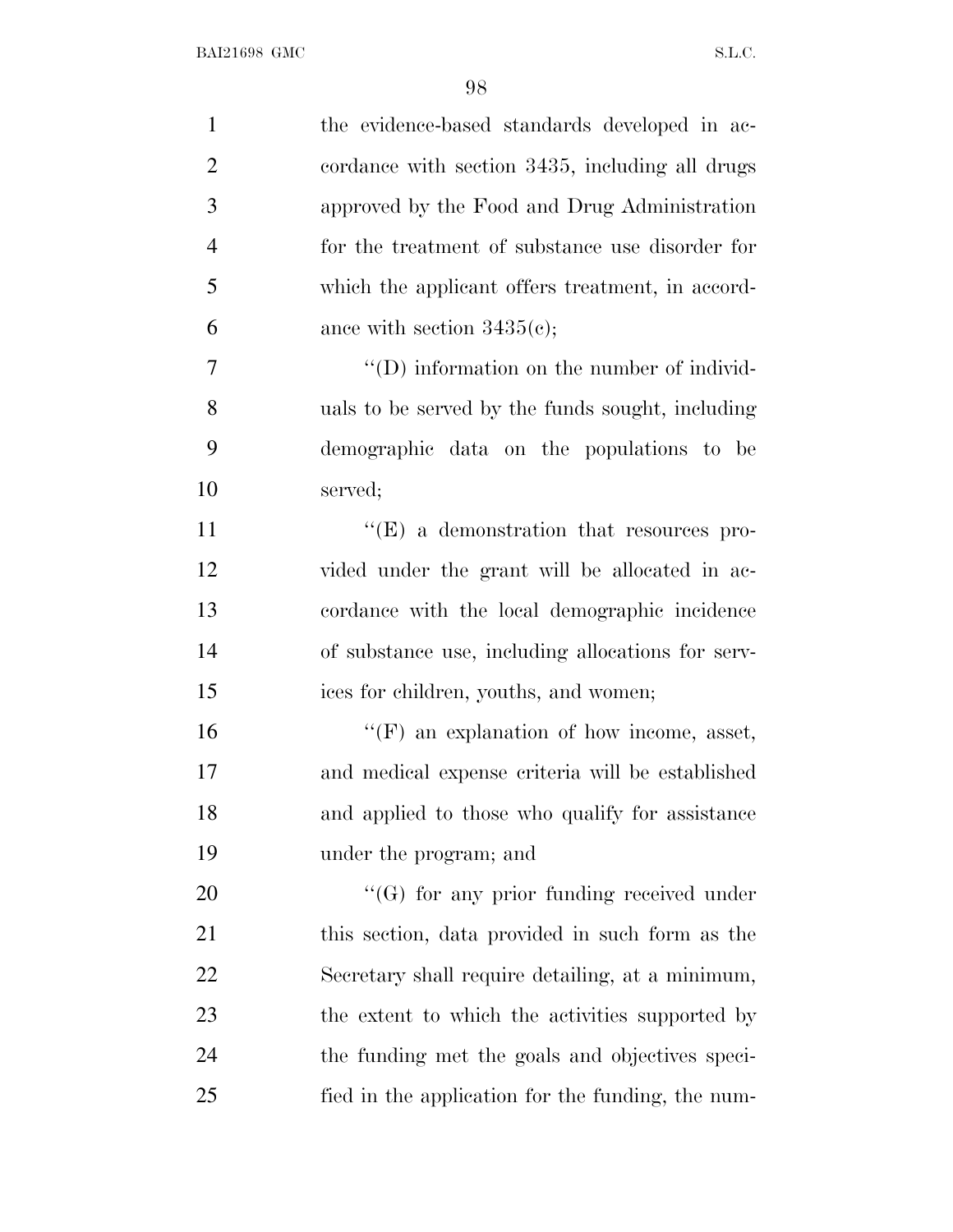| $\mathbf{1}$   | ber of individuals who accessed medication for     |
|----------------|----------------------------------------------------|
| $\overline{2}$ | addiction treatment by age, gender, race, sexual   |
| 3              | orientation, disability status, and other demo-    |
| $\overline{4}$ | graphic criteria relevant to the program, and      |
| 5              | the effect of the program on overdose rates and    |
| 6              | rates of death due to overdose in the region       |
| 7              | served by the program.                             |
| 8              | "(4) REQUIREMENT OF STATUS AS MEDICAID             |
| 9              | PROVIDER.-                                         |
| 10             | "(A) PROVISION OF SERVICE.-Subject to              |
| 11             | subparagraph $(B)$ , the Secretary may not make    |
| 12             | a grant under this section for the provision of    |
| 13             | substance use disorder treatment services under    |
| 14             | this section in a State unless, in the case of any |
| 15             | such service that is available pursuant to the     |
| 16             | State plan approved under title XIX of the So-     |
| 17             | cial Security Act for the State—                   |
| 18             | $f'(i)(I)$ the applicant for the grant will        |
| 19             | provide the service directly, and the appli-       |
| 20             | cant has entered into a participation agree-       |
| 21             | ment under the State plan and is qualified         |
| 22             | to receive payments under such plan; or            |
| 23             | $\lq$ (II) the applicant for the grant will        |
| 24             | enter into an agreement with public or             |
| 25             | nonprofit entities, Indian entities, or other      |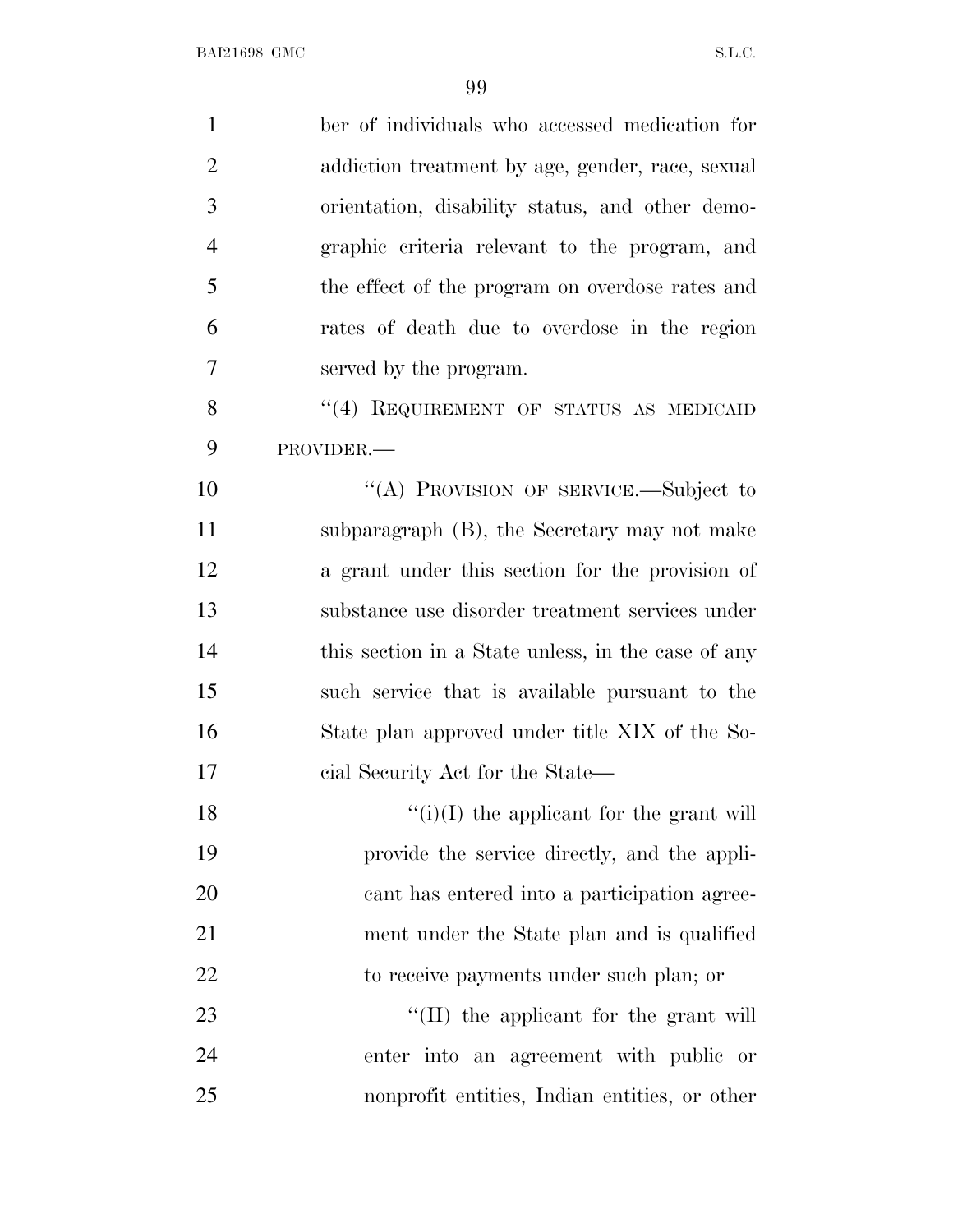| $\mathbf{1}$   | Medicaid providers if more than half of         |
|----------------|-------------------------------------------------|
| $\overline{2}$ | their patients are diagnosed with a sub-        |
| 3              | stance use disorder and covered by Med-         |
| $\overline{4}$ | icaid, under which such entities and other      |
| 5              | providers will provide the substance use        |
| 6              | disorder treatment service, and such enti-      |
| $\overline{7}$ | ties and other providers have entered into      |
| 8              | such a participation agreement and are          |
| 9              | qualified to receive such payments; and         |
| 10             | "(ii) the applicant ensures that pay-           |
| 11             | ment will be sought for each such service       |
| 12             | rendered in accordance with the usual pay-      |
| 13             | ment schedule under the State plan.             |
| 14             | "(B) WAIVER.—In the case of an entity           |
| 15             | making an agreement pursuant to subpara-        |
| 16             | graph (A) regarding the provision of substance  |
| 17             | use disorder treatment services, the require-   |
| 18             | ment established in such paragraph shall be     |
| 19             | waived by the State if the entity does not, in  |
| <b>20</b>      | providing such services, impose a charge or ac- |
| 21             | cept reimbursement available from any third-    |
| 22             | party payor, including reimbursement under      |
| 23             | any insurance policy or under any Federal or    |
| 24             | State health benefits program. A waiver under   |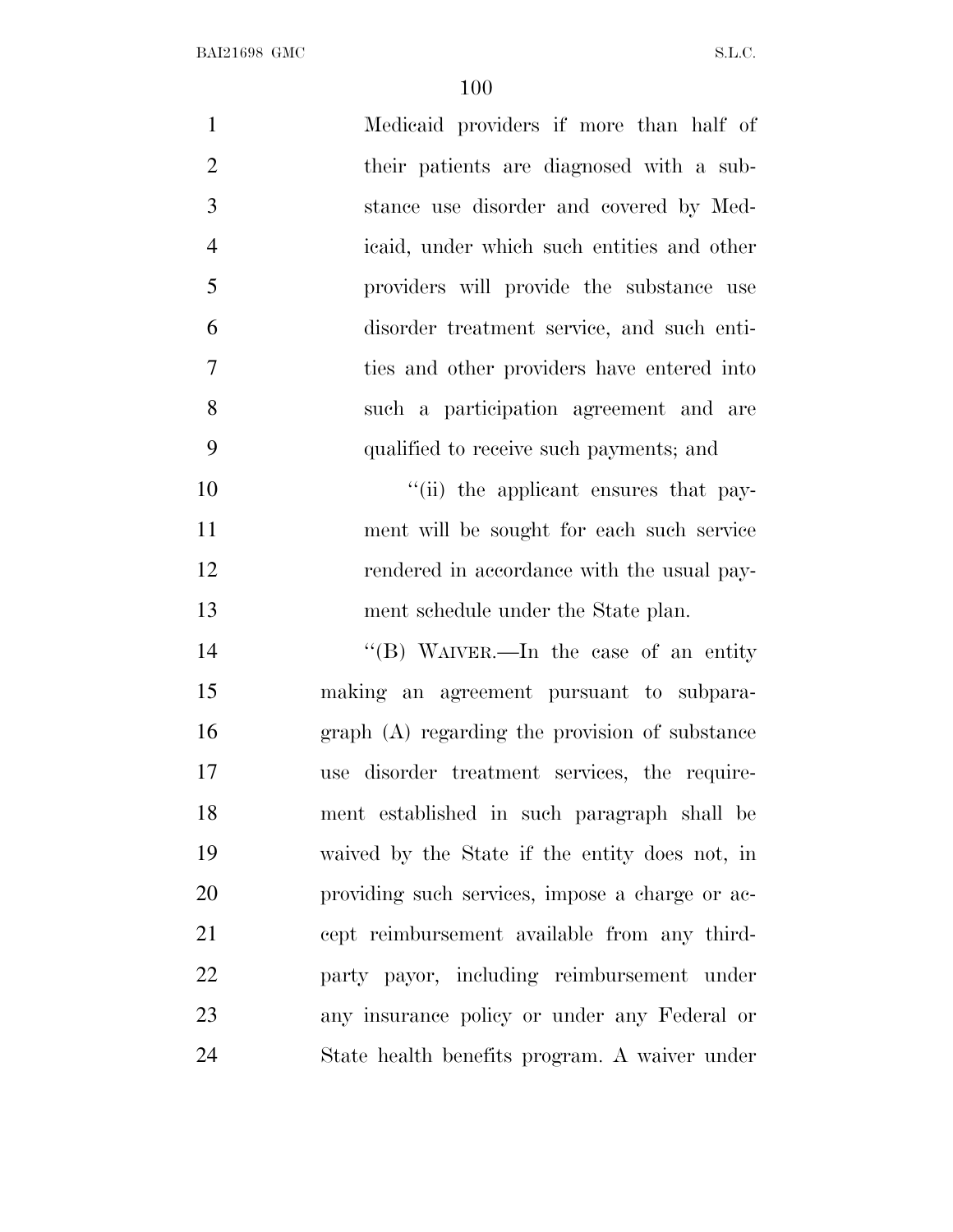| $\mathbf{1}$   | this subparagraph shall not be longer than 2     |
|----------------|--------------------------------------------------|
| $\overline{2}$ | years in duration and shall not be renewed.      |
| $\mathfrak{Z}$ | "(C) DETERMINATION.—A determination              |
| $\overline{4}$ | by the State of whether an entity referred to in |
| 5              | subparagraph (A) meets the criteria for a waiv-  |
| 6              | er under such subparagraph shall be made         |
| $\overline{7}$ | without regard to whether the entity accepts     |
| 8              | voluntary donations for the purpose of pro-      |
| 9              | viding services to the public.                   |
| 10             | "(5) REQUIRED TERMS FOR EXPANDING AND            |
| 11             | IMPROVING CARE.—A funding agreement for a grant  |
| 12             | under this section is that—                      |
| 13             | $\lq\lq$ funds received under the grant will     |
| 14             | not be utilized to make payments for any item    |
| 15             | or service to the extent that payment has been   |
| 16             | made, or can reasonably be expected to be        |
| 17             | made, with respect to that item or service under |
| 18             | a State compensation program, under an insur-    |
| 19             | ance policy, or under any Federal or State       |
| 20             | health benefits program (except for a program    |
| 21             | administered by, or providing the services of,   |
| 22             | the Indian Health Service);                      |
| 23             | "(B) entities providing substance use dis-       |
| 24             | order treatment services with assistance made    |
| 25             | available under the grant shall offer all drugs  |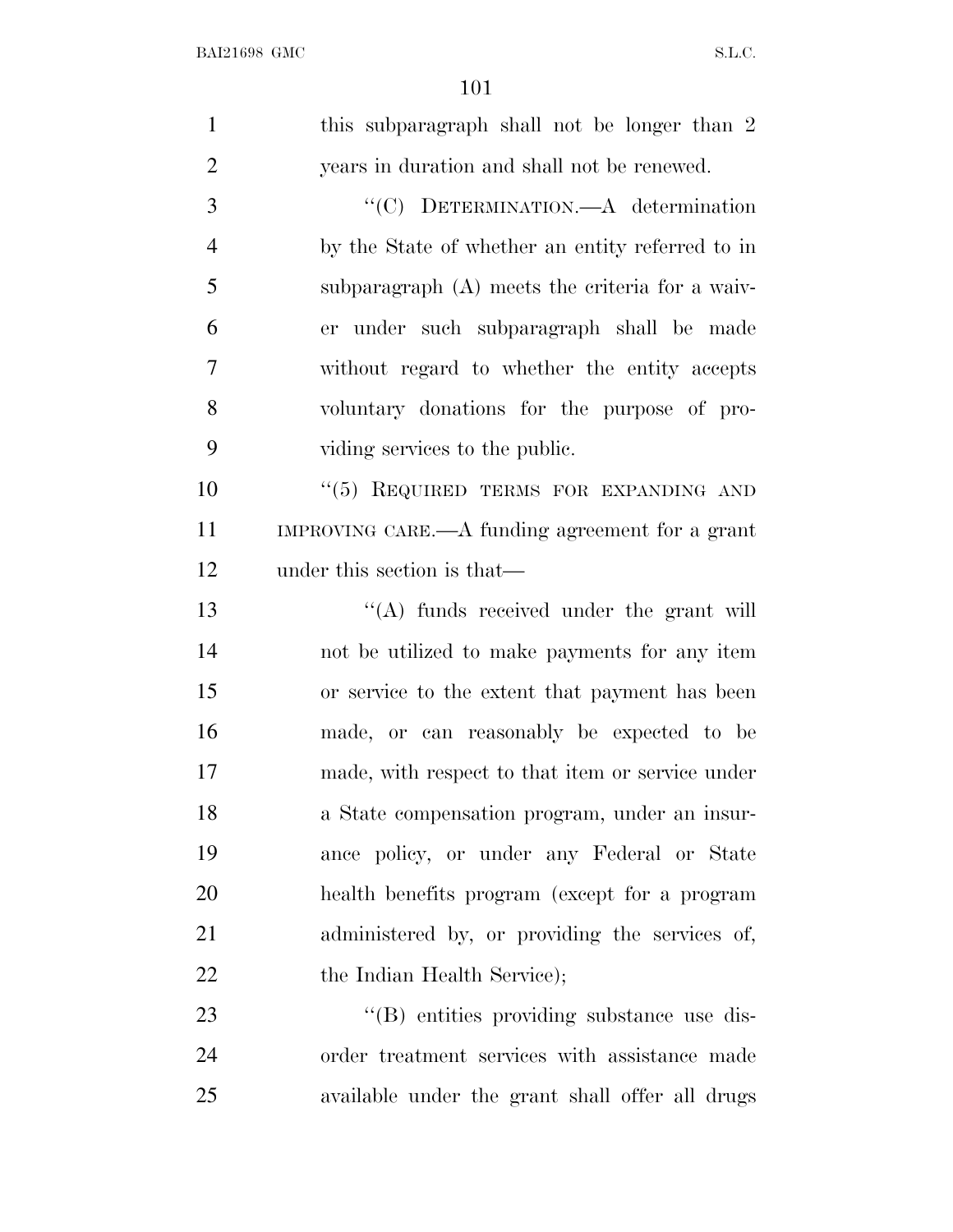| $\mathbf{1}$   | approved by the Food and Drug Administration        |
|----------------|-----------------------------------------------------|
| $\overline{2}$ | for the treatment of substance use disorder for     |
| 3              | which the applicant offers treatment, in accord-    |
| $\overline{4}$ | ance with section $3435(c)$ ;                       |
| 5              | $\lq\lq$ substance use disorder treatment           |
| 6              | services provided with assistance made available    |
| 7              | under the grant will be provided without re-        |
| 8              | $\text{gard}$                                       |
| 9              | "(i) to the ability of the individual to            |
| 10             | pay for such services; and                          |
| 11             | "(ii) to the current or past health con-            |
| 12             | dition of the individual to be served;              |
| 13             | "(D) substance use disorder treatment               |
| 14             | services will be provided in a setting that is ac-  |
| 15             | cessible to low-income individuals with sub-        |
| 16             | stance use disorders and to individuals with        |
| 17             | substance use disorders residing in rural areas;    |
| 18             | and                                                 |
| 19             | $\lq\lq$ (E) the confidentiality of individuals re- |
| 20             | ceiving substance use disorder treatment serv-      |
| 21             | ices will be maintained in a manner not incon-      |
| 22             | sistent with applicable law.                        |
| 23             | "(c) AMOUNT OF GRANT TO INDIAN ENTITIES.—           |
| 24             | "(1) INDIAN TRIBES.—In this section, the term       |
| 25             | 'Indian Tribe' has the meaning given such term in   |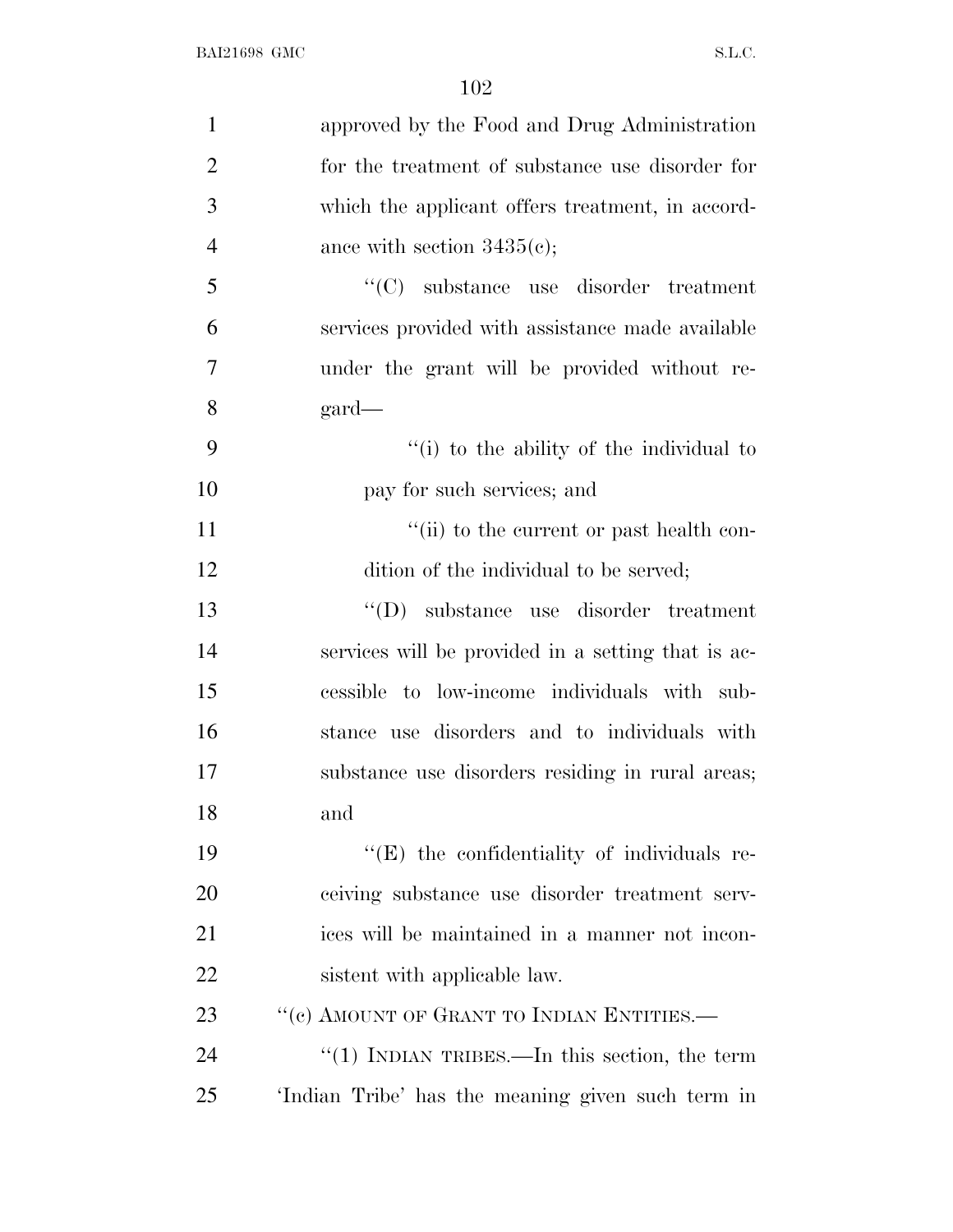| section 4 of the Indian Self-Determination and Edu- |
|-----------------------------------------------------|
| cation Assistance Act.                              |

 ''(2) FORMULA GRANTS.—The Secretary, acting through the Indian Health Service, shall use 10 per- cent of the amount available under section 3425 for each fiscal year to provide grants to Indian entities in an amount determined pursuant to criteria devel- oped by the Secretary in consultation with Indian Tribes and after conferring with urban Indian orga- nizations, for the purposes of addressing substance use.

12 "(3) USE OF AMOUNTS.—Notwithstanding any requirements in this section, Native entities may use amounts provided under grants awarded under this section for the uses identified in section 3422 and any other activities determined appropriate by the Secretary, in consultation with Indian Tribes.

## **''SEC. 3422. USE OF AMOUNTS.**

 ''(a) USE OF FUNDS.—An entity shall use amounts received under a grant under section 3421 to provide di- rect financial assistance to eligible entities for the purpose of delivering or enhancing—

23  $\frac{1}{2}$  (1) prevention services described in subsection 24 (b);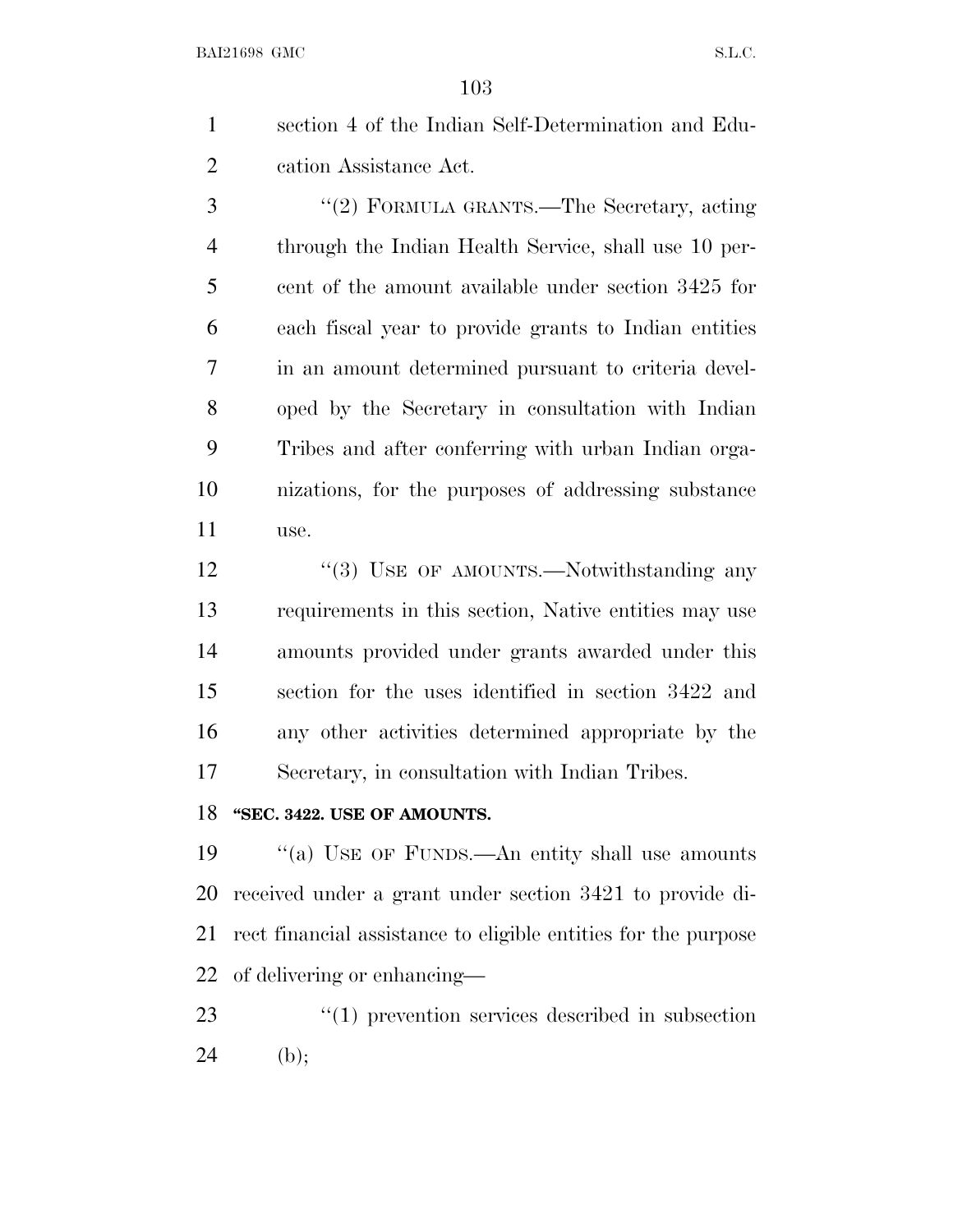| $\mathbf{1}$   | $\lq(2)$ core medical services described in sub-                |
|----------------|-----------------------------------------------------------------|
| $\overline{2}$ | section $(e)$ ;                                                 |
| 3              | $"$ (3) recovery and support services described in              |
| $\overline{4}$ | subsection $(d)$ ;                                              |
| 5              | $\cdot$ (4) early intervention and engagement services          |
| 6              | described in subsection (e);                                    |
| 7              | $\cdot\cdot$ (5) harm reduction services described in sub-      |
| 8              | section $(f)$ ; and                                             |
| 9              | $\cdot\cdot\cdot$ (6) administrative expenses described in sub- |
| 10             | section $(g)$ .                                                 |
| 11             | "(b) PREVENTION SERVICES.—For purposes of this                  |
| 12             | section, the term 'prevention services' means evidence-         |
| 13             | based services, programs, or multi-sector strategies to pre-    |
| 14             | vent substance use disorder (including education cam-           |
| 15             | paigns, community-based prevention programs, risk iden-         |
| 16             | tification programs, opioid diversion, collection and dis-      |
|                | 17 posal of unused opioids, services to at-risk populations,    |
| 18             | and trauma support services).                                   |
| 19             | "(c) CORE MEDICAL SERVICES.—For purposes of                     |
| 20             | this section, the term 'core medical services' means the        |
| 21             | following evidence-based services provided to individuals       |
| 22             | with substance use disorder or at risk for developing sub-      |
| 23             | stance use disorder, including through the use of telemedi-     |
| 24             | cine or a hub and spoke model:                                  |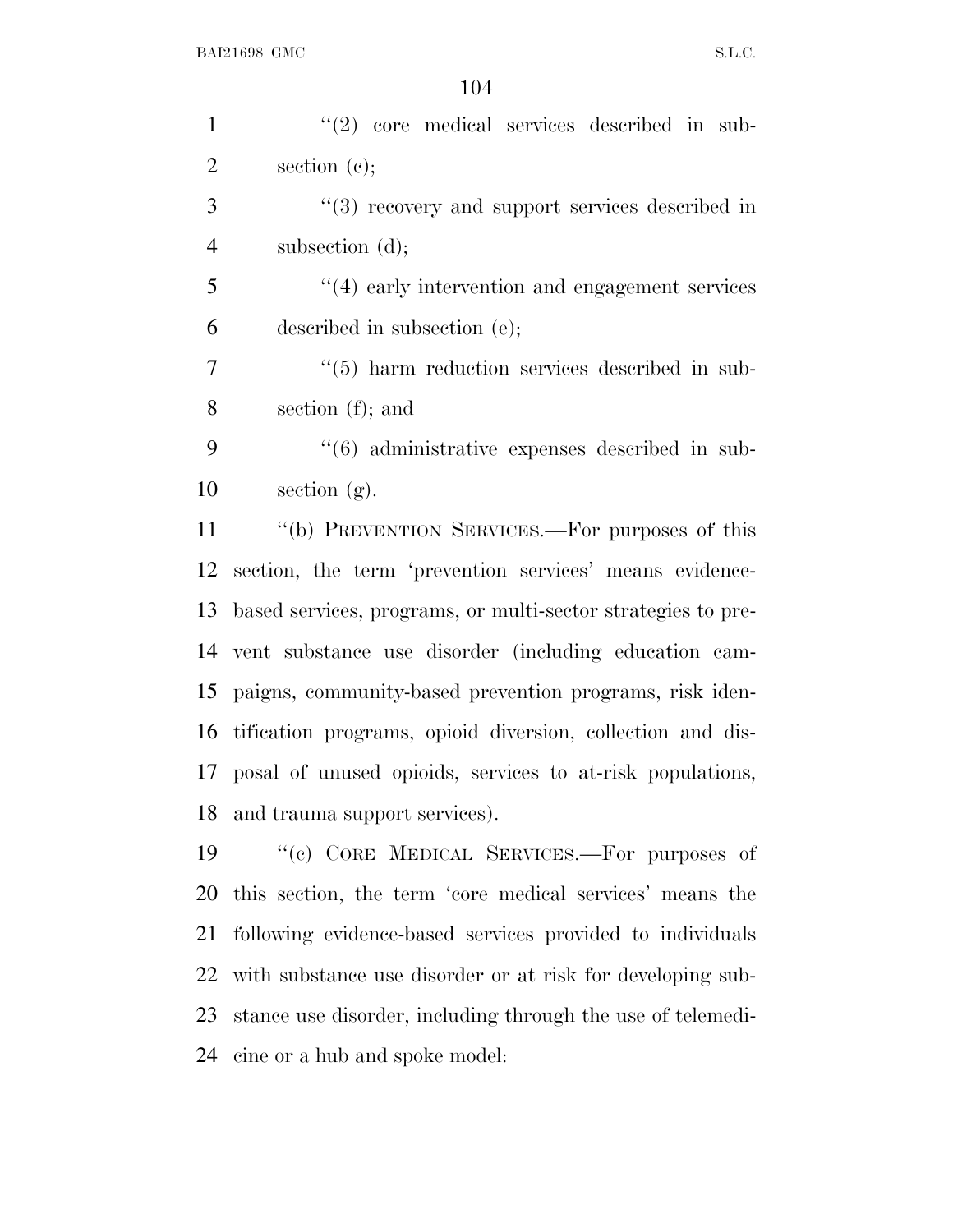1 ''(1) Substance use disorder treatment, as more fully described in section 3439(4), including assess- ment of disease presence, severity, and co-occurring conditions, treatment planning, clinical stabilization services, withdrawal management and detoxification, intensive inpatient treatment, intensive outpatient treatment, outpatient treatment, residential inpa- tient services, treatment for co-occurring mental health and substance use disorders, and all drugs approved by the Food and Drug Administration for 11 the treatment of substance use disorder. 12 ''(2) Outpatient and ambulatory health services, including those administered by Federally-qualified health centers, rural health clinics, tribal clinics and

 hospitals, urban Indian organizations, certified com- munity behavioral health clinics (as described in sec- tion 223 of the Protecting Access to Medicare Act), and comprehensive opioid recovery centers (as de-scribed in section 552 of this Act).

20  $\frac{1}{2}$  (3) Hospice services.

21 ''(4) Mental health services.

22 "(5) Opioid overdose reversal drug products procurement, distribution, and training.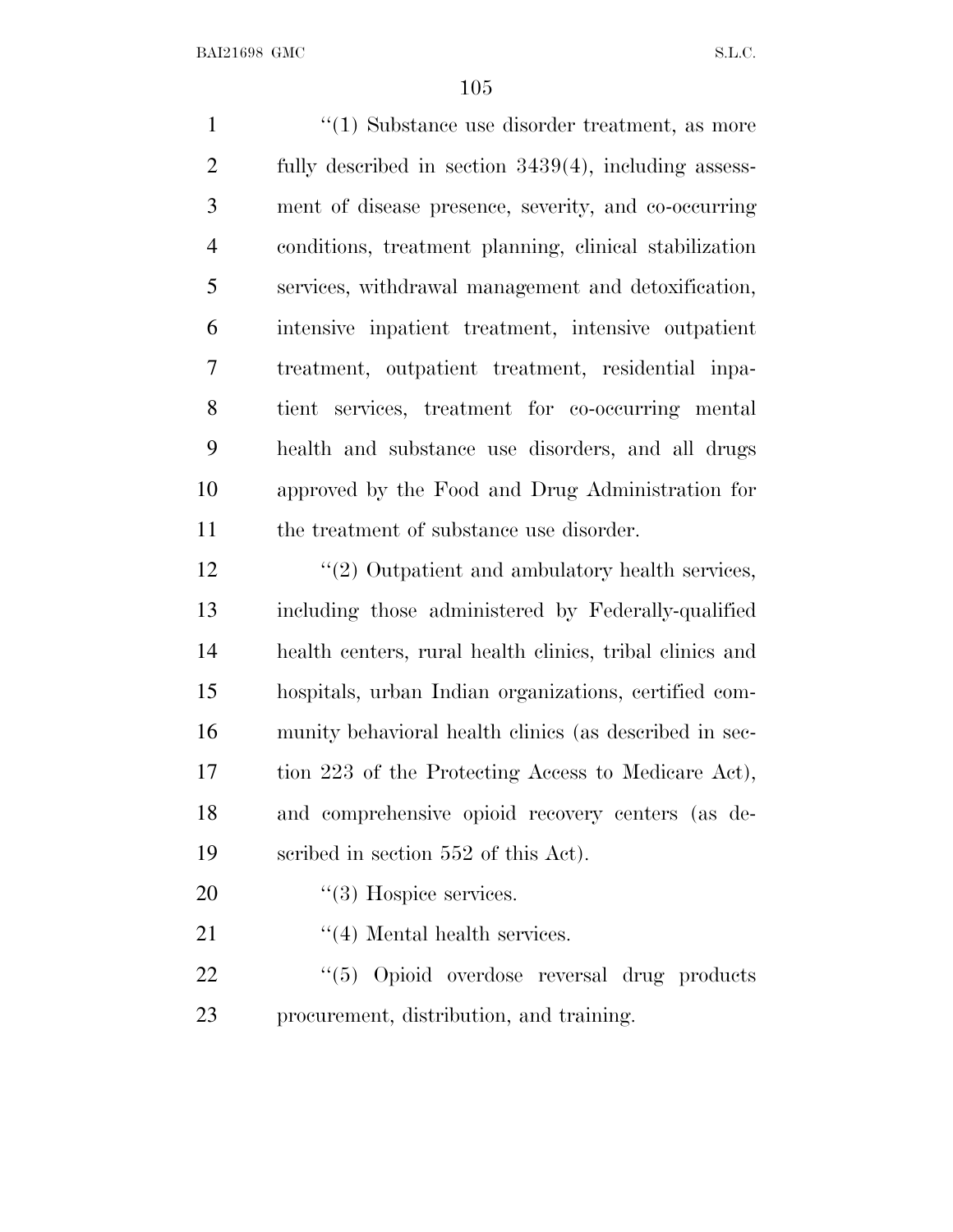| $\mathbf{1}$   | $\cdot\cdot\cdot$ (6) Pharmaceutical assistance related to the |
|----------------|----------------------------------------------------------------|
| $\overline{2}$ | management of substance-use disorder and co-mor-               |
| 3              | bid conditions.                                                |
| $\overline{4}$ | $\lq(7)$ Home and community-based health serv-                 |
| 5              | ices.                                                          |
| 6              | "(8) Comprehensive Case Management and care                    |
| $\tau$         | coordination, including substance use disorder treat-          |
| 8              | ment adherence services.                                       |
| 9              | $(9)$ Health insurance enrollment and cost-                    |
| 10             | sharing assistance in accordance with section 3412.            |
| 11             | $\lq(10)$ Programs that hire, employ, train, and               |
| 12             | dispatch mental health professionals, harm reduction           |
| 13             | providers, or community health workers to respond              |
| 14             | in lieu of law enforcement officers in emergencies in          |
| 15             | which-                                                         |
| 16             | "(A) an individual calling 911, the Na-                        |
| 17             | tional Suicide Hotline, or another emergency                   |
| 18             | hotlines states that a person is experiencing a                |
| 19             | drug overdose or is otherwise under the influ-                 |
| 20             | ence of a legal or illegal substance; and                      |
| 21             | $\lq\lq (B)$ a law enforcement officer, other first            |
| 22             | responder, or other individual identifies a per-               |
| 23             | son as being (or possibly being) under the influ-              |
| 24             | ence of a legal or illegal substance.                          |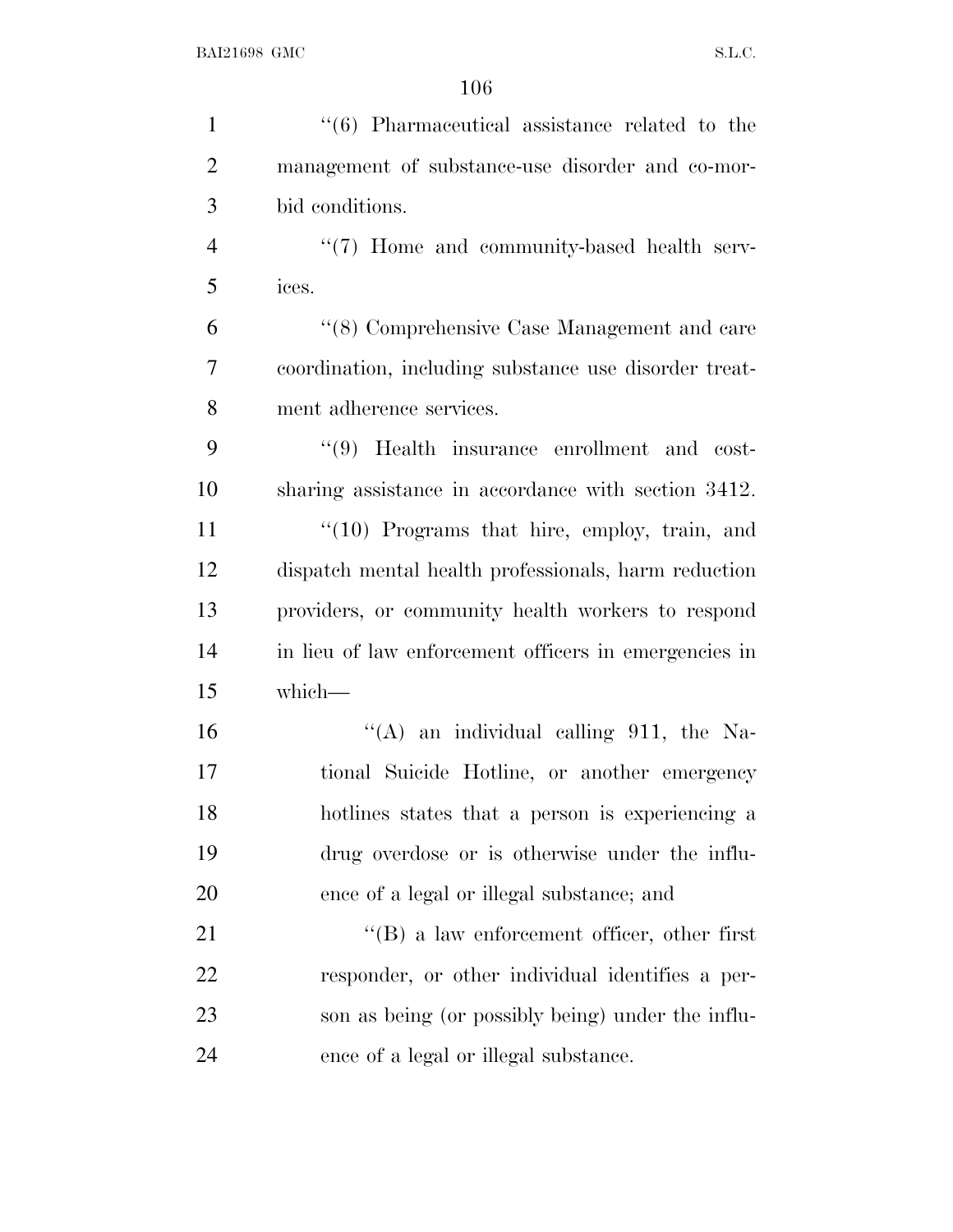''(d) RECOVERY AND SUPPORT SERVICES.—For pur- poses of this section, the term 'recovery and support serv- ices' means services that are provided to individuals with substance use disorder, including residential recovery housing, mental health services, long term recovery serv- ices, 24/7 hotline crisis center support, medical transpor- tation services, respite care for persons caring for individ- uals with substance use disorder, child care and family services while an individual is receiving inpatient treat- ment services or at the time of outpatient services, out- reach services, peer recovery services, nutrition services, and referrals for job training and career services, housing, legal services, and child care and family services. The enti- ties through which such services may be provided include local and tribal authorities that provide child care, hous- ing, community development, and other recovery and sup- port services, so long as they do not exclude individuals on the basis that such individuals receive medication for addiction treatment.

20 "(e) EARLY INTERVENTION SERVICES.-For pur- poses of this section, the term 'early intervention services' means services to provide screening and connection to the appropriate level of substance use disorder and mental health treatment (including same-day connection), coun-seling provided to individuals who have misused sub-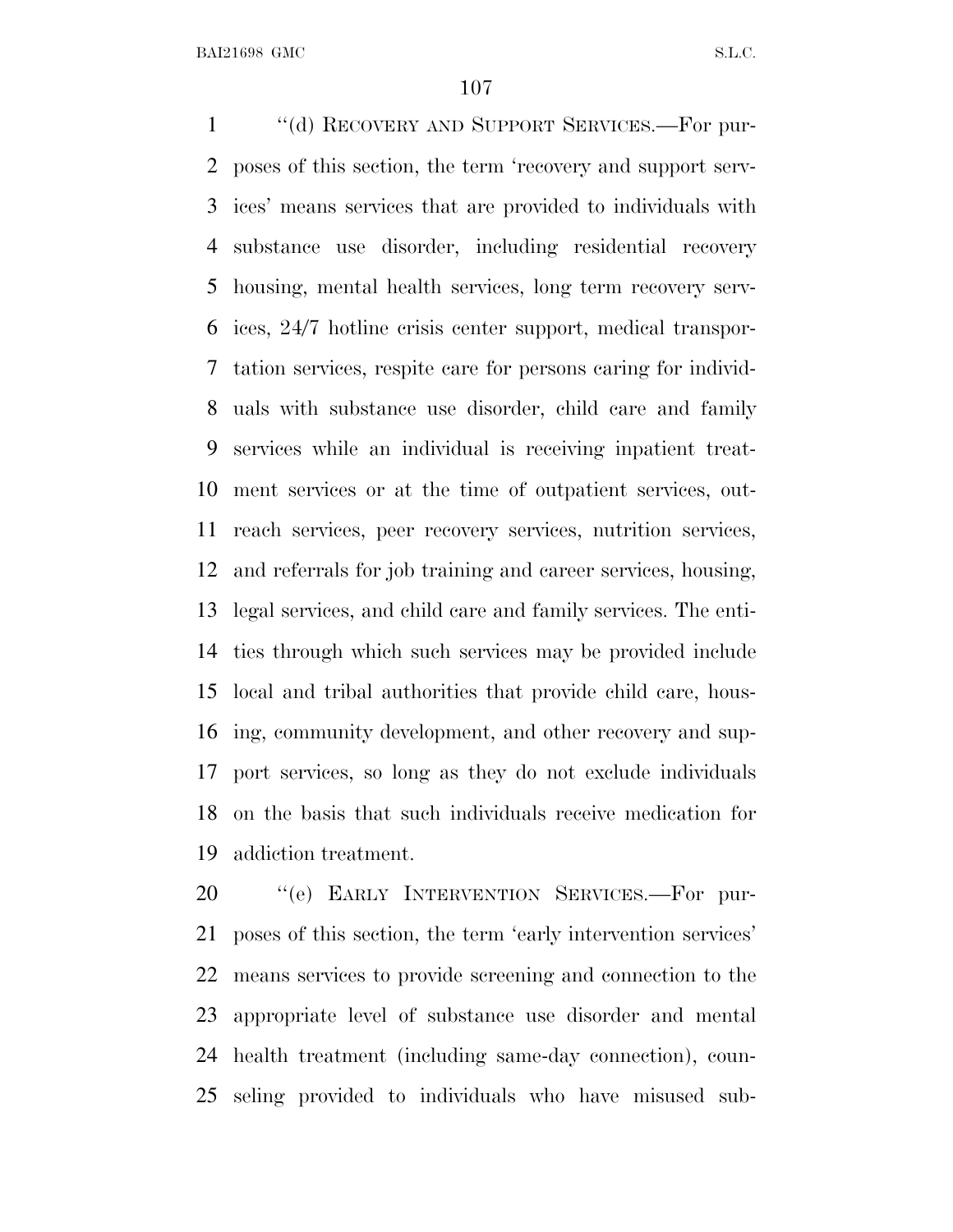stances, who have experienced an overdose, or are at risk of developing substance use disorder, the provision of re- ferrals to facilitate the access of such individuals to core medical services or recovery and support services for sub- stance use disorder, and rapid access to medication for addiction treatment in the setting of recent overdose. The entities through which such services may be provided in- clude emergency rooms, fire departments and emergency medical services, detention facilities, prisons and jails homeless shelters, health care points of entry specified by eligible local areas, Federally-qualified health centers, workforce agencies and job centers, youth development centers, tribal clinics and hospitals, urban Indian organi-zations, and rural health clinics.

15 "(f) HARM REDUCTION SERVICES.—For purposes of this section, the term 'harm reduction services' means services provided to individuals engaging in substance use that are scientifically accepted to reduce the risk of infec- tious disease transmission, overdose, or death, including by increasing access to health care, housing, and recovery and support services, including syringe services programs. Such term includes evidence-based services.

 ''(g) ADMINISTRATION AND PLANNING.—An entity (not including tribal entities) shall not use in excess of 10 percent of amounts received under a grant under sec-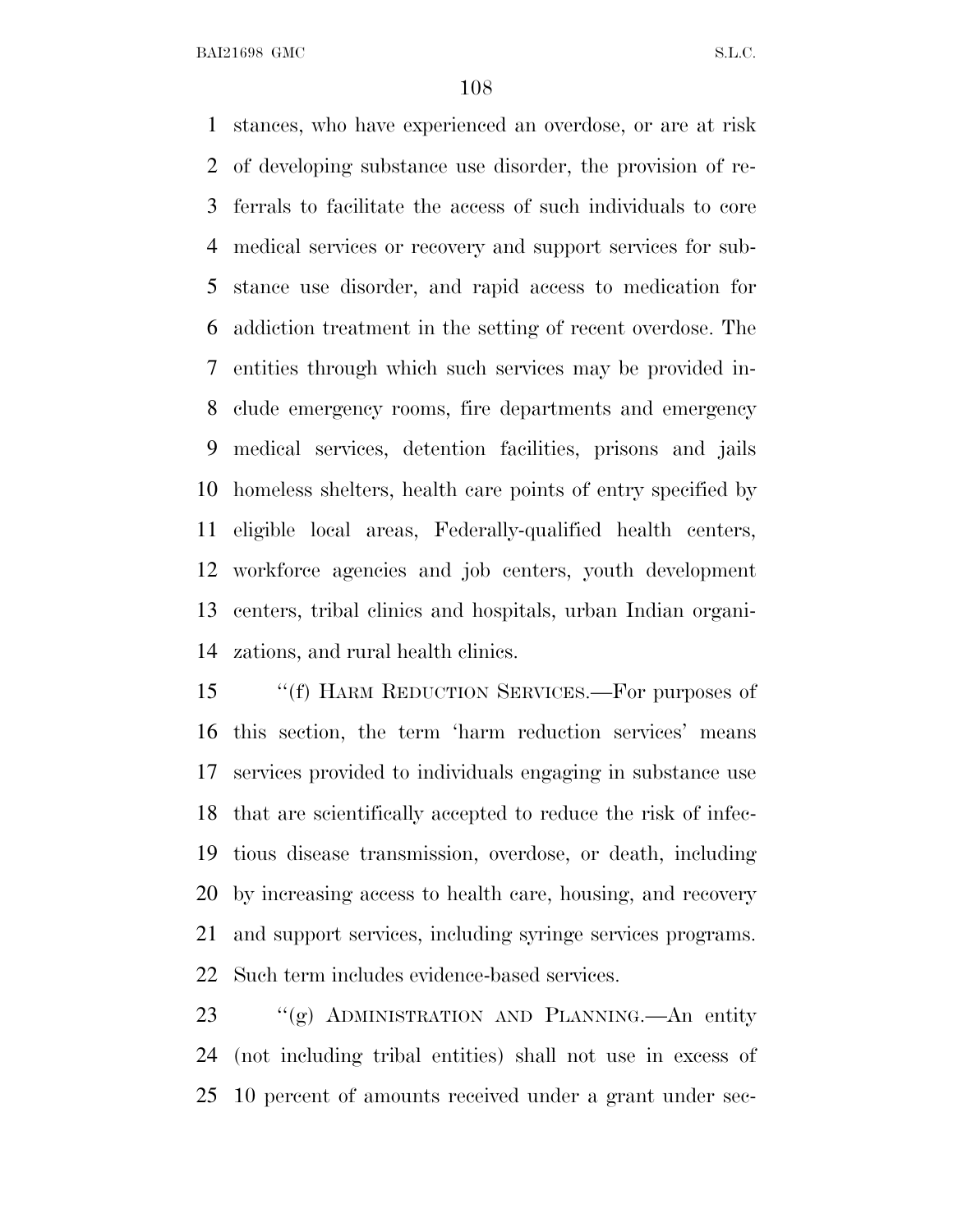tion 3421 for administration, accounting, reporting, and program oversight functions, including for the purposes of developing systems to improve data collection and data sharing.

 ''(h) RELATION TO EXISTING EMERGENCY MEDICAL SERVICES.—Nothing in this section shall be construed to diminish or alter the rights, privileges, remedies, or obliga- tions of any provider or any Federal, State, or local gov-ernment to provide emergency medical services.

## **''SEC. 3423. TECHNICAL ASSISTANCE.**

 ''The Secretary may, directly or through grants or contracts, provide technical assistance to public or non- profit entities, Indian entities, and other eligible Medicaid providers regarding the process of submitting to the Sec- retary applications for grants under section 3421, and may provide technical assistance with respect to the plan- ning, development, and operation of any program or serv-ice carried out pursuant to such section.

## **''SEC. 3424. PLANNING AND DEVELOPMENT GRANTS.**

20 "(a) In GENERAL.—The Secretary may provide plan- ning grants to public or nonprofit entities, Indian entities, and other eligible Medicaid providers for purposes of as- sisting such entities and providers in expanding their ca-pacity to provide substance use disorder treatment services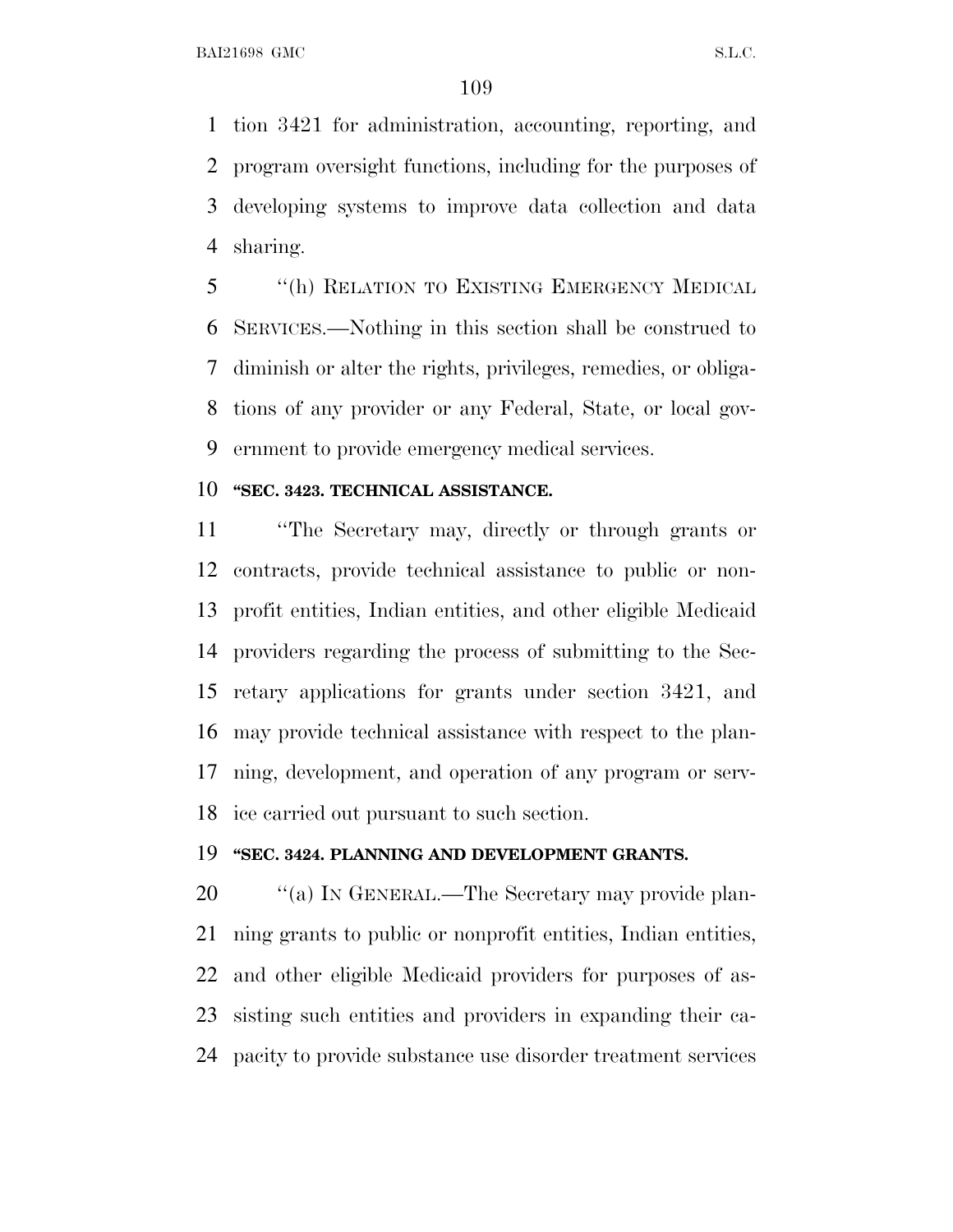in low-income communities and affected subpopulations that are underserviced with respect to such services.

3 ''(b) AMOUNT.—A grant under this section may be made in an amount not to exceed \$150,000.

## **''SEC. 3425. AUTHORIZATION OF APPROPRIATIONS.**

 ''There is authorized to be appropriated to carry out this subtitle—

| 8  | "(1) $$1,000,000,000$ for fiscal year 2022;                   |
|----|---------------------------------------------------------------|
| 9  | "(2) $$1,000,000,000$ for fiscal year 2023;                   |
| 10 | $(3)$ \$1,000,000,000 for fiscal year 2024;                   |
| 11 | "(4) $$1,000,000,000$ for fiscal year 2025;                   |
| 12 | $(5)$ \$1,000,000,000 for fiscal year 2026;                   |
| 13 | $(6)$ \$1,000,000,000 for fiscal year 2027;                   |
| 14 | "(7) $$1,000,000,000$ for fiscal year 2028;                   |
| 15 | $(8)$ \$1,000,000,000 for fiscal year 2029;                   |
| 16 | "(9) $$1,000,000,000$ for fiscal year 2030; and               |
| 17 | $(10)$ \$1,000,000,000 for fiscal year 2031.                  |
| 18 | "Subtitle D—Innovation, Training,                             |
| 19 | and Health Systems Strengthening                              |
| 20 | "SEC. 3431. SPECIAL PROJECTS OF NATIONAL SIGNIFI-             |
| 21 | CANCE.                                                        |
| 22 | ``(a)<br>IN GENERAL.—The Secretary shall award                |
| 23 | grants to entities to administer special projects of national |
| 24 | significance to support the development of innovative and     |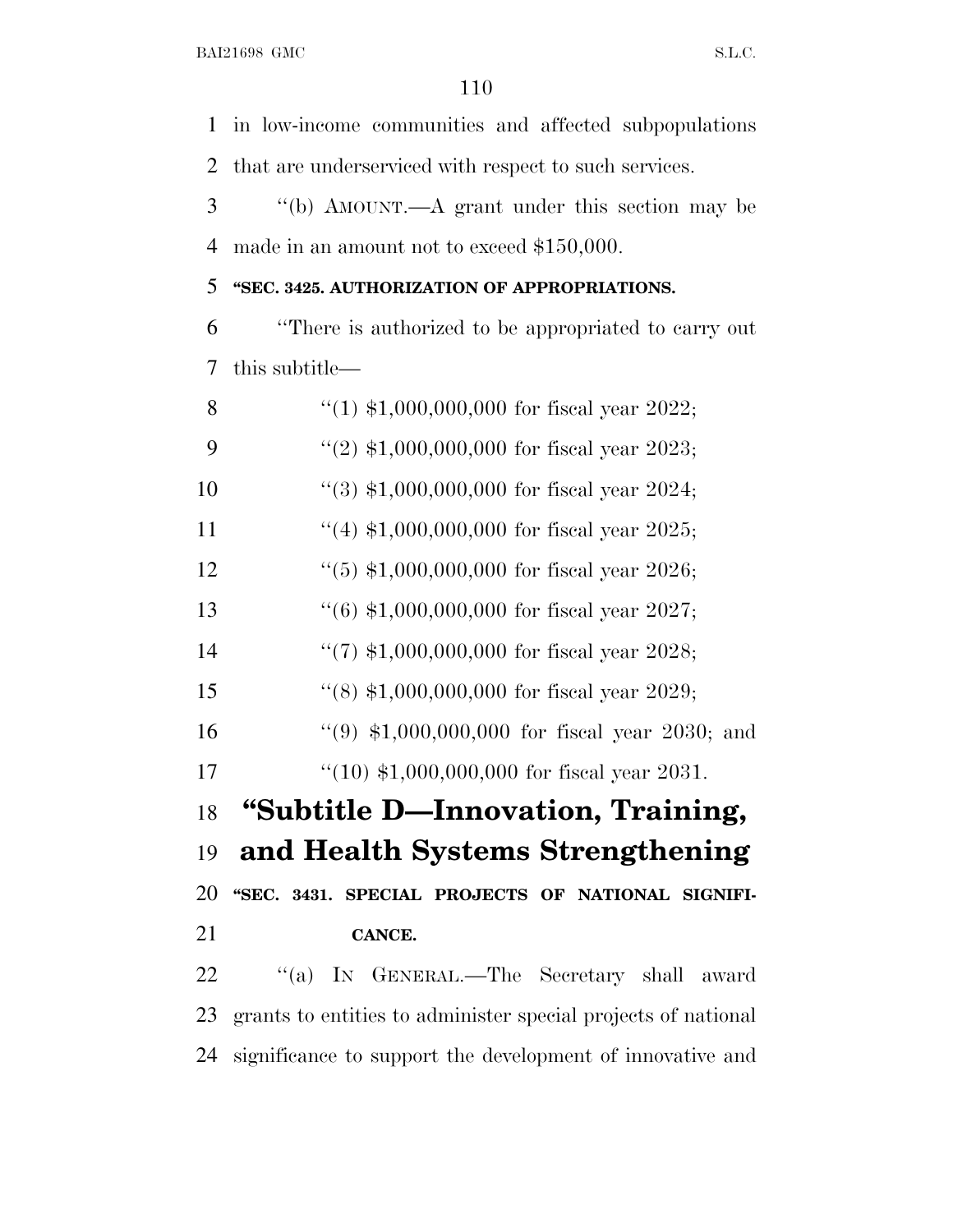original models for the delivery of substance use disorder treatment and harm reduction services.

 ''(b) GRANTS.—The Secretary shall award grants under a project under subsection (a) to entities eligible for grants under subtitles A, B, and C based on newly emerging needs of individuals receiving assistance under this title.

 ''(c) REPLICATION.—The Secretary shall make infor- mation concerning successful models or programs devel- oped under this section available to grantees under this title for the purpose of coordination, replication, and inte- gration. To facilitate efforts under this section, the Sec- retary may provide for peer-based technical assistance for grantees funded under this section.

15 "(d) GRANTS TO TRIBAL GOVERNMENTS.—

 ''(1) INDIAN TRIBES.—In this section, the term 'Indian tribe' has the meaning given such term in section 4 of the Indian Self-Determination and Edu-cation Assistance Act.

20 "(2) USE OF FUNDS.—The Secretary, acting 21 through the Indian Health Service, shall use 10 per- cent of the amount available under this section for each fiscal year to provide grants to Indian tribes for the purposes of supporting the development of innovative and original models for the delivery of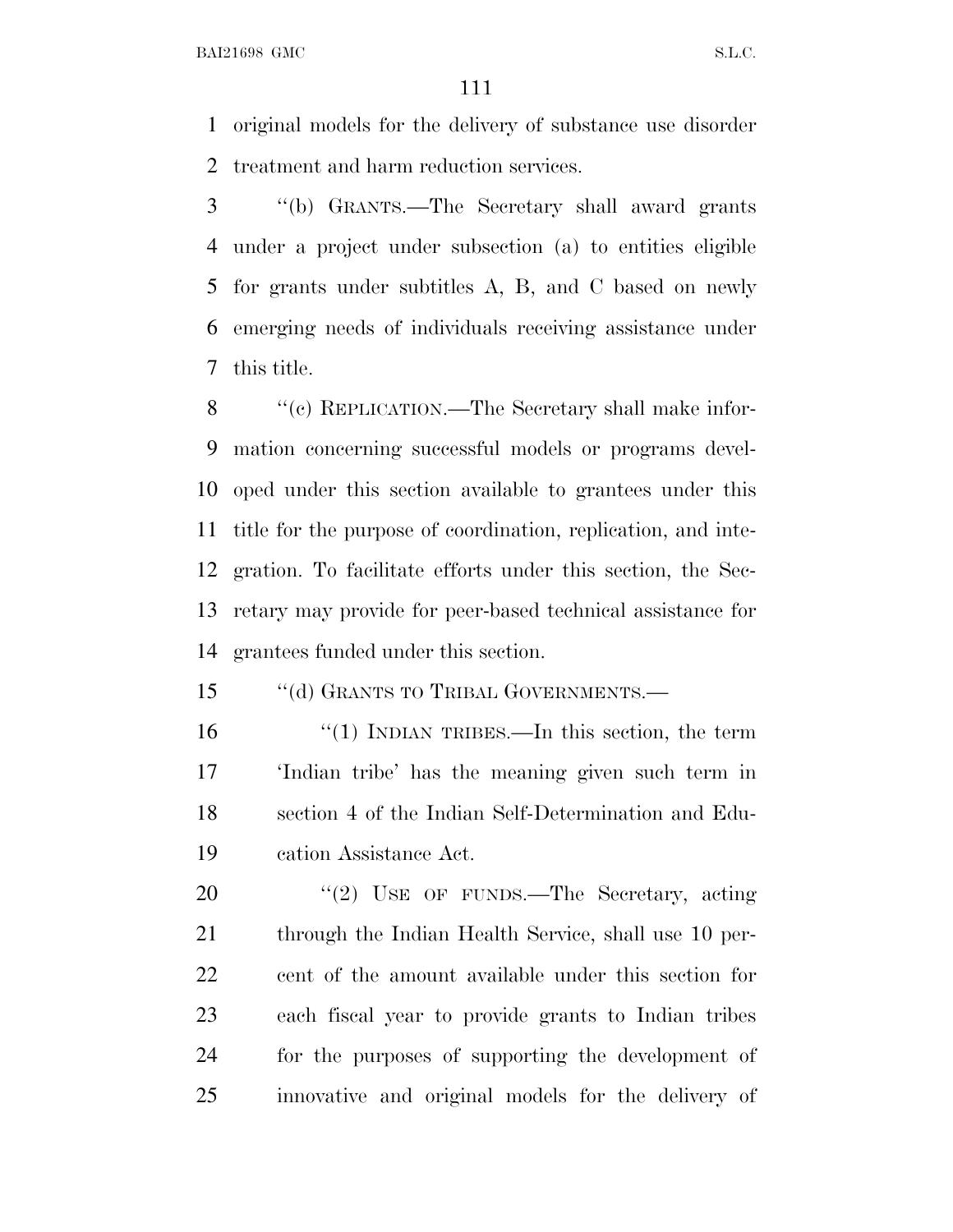| $\mathbf{1}$   | substance use disorder treatment services, including         |
|----------------|--------------------------------------------------------------|
| $\overline{2}$ | the development of culturally-informed care models.          |
| 3              | "(e) AUTHORIZATION OF APPROPRIATIONS.—There                  |
| $\overline{4}$ | is authorized to be appropriated to carry out this section—  |
| 5              | "(1) $$500,000,000$ for fiscal year 2022;                    |
| 6              | "(2) $$500,000,000$ for fiscal year 2023;                    |
| 7              | $(3)$ \$500,000,000 for fiscal year 2024;                    |
| 8              | "(4) $$500,000,000$ for fiscal year 2025;                    |
| 9              | $(5)$ \$500,000,000 for fiscal year 2026;                    |
| 10             | $(6)$ \$500,000,000 for fiscal year 2027;                    |
| 11             | $(7)$ \$500,000,000 for fiscal year 2028;                    |
| 12             | $(8)$ \$500,000,000 for fiscal year 2029;                    |
| 13             | $(9)$ \$500,000,000 for fiscal year 2030; and                |
| 14             | $(10)$ \$500,000,000 for fiscal year 2031.                   |
| 15             | "SEC. 3432. EDUCATION AND TRAINING CENTERS.                  |
| 16             | "(a) IN GENERAL.—The Secretary may make grants               |
| 17             | and enter into contracts to assist public or nonprofit enti- |
| 18             | ties, public or nonprofit schools, and academic health cen-  |
| 19             | ters in meeting the cost of projects—                        |
| 20             | $\lq(1)$ to train health professionals, including            |
| 21             | practitioners in programs under this title and other         |
| 22             | community providers, including physician addiction           |
| 23             | specialists, psychologists, counselors, case managers,       |
| 24             | social workers, peer recovery coaches, harm reduc-           |
| 25             | tion workers, public health workers, and community           |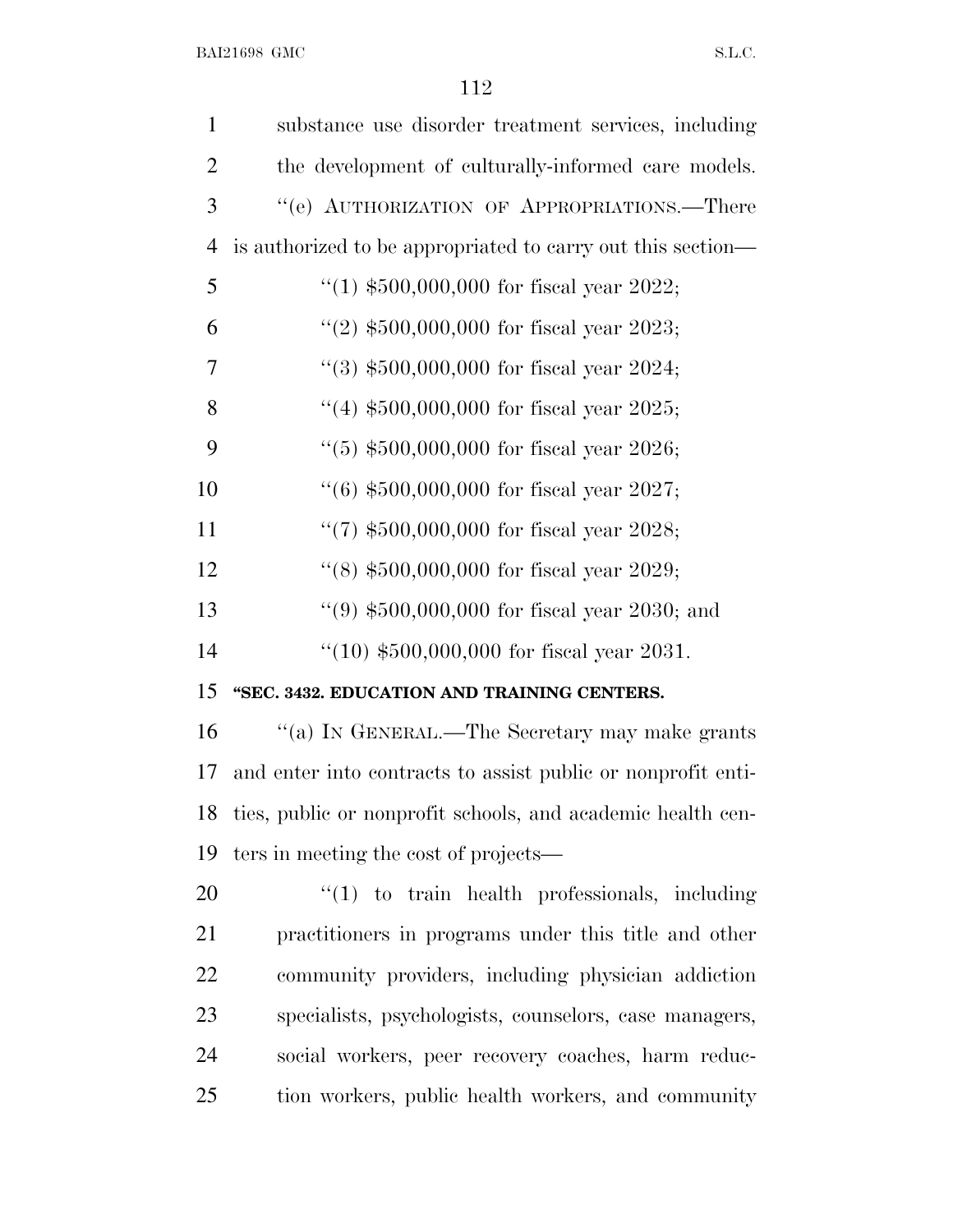health workers, and paraprofessionals, such as peer support specialists and recovery coaches, in the diag- nosis, treatment, and prevention of substance use disorders and drug use-related health issues, includ- ing measures for the prevention and treatment of co- occurring infectious diseases, mental health dis- orders, and other conditions, and including (as appli- cable to the type of health professional involved), care for women, pregnant women, and children;

 $\frac{10}{2}$  to train the faculty of schools of medicine, nursing, public health, osteopathic medicine, den- tistry, allied health, social work, and mental health practice to teach health professions students to screen for and provide for the needs of individuals with substance use disorders or at risk of substance use; and

 $\frac{17}{2}$   $\frac{17}{2}$  to develop and disseminate curricula and resource materials relating to evidence-based prac- tices for the screening, prevention, and treatment of substance use disorders and drug use-related health issues, including information about combating stig- ma, prescribing best practices, overdose reversal, al- ternative pain therapies, and all drugs approved by the Food and Drug Administration for the treat-ment of substance use disorders, including for the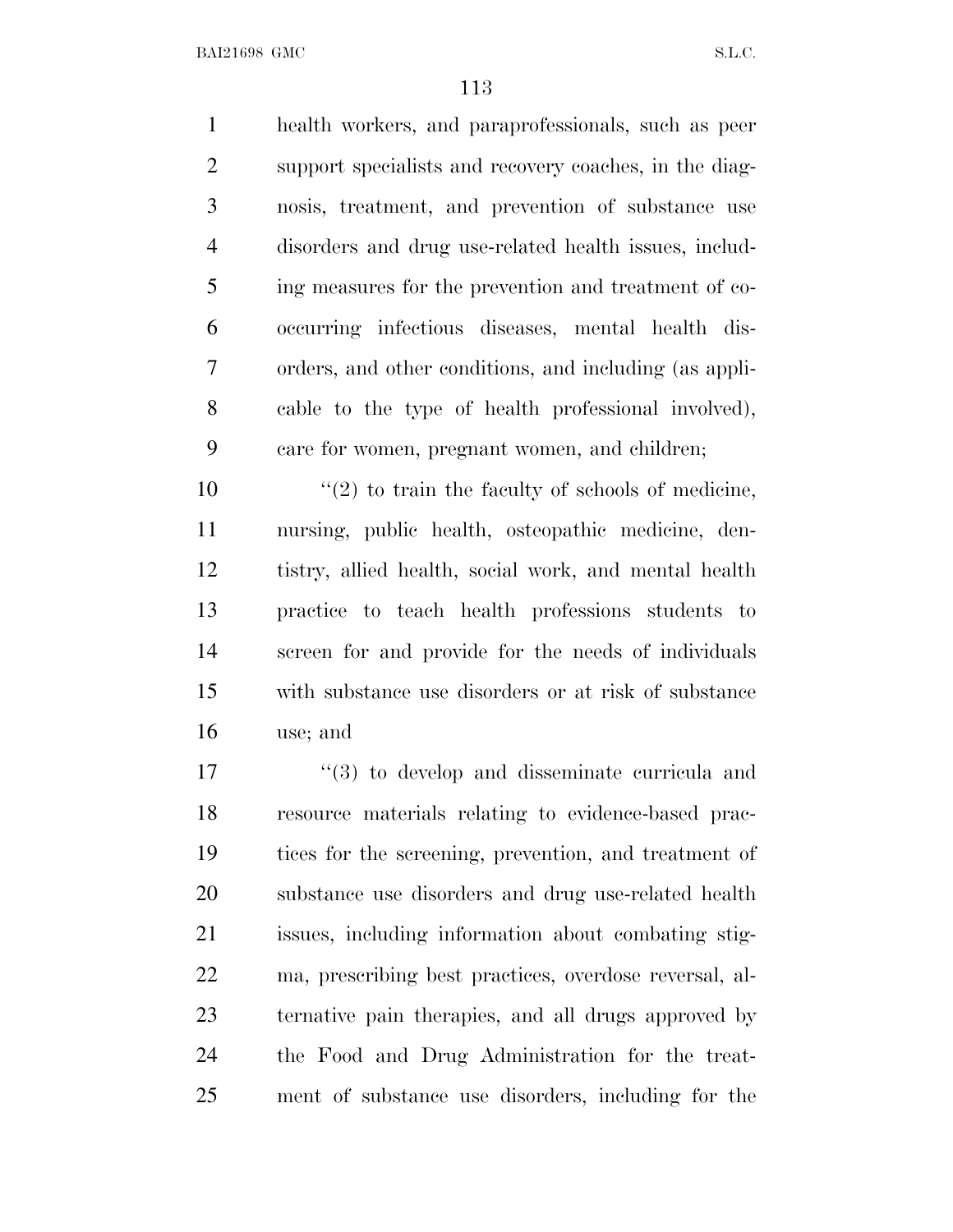purposes authorized under the amendments made by section 3203 of the SUPPORT for Patients and Communities Act.

 ''(b) PREFERENCE IN MAKING GRANTS.—In making grants under subsection (a), the Secretary shall give pref-erence to qualified projects that will—

7 ''(1) train, or result in the training of, health professionals and other community providers de- scribed in subsection (a)(1), to provide substance use disorder treatments for underserved groups, in- cluding minority individuals and Indians with sub- stance use disorder and other individuals who are at a high risk of substance use;

 $\frac{1}{4}$  ''(2) train, or result in the training of, minority health professionals and minority allied health pro- fessionals, to provide substance use disorder treat-ment for individuals with such disease;

 ''(3) train or result in the training of individ- uals who will provide substance use disorder treat- ment in rural or other areas that are underserved by current treatment structures;

22 ''(4) train or result in the training of health professionals and allied health professionals, includ- ing counselors, case managers, social workers, peer recovery coaches, and harm reduction workers, pub-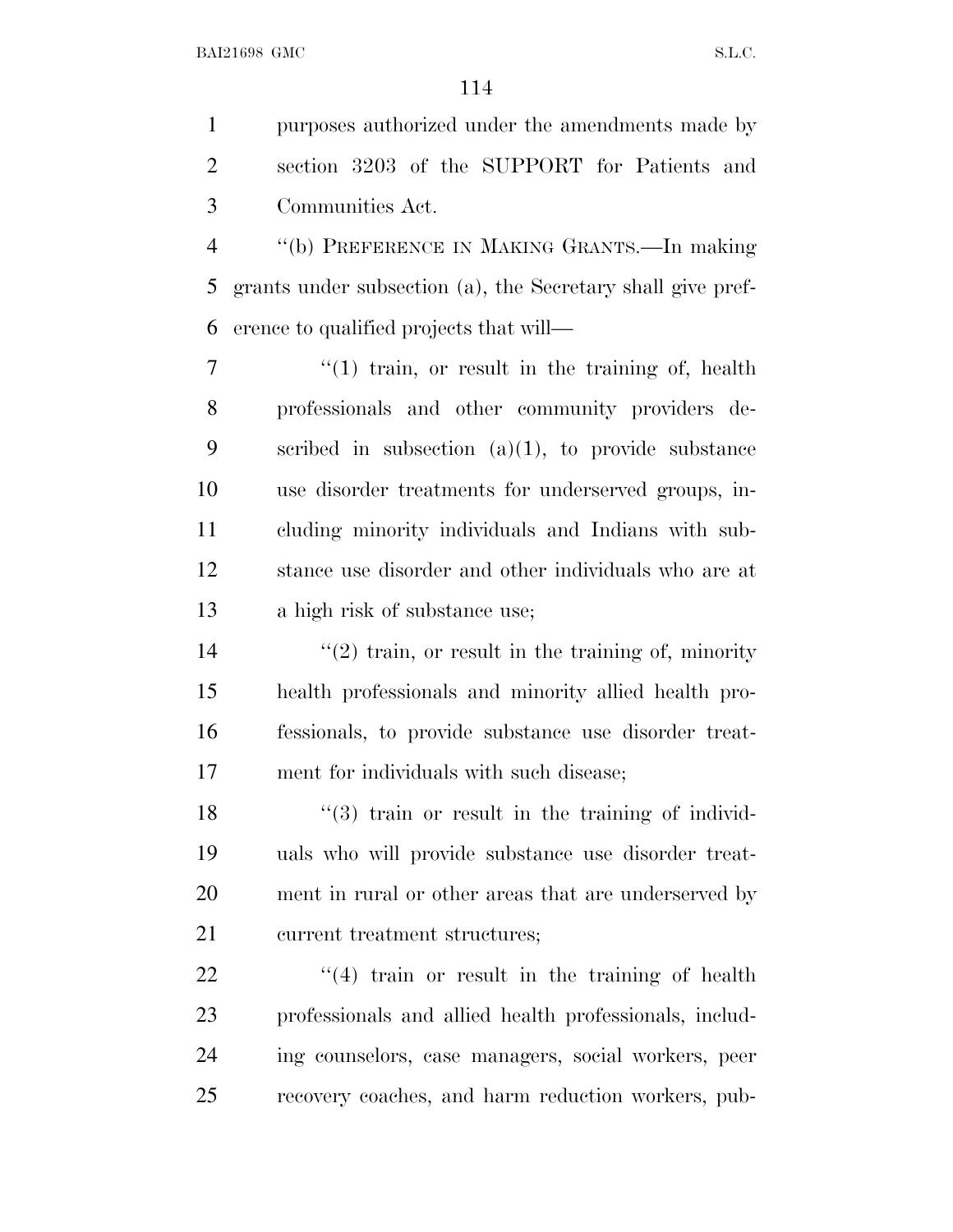lic health workers, and community health workers, to provide treatment for infectious diseases and mental health disorders co-occurring with substance use disorder; and ''(5) train or result in the training of health professionals and other community providers to pro- vide substance use disorder treatments for pregnant women, children, and adolescents. 9 "(e) NATIVE EDUCATION AND TRAINING CEN- TERS.—The Secretary shall use 10 percent of the amount available under subsection (d) for each fiscal year to pro- vide grants authorized under this subtitle to—  $\frac{1}{2}$   $\frac{1}{2}$  tribal colleges and universities; ''(2) Indian Health Service grant funded insti- tutions; and 16 ''(3) Native partner institutions, including insti- tutions of higher education with medical training programs that partner with one or more Indian tribes, tribal organizations, Native Hawaiian organi- zations, or tribal colleges and universities to train Native health professionals that will provide sub- stance use disorder treatment services in Native communities. 24 "(d) AUTHORIZATION OF APPROPRIATIONS.—There is authorized to be appropriated to carry out this section—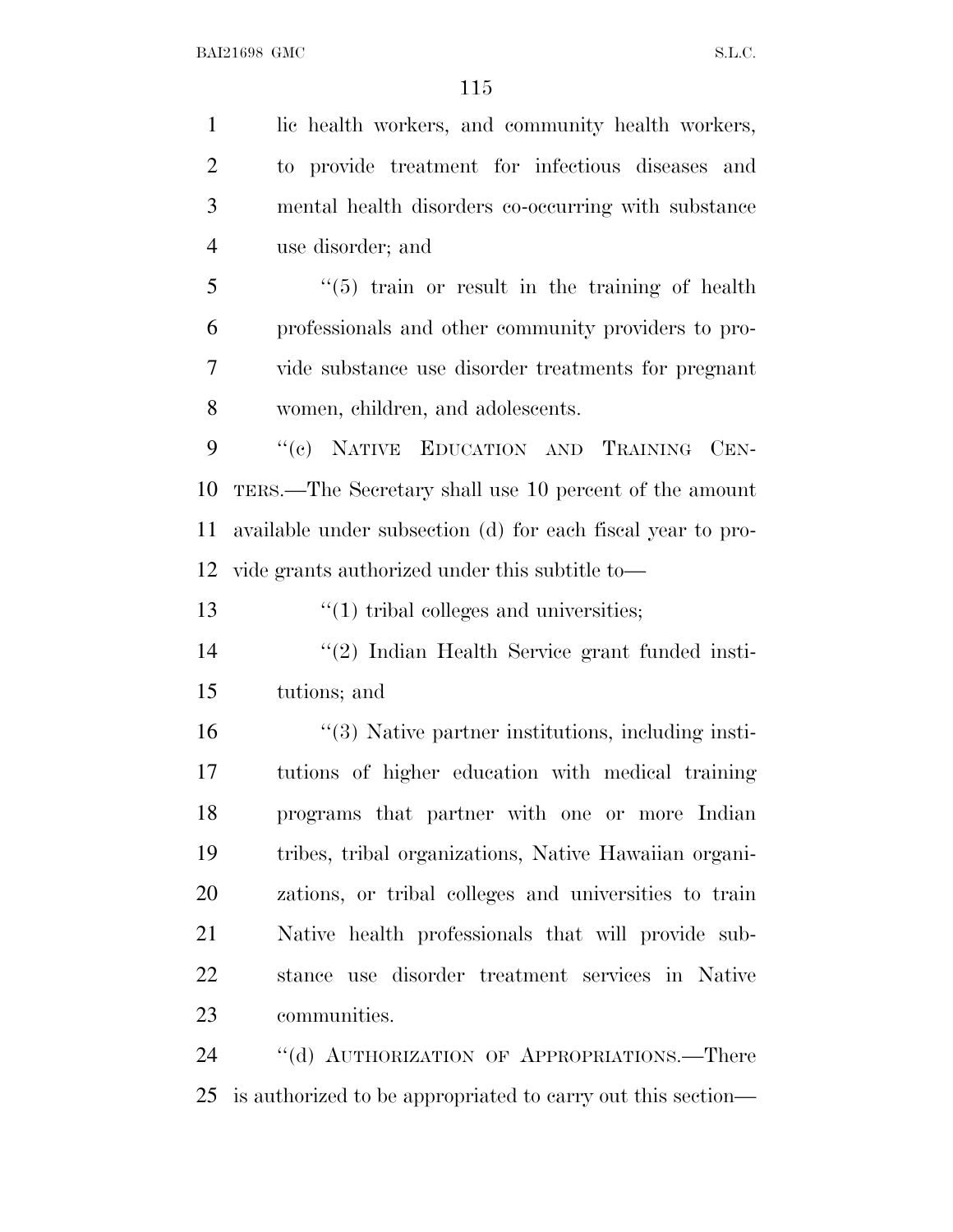| $\mathbf{1}$   | "(1) $$500,000,000$ for fiscal year 2022;             |
|----------------|-------------------------------------------------------|
| $\overline{2}$ | "(2) $$500,000,000$ for fiscal year 2023;             |
| 3              | $(3)$ \$500,000,000 for fiscal year 2024;             |
| $\overline{4}$ | "(4) $$500,000,000$ for fiscal year 2025;             |
| 5              | $(5)$ \$500,000,000 for fiscal year 2026;             |
| 6              | $(6)$ \$500,000,000 for fiscal year 2027;             |
| 7              | $(7)$ \$500,000,000 for fiscal year 2028;             |
| 8              | $(8)$ \$500,000,000 for fiscal year 2029;             |
| 9              | $(9)$ \$500,000,000 for fiscal year 2030; and         |
| 10             | $(10)$ \$500,000,000 for fiscal year 2031.            |
| 11             | "SEC. 3433. SUBSTANCE USE DISORDER TREATMENT PRO-     |
| 12             | VIDER CAPACITY UNDER THE MEDICAID PRO-                |
|                |                                                       |
| 13             | GRAM.                                                 |
| 14             | $``(a)$ PROJECTS.—                                    |
| 15             | "(1) IN GENERAL.—The Secretary shall use              |
| 16             | amounts appropriated under this section to provide    |
| 17             | funding for projects in any State or territory to in- |
| 18             | crease substance use provider capacity, as provided   |
| 19             | for in section $1903(aa)$ of the Social Security Act. |
| 20             | $``(2)$ PRIORITIZATIONS.—                             |
| 21             | "(A) IN GENERAL.—In awarding grants                   |
| 22             | under this section, the Secretary shall, to the       |
| 23             | extent practicable, prioritize the distribution of    |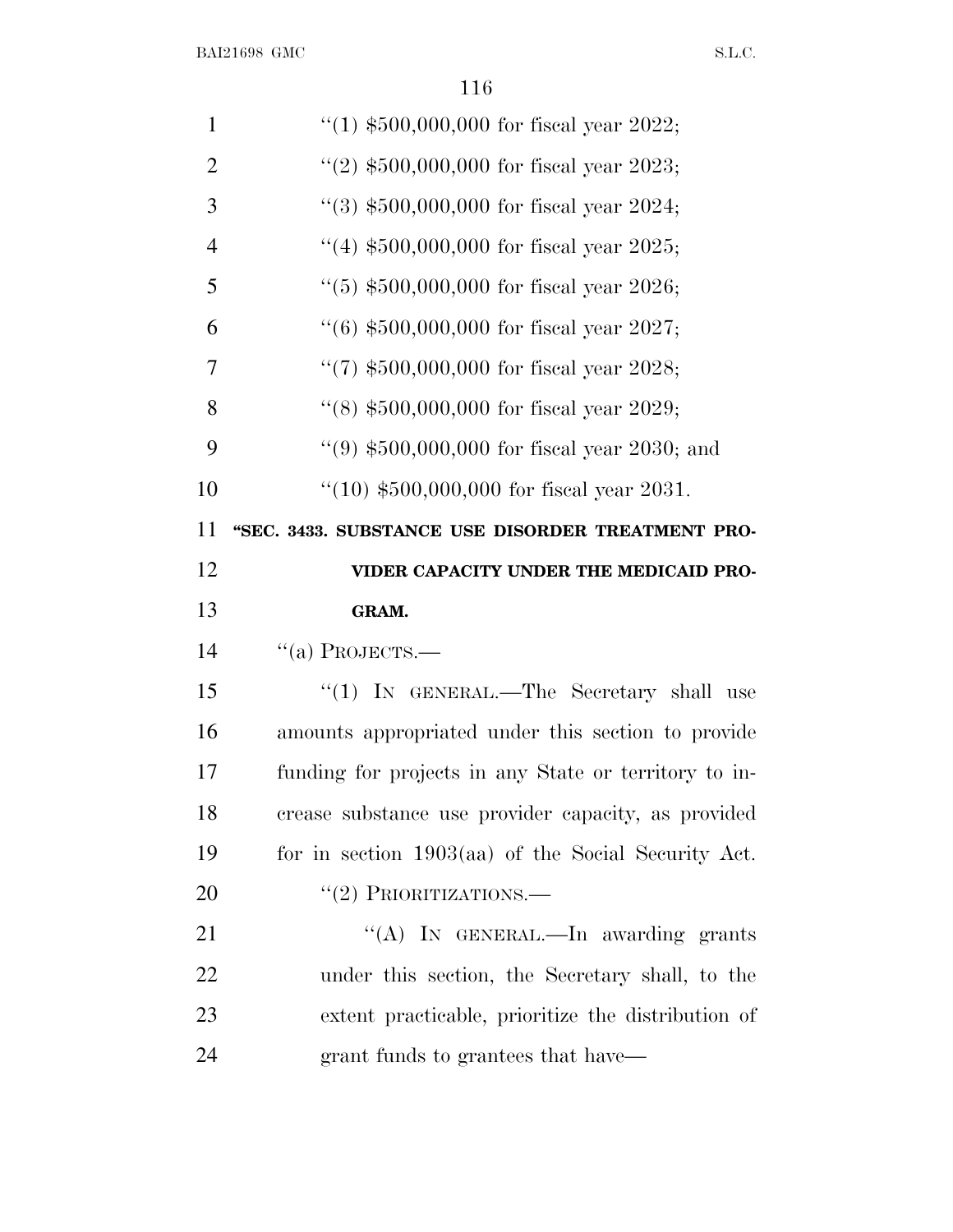| $\mathbf{1}$   | "(i) an explicit policy not to deter em-  |
|----------------|-------------------------------------------|
| $\overline{2}$ | ployees with respect to-                  |
| 3              | $\lq\lq$ (I) labor organizing for the em- |
| $\overline{4}$ | ployees engaged in the covered activi-    |
| 5              | ties; and                                 |
| 6              | "(II) such employees' choice to           |
| $\overline{7}$ | form and join labor organizations; and    |
| 8              | "(ii) policies that require—              |
| 9              | $\lq\lq$ (I) the posting and maintenance  |
| 10             | of notices in the workplace to such       |
| 11             | employees of their rights under the       |
| 12             | National Labor Relations Act (29          |
| 13             | U.S.C. $151$ et seq.);                    |
| 14             | "(II) that such employees are, at         |
| 15             | the beginning of their employment,        |
| 16             | provided notice and information re-       |
| 17             | garding the employees' rights under       |
| 18             | such Act; and                             |
| 19             | "(III) the employer to voluntarily        |
| 20             | recognize a union in cases where such     |
| 21             | workers of the employer have joined       |
| 22             | and requested representation.             |
| 23             | "(B) EXCEPTION.—This paragraph shall      |
| 24             | not apply to Indian tribes.               |
| 25             | "(b) AMOUNT OF GRANT TO INDIAN ENTITIES.- |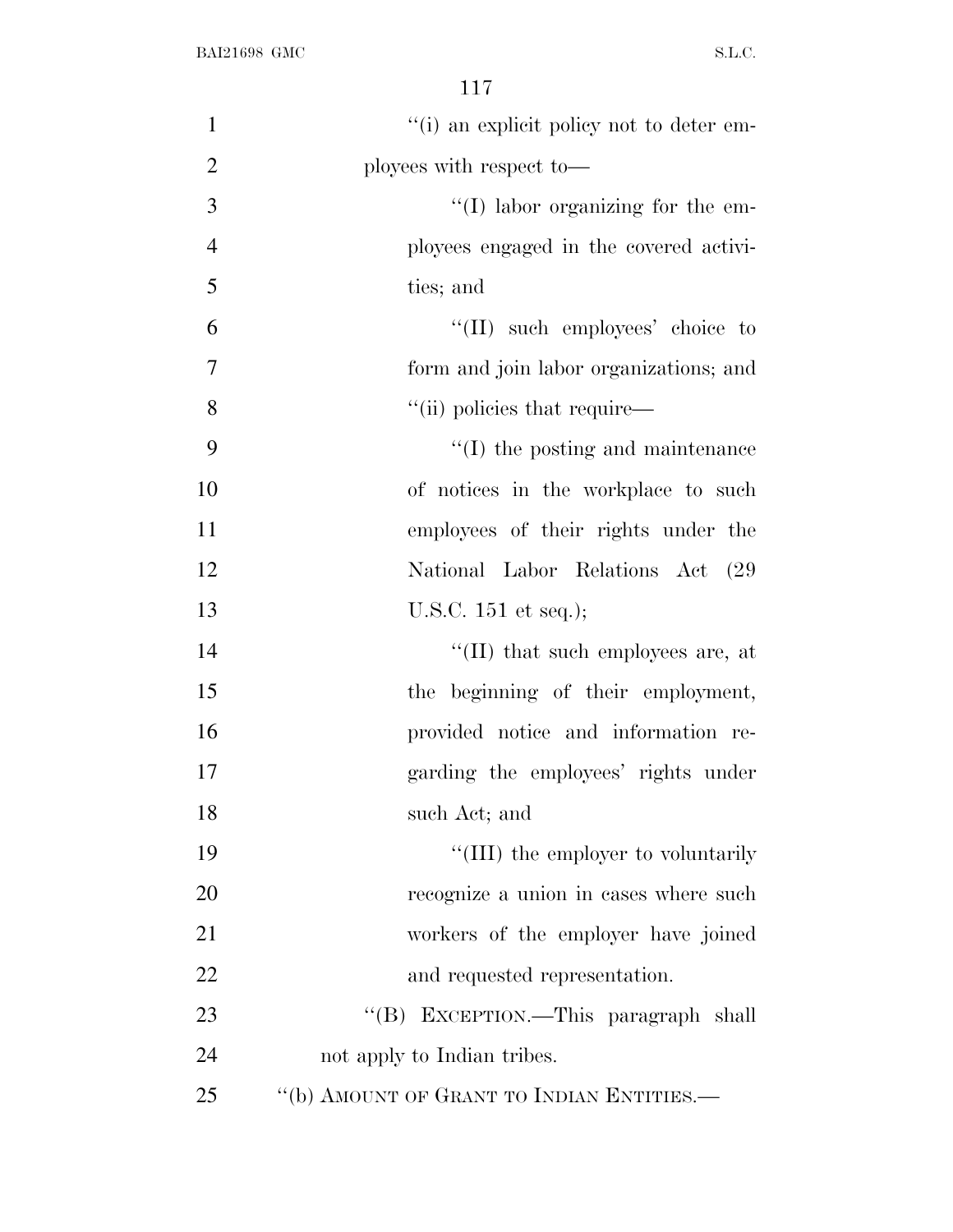1 ''(1) INDIAN TRIBES.—In this section, the term 'Indian tribe' has the meaning given such term in section 4 of the Indian Self-Determination and Edu- cation Assistance Act. ''(2) URBAN INDIAN ORGANIZATION.—In this section, the term 'urban Indian organization' has the

 meaning given such in section 4 of the Indian Health Care Improvement Act.

 ''(3) GRANTS.—The Secretary, acting through the Indian Health Service, shall use 10 percent of the amount appropriated under this section for each fiscal year to award grants to Indian tribes and urban Indian organizations in an amount deter- mined pursuant to criteria developed by the Sec- retary in consultation with Indian tribes and in con-ference with urban Indian organizations.

17 ''(c) AUTHORIZATION OF APPROPRIATIONS.—There is authorized to be appropriated to carry out this section—

| 19 | "(1) $$50,000,000$ for fiscal year 2022;    |
|----|---------------------------------------------|
| 20 | $(2)$ \$50,000,000 for fiscal year 2023;    |
| 21 | $\lq(3)$ \$50,000,000 for fiscal year 2024; |
| 22 | "(4) $$50,000,000$ for fiscal year 2025;    |
| 23 | $(5)$ \$50,000,000 for fiscal year 2026;    |
| 24 | $(6)$ \$50,000,000 for fiscal year 2027;    |
| 25 | $\lq(7)$ \$50,000,000 for fiscal year 2028; |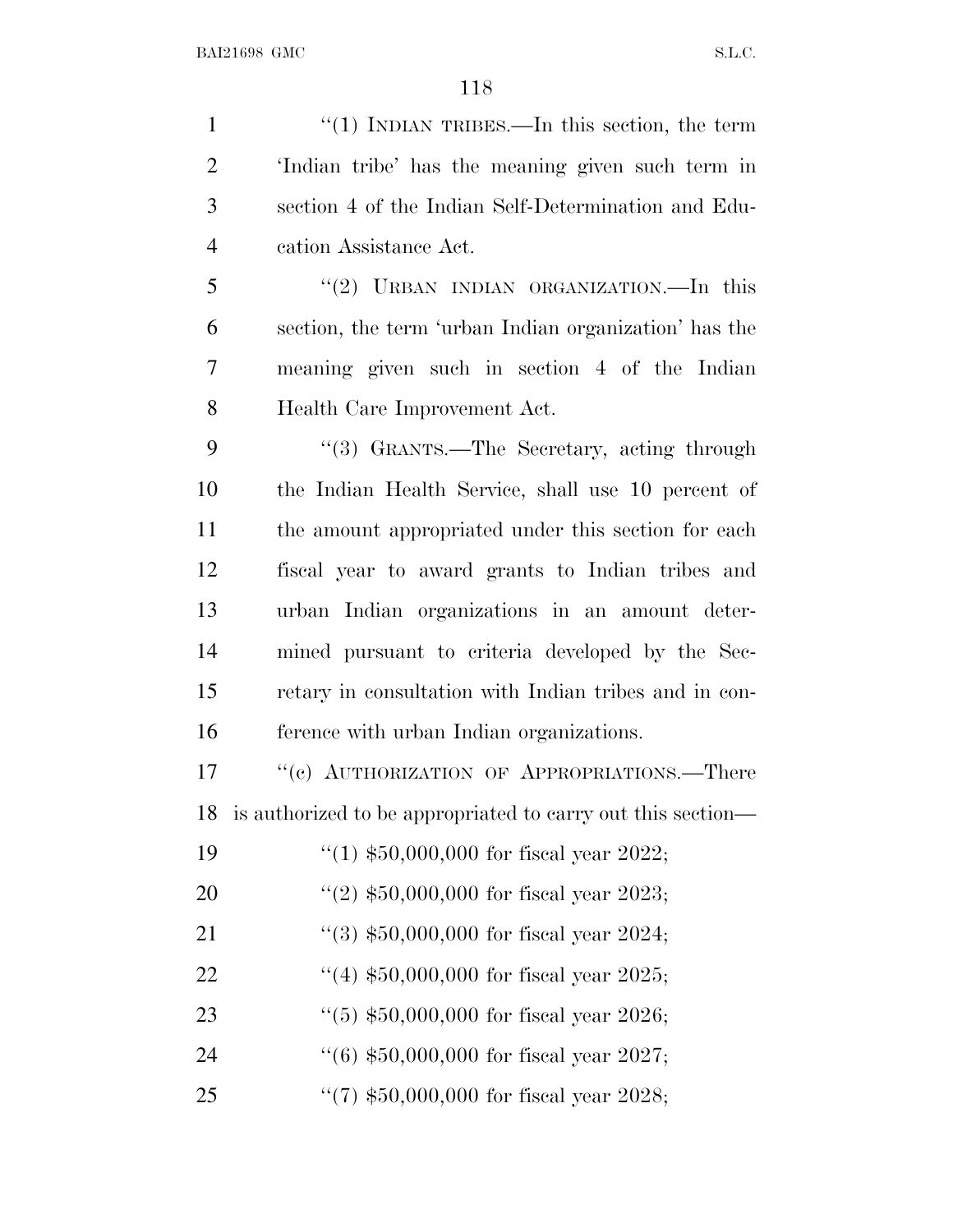| $\mathbf{1}$   | "(8) $$50,000,000$ for fiscal year 2029;             |
|----------------|------------------------------------------------------|
| $\overline{2}$ | $(9)$ \$50,000,000 for fiscal year 2030; and         |
| 3              | $(10)$ \$50,000,000 for fiscal year 2031.            |
| $\overline{4}$ | "SEC. 3434. PROGRAMS TO SUPPORT EMPLOYEES.           |
| 5              | "(a) GRANT PROGRAM FOR WORKERS.-                     |
| 6              | " $(1)$ In GENERAL.—The Secretary, acting            |
| 7              | through the Director of the National Institute for   |
| 8              | Occupational Safety and Health, shall award grants   |
| 9              | to non-profit entities that meet the requirements of |
| 10             | this section to fund programs and projects to assist |
| 11             | workers who are at risk of substance use disorder,   |
| 12             | who have substance use disorder, or who are recov-   |
| 13             | ering from substance use disorder to maintain or     |
| 14             | gain employment.                                     |
| 15             | $"(2)$ GRANTS FOR WORKERS.—                          |
| 16             | "(A) IN GENERAL.—The Secretary shall,                |
| 17             | on a competitive basis, award grants for a pe-       |
| 18             | riod of not more than 3 years to non-profit en-      |
| 19             | tities that submit an application under para-        |
| 20             | $graph(3)$ to enable such entities to implement,     |
| 21             | conduct, continue, and expand evidence-based         |
| 22             | programs and projects to assist individuals de-      |
| 23             | scribed in subparagraph $(G)$ .                      |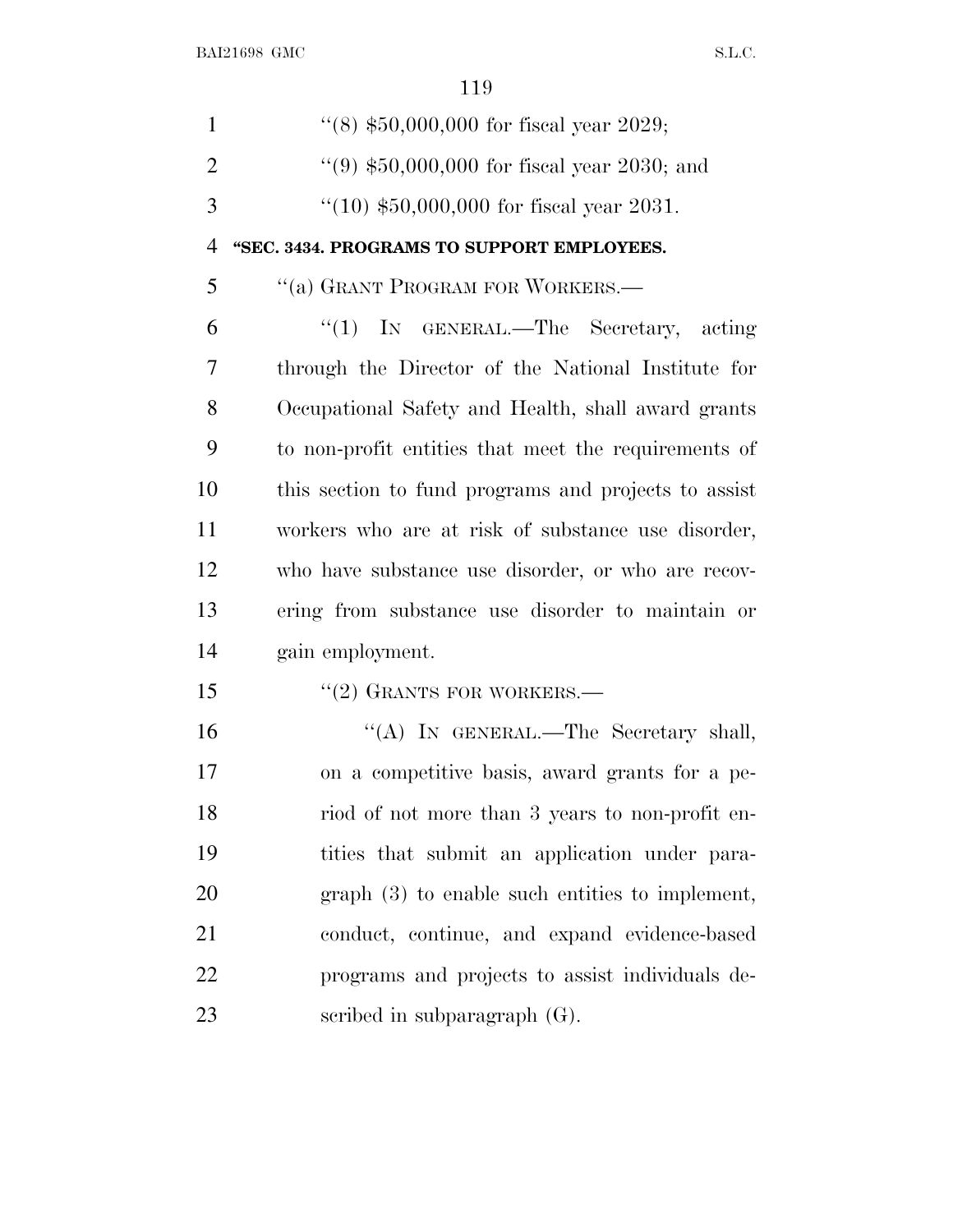| $\mathbf{1}$   | "(B) USE OF AMOUNTS.—An entity may             |
|----------------|------------------------------------------------|
| $\overline{2}$ | use amounts provided under this subsection     |
| 3              | $for-$                                         |
| $\overline{4}$ | "(i) prevention services described in          |
| 5              | subparagraph (C), including providing edu-     |
| 6              | cation and information to workers regard-      |
| 7              | ing the dangers of illicit and licit drug use, |
| 8              | non-opioid pain management and non-drug        |
| 9              | pain management, or occupational injury        |
| 10             | and illness prevention;                        |
| 11             | "(ii) early intervention services de-          |
| 12             | scribed in subparagraph (D) to enable in-      |
| 13             | dividuals to maintain or gain employment;      |
| 14             | "(iii) recovery and support services           |
| 15             | described in subparagraph $(E)$ to enable      |
| 16             | individuals to maintain or gain employ-        |
| 17             | ment;                                          |
| 18             | "(iv) harm reduction services de-              |
| 19             | scribed in subparagraph $(F)$ to enable indi-  |
| 20             | viduals to maintain or gain employment;        |
| 21             | "(v) hiring case managers, care coor-          |
| 22             | dinators, and peer support specialists to      |
| 23             | assist employed individuals who are experi-    |
| 24             | encing substance use disorder, or who are      |
| 25             | recovering from substance use disorder, in     |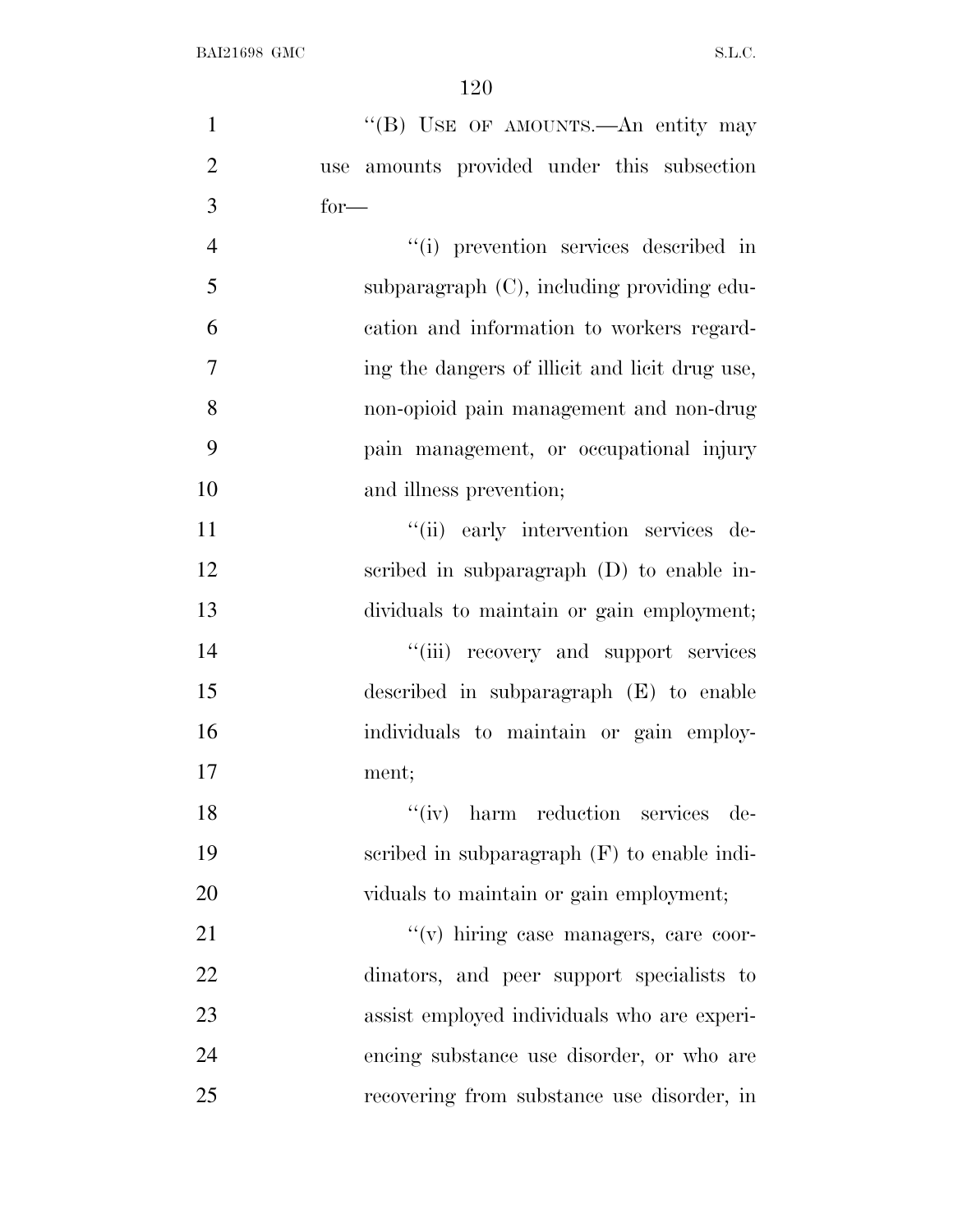| $\mathbf{1}$   | accessing substance use disorder treatment         |
|----------------|----------------------------------------------------|
| $\overline{2}$ | services; or                                       |
| 3              | "(vi) providing vocational, life skills,           |
| $\overline{4}$ | and other forms of job training to workers         |
| 5              | who are receiving substance use disorder           |
| 6              | treatment services to enable such workers          |
| 7              | to maintain or gain employment.                    |
| 8              | "(C) PREVENTION SERVICES.-For pur-                 |
| 9              | poses of this section, the term 'prevention serv-  |
| 10             | ices' means evidence-based services, programs,     |
| 11             | or multi-sector strategies to prevent substance    |
| 12             | use disorder (including education campaigns,       |
| 13             | community-based prevention programs, risk          |
| 14             | identification programs, opioid diversion, collec- |
| 15             | tion and disposal of unused opioids, services to   |
| 16             | at-risk populations, and trauma support serv-      |
| 17             | ices).                                             |
| 18             | $\lq\lq (D)$<br>RECOVERY AND SUPPORT SERV-         |
| 19             | ICES.—For purposes of this section, the term       |
| 20             | 'recovery and support services' means services     |
| 21             | including residential recovery housing, mental     |
| 22             | health services, long term recovery services, 24/  |
| 23             | 7 hotline crisis center services, medical trans-   |
| 24             | portation services, respite care for persons car-  |
| 25             | ing for individuals with substance use disorder,   |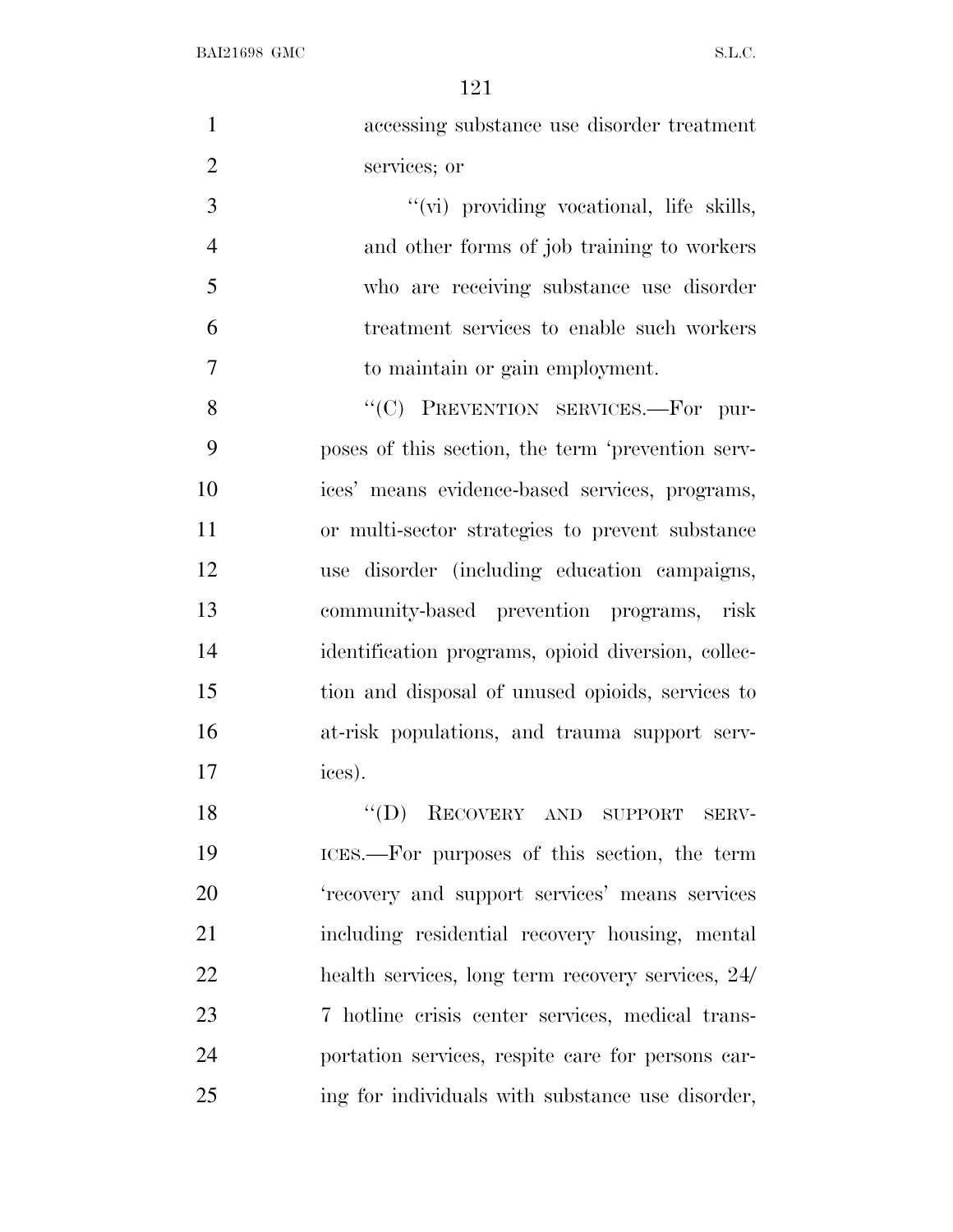child care and family services while an indi- vidual is receiving inpatient treatment services or at the time of outpatient services, outreach services, peer recovery services, nutrition serv- ices, and referrals for job training and career services, housing, legal services, and child care and family services so long as they do not ex- clude individuals on the basis that such individ- uals receive medication for addiction treatment. 10 "(E) EARLY INTERVENTION SERVICES. For purposes of this section, the term 'early intervention services' means services to provide screening and connection to the appropriate level of substance use disorder and mental health treatment (including same-day connec- tion), counseling provided to individuals who have misused substances, who have experienced an overdose, or are at risk of developing sub- stance use disorder, the provision of referrals to facilitate the access of such individuals to core medical services or recovery and support serv- ices for substance use disorder, and rapid ac- cess to medication for addiction treatment in 24 the setting of recent overdose.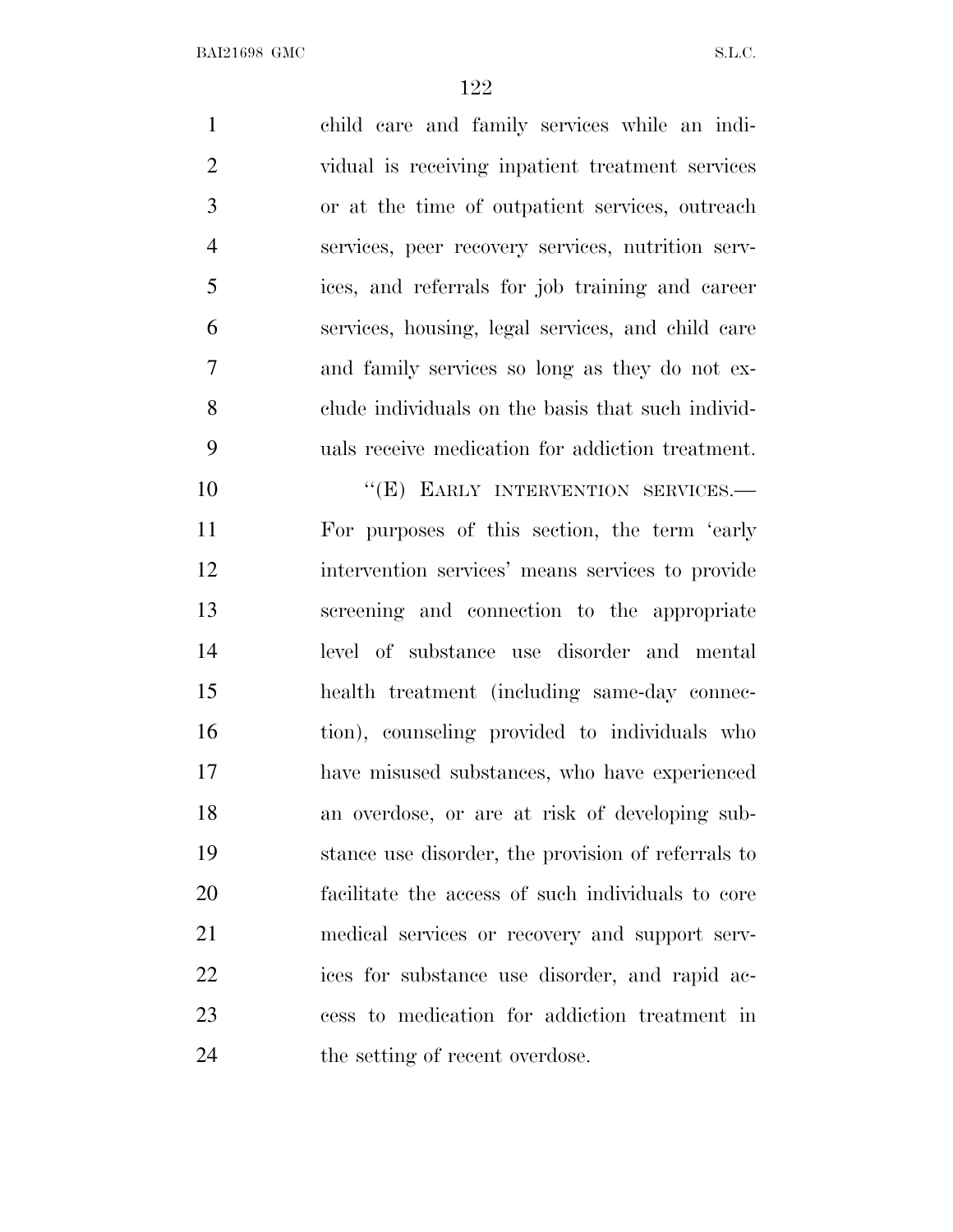| $\mathbf{1}$   | "(F) HARM REDUCTION SERVICES.-For                 |
|----------------|---------------------------------------------------|
| $\overline{2}$ | purposes of this section, the term 'harm reduc-   |
| 3              | tion services' means services provided to indi-   |
| $\overline{4}$ | viduals engaging in substance use scientifically  |
| 5              | accepted to reduce the risk of infectious disease |
| 6              | transmission, overdose, or death, including by    |
| 7              | increasing access to health care, housing, and    |
| 8              | recovery and support services, including syringe  |
| 9              | services programs. Such term includes evidence-   |
| 10             | based services.                                   |
| 11             | "(G) INDIVIDUALS DESCRIBED.—Individ-              |
| 12             | uals described in this subparagraph are individ-  |
| 13             | uals who-                                         |
| 14             | "(i)(I) have been employed in the $12$ -          |
| 15             | month period immediately preceding the            |
| 16             | date on which the determination is being          |
| 17             | made, or who are participating in an em-          |
| 18             | ployee training or apprenticeship program;        |
| 19             | and                                               |
| 20             | "(II) are at high risk of developing              |
| 21             | substance use disorder, including as a re-        |
| 22             | sult of employment in industries that expe-       |
| 23             | rience high rates of occupational injuries        |
| 24             | and illness; or                                   |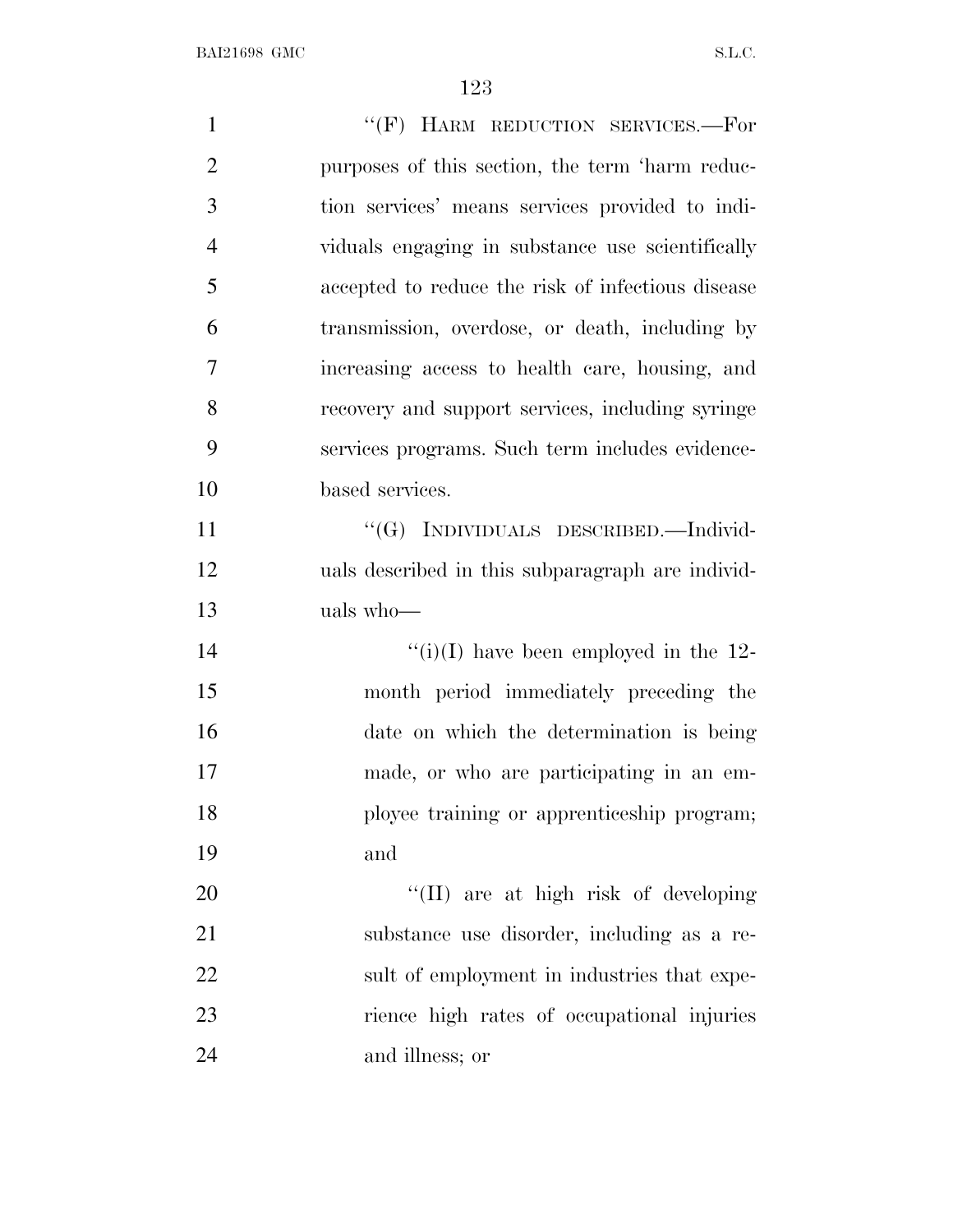| $\mathbf{1}$   | "(ii) are experiencing a substance use               |
|----------------|------------------------------------------------------|
| $\overline{2}$ | disorder or are in recovery from a sub-              |
| 3              | stance use disorder.                                 |
| $\overline{4}$ | "(3) APPLICATIONS.—To be eligible for a grant        |
| 5              | under this subsection, an entity shall submit to the |
| 6              | Secretary an application at such time, in such man-  |
| 7              | ner, and containing such information as the Sec-     |
| 8              | retary may require, including—                       |
| 9              | $\lq\lq$ a complete accounting of the dis-           |
| 10             | bursement of any prior grants received under         |
| 11             | this title by the applicant and the results          |
| 12             | achieved by such expenditures;                       |
| 13             | $\lq\lq (B)$ a description of the population to be   |
| 14             | served with grant funds provided under this          |
| 15             | section, including a description of the unique       |
| 16             | risks the population faces for experiencing occu-    |
| 17             | pational injuries or exposure to illicit sub-        |
| 18             | stances;                                             |
| 19             | "(C) the goals and objectives to be                  |
| 20             | achieved with grant funds provided under this        |
| 21             | section, including targets and milestones that       |
| 22             | are intended to be met, the activities that will     |
| 23             | be undertaken to achieve those targets, and the      |
| 24             | number of individuals likely to be served by the     |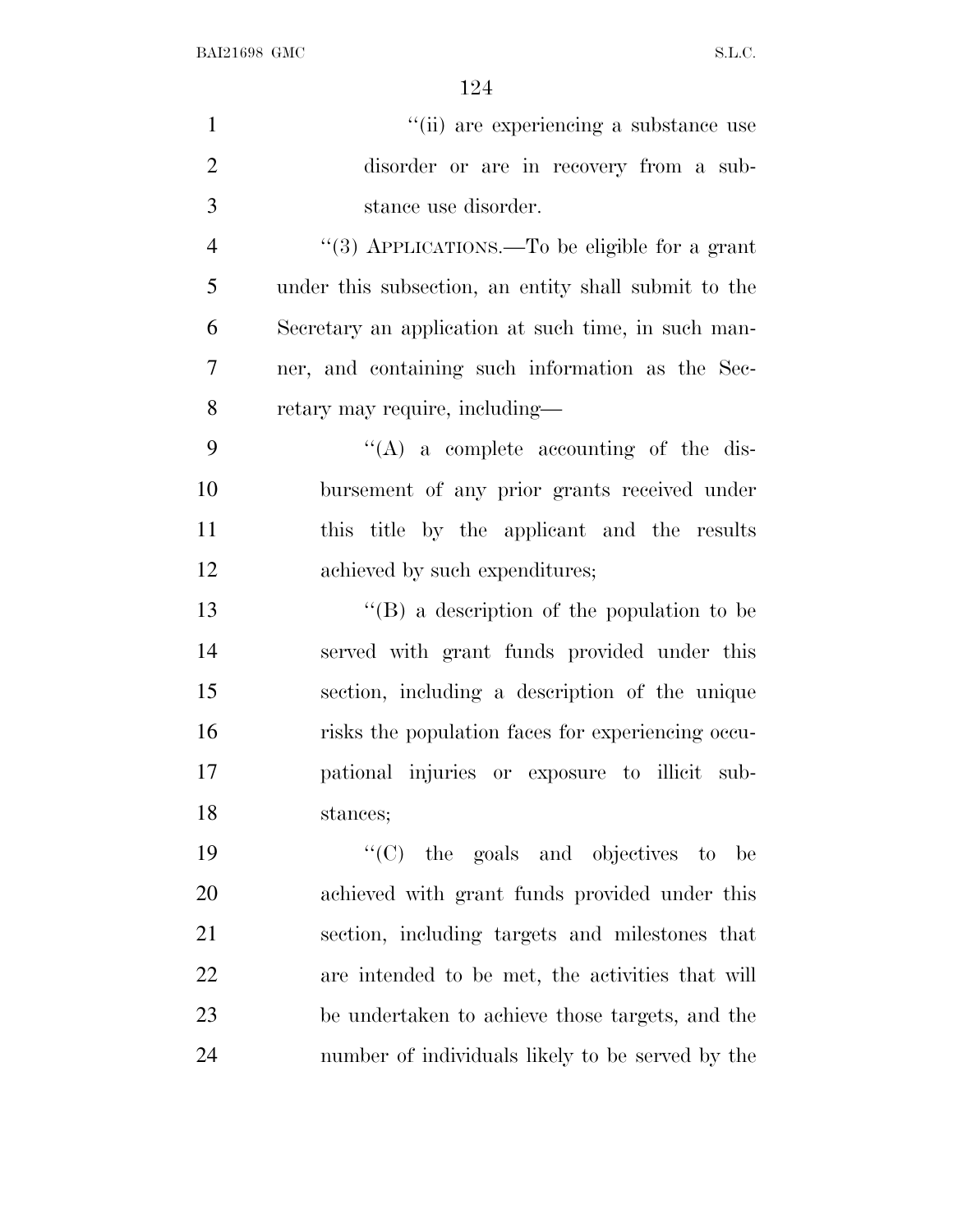grant funds, including demographic data on the populations to be served;

 ''(D) a demonstration of the ability of the applicant to reach the individuals described in paragraph (2)(G) and to provide services de- scribed in paragraph (2)(B) included in the ap- plicant's grant application, including by partnering with local stakeholders;

9 ''(E) for any prior funding received under this subsection, data provided in such form as the Secretary shall require detailing, at a min- imum, the extent to which the activities sup- ported by the funding met the goals, objectives, targets, and milestones specified in the applica- tion for the funding, and the number of individ- uals with and without substance use disorder who received services supported by the funding, including the services provided to these individ- uals, the industries in which the individuals were employed when they received services, and whether the individuals were still employed in 22 that same industry or in any industry when the individuals ceased receiving services supported by the funding; and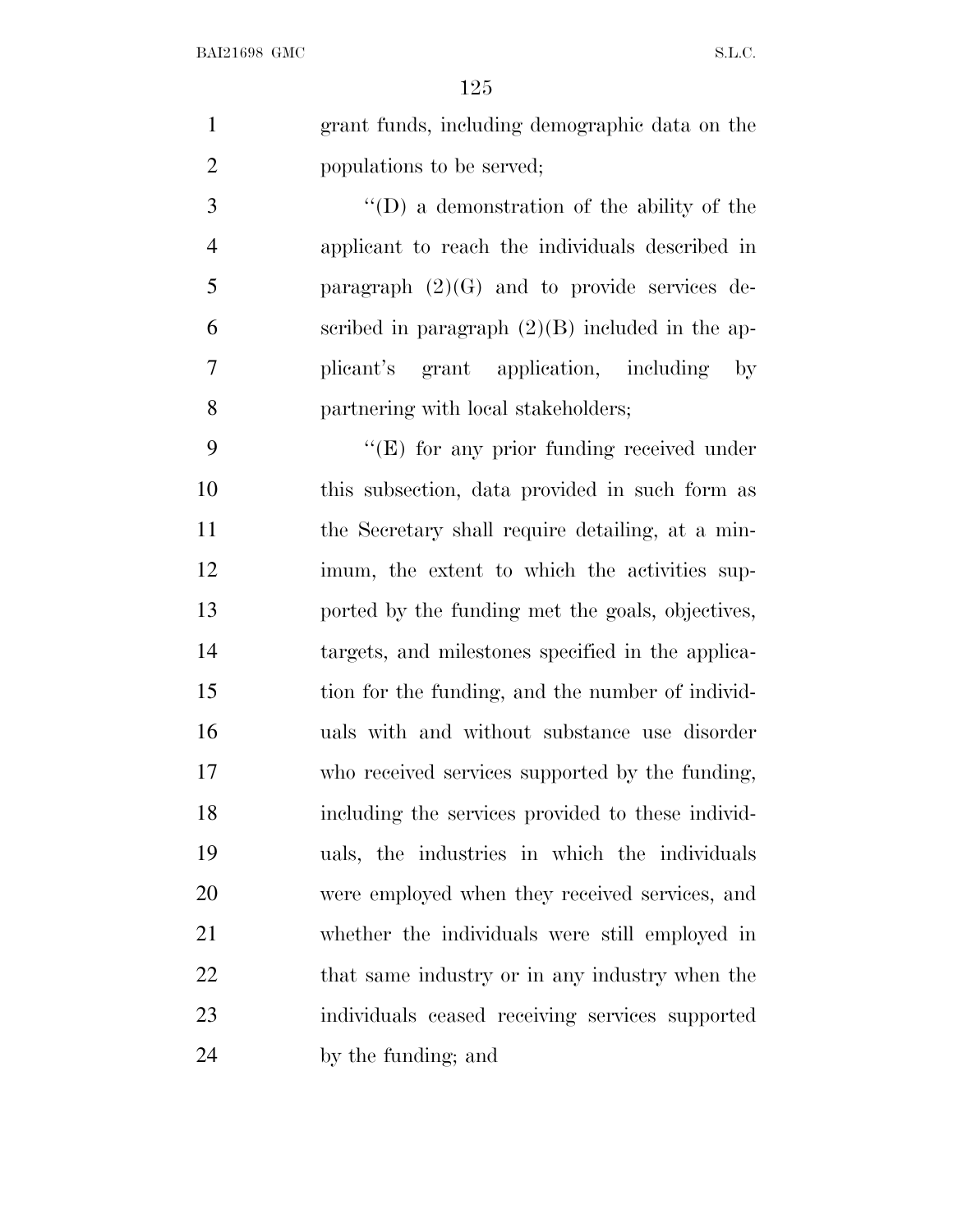| $\mathbf{1}$   | $\lq\lq(F)$ any other information the Secretary    |
|----------------|----------------------------------------------------|
| $\overline{2}$ | shall require.                                     |
| 3              | "(4) DATA REPORTING AND OVERSIGHT.—An              |
| $\overline{4}$ | entity awarded a grant under this subsection shall |
| 5              | submit to the Secretary an annual report at such   |
| 6              | time and in such manner as the Secretary shall re- |
| 7              | quire. Such report shall include, at a minimum, a  |
| 8              | description of-                                    |
| 9              | $\lq\lq$ the activities funded by the grant;       |
| 10             | "(B) the number of individuals with and            |
| 11             | without substance use disorder served through      |
| 12             | activities funded by the grant, including the      |
| 13             | services provided to those individuals and the     |
| 14             | industries in which those individuals were em-     |
| 15             | ployed at the time they received services sup-     |
| 16             | ported by the grant;                               |
| 17             | $\lq\lq$ (C) for workers experiencing substance    |
| 18             | use disorder or recovering from substance use      |
| 19             | disorder served by activities funded by the        |
| 20             | grant, the number of individuals who main-         |
| 21             | tained employment, the number of individuals       |
| 22             | who gained employment, and the number of in-       |
| 23             | dividuals who failed to maintain employment        |
| 24             | over the course of the reporting period; and       |
|                |                                                    |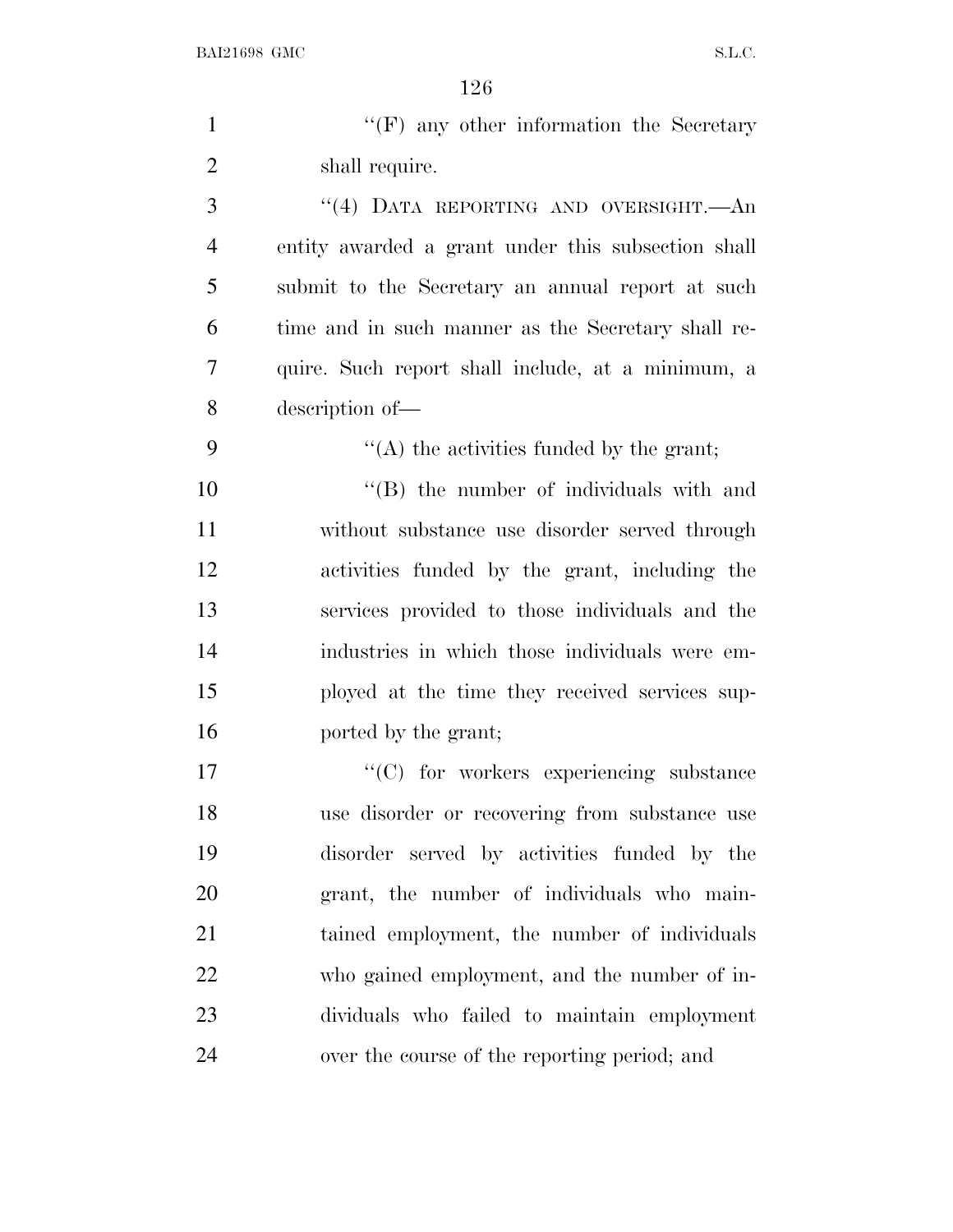| $\mathbf{1}$   | $\lq\lq$ (D) any other information required by the   |
|----------------|------------------------------------------------------|
| $\overline{2}$ | Secretary.                                           |
| 3              | "(5) AUTHORIZATION OF APPROPRIATIONS.-               |
| $\overline{4}$ | There is authorized to be appropriated to carry out  |
| 5              | this subsection—                                     |
| 6              | "(A) $$40,000,000$ for fiscal year 2022;             |
| 7              | "(B) $$40,000,000$ for fiscal year 2023;             |
| 8              | "(C) $$40,000,000$ for fiscal year 2024;             |
| 9              | "(D) $$40,000,000$ for fiscal year 2025;             |
| 10             | "(E) $$40,000,000$ for fiscal year 2026;             |
| 11             | "(F) $$40,000,000$ for fiscal year 2027;             |
| 12             | "(G) $$40,000,000$ for fiscal year 2028;             |
| 13             | "(H) $$40,000,000$ for fiscal year 2029;             |
| 14             | "(I) $$40,000,000$ for fiscal year 2030; and         |
| 15             | "(J) $$40,000,000$ for fiscal year 2031.             |
| 16             | "(b) RESEARCH ON THE IMPACT OF SUBSTANCE USE         |
| 17             | DISORDER IN THE WORKPLACE AND ON DIRECT SERVICE      |
| 18             | PROVIDERS.                                           |
| 19             | $``(1)$ RISKS OF SUBSTANCE USE DISORDER.-            |
| 20             | The Secretary, in consultation with the Director of  |
| 21             | the National Institute for Occupational Safety and   |
| 22             | Health, shall conduct (directly or through grants or |
| 23             | contracts) research, experiments, and demonstra-     |
| 24             | tions, and publish studies relating to—              |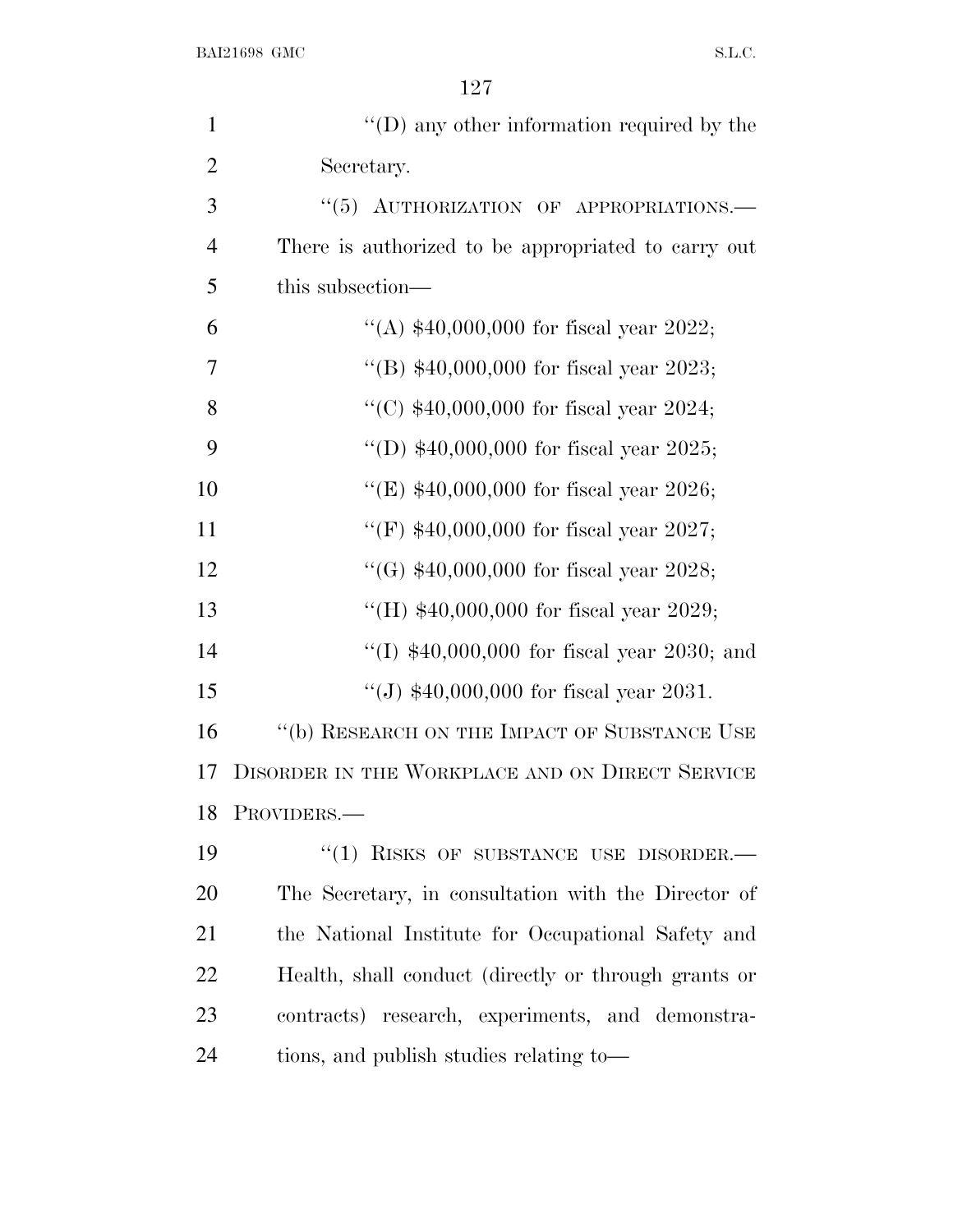| $\mathbf{1}$   | "(A) the risks faced by employees in var-           |
|----------------|-----------------------------------------------------|
| $\overline{2}$ | ious occupations of developing substance use        |
| 3              | disorder and of drug overdose deaths and non-       |
| $\overline{4}$ | fatal drug overdoses, and the formulation of        |
| 5              | prevention activities tailored to the risks identi- |
| 6              | fied in these occupations, including occupational   |
| $\overline{7}$ | injury and illness prevention;                      |
| 8              | $\lq\lq$ the prevalence of substance use dis-       |
| 9              | order among employees in various occupations;       |
| 10             | $\lq\lq$ efforts that employers may undertake       |
| 11             | to assist employees who are undergoing sub-         |
| 12             | stance use disorder treatment services in main-     |
| 13             | taining employment while ensuring workplaces        |
| 14             | are safe and healthful;                             |
| 15             | $\lq\lq$ (D) risks of occupational exposure to      |
| 16             | opioids and other illicit substances and the for-   |
| 17             | mulation of prevention activities tailored to the   |
| 18             | risks identified; and                               |
| 19             | $\lq\lq(E)$ other subjects related to substance     |
| 20             | use disorder in the workplace as the Secretary      |
| 21             | determines.                                         |
| 22             | "(2) DIRECT SERVICE PROVIDERS.—The Sec-             |
| 23             | retary shall conduct (directly or through grants or |
| 24             | contracts) research, experiments, and demonstra-    |
| 25             | tions, and publish studies relating to the occupa-  |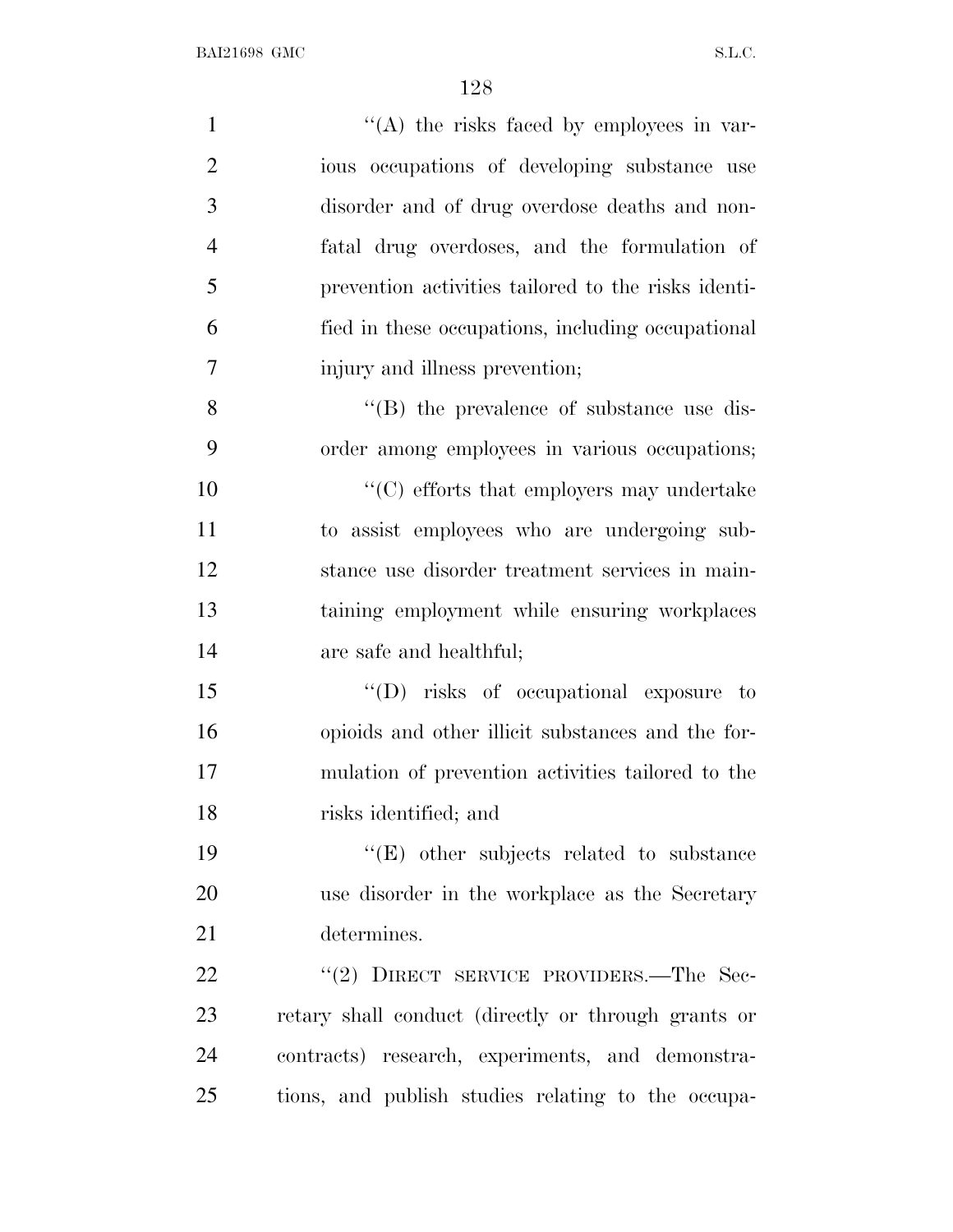| $\mathbf{1}$   | tional health and safety, recruitment, and retention      |
|----------------|-----------------------------------------------------------|
| $\overline{2}$ | of behavioral health providers who, as part of their      |
| 3              | job responsibilities, provide direct services to individ- |
| $\overline{4}$ | uals who are at risk of experiencing substance use        |
| 5              | disorder or who are experiencing or recovering from       |
| 6              | substance use disorder, including-                        |
| 7              | "(A) identifying factors that the Secretary               |
| 8              | believes may endanger the health or safety of             |
| 9              | such workers, including factors that affect the           |
| 10             | risks such workers face of developing substance           |
| 11             | use disorder;                                             |
| 12             | "(B) motivational and behavioral factors                  |
| 13             | relating to the field of behavioral health pro-           |
| 14             | viders;                                                   |
| 15             | $\cdot$ (C) strategies to support the recruitment         |
| 16             | and retention of behavioral health providers;             |
| 17             | and                                                       |
| 18             | "(D) other subjects related to behavioral                 |
| 19             | health providers engaged in direct provision of           |
| 20             | substance use disorder prevention and treat-              |
| 21             | ment services as the Secretary determines ap-             |
| 22             | propriate.                                                |
| 23             | "(3) AUTHORIZATION OF APPROPRIATIONS.-                    |
| 24             | There is authorized to be appropriated to carry out       |
| 25             | this subsection—                                          |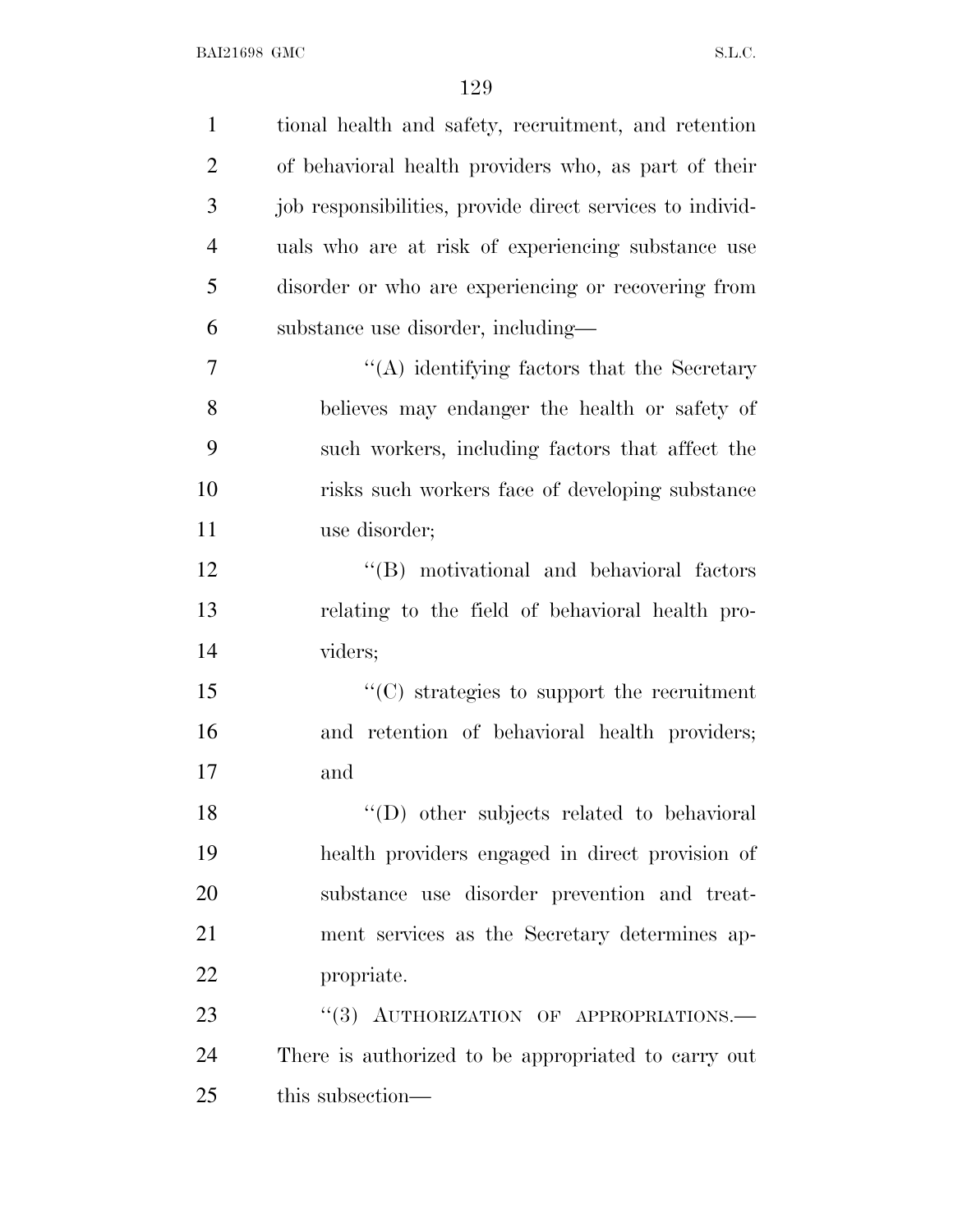| $\mathbf{1}$   | "(A) $$10,000,000$ for fiscal year 2022;               |
|----------------|--------------------------------------------------------|
| $\overline{2}$ | "(B) $$10,000,000$ for fiscal year 2023;               |
| 3              | "(C) $$10,000,000$ for fiscal year 2024;               |
| $\overline{4}$ | "(D) $$10,000,000$ for fiscal year 2025;               |
| 5              | "(E) $$10,000,000$ for fiscal year 2026;               |
| 6              | "(F) $$10,000,000$ for fiscal year 2027;               |
| $\tau$         | "(G) $$10,000,000$ for fiscal year 2028;               |
| 8              | "(H) $$10,000,000$ for fiscal year 2029;               |
| 9              | "(I) $$10,000,000$ for fiscal year 2030; and           |
| 10             | "(J) $$10,000,000$ for fiscal year 2031.               |
| 11             | "SEC. 3435. IMPROVING AND EXPANDING CARE.              |
| 12             | "(a) LEVEL OF CARE STANDARDS FOR SUBSTANCE             |
| 13             | USE DISORDER TREATMENT SERVICES.—                      |
| 14             | "(1) IN GENERAL.—Not later than 1 year after           |
| 15             | the date of enactment of this title, the Secretary, in |
| 16             | consultation with the American Society of Addiction    |
| 17             | Medicine, State and tribal officials selected by the   |
| 18             | Secretary, and other stakeholders as the Secretary     |
| 19             | determines necessary, and after seeking public input,  |
| 20             | shall promulgate model standards for the regulation    |
| 21             | of substance use disorder treatment services.          |
| 22             | "(2) SUBSTANCE USE DISORDER TREATMENT                  |
| 23             | model standards promulgated<br>SERVICES.—The           |
| 24             | under paragraph (1) shall, at a minimum—               |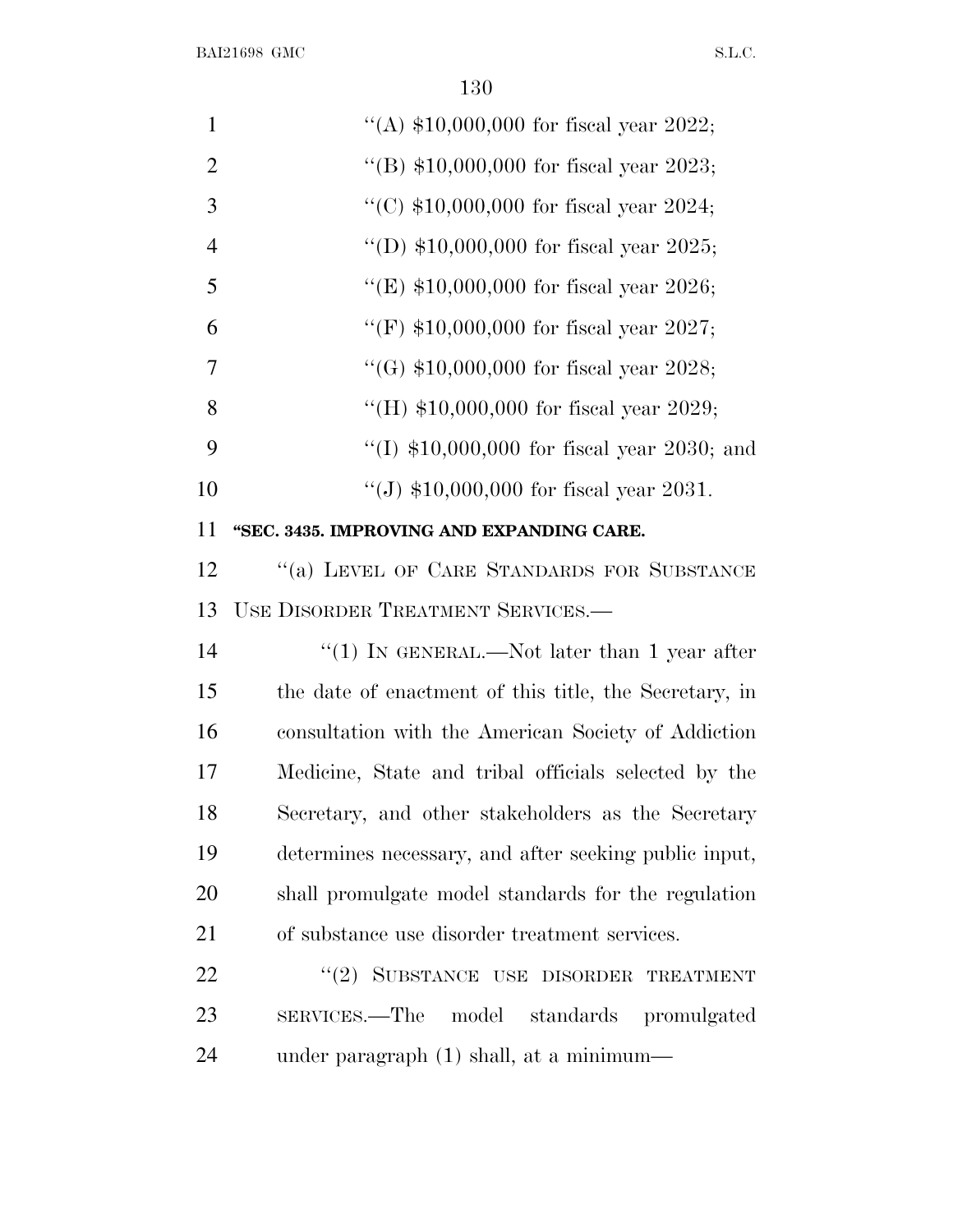| $\mathbf{1}$   | $\lq\lq$ identify the types of substance use      |
|----------------|---------------------------------------------------|
| $\overline{2}$ | disorder treatment services intended to be cov-   |
| 3              | ered without regard to whether they participate   |
| $\overline{4}$ | in any Federal health care program (as defined    |
| 5              | in section 1128B(f) of the Social Security Act)   |
| 6              | and shall not include—                            |
| 7              | "(i) a private practitioner who is al-            |
| 8              | ready licensed by a State licensing board         |
| 9              | and whose practice is limited to non-inten-       |
| 10             | sive outpatient care; or                          |
| 11             | "(ii) any substance use disorder treat-           |
| 12             | ment service provided on a non-intensive          |
| 13             | outpatient basis in the office of a private       |
| 14             | practitioner who is licensed by a State li-       |
| 15             | censing board;                                    |
| 16             | $\lq\lq (B)$ require the designation of a single  |
| 17             | State agency to serve as the primary regulator    |
| 18             | in the State for substance use disorder treat-    |
| 19             | ment services;                                    |
| 20             | "(C) subject to paragraph $(3)$ , require that    |
| 21             | substance use disorder treatment services iden-   |
| 22             | tified in accordance with subparagraph $(A)$ , be |
| 23             | licensed by the respective States according to    |
| 24             | the standards for levels of care set forth by the |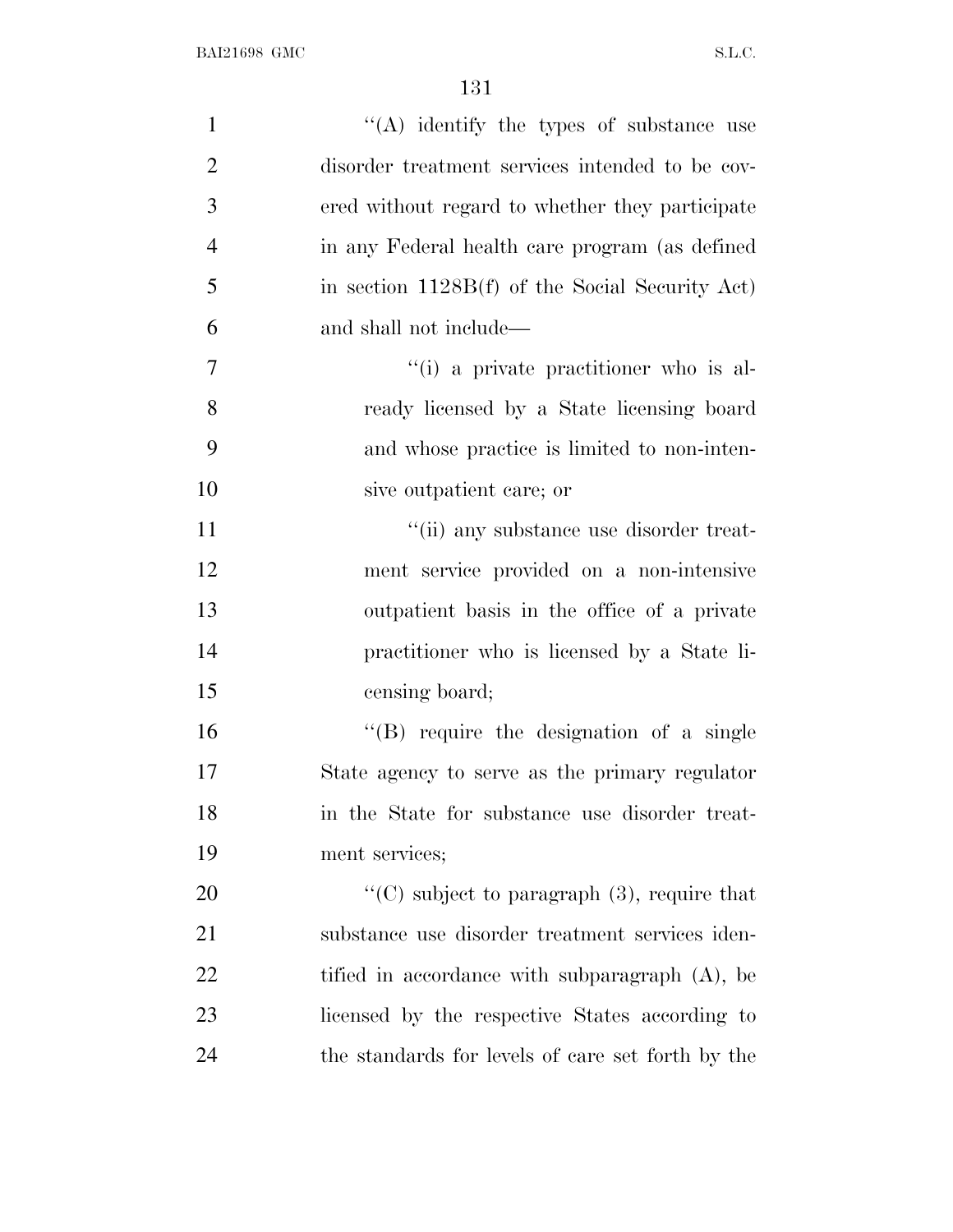| $\mathbf{1}$   | American Society of Addiction Medicine in             |
|----------------|-------------------------------------------------------|
| $\overline{2}$ | 2013 or an equivalent set of standards;               |
| 3              | $\lq\lq$ require implementation of a process          |
| $\overline{4}$ | to ensure that substance use disorder treatment       |
| 5              | program qualifications are verified by means of       |
| 6              | an onsite inspection not less frequently than         |
| 7              | every 3 years by the State agency serving as          |
| 8              | the primary regulator in the State for substance      |
| 9              | use disorder treatment services or by an inde-        |
| 10             | pendent third party that is approved by the           |
| 11             | State's primary regulator; and                        |
| 12             | $\lq\lq$ (E) require that all patients leaving a res- |
| 13             | idential treatment program receive a written          |
| 14             | transition plan prior to discharge from that          |
| 15             | level of care.                                        |
| 16             | "(3) ANNUAL ASSESSMENT.—Beginning with                |
| 17             | respect to fiscal year 2022, the Secretary shall make |
| 18             | determination with respect to each State on<br>a -    |
| 19             | whether the State has adopted, for each of the sub-   |
| 20             | stance use disorder treatment services identified in  |
| 21             | accordance with paragraph $(2)(A)$ , licensure stand- |
| 22             | ards that are in compliance in all material respects  |
| 23             | with the model standards promulgated in accordance    |
| 24             | with this subsection. In the event the American Soci- |
| 25             | ety of Addiction Medicine revises its criteria, the   |
|                |                                                       |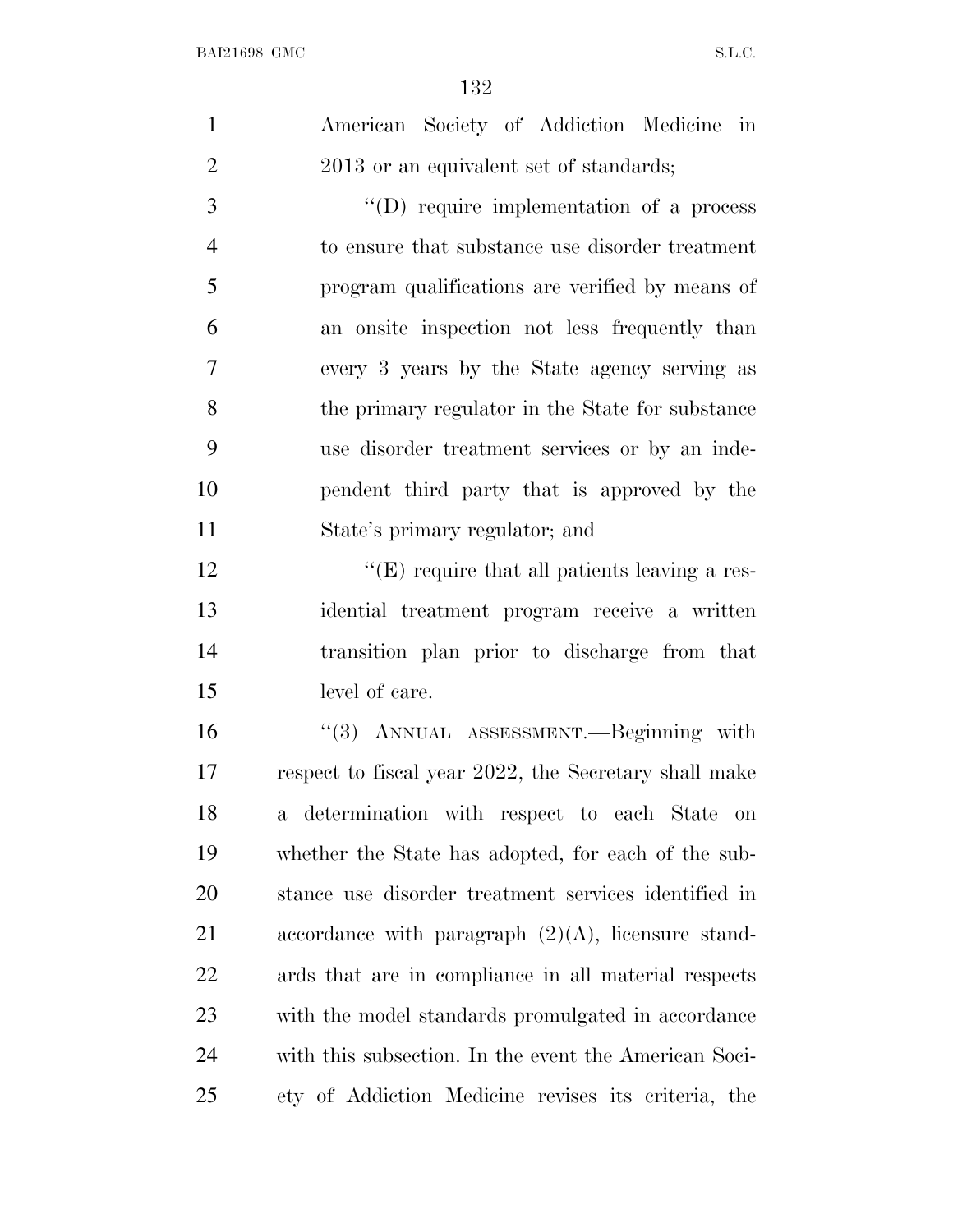| $\mathbf{1}$   | Secretary shall revise the national model level of                      |
|----------------|-------------------------------------------------------------------------|
| $\overline{2}$ | care standards accordingly and disseminate any such                     |
| 3              | update to the States, and the States may adopt any                      |
| $\overline{4}$ | such updates to be in compliance with this sub-                         |
| 5              | section.                                                                |
| 6              | "(b) STANDARDS FOR OTHER SPECIFIED MATTERS                              |
| 7              | RELATED TO SUBSTANCE USE DISORDER TREATMENT                             |
| 8              | SERVICES AND RECOVERY RESIDENCES.-                                      |
| 9              | "(1) IN GENERAL.—Not later than 2 year after                            |
| 10             | the date of enactment of this title, the Secretary, in                  |
| 11             | consultation with representatives of nonprofit service                  |
| 12             | providers and State and tribal officials as the Sec-                    |
| 13             | retary determines necessary, shall promulgate model                     |
| 14             | standards for the regulation of—                                        |
| 15             | "(A) other specified matters related to sub-                            |
| 16             | stance use disorder treatment services; and                             |
| 17             | "(B) recovery residences.                                               |
| 18             | $``(2)$ OTHER SPECIFIED MATTERS RELATED TO                              |
| 19             | <b>SUBSTANCE</b><br>DISORDER<br><b>TREATMENT</b><br><b>USE</b><br>SERV- |
| 20             | ICES.—The model standards promulgated under                             |
| 21             | paragraph $(1)(A)$ shall, at a minimum—                                 |
| 22             | $\lq\lq$ identify the professional credentials                          |
| 23             | needed by each type of substance use disorder                           |
| 24             | treatment professional;                                                 |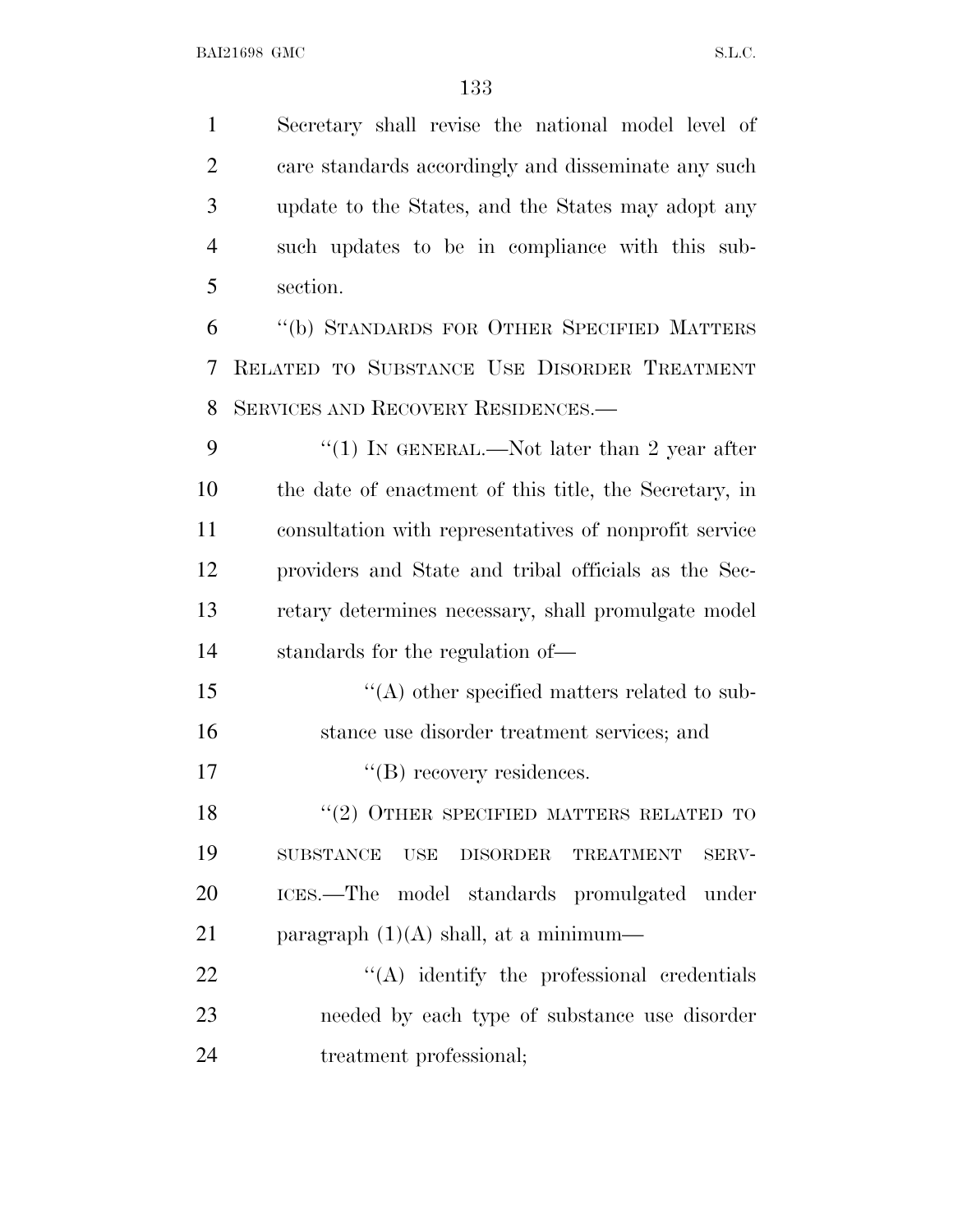| $\mathbf{1}$   | "(B) include standards for data reporting          |
|----------------|----------------------------------------------------|
| $\overline{2}$ | and require compilation of statewide reports;      |
| 3              | $\lq\lq$ require the establishment and mainte-     |
| $\overline{4}$ | nance within each State of a toll-free telephone   |
| 5              | number to receive complaints from the public       |
| 6              | regarding substance use disorder treatment         |
| $\tau$         | service providers; and                             |
| $8\,$          | $\lq\lq$ require the establishment and main-       |
| 9              | tenance on a publicly accessible internet website  |
| 10             | of a list of all substance use disorder treatment  |
| 11             | services in the State that have a certification in |
| 12             | effect in accordance with this section.            |
| 13             | $(3)$ RECOVERY RESIDENCES.—                        |
| 14             | ECONOMIC RELATIONSHIP.—The<br>``(A)                |
| 15             | model standards promulgated under paragraph        |
| 16             | $(1)(B)$ shall, at a minimum, be applied to recov- |
| 17             | ery residences that have an ongoing economic       |
| 18             | relationship with any commercial substance use     |
| 19             | disorder treatment service.                        |
| 20             | $\lq\lq (B)$<br>MINIMUM REQUIREMENTS.—The          |
| 21             | model standards promulgated under paragraph        |
| 22             | $(1)(B)$ , which may include any model laws de-    |
| 23             | veloped under section $550(a)$ shall, at a min-    |
| 24             | imum, identify requirements for-                   |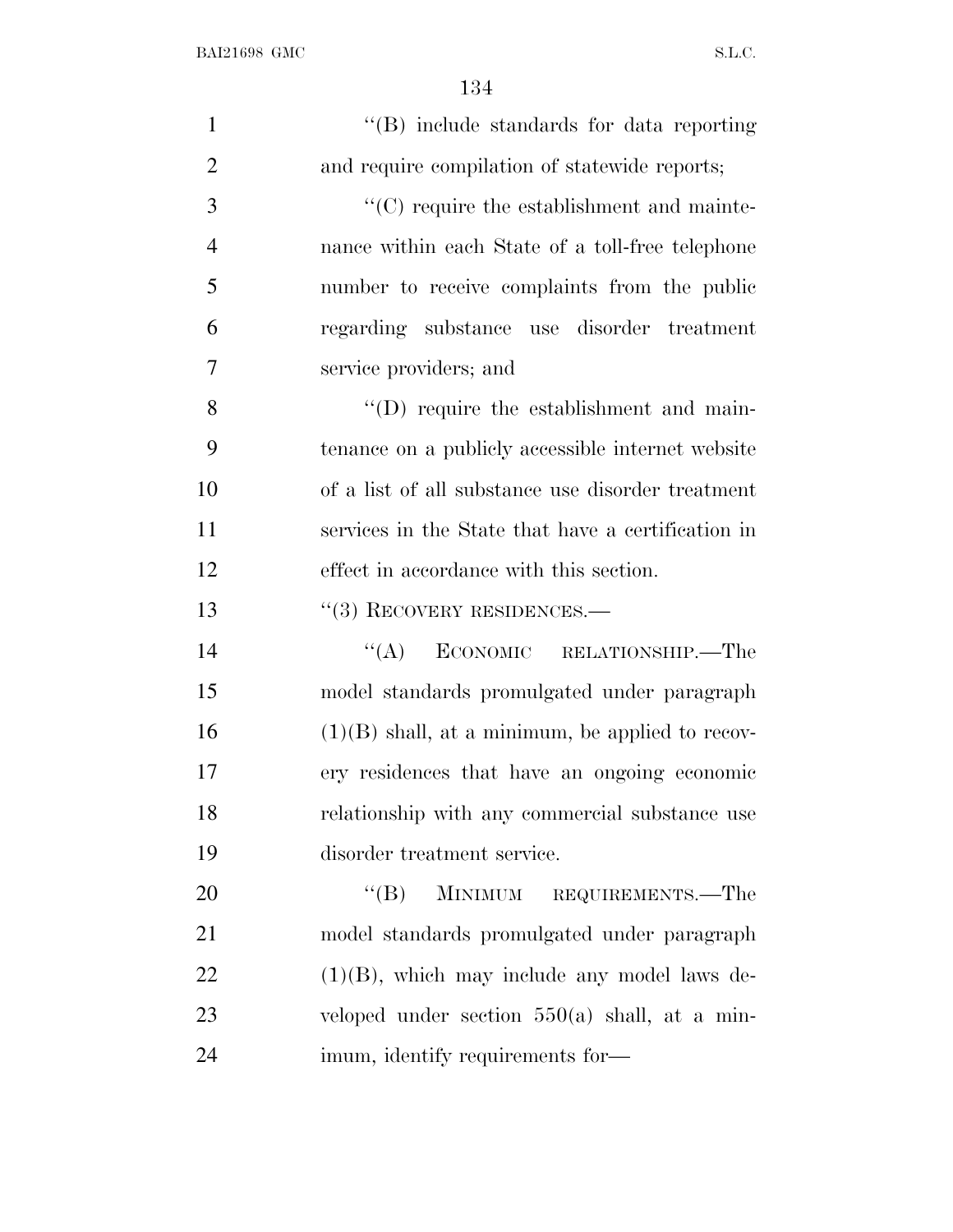| $\mathbf{1}$   | "(i) the designation of a single State        |
|----------------|-----------------------------------------------|
| $\overline{2}$ | agency to certify recovery residences;        |
| 3              | "(ii) the implementation of a process         |
| $\overline{4}$ | to ensure that the qualifications of recov-   |
| 5              | ery residences in which not fewer than 10     |
| 6              | individuals may lawfully reside are verified  |
| 7              | by means of an onsite inspection not less     |
| 8              | frequently than every 3 years by the State    |
| 9              | agency serving as the primary regulator in    |
| 10             | the State or by an independent third party    |
| 11             | that is approved by the State's primary       |
| 12             | regulator;                                    |
| 13             | "(iii) fire, safety, and health stand-        |
| 14             | ards;                                         |
| 15             | "(iv) equipping residences with opioid        |
| 16             | overdose reversal drug products, such as      |
| 17             | naloxone and training residence owners,       |
| 18             | operators, and employees in the adminis-      |
| 19             | tration of naloxone;                          |
| 20             | "(v) recovery residence owners and            |
| 21             | operators;                                    |
| 22             | $\lq\lq$ (vi) a written policy that prohibits |
| 23             | the exclusion of individuals on the basis     |
| 24             | that such individuals receive drugs ap-       |
| 25             | proved by the Food and Drug Administra-       |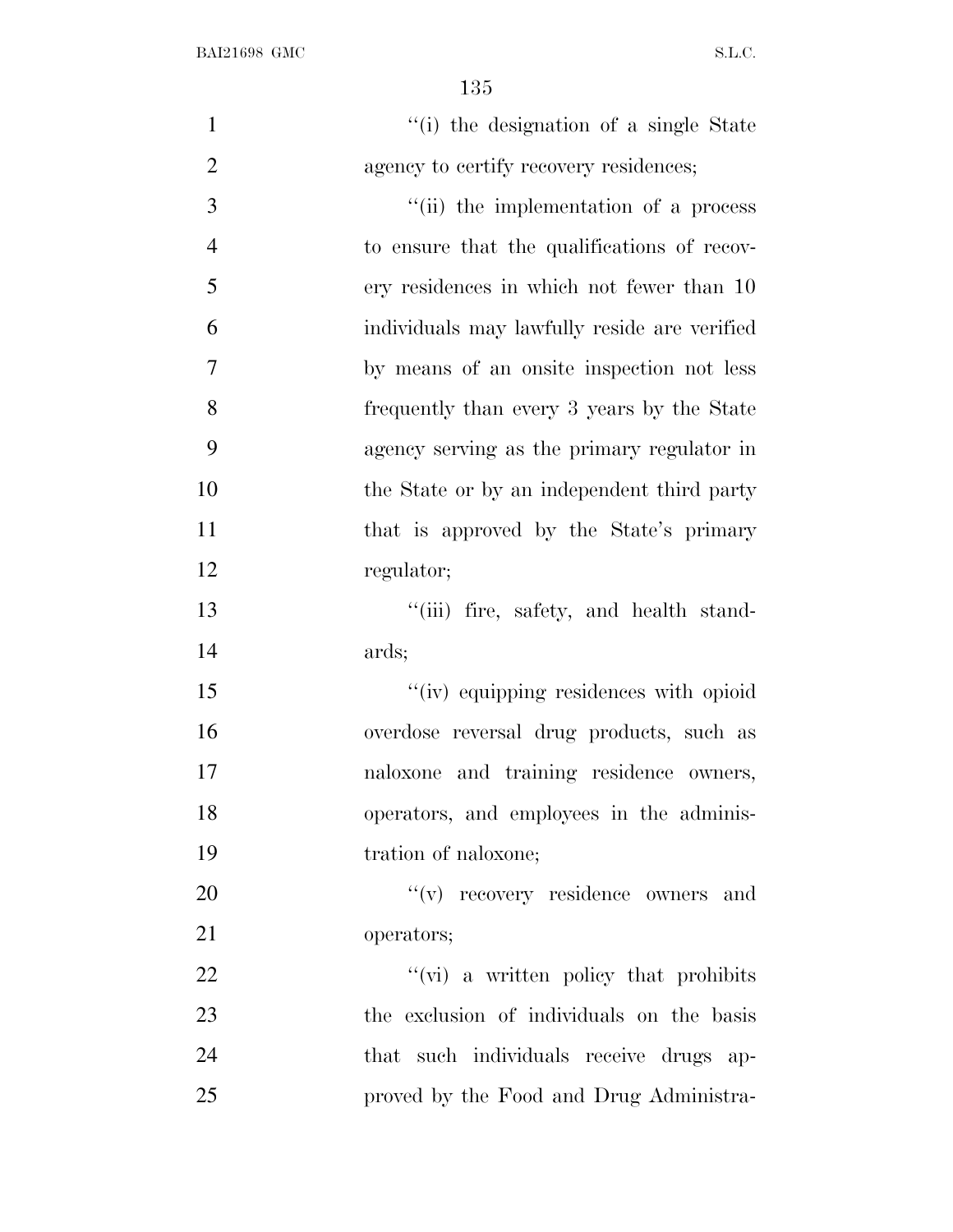| $\mathbf{1}$   | tion for the treatment of substance use dis-            |
|----------------|---------------------------------------------------------|
| $\overline{2}$ | order;                                                  |
| $\mathfrak{Z}$ | "(vii) the establishment and mainte-                    |
| $\overline{4}$ | nance within each State of a toll-free tele-            |
| 5              | phone number to receive complaints from                 |
| 6              | the public regarding recovery residences;               |
| 7              | and                                                     |
| 8              | "(viii) the establishment and mainte-                   |
| 9              | on a publicly accessible internet<br>nance              |
| 10             | website of a list of all recovery residences            |
| 11             | in the State that have a certification in ef-           |
| 12             | fect in accordance with this section.                   |
| 13             | "(4) ANNUAL ASSESSMENT.—Beginning with                  |
| 14             | respect to fiscal year 2023, the Secretary shall make   |
| 15             | a determination with respect to each State on           |
| 16             | whether the State has adopted, for each of the other    |
| 17             | specified substance use disorder treatment services     |
| 18             | identified in this section and for recovery residences, |
| 19             | standards that are in compliance in all material re-    |
| 20             | spects with the model standards promulgated in ac-      |
| 21             | cordance with this subsection.                          |
| 22             | "(c) ENSURING ACCESS TO MEDICATION FOR ADDIC-           |
| 23             | TION TREATMENT.                                         |
| 24             | MEDICATION FOR ADDICTION<br>``(1)<br>TREAT-             |
| 25             | MENT.—The Secretary may not make a grant under          |
|                |                                                         |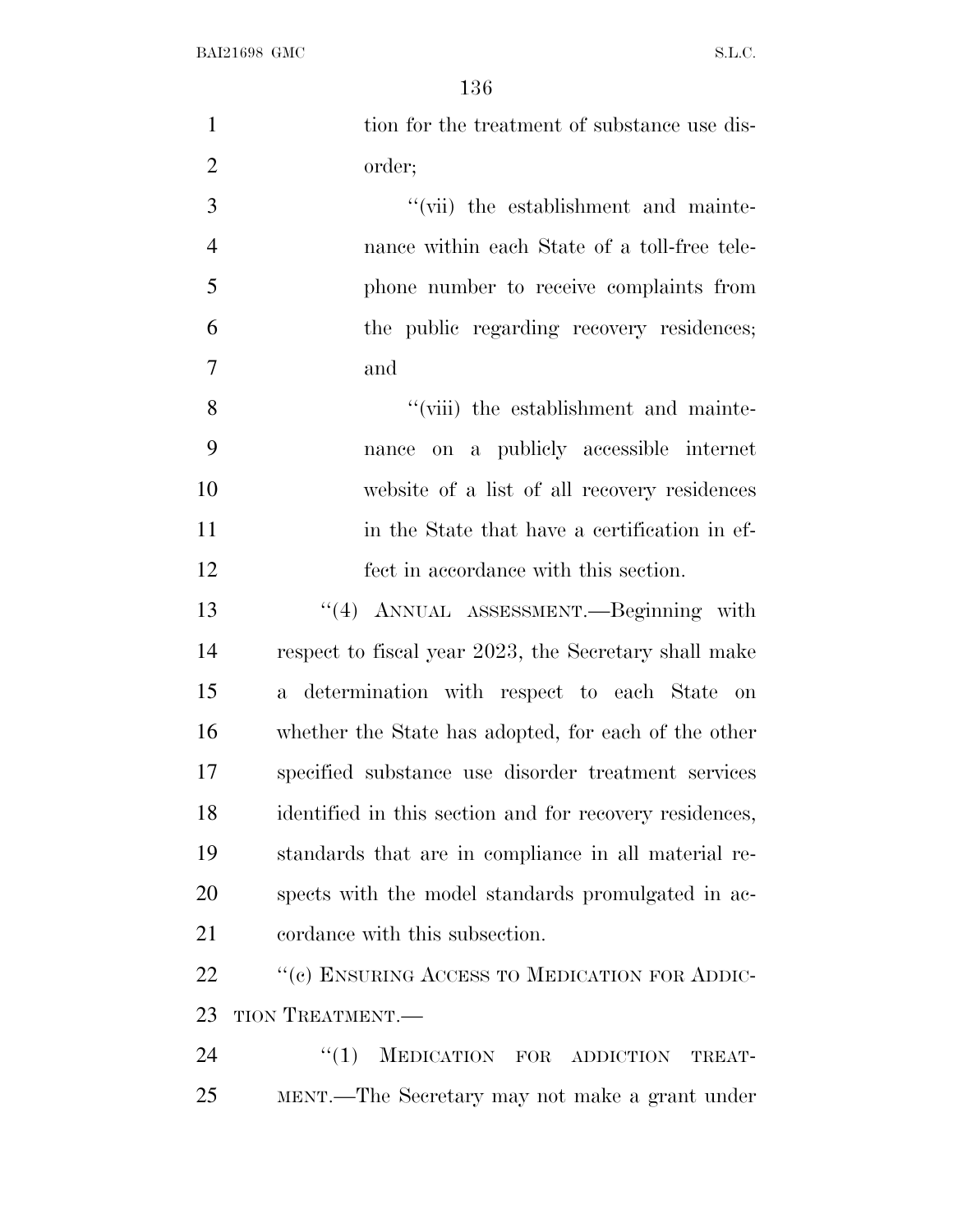| $\mathbf{1}$   | this section unless the applicant for the grant agrees  |
|----------------|---------------------------------------------------------|
| $\overline{2}$ | to require all entities offering substance use disorder |
| 3              | treatment services under the grant to offer all drugs   |
| $\overline{4}$ | approved by the Food and Drug Administration for        |
| 5              | the treatment of substance use disorder for which       |
| 6              | the applicant offers treatment.                         |
| 7              | "(2) WAIVER.—The Secretary may grant a                  |
| 8              | waiver with respect to any requirement of this sec-     |
| 9              | tion if the grant applicant involved—                   |
| 10             | $\lq\lq$ submits to the Secretary a justifica-          |
| 11             | tion for such waiver containing such informa-           |
| 12             | tion as the Secretary shall require; and                |
| 13             | "(B) agrees to require all entities offering            |
| 14             | substance use disorder treatment services under         |
| 15             | the grant to-                                           |
| 16             | "(i) offer, on site, at least 2 drugs ap-               |
| 17             | proved by the Food and Drug Administra-                 |
| 18             | tion for the treatment of substance use dis-            |
| 19             | order;                                                  |
| 20             | "(ii) provide counseling to patients on                 |
| 21             | the benefits and risks of all drugs ap-                 |
| 22             | proved by the Food and Drug Administra-                 |
| 23             | tion for the treatment of substance use dis-            |
| 24             | order; and                                              |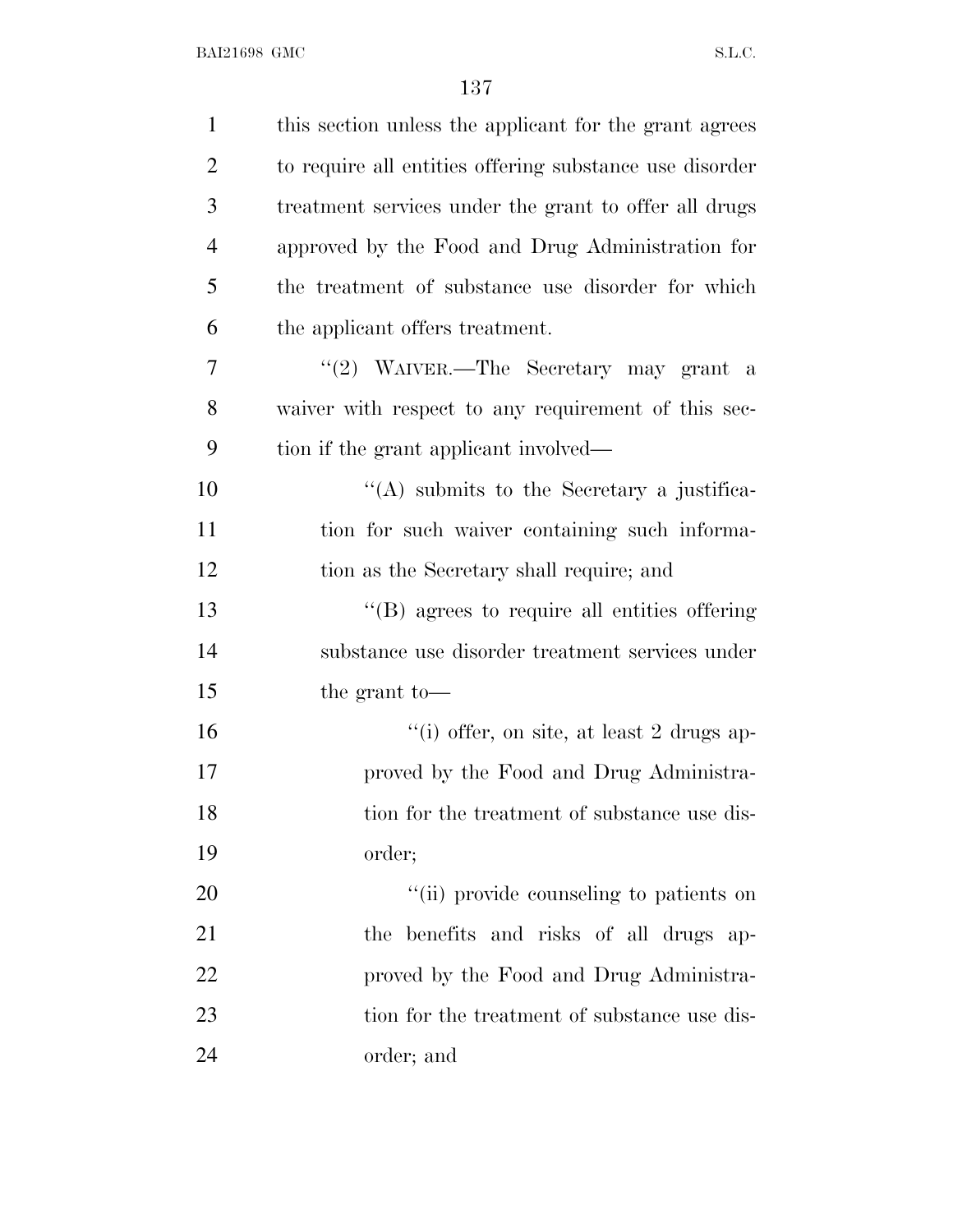| $\mathbf{1}$   | "(iii) maintain an affiliation agree-                  |
|----------------|--------------------------------------------------------|
| $\overline{2}$ | ment with a provider that can prescribe or             |
| 3              | otherwise dispense all other forms of drugs            |
| $\overline{4}$ | approved by the Food and Drug Adminis-                 |
| 5              | tration for the treatment of substance use             |
| 6              | disorder.                                              |
| 7              | "(3) GAO sTUDY.—Not later than 1 year after            |
| 8              | the date of enactment of this title, the Comptroller   |
| 9              | General of the United States shall submit to Con-      |
| 10             | gress a comprehensive report describing any rela-      |
| 11             | tionship between substance use rates, pain manage-     |
| 12             | ment practices of the Indian Health Service, and pa-   |
| 13             | tient request denials through the purchased/referred   |
| 14             | care program of the Indian Health Service.             |
| 15             | "(d) ENSURING A FULL CONTINUUM OF SERV-                |
| 16             | $ICES$ .                                               |
| 17             | "(1) IN GENERAL.—Not later than $6$ months             |
| 18             | after the date of the enactment of this title, the Ad- |
| 19             | ministrator of the Centers for Medicare & Medicaid     |
| 20             | Services shall issue a State Medicaid Director letter  |
| 21             | and tribal leader letter explaining how States and     |
| <u>22</u>      | tribes can ensure access to a continuum of services    |
| 23             | for adults with substance use disorders who are re-    |
| 24             | ceiving medical assistance under title XIX of the So-  |
| 25             | cial Security Act. Such letter shall describe how      |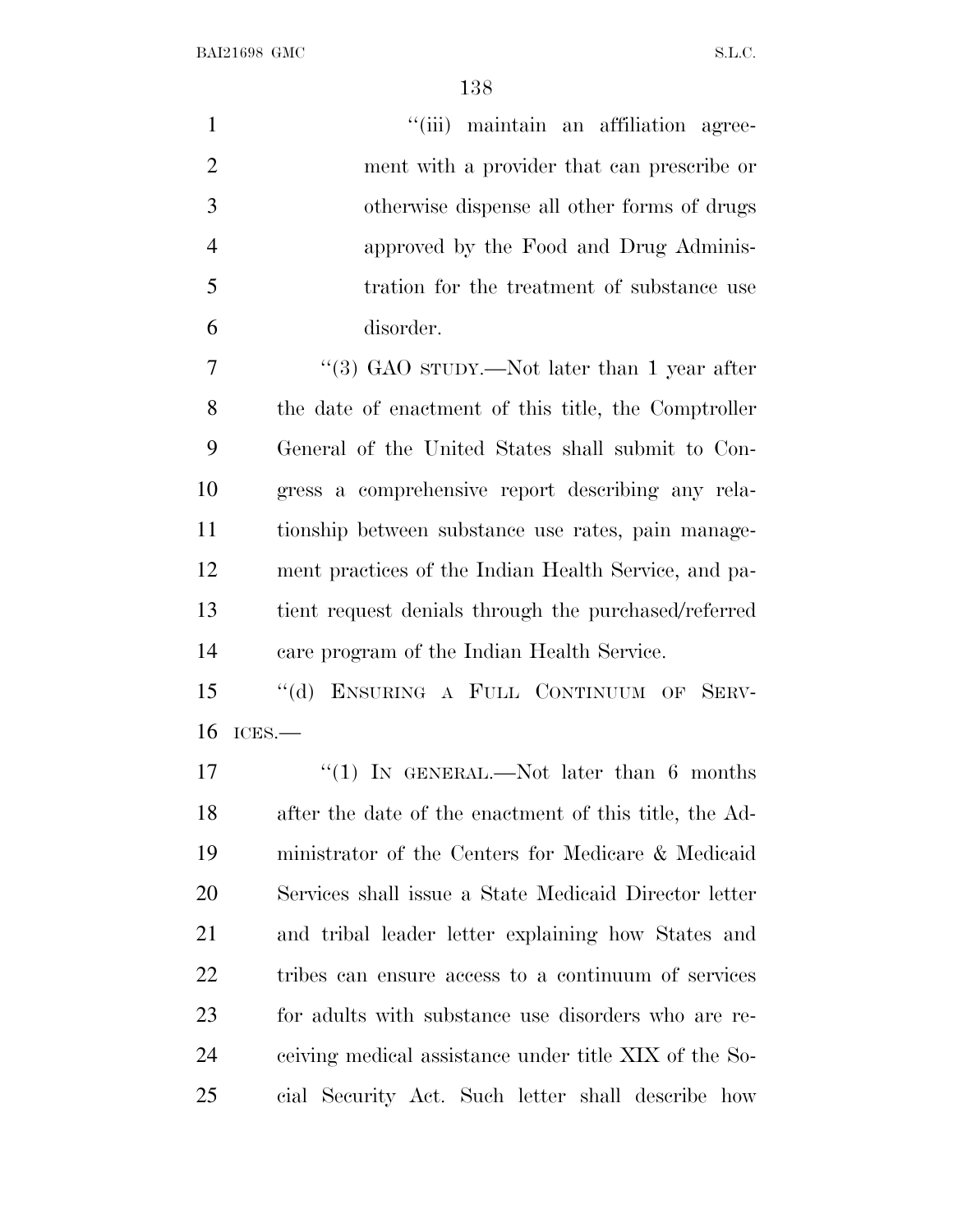States can cover the continuum of community-based, residential, and inpatient substance use disorder services and care coordination between different lev- els of care as medical assistance, as defined in sec- tion 1905(a) of such Act, including through section 1915 of such Act and through demonstration projects under section 1115 of such Act.

8 "(2) MACPAC ANALYSIS.—Not later than 1 year after the date of the enactment of this title, the Medicaid and CHIP Payment and Access Commis- sion shall conduct an analysis, and make publicly available a report containing the results of such analysis, of States' coverage of substance use serv- ices for Medicaid beneficiaries. Such report shall in- clude examples of promising strategies States use to cover a continuum of community-based substance use services.

18 "(3) ANNUAL ASSESSMENT.—Beginning with respect to fiscal year 2022, the Secretary shall make a determination with respect to each State on whether the State has carried out the requirements to ensure a continuum of services as described in section 1915(l)(4)(C) of the Social Security Act.

## **''SEC. 3436. NALOXONE DISTRIBUTION PROGRAM.**

25 "(a) ESTABLISHMENT OF PROGRAM.—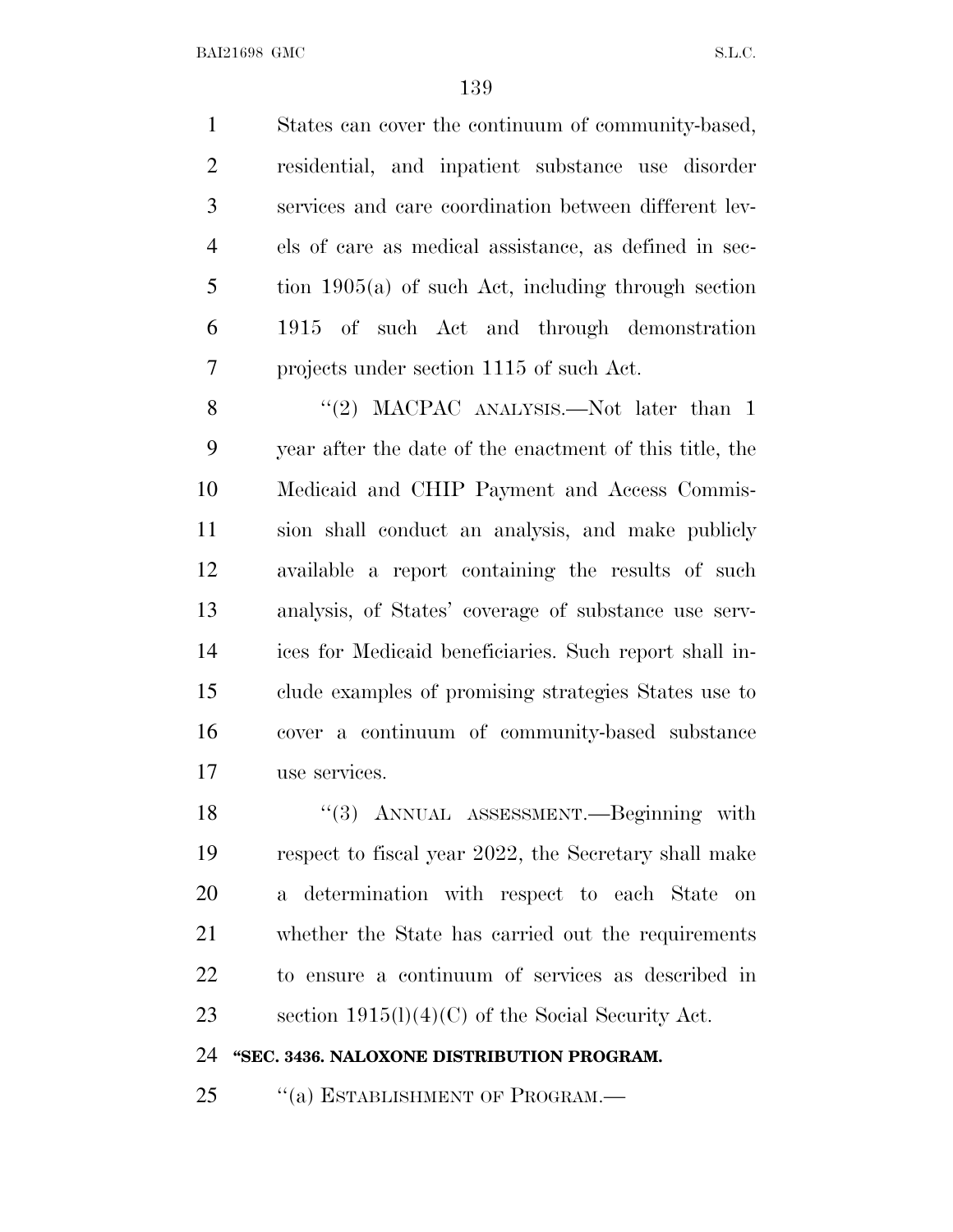1 ''(1) IN GENERAL.—The Secretary shall provide for the purchase and delivery of federally approved opioid overdose reversal drug products on behalf of each State (or Indian tribe as defined in section 4 of the Indian Health Care Improvement Act) that receives a grant under subtitle B. This paragraph constitutes budget authority in advance of appro- priations Acts, and represents the obligation of the Federal Government to provide for the purchase and delivery to States and Indian tribes of the opioid overdose reversal drug products in accordance with this paragraph.

13 "(2) SPECIAL RULES WHERE OPIOID OVERDOSE REVERSAL DRUG PRODUCTS ARE UNAVAILABLE.—To the extent that a sufficient quantity of opioid over- dose reversal drug products are not available for purchase or delivery under paragraph (1), the Sec- retary shall provide for the purchase and delivery of the available opioid overdose reversal drug products in accordance with priorities established by the Sec-21 retary, with priority given to States with at least one local area eligible for funding under section 3401(a). 23 "(b) NEGOTIATION OF CONTRACTS WITH MANUFAC-TURERS.—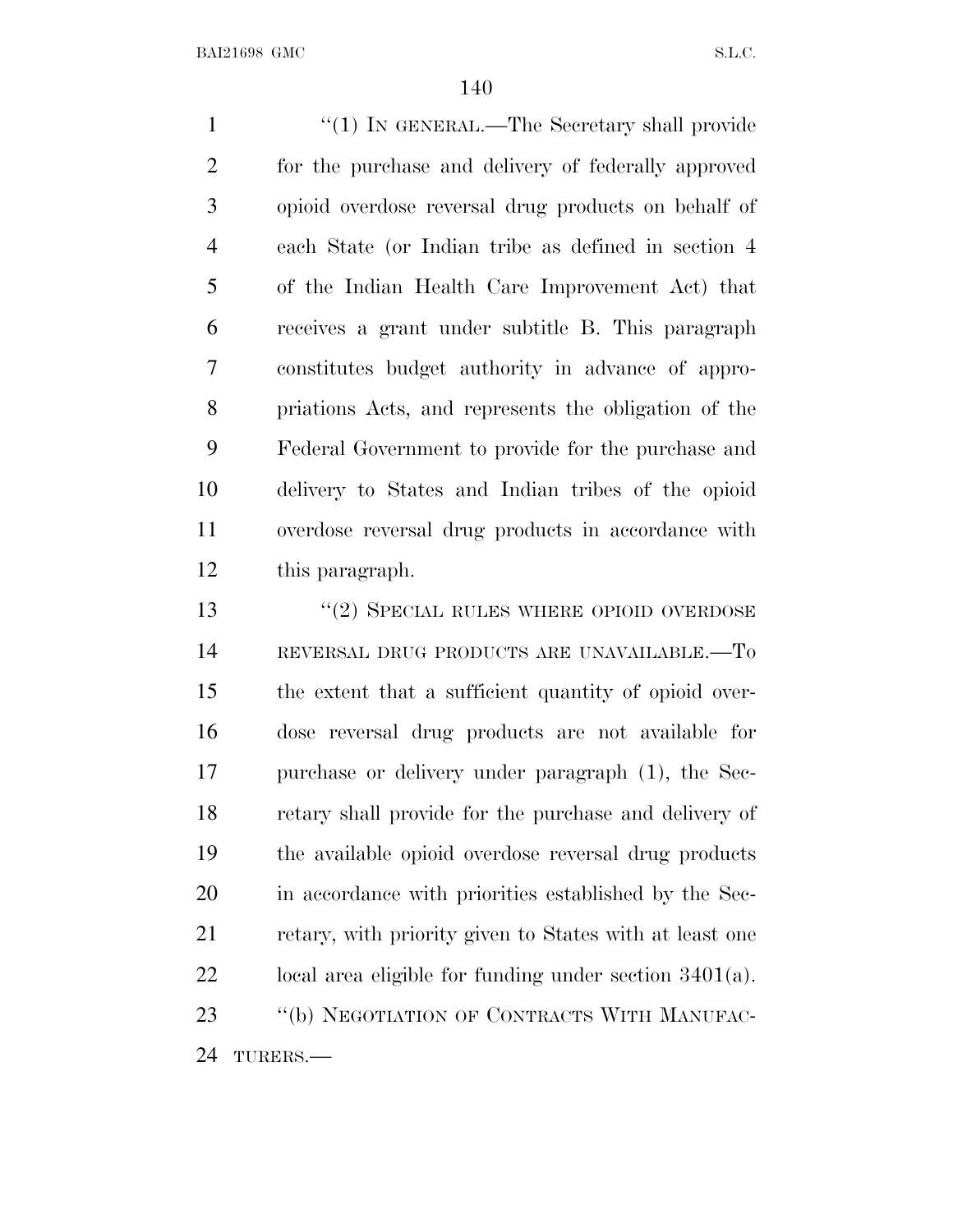1 "(1) IN GENERAL.—For the purpose of car- rying out this section, the Secretary shall negotiate and enter into contracts with manufacturers of opioid overdose reversal drug products consistent with the requirements of this subsection and, to the maximum extent practicable, consolidate such con- tracting with any other contracting activities con- ducted by the Secretary to purchase opioid overdose reversal drug products. The Secretary may enter into such contracts under which the Federal Govern- ment is obligated to make outlays, the budget au- thority for which is not provided for in advance in appropriations Acts, for the purchase and delivery of opioid overdose reversal drug products under sub- section (a). 16 "(2) AUTHORITY TO DECLINE CONTRACTS.— The Secretary may decline to enter into contracts under this subsection and may modify or extend such contracts. 20 "(3) CONTRACT PRICE.— 21 ""(A) IN GENERAL.—The Secretary, in ne-

 gotiating the prices at which opioid overdose re- versal drug products will be purchased and de- livered from a manufacturer under this sub-section, shall take into account quantities of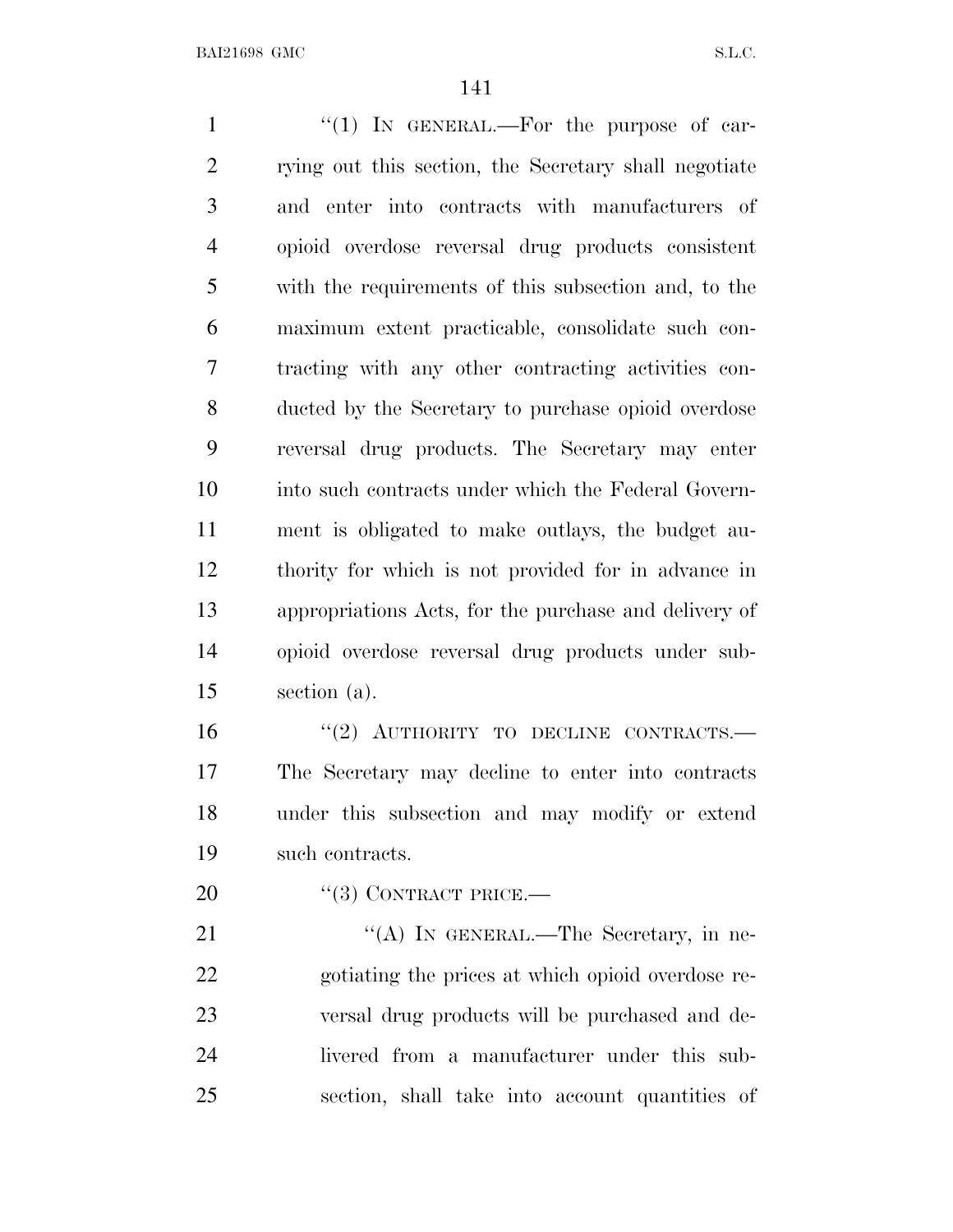| $\mathbf{1}$   | opioid overdose reversal drug products to be         |
|----------------|------------------------------------------------------|
| $\overline{2}$ | purchased by States under the option under           |
| 3              | paragraph $(4)(B)$ .                                 |
| $\overline{4}$ | "(B) NEGOTIATION OF DISCOUNTED PRICE                 |
| 5              | FOR OPIOID OVERDOSE REVERSAL DRUG PROD-              |
| 6              | UCTS.—With respect to contracts entered into         |
| 7              | for the purchase of opioid overdose reversal         |
| 8              | drug products on behalf of States under this         |
| 9              | subsection, the price for the purchase of such       |
| 10             | drug product shall be a discounted price nego-       |
| 11             | tiated by the Secretary.                             |
| 12             | "(4) PRODUCT DOSAGE.-All opioid overdose             |
| 13             | reversal products purchased under this section shall |
| 14             | contain-                                             |
| 15             | $\lq\lq$ for each dose, the maximum amount           |
| 16             | of active pharmaceutical ingredient that acts as     |
| 17             | an opioid receptor antagonist as recommended         |
| 18             | by the Food and Drug Administration as an            |
| 19             | initial dose when administered by one of the ap-     |
| 20             | proved, labeled routes of administration<br>in       |
| 21             | adults; and                                          |
| 22             | "(B) a minimum of two doses packaged to-             |
| 23             | gether.                                              |
| 24             | $``(5)$ QUANTITIES AND TERMS OF DELIVERY.—           |
| 25             | Under contracts under this subsection—               |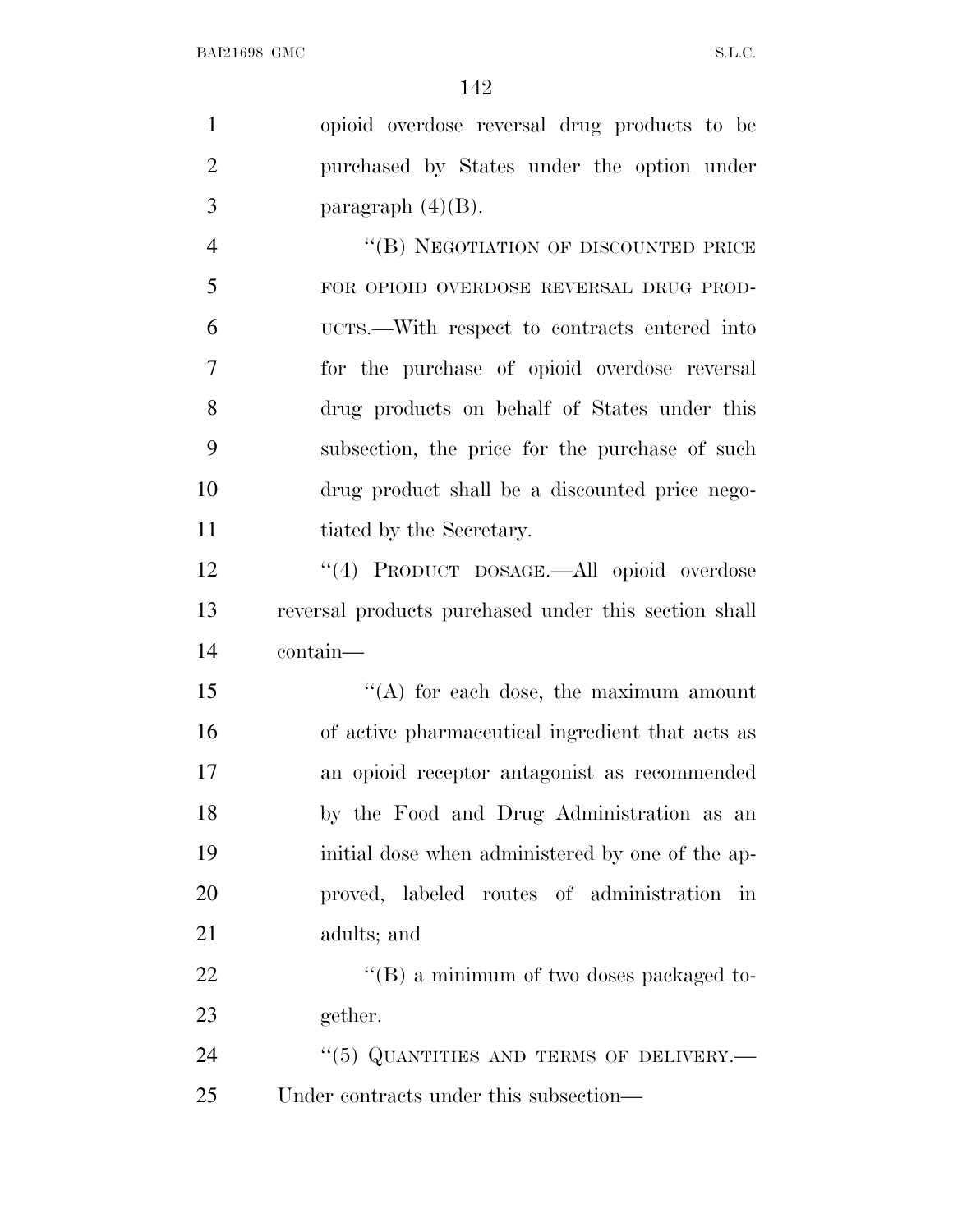$\langle (A) \rangle$  the Secretary shall provide, consistent with paragraph (6), for the purchase and deliv- ery on behalf of States and Indian tribes of quantities of opioid overdose reversal drug products; and

 ''(B) each State and Indian tribe, at the option of the State or tribe, shall be permitted to obtain additional quantities of opioid over- dose reversal drug products (subject to amounts specified to the Secretary by the State or tribe in advance of negotiations) through purchasing the opioid overdose reversal drug products from the manufacturers at the applicable price nego- tiated by the Secretary consistent with para- graph (3), if the State or tribe provides to the Secretary such information (at a time and man- ner specified by the Secretary, including in ad- vance of negotiations under paragraph (1)) as the Secretary determines to be necessary, to provide for quantities of opioid overdose rever- sal drug products for the State or tribe to pur- chase pursuant to this subsection and to deter- mine annually the percentage of the opioid over- dose reversal drug market that is purchased pursuant to this section and this subparagraph.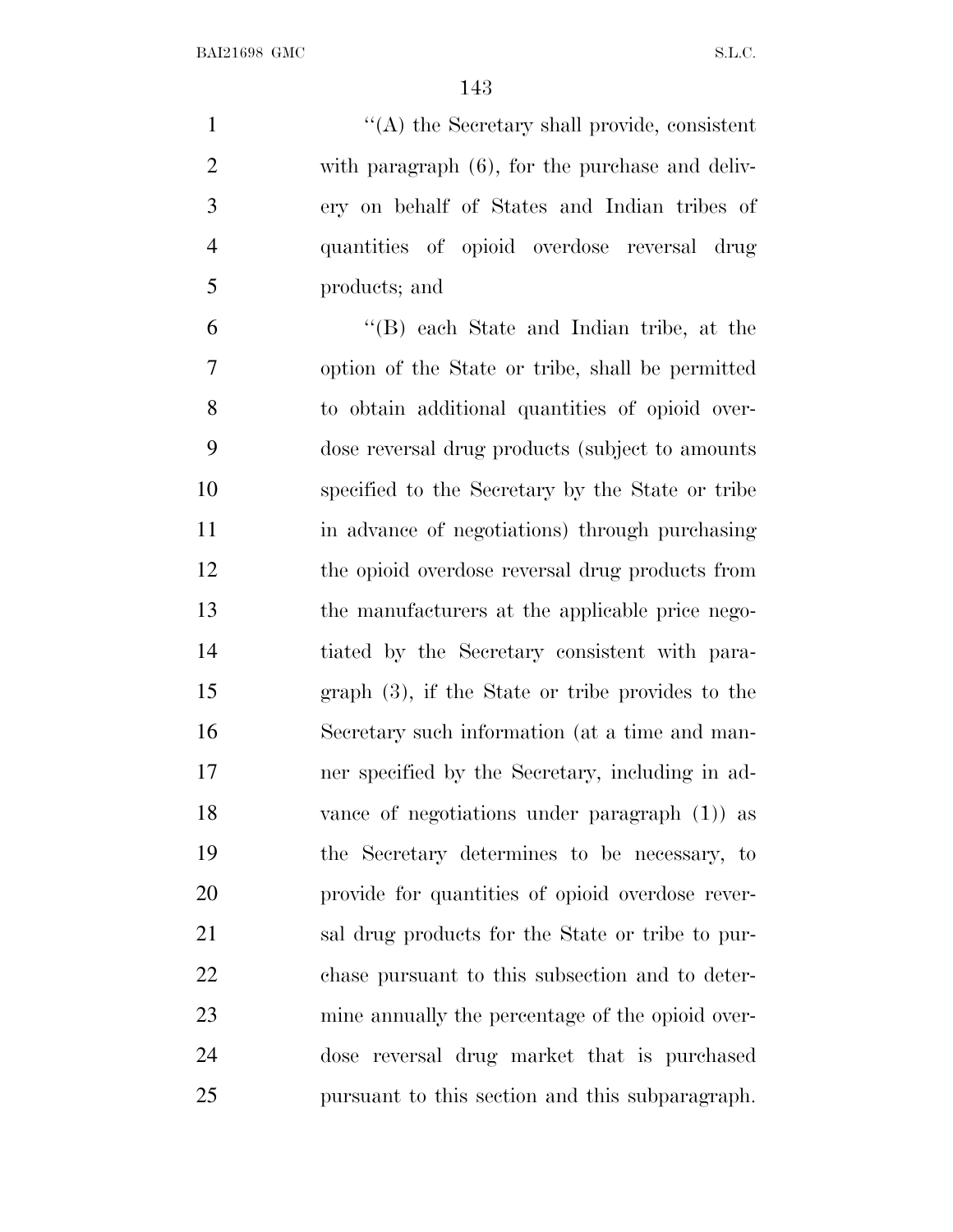The Secretary shall enter into the initial negotia- tions not later than 180 days after the date of the enactment of this title.

4 "(6) CHARGES FOR SHIPPING AND HAN- DLING.—The Secretary may enter into a contract referred to in paragraph (1) only if the manufac- turer involved agrees to submit to the Secretary such reports as the Secretary determines to be ap- propriate to assure compliance with the contract and if, with respect to a State program under this sec- tion that does not provide for the direct delivery of qualified opioid overdose reversal drug products, the manufacturer involved agrees that the manufacturer will provide for the delivery of the opioid overdose reversal drug products on behalf of the State in ac- cordance with such program and will not impose any charges for the costs of such delivery (except to the extent such costs are provided for in the price estab-lished under paragraph (3)).

20 "(7) MULTIPLE SUPPLIERS.—In the case of the opioid overdose reversal drug product involved, the Secretary may, as appropriate, enter into a contract referred to in paragraph (1) with each manufacturer of the opioid overdose reversal drug product that meets the terms and conditions of the Secretary for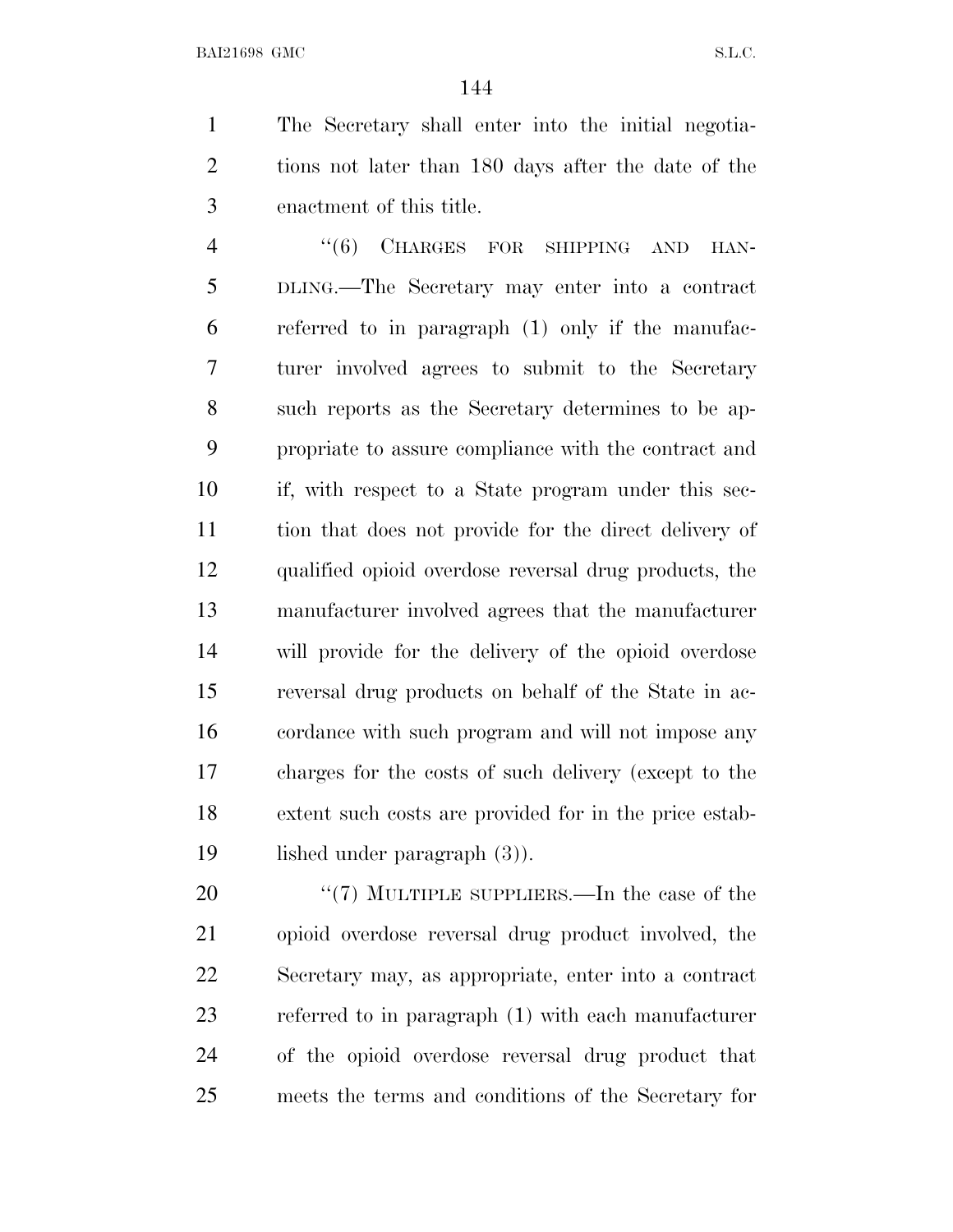an award of such a contract (including terms and conditions regarding safety and quality). With re- spect to multiple contracts entered into pursuant to this paragraph, the Secretary may have in effect dif- ferent prices under each of such contracts and, with respect to a purchase by States pursuant to para- graph (4)(B), each eligible State may choose which of such contracts will be applicable to the purchase. 9 "(c) USE OF OPIOID OVERDOSE REVERSAL DRUG PRODUCT LIST.—Beginning not later than one year after the first contract has been entered into under this section, the Secretary shall use, for the purpose of the purchase, delivery, and administration of opioid overdose reversal drug products under this section, the list established (and periodically reviewed and, as appropriate, revised) by an advisory committee, established by the Secretary and lo- cated within the Centers for Disease Control and Preven- tion, which considers the cost effectiveness of each opioid overdose reversal drug product.

20 "(d) STATE DISTRIBUTION OF OPIOID OVERDOSE REVERSAL DRUG PRODUCTS.—States shall distribute opioid overdose reversal drug products received under this section to the following: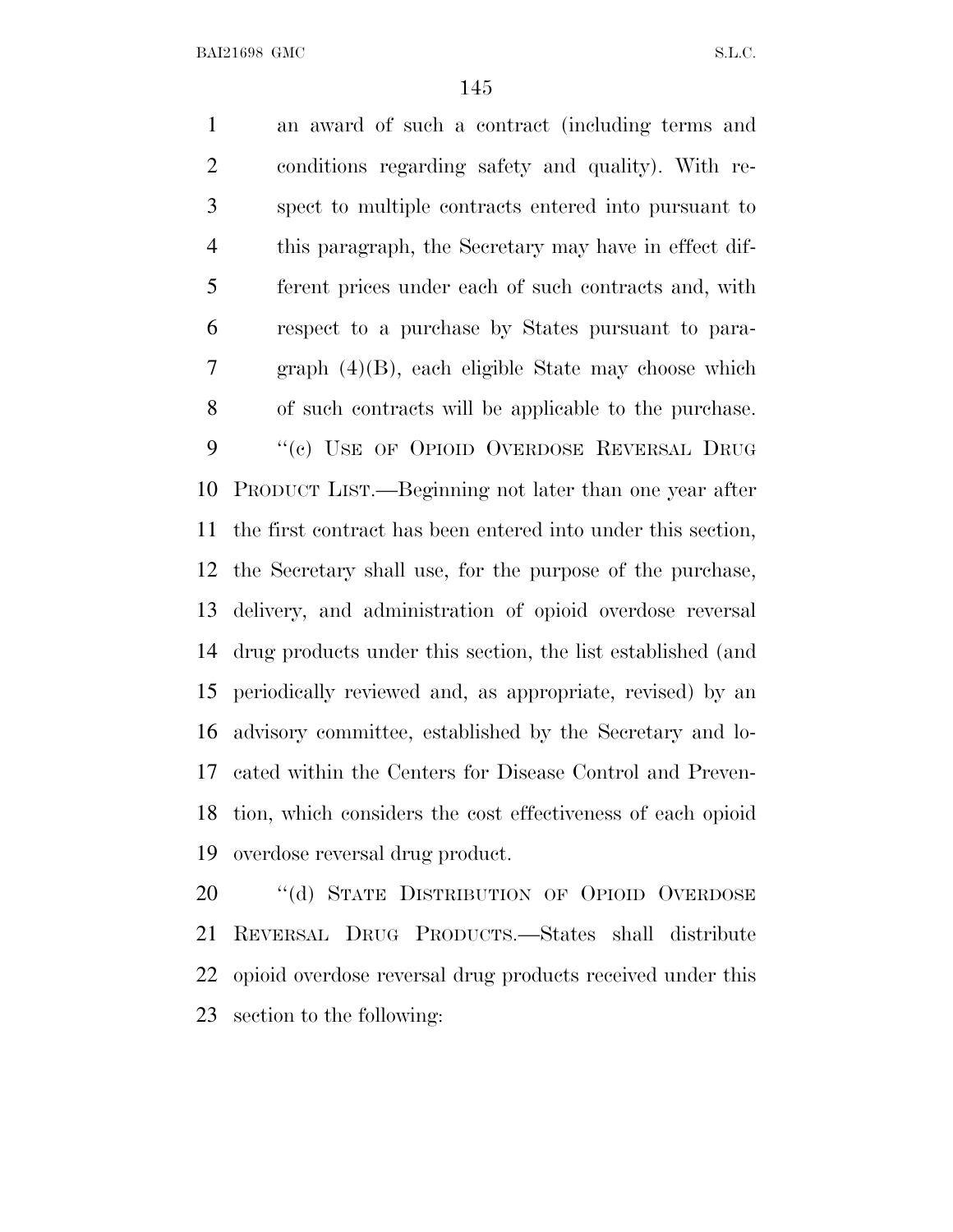| $\mathbf{1}$   | $"(1)$ First responders and local emergency med-         |
|----------------|----------------------------------------------------------|
| $\overline{2}$ | ical services organizations, including volunteer emer-   |
| 3              | gency medical services organizations.                    |
| $\overline{4}$ | $\lq(2)$ Public entities with authority to administer    |
| 5              | local public health services, including all local health |
| 6              | departments, for the purposes of making opioid over-     |
| 7              | dose reversal drug products available to—                |
| 8              | $\lq\lq$ nonprofit entities, including—                  |
| 9              | "(i) community-based organizations                       |
| 10             | that provide substance use disorder treat-               |
| 11             | ments or harm reduction services;                        |
| 12             | ``(ii)<br>nonprofit entities that provide                |
| 13             | substance use disorder treatments or harm                |
| 14             | reduction services; and                                  |
| 15             | "(iii) faith based organizations that                    |
| 16             | provide substance use disorder treatments                |
| 17             | or harm reduction services;                              |
| 18             | $\lq\lq$ other areas of high need; and                   |
| 19             | $\lq\lq$ (C) the general public.                         |
| 20             | "(e) STATE REQUIREMENTS.—To be eligible to re-           |
| 21             | ceive opioid overdose reversal drugs under this section, |
| 22             | each State shall—                                        |
| 23             | $\cdot$ (1) establish a program for distributing opioid  |
| 24             | overdose reversal drug products to first responders,     |
| 25             | the general public, and entities with authority to ad-   |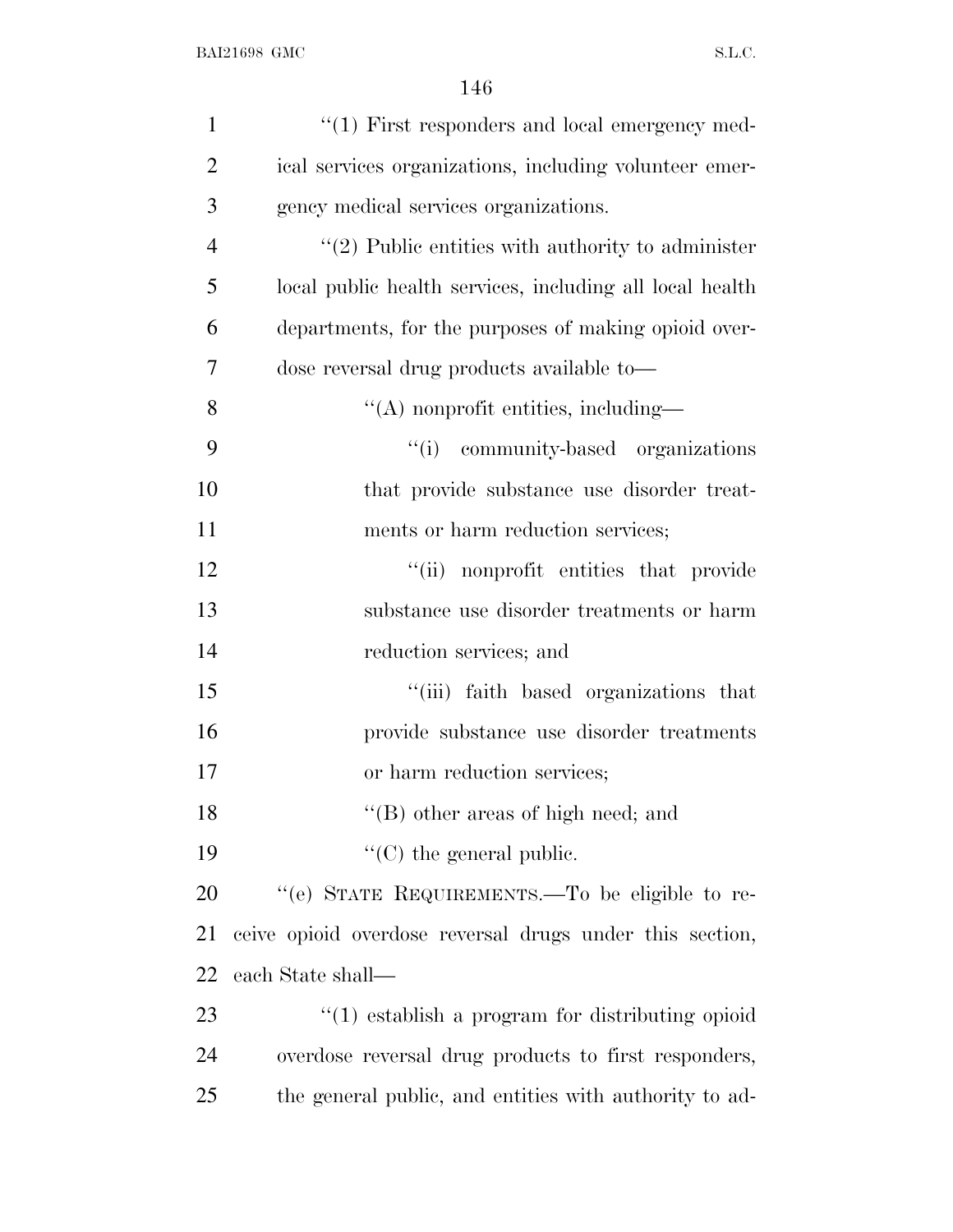minister local public health services, including local health departments;

 ''(2) beginning in the second year of the pro- gram, demonstrate a distribution rate of a minimum of 90 percent of the opioid overdose reversal drug products received under this program; and

 ''(3) certify to the Secretary that the State has in place a Good Samaritan Law that ensures immu- nity from arrest and prosecution, including from pa- role and probation violations, except that the State may apply to the Secretary for a waiver of the re- quirement of this paragraph, and such waiver if granted shall not be longer than 3 years in duration and may not be renewed unless the State can show progress being made towards instituting a Good Sa-maritan Law; and

17 ''(4) certify to the Secretary that the State has in place additional measures that enhance access to opioid overdose reversal drug products, such as laws that provide civil or disciplinary immunity for med- ical personnel who prescribe an opioid overdose re- versal drug product, Third Party Prescription Laws, Collaborative Practice Agreements, and Standing Orders.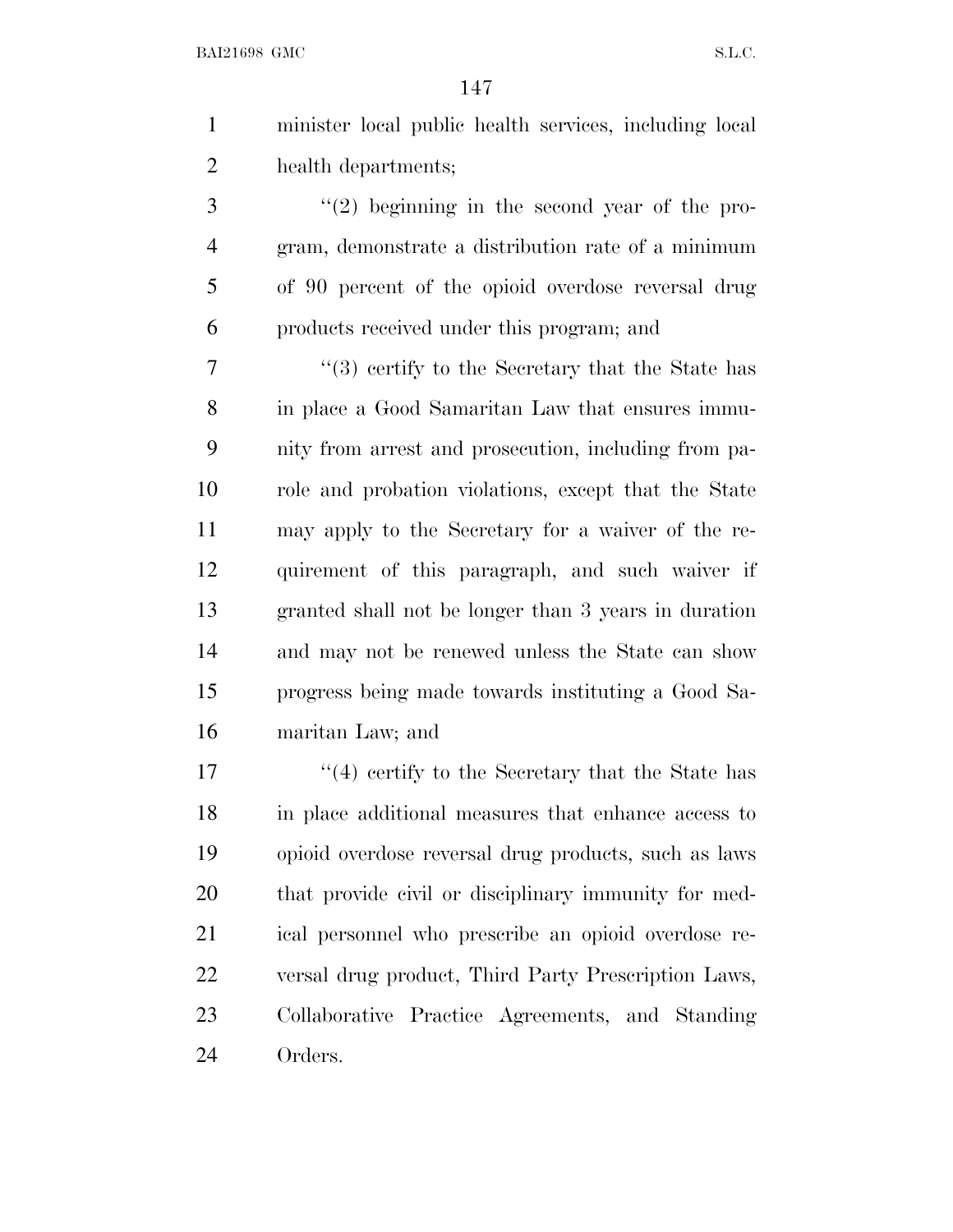''(f) INDIAN TRIBE REQUIREMENTS.—The Indian Health Service, in consultation with Indian tribes, shall determine any requirements that shall apply to Indian tribes receiving opioid overdose reversal drug products made available under this section.

"(g) DEFINITIONS.—For purposes of this section:

7 <sup>"(1)</sup> COLLABORATIVE PRACTICE AGREEMENT. The term 'Collaborative Practice Agreement' means an agreement under which a pharmacist operates under authority delegated by another licensed practi-tioner with prescribing authority.

12 "(2) EMERGENCY MEDICAL SERVICE.—The term 'emergency medical service' means resources used by a public or private licensed entity to deliver medical care outside of a medical facility under emergency conditions that occur as a result of the condition of the patient and includes services deliv- ered (either on a compensated or volunteer basis) by an emergency medical services provider or other pro- vider that is licensed or certified by the State in- volved as an emergency medical technician, a para- medic, or an equivalent professional (as determined 23 by the State).

24 "(3) GOOD SAMARITAN LAW.—The term 'Good Samaritan Law' means a law that provides criminal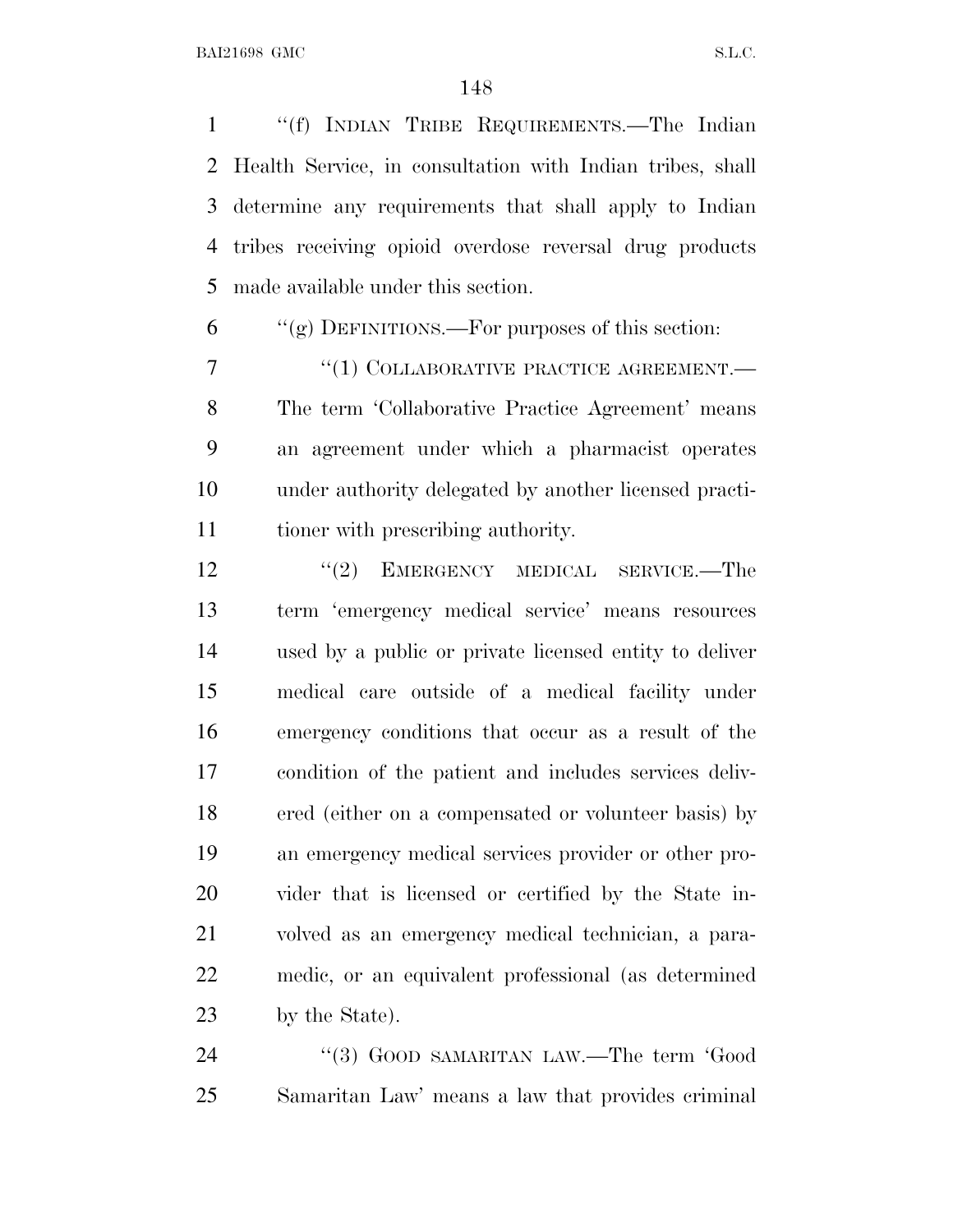immunity for a person who administers an opioid overdose reversal drug product, a person who, in good faith, seeks medical assistance for someone ex- periencing a drug-related overdose, or a person who experiences a drug-related overdose and is in need of medical assistance and, in good faith, seeks such medical assistance, or is the subject of such a good faith request for medical assistance. ''(4) INDIANS.—The terms 'Indian', 'Indian tribe', 'tribal organization', and 'urban Indian orga- nization' have the meanings given such terms in sec- tion 4 of the Indian Health Care Improvement Act. 13 "(5) MANUFACTURER.—The term 'manufac- turer' means any corporation, organization, or insti- tution, whether public or private (including Federal, State, and local departments, agencies, and instru- mentalities), which manufactures, imports, proc- esses, or distributes under its label any opioid over- dose reversal drug product. The term 'manufacture' means to manufacture, import, process, or distribute an opioid overdose reversal drug. 22 "(6) OPIOID OVERDOSE REVERSAL DRUG PROD-

 UCT.—The term 'opioid overdose reversal drug prod- uct' means a finished dosage form that has been ap-proved by the Food and Drug Administration and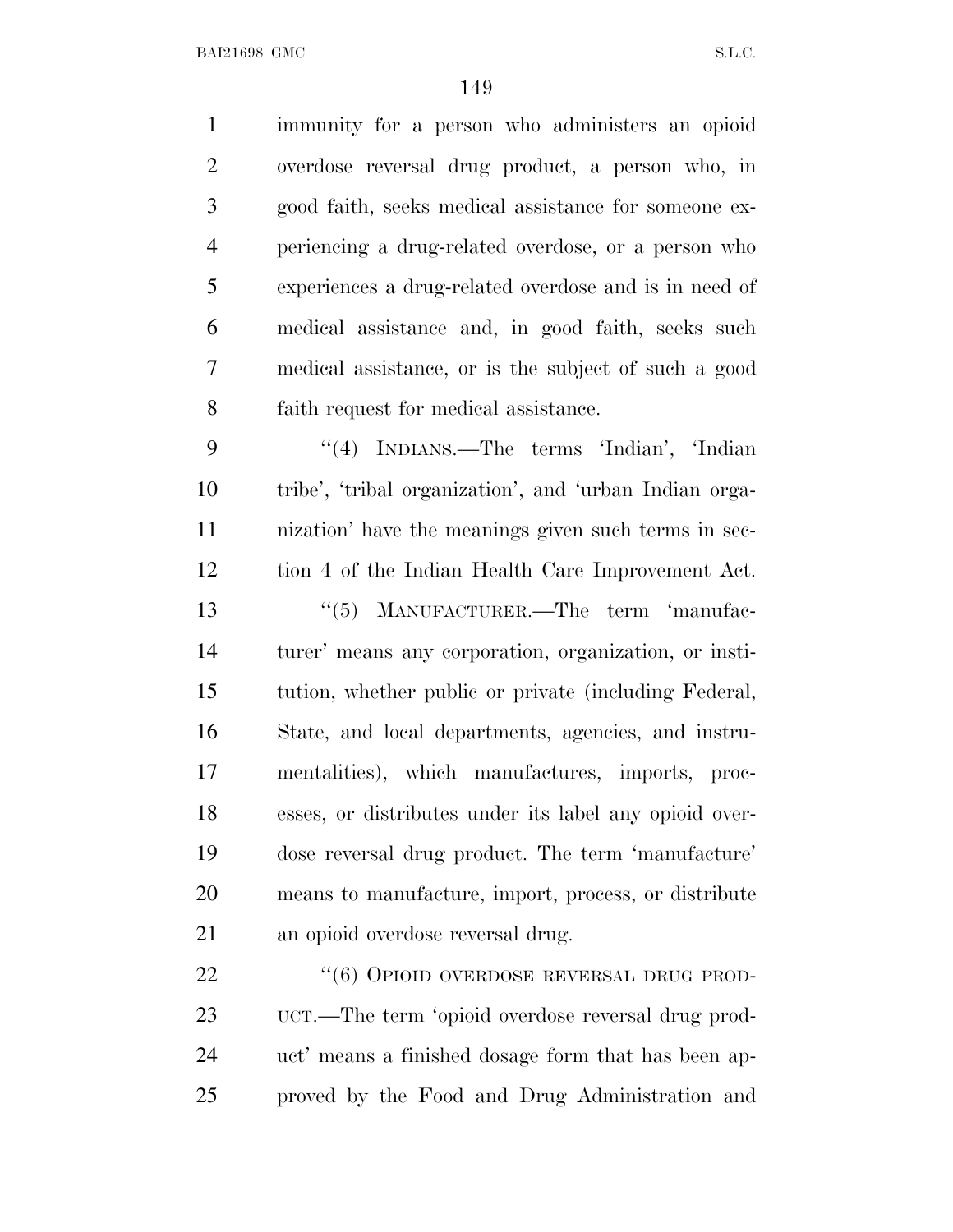that contains an active pharmaceutical ingredient that acts as an opioid receptor antagonist. The term 'opioid overdose reversal drug product' includes a combination product, as defined in section 3.2(e) of 5 title 21, Code of Federal Regulations.

 ''(7) STANDING ORDER.—The term 'standing order' means a non-patient-specific order covering administration of medication by others to a patient who may be unknown to the prescriber at the time of the order.

11 ''(8) THIRD PARTY PRESCRIPTION.—The term 'third party prescription' means an order written for medication dispensed to one person with the inten- tion that it will be administered to another person. ''(h) AUTHORIZATION OF APPROPRIATIONS.—There is authorized to be appropriated to carry out this suc-tion—

| 18 | "(1) $$1,000,000,000$ for fiscal year 2022; |
|----|---------------------------------------------|
| 19 | "(2) $$1,000,000,000$ for fiscal year 2023; |
| 20 | $(3)$ \$1,000,000,000 for fiscal year 2024; |
| 21 | "(4) $$1,000,000,000$ for fiscal year 2025; |
| 22 | $(5)$ \$1,000,000,000 for fiscal year 2026; |
| 23 | $(6)$ \$1,000,000,000 for fiscal year 2027; |
| 24 | "(7) $$1,000,000,000$ for fiscal year 2028; |
| 25 | $(8)$ \$1,000,000,000 for fiscal year 2029; |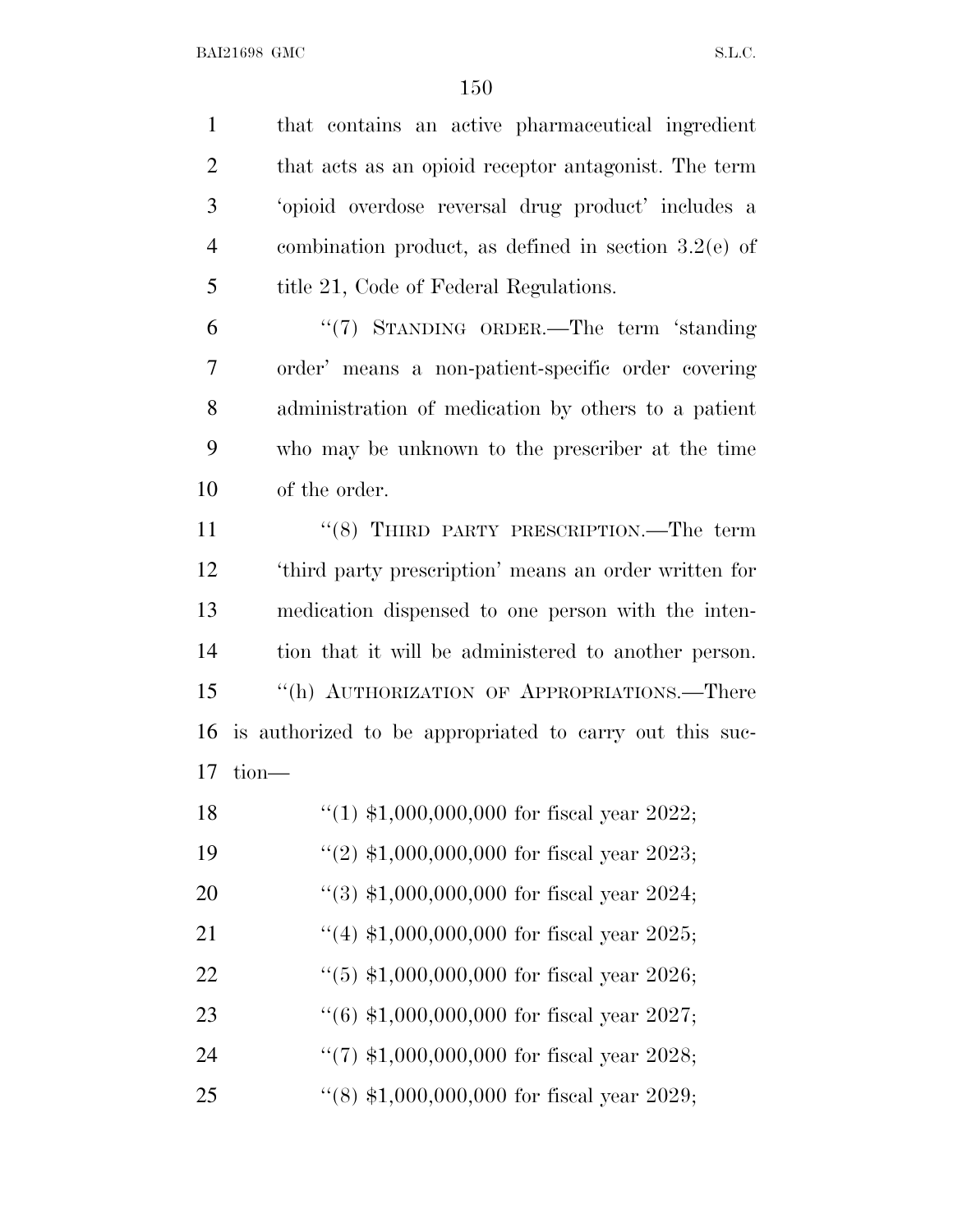| $\mathbf{1}$   | $(9)$ \$1,000,000,000 for fiscal year 2030; and           |
|----------------|-----------------------------------------------------------|
| $\overline{2}$ | " $(10)$ \$1,000,000,000 for fiscal year 2031.            |
| 3              | "SEC. 3437. ADDITIONAL FUNDING FOR THE NATIONAL IN-       |
| $\overline{4}$ | STITUTES OF HEALTH.                                       |
| 5              | "There is authorized to be appropriated to the Na-        |
| 6              | tional Institutes of Health for the purpose of conducting |
| 7              | research on addiction and pain, including research to de- |
| 8              | velop overdose reversal drug products, non-opioid drug    |
| 9              | products and non-pharmacological treatments for address-  |
| 10             | ing pain and substance use disorder, and drug products    |
| 11             | used to treat substance use disorder—                     |
| 12             | "(1) $$1,000,000,000$ for fiscal year 2022;               |
| 13             | "(2) $$1,000,000,000$ for fiscal year 2023;               |
| 14             | $(3)$ \$1,000,000,000 for fiscal year 2024;               |
| 15             | "(4) $$1,000,000,000$ for fiscal year 2025;               |
| 16             | $(5)$ \$1,000,000,000 for fiscal year 2026;               |
| 17             | $(6)$ \$1,000,000,000 for fiscal year 2027;               |
| 18             | $(7)$ \$1,000,000,000 for fiscal year 2028;               |
| 19             | "(8) $$1,000,000,000$ for fiscal year 2029;               |
| 20             | $(9, 1,000,000,000)$ for fiscal year 2030; and            |
| 21             | $(10)$ \$1,000,000,000 for fiscal year 2031.              |
| 22             | "SEC. 3438. ADDITIONAL FUNDING FOR THE CENTERS FOR        |
| 23             | DISEASE CONTROL AND PREVENTION.                           |
| 24             | "(a) IMPROVED DATA COLLECTION AND PREVEN-                 |
| 25             | TION OF INFECTIOUS DISEASE TRANSMISSION.—                 |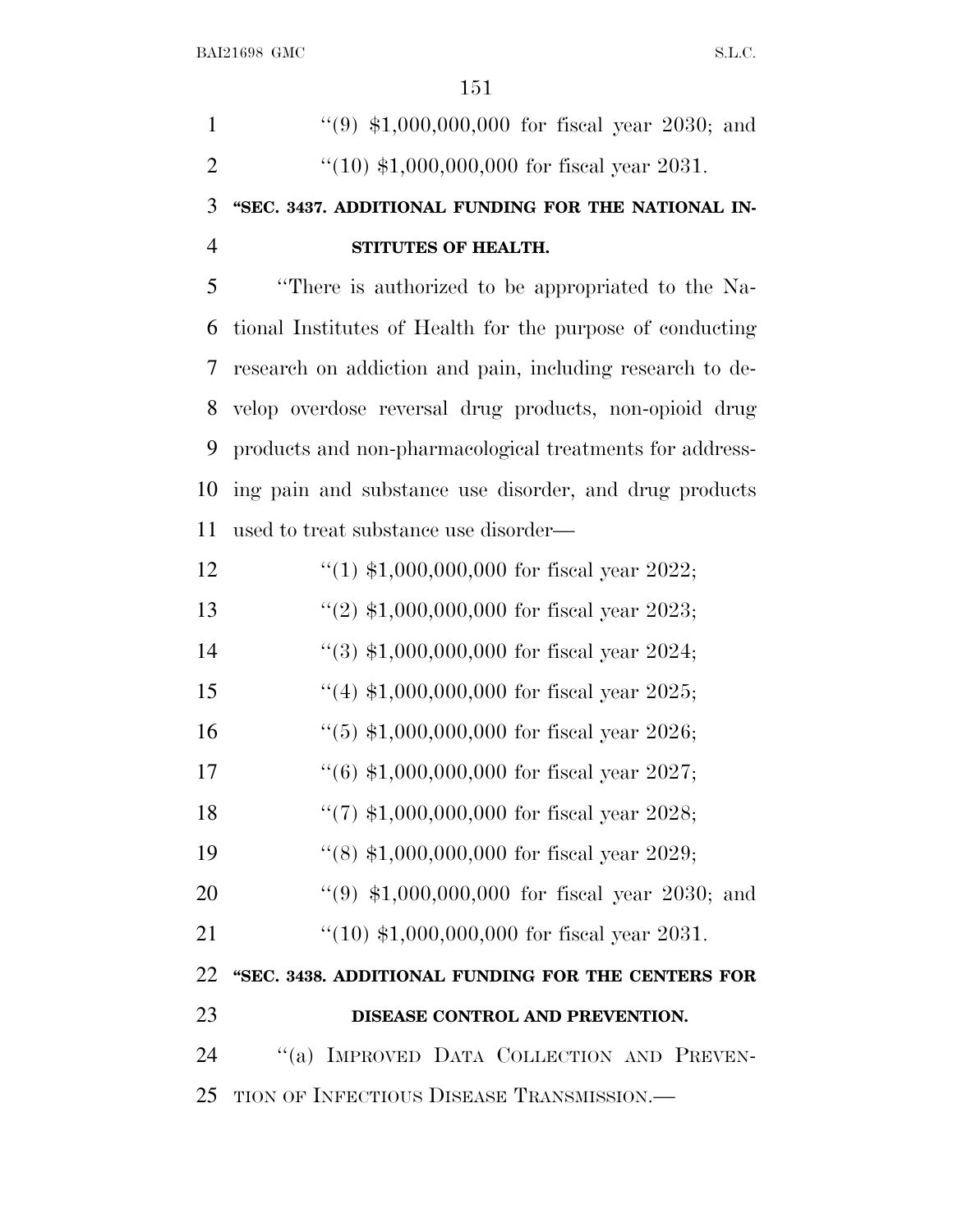1 "(1) DATA COLLECTION.—The Centers for Dis- ease Control and Prevention shall use a portion of the funding appropriated under this section to en- sure that all States participate in the Enhanced State Opioid Overdose Surveillance program and to provide technical assistance to medical examiners and coroners to facilitate improved data collection on fatal overdoses through such program.

9 "(2) CENTERS FOR DISEASE CONTROL AND PREVENTION.—The Centers for Disease Control and Prevention shall use amounts appropriated under this section for the purpose of improving data on drug overdose deaths and non-fatal drug overdoses, surveillance related to addiction and substance use disorder, and the prevention of transmission of infec-tious diseases related to substance use.

17 ''(3) TRIBAL DATA.—Not later than 6 months after the date of enactment of this title, the Director of the Centers for Disease Control and Prevention shall consult with Indian tribes and confer with urban Indian organizations to develop and imple- ment strategies that improve surveillance and re- porting of fatal overdose deaths among American In- dians and Alaska Natives, including strategies that reduce the underestimation of fatal overdose deaths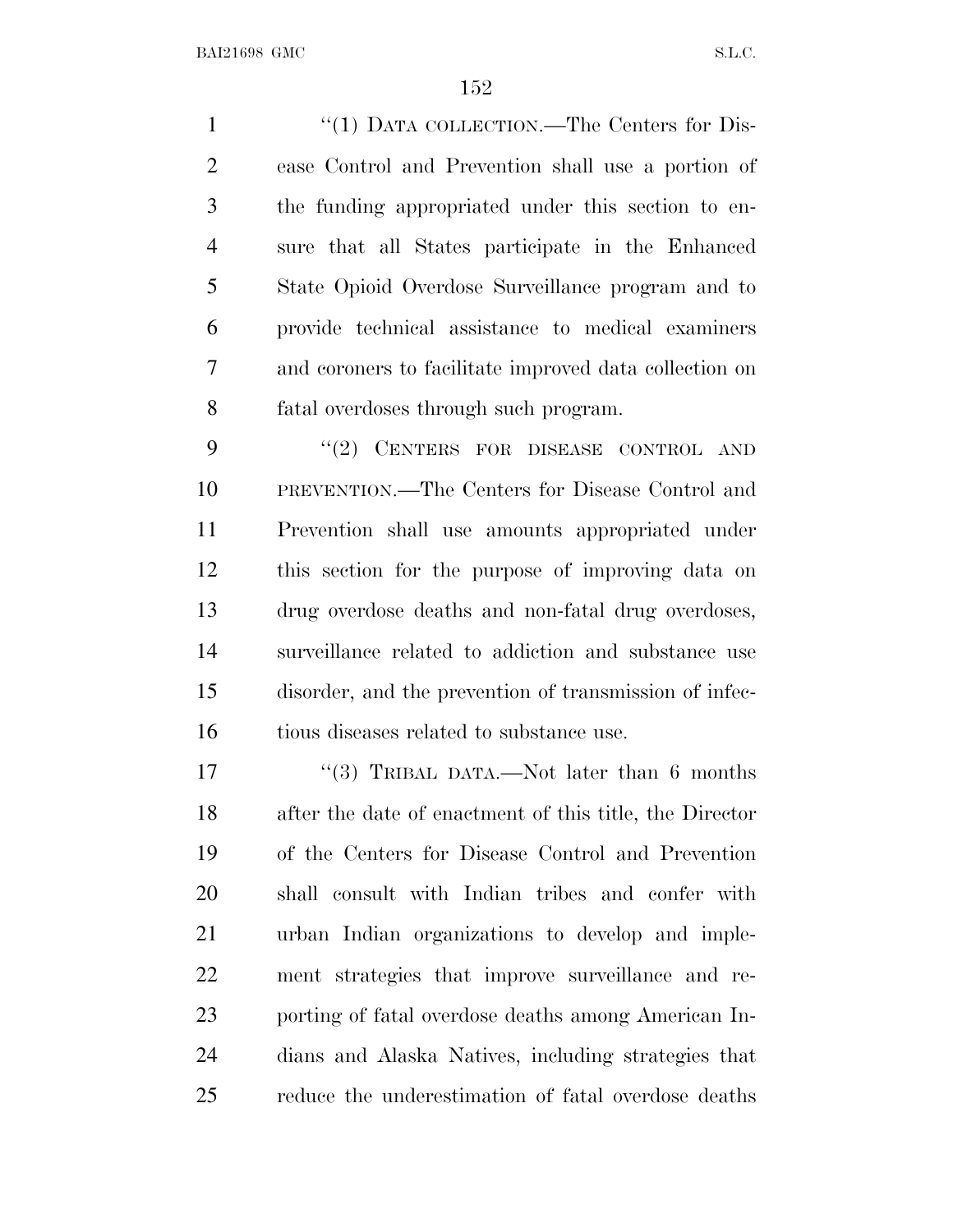among American Indians and Alaska Natives due to undersampling or racial misclassification in State and Federal public health surveillance systems.

 ''(b) CHILDHOOD TRAUMA.—The Centers for Disease Control and Prevention shall use a portion of the funding appropriated under this section to fund the surveillance and data collection activities described in section 7131 of the SUPPORT for Patients and Communities Act, includ- ing to encourage all States to participate in collecting and reporting data on adverse childhood experiences through the Behavioral Risk Factor Surveillance System, the Youth Risk Behavior Surveillance System, and other rel-evant public health surveys or questionnaires.

 ''(c) WORKER HEALTH RISKS.—The Centers for Dis- ease Control and Prevention shall use a portion of the funding appropriated under this section for data collection and surveillance activities on substance use, substance use disorders, drug overdose deaths, and non-fatal drug overdoses among workers, and the factors and practices that contribute to such use, disorders, and overdoses, in- cluding occupational injuries and illness as well as occupa- tional exposure to opioids and other illicit and licit drugs. 23 "(d) TRIBAL EPIDEMIOLOGY CENTERS.—There shall

 be made available to the Indian Health Service for the purpose of funding efforts by Indian tribes and tribal epi-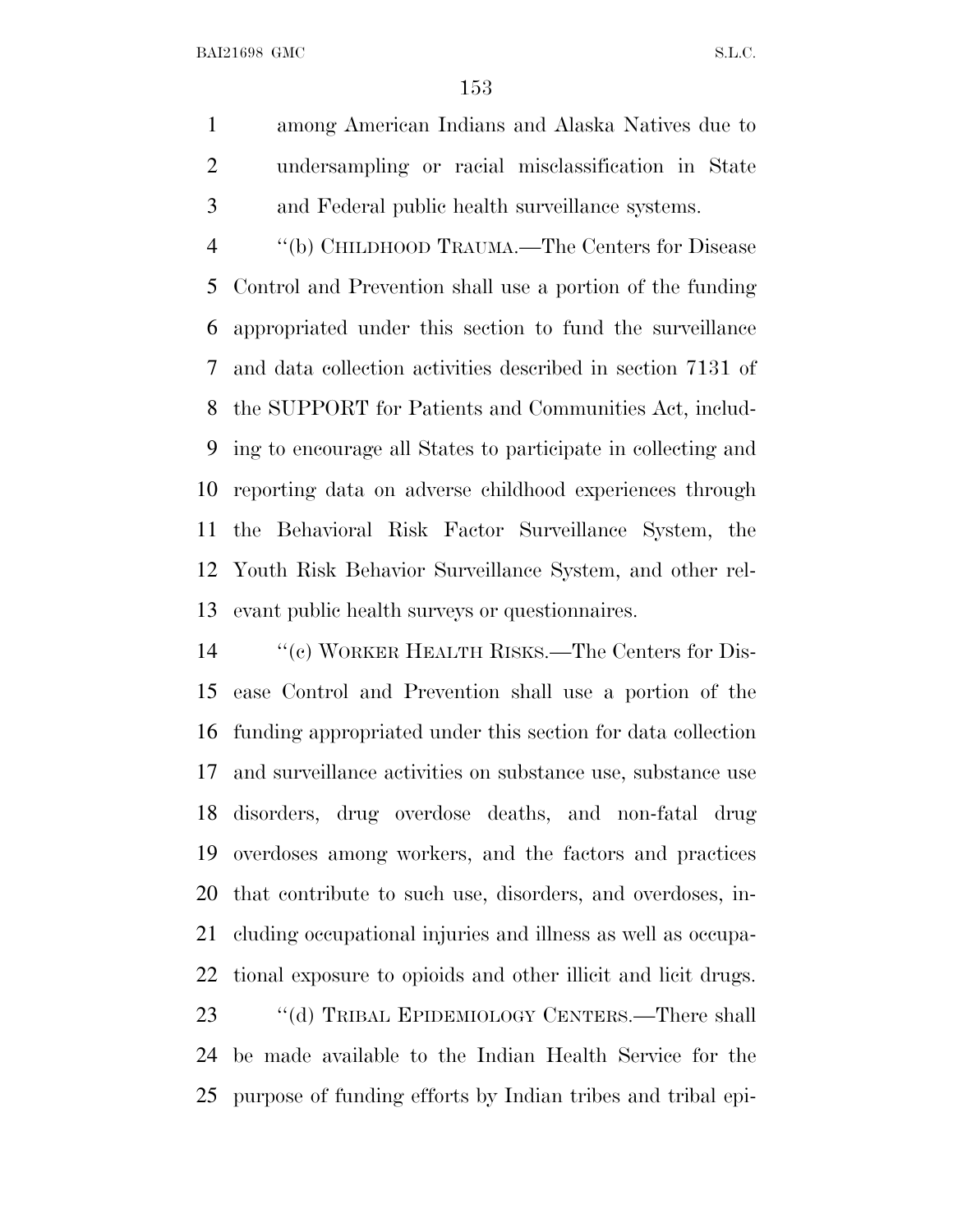demiology centers to improve data on drug overdose deaths and non-fatal drug overdoses, surveillance related to addiction and substance use disorder, and prevention of childhood trauma, not less than 1.5 percent of the total amount appropriated under this section for each fiscal year.

| 7  | "(e) AUTHORIZATION OF APPROPRIATIONS.—There                 |
|----|-------------------------------------------------------------|
| 8  | is authorized to be appropriated to carry out this section— |
| 9  | "(1) $$500,000,000$ for fiscal year 2022;                   |
| 10 | $(2)$ \$500,000,000 for fiscal year 2023;                   |
| 11 | $(3)$ \$500,000,000 for fiscal year 2024;                   |
| 12 | "(4) $$500,000,000$ for fiscal year 2025;                   |
| 13 | $(5)$ \$500,000,000 for fiscal year 2026;                   |
| 14 | $(6)$ \$500,000,000 for fiscal year 2027;                   |
| 15 | $\lq(7)$ \$500,000,000 for fiscal year 2028;                |
| 16 | "(8) $$500,000,000$ for fiscal year 2029;                   |
| 17 | $(9)$ \$500,000,000 for fiscal year 2030; and               |
| 18 | $(10)$ \$500,000,000 for fiscal year 2031.                  |
| 19 | "SEC. 3439. DEFINITIONS.                                    |
| 20 | "In this title:                                             |
|    | $\sqrt{2}$                                                  |

21 "(1) PLANNING COUNCIL.—The term 'planning council' means the substance use planning council established under section 3402.

24 "(2) RECOVERY RESIDENCE.—The term 'recov-ery residence' means a residential dwelling unit, or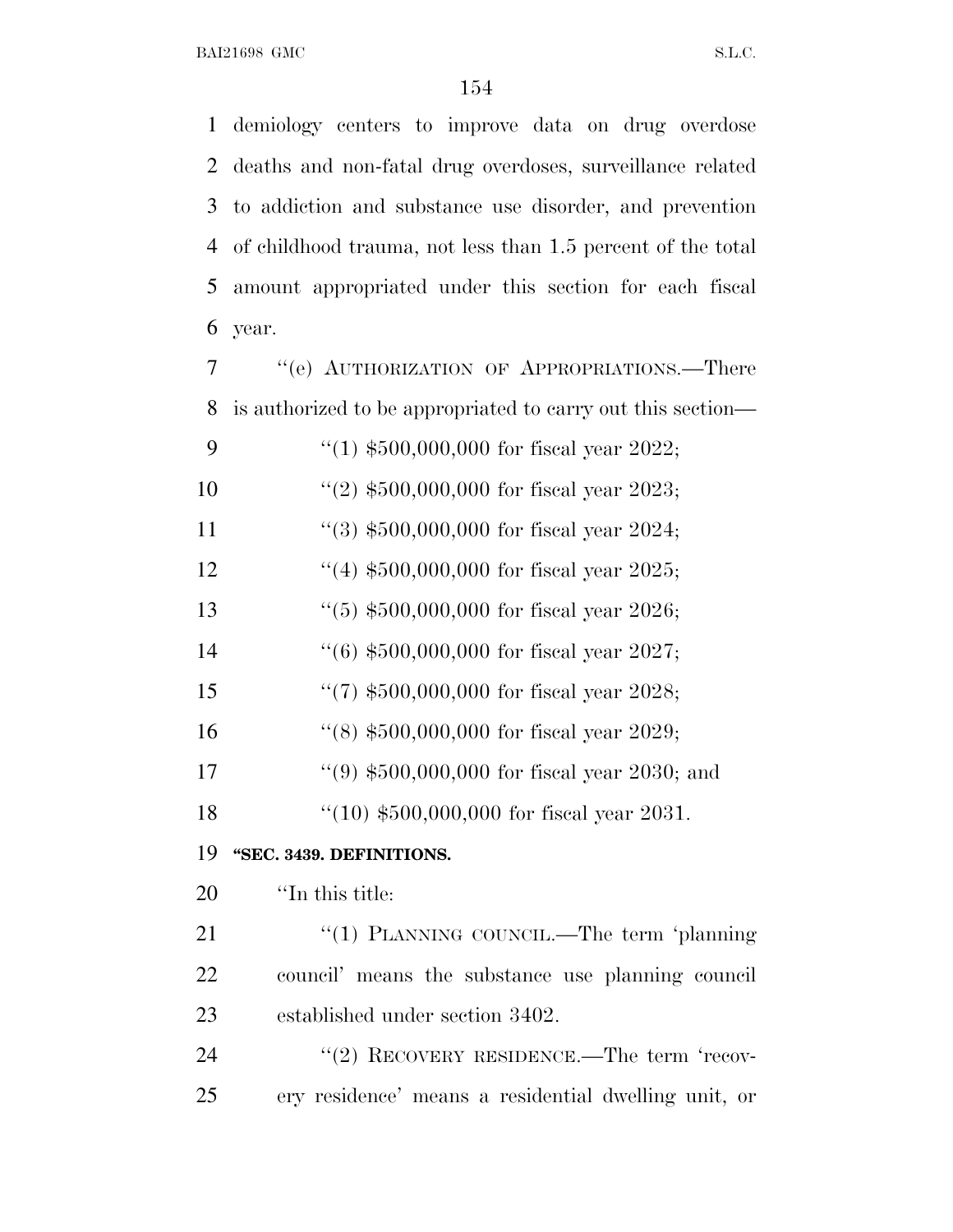| $\mathbf{1}$   | other form of group housing, that is offered or ad-    |
|----------------|--------------------------------------------------------|
| $\overline{2}$ | vertised through any means, including oral, written,   |
| 3              | electronic, or printed means, by any individual or en- |
| $\overline{4}$ | tity as a residence that provides an evidence-based,   |
| 5              | peer-supported living environment for individuals un-  |
| 6              | dergoing any type of substance use disorder treat-     |
| 7              | ment or who have received any type of substance use    |
| 8              | disorder treatment in the past 3 years, including      |
| 9              | medication for addiction treatment.                    |
| 10             | $``(3)$ STATE.—                                        |
| 11             | "(A) IN GENERAL.—The term 'State'                      |
| 12             | means each of the 50 States, the District of Co-       |
| 13             | lumbia, and each of the territories.                   |
| 14             | "(B) TERRITORIES.—The term 'territory'                 |
| 15             | means each of American Samoa, Guam, the                |
| 16             | Commonwealth of Puerto Rico, the Common-               |
| 17             | wealth of the Northern Mariana Islands, the            |
| 18             | Virgin Islands, the Republic of the Marshall Is-       |
| 19             | lands, the Federated States of Micronesia, and         |
| 20             | Palau.                                                 |
| 21             | "(4) SUBSTANCE USE DISORDER<br>TREAT-                  |
| 22             | MENT.                                                  |
| 23             | "(A) IN GENERAL.—The term 'substance                   |
| 24             | use disorder treatment' means an evidence-             |
| 25             | based, professionally directed, deliberate, and        |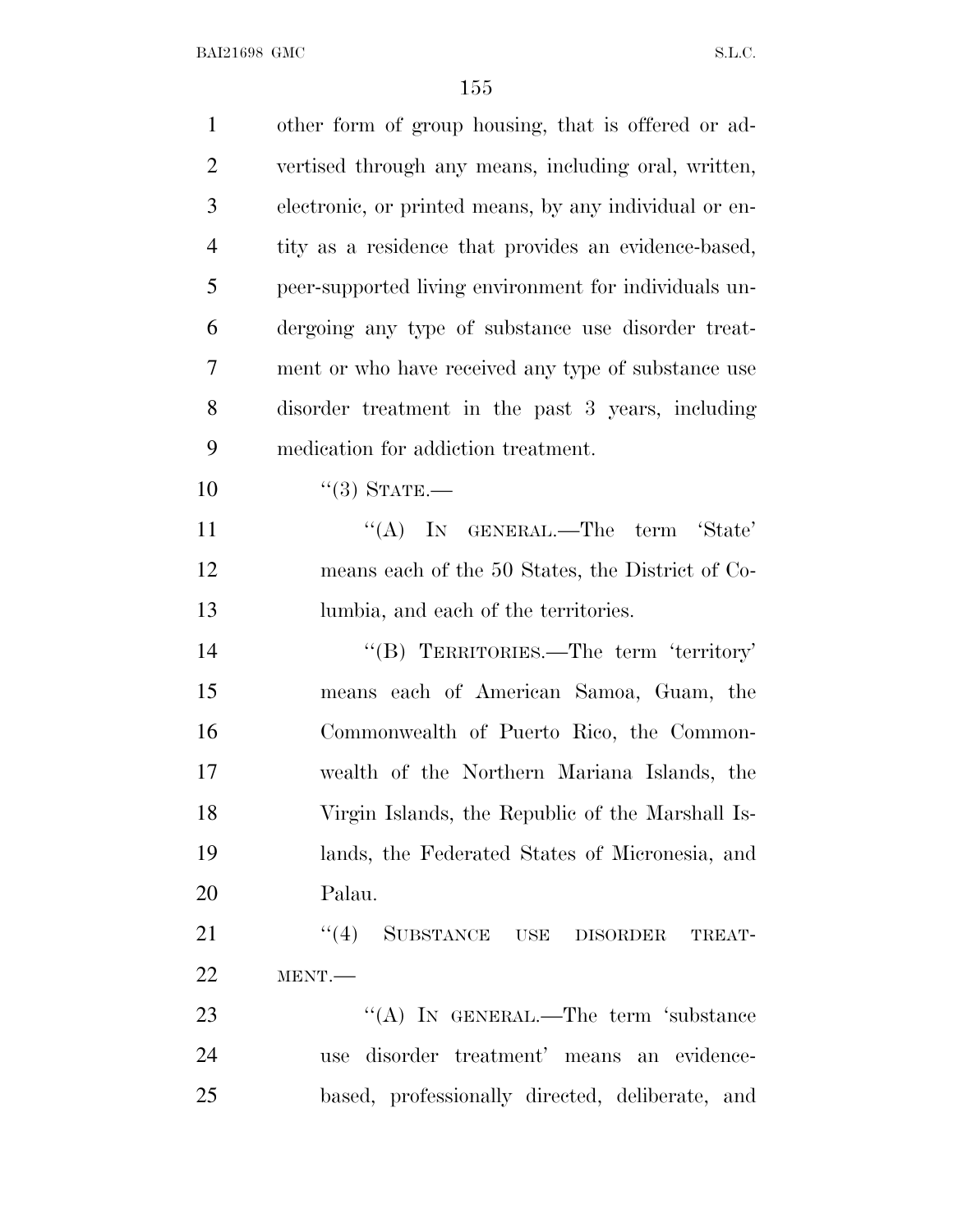| $\mathbf{1}$   | planned regimen including evaluation, observa-   |
|----------------|--------------------------------------------------|
| $\overline{2}$ | tion, medical monitoring, and rehabilitative     |
| 3              | and<br>interventions such<br>services<br>as      |
| $\overline{4}$ | pharmacotherapy, mental health services, and     |
| 5              | individual and group counseling, on an inpa-     |
| 6              | tient or outpatient basis, to help patients with |
| $\overline{7}$ | substance use disorder reach remission and       |
| 8              | maintain recovery.                               |
| 9              | "(B) TYPES OF TREATMENT.—Substance               |
| 10             | use disorder treatments shall include the fol-   |
| 11             | lowing:                                          |
| 12             | "(i) Clinical stabilization services,            |
| 13             | which are evidence-based services provided       |
| 14             | in secure, acute care facilities (which may      |
| 15             | be referred to as 'addictions receiving fa-      |
| 16             | cilities') that, at a minimum—                   |
| 17             | "(I) provide intoxication manage-                |
| 18             | ment and stabilization services;                 |
| 19             | "(II) are operated 24 hours per                  |
| 20             | day, 7 days per week; and                        |
| 21             | "(III) that serve individuals                    |
| 22             | found to be substance use impaired.              |
| 23             | These can also be referred to as 'Ad-            |
| 24             | dictions receiving facilities'.                  |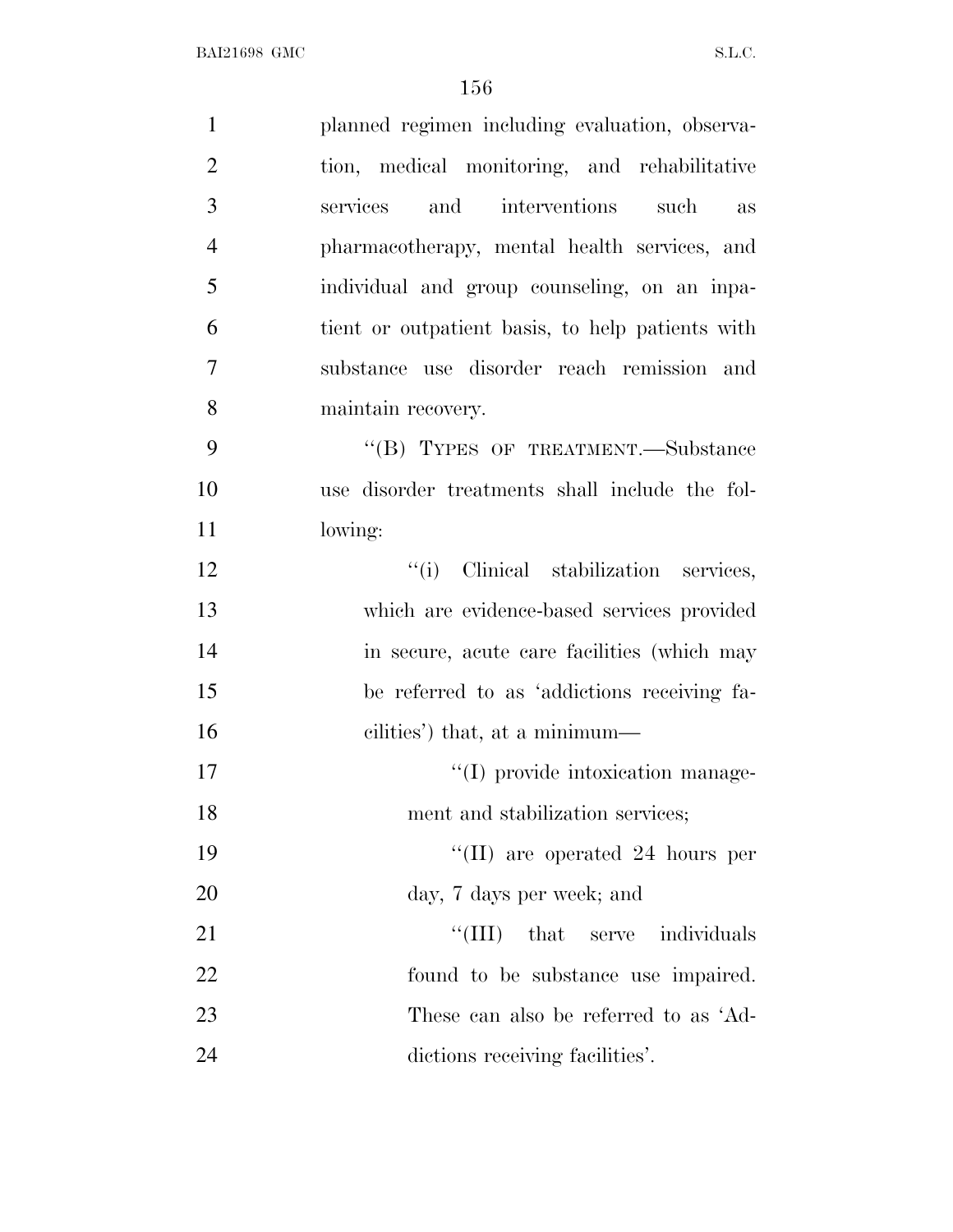| $\mathbf{1}$   | "(ii) Withdrawal management and de-                    |
|----------------|--------------------------------------------------------|
| $\overline{2}$ | toxification, which is a medical service that          |
| 3              | is provided on an inpatient or an out-                 |
| $\overline{4}$ | patient basis to assist an individual in               |
| 5              | managing the process of withdrawal from                |
| 6              | the physiological and psychological effects            |
| $\overline{7}$ | of substance use disorder.                             |
| 8              | "(iii) All outpatient, residential, and                |
| 9              | inpatient services described in section                |
| 10             | $1915(l)(4)(e)$ of the Social Security Act.            |
| 11             | "(C) LIMITATION.—Substance use disorder                |
| 12             | treatment providers shall not include—                 |
| 13             | "(i) prevention only providers; and                    |
| 14             | "(ii) a private practitioner who is li-                |
| 15             | censed by a State licensing board and                  |
| 16             | whose practice is limited to non-intensive             |
| 17             | outpatient care.                                       |
| 18             | "(5) SUBSTANCE USE DISORDER TREATMENT                  |
| 19             | SERVICES.—The term 'substance use disorder treat-      |
| 20             | ment services' means any prevention services, core     |
| 21             | medical services, recovery and support services, early |
| 22             | intervention services, and harm reduction services     |
| 23             | authorized under this title.".                         |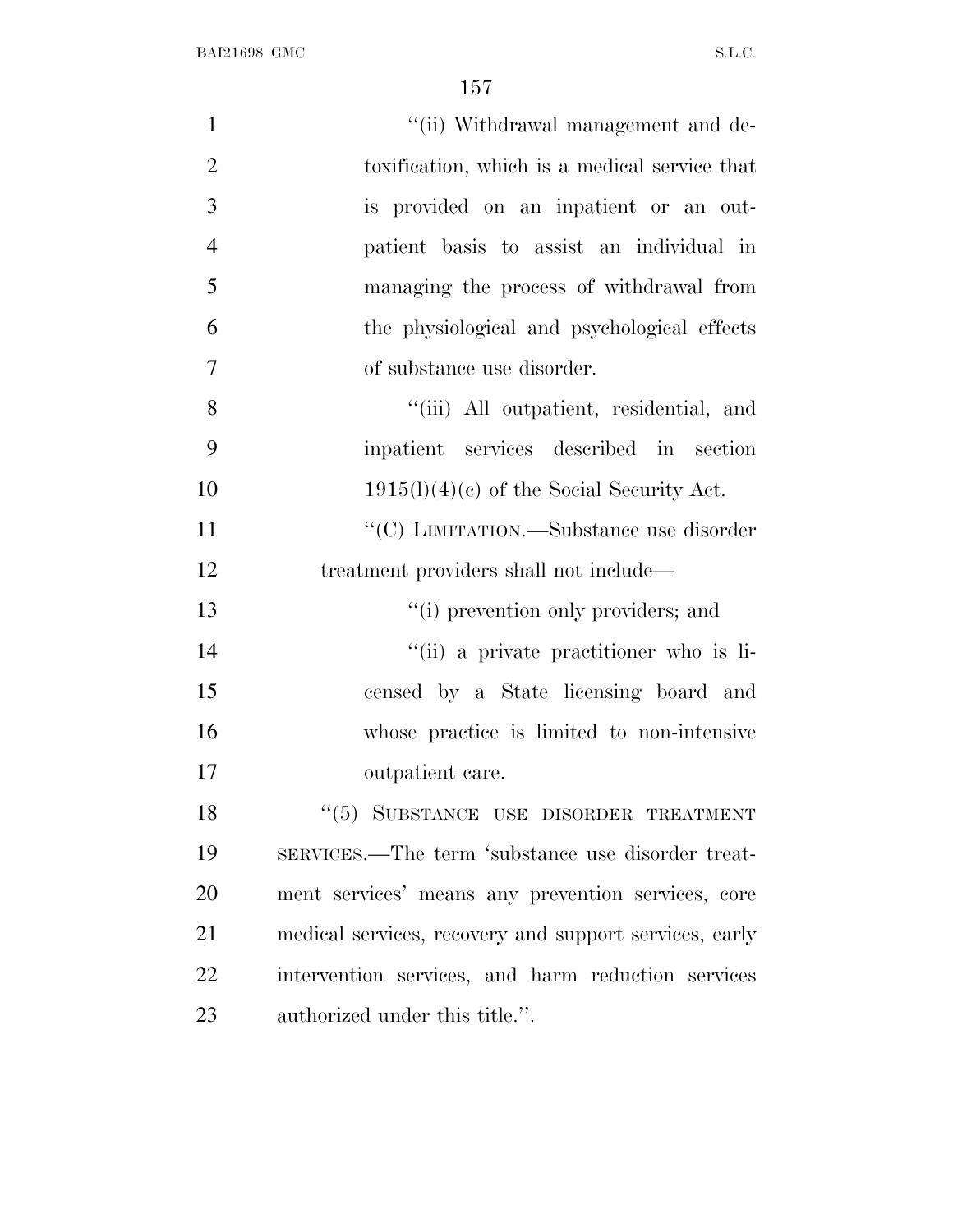| 1              | SEC. 4. AMENDMENTS TO THE CONTROLLED SUBSTANCES          |
|----------------|----------------------------------------------------------|
| $\overline{2}$ | ACT.                                                     |
| 3              | (a) CERTIFICATIONS.—Part C of the Controlled Sub-        |
| $\overline{4}$ | stances Act (21 U.S.C. 821 et seq.) is amended by adding |
| 5              | at the end the following:                                |
| 6              | "CERTIFICATIONS RELATING TO DIVERSION CONTROLS           |
| 7              | AND MISBRANDING                                          |
| 8              | "SEC. 313. (a) DEFINITIONS.—In this section—             |
| 9              | $\cdot\cdot(1)$ the term 'covered dispenser'—            |
| 10             | $\lq\lq$ means a dispenser—                              |
| 11             | "(i) that is required to register under                  |
| 12             | section $302(a)(2)$ ; and                                |
| 13             | "(ii) dispenses a controlled substance                   |
| 14             | in schedule II; and                                      |
| 15             | $\lq\lq (B)$ does not include a dispenser that is —      |
| 16             | "(i) registered to dispense opioid                       |
| 17             | agonist treatment medication under section               |
| 18             | $303(g)(1);$ and                                         |
| 19             | "(ii) operating in that capacity;                        |
| 20             | $\lq(2)$ the term 'covered distributor' means a dis-     |
| 21             | tributor—                                                |
| <u>22</u>      | $\cdot$ (A) that is required to register under sec-      |
| 23             | tion $302(a)(1)$ ; and                                   |
| 24             | "(B) distributes a controlled substance in               |
| 25             | schedule II;                                             |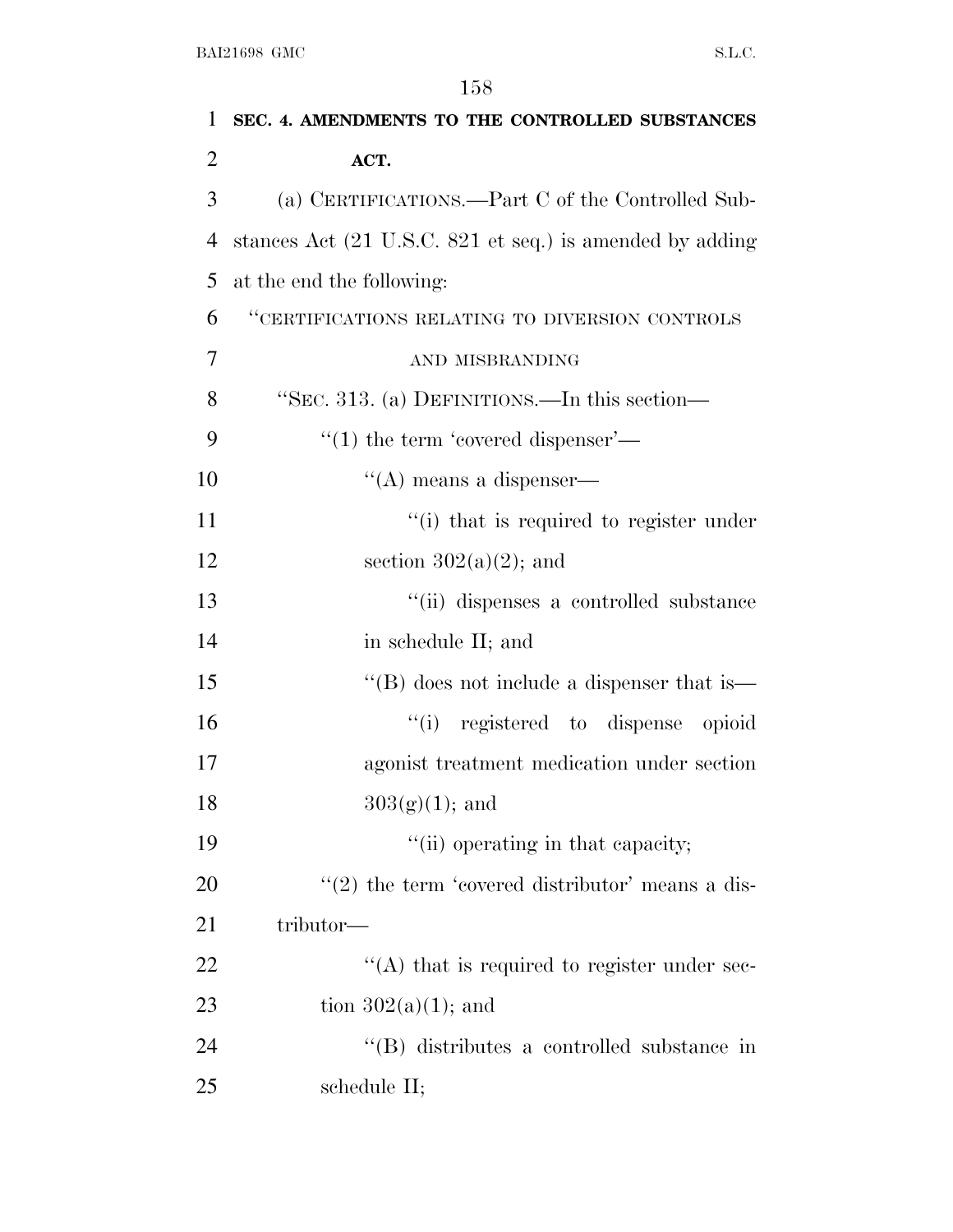| $\mathbf{1}$   | $(3)$ the term 'covered manufacturer' means a        |
|----------------|------------------------------------------------------|
| $\overline{2}$ | $manufacturer-$                                      |
| 3              | $\lq\lq$ that is required to register under sec-     |
| $\overline{4}$ | tion $302(a)(1)$ ; and                               |
| 5              | "(B) manufactures a controlled substance             |
| 6              | in schedule II;                                      |
| 7              | $\lq(4)$ the term 'covered officer', with respect to |
| 8              | a covered person means—                              |
| 9              | "(A) in the case of a covered person that            |
| 10             | is not an individual—                                |
| 11             | "(i) the chief executive officer of the              |
| 12             | covered person;                                      |
| 13             | "(ii) the president of the covered per-              |
| 14             | son;                                                 |
| 15             | "(iii) the chief medical officer of the              |
| 16             | covered person; or                                   |
| 17             | "(iv) the chief counsel of the covered               |
| 18             | person; and                                          |
| 19             | "(B) in the case of a covered person that            |
| 20             | is an individual, that individual; and               |
| 21             | $\cdot$ (5) the term 'covered person' means—         |
| 22             | $\lq\lq$ (A) a covered dispenser;                    |
| 23             | $\lq\lq (B)$ a covered distributor; or               |
| 24             | $\lq\lq$ (C) a covered manufacturer.                 |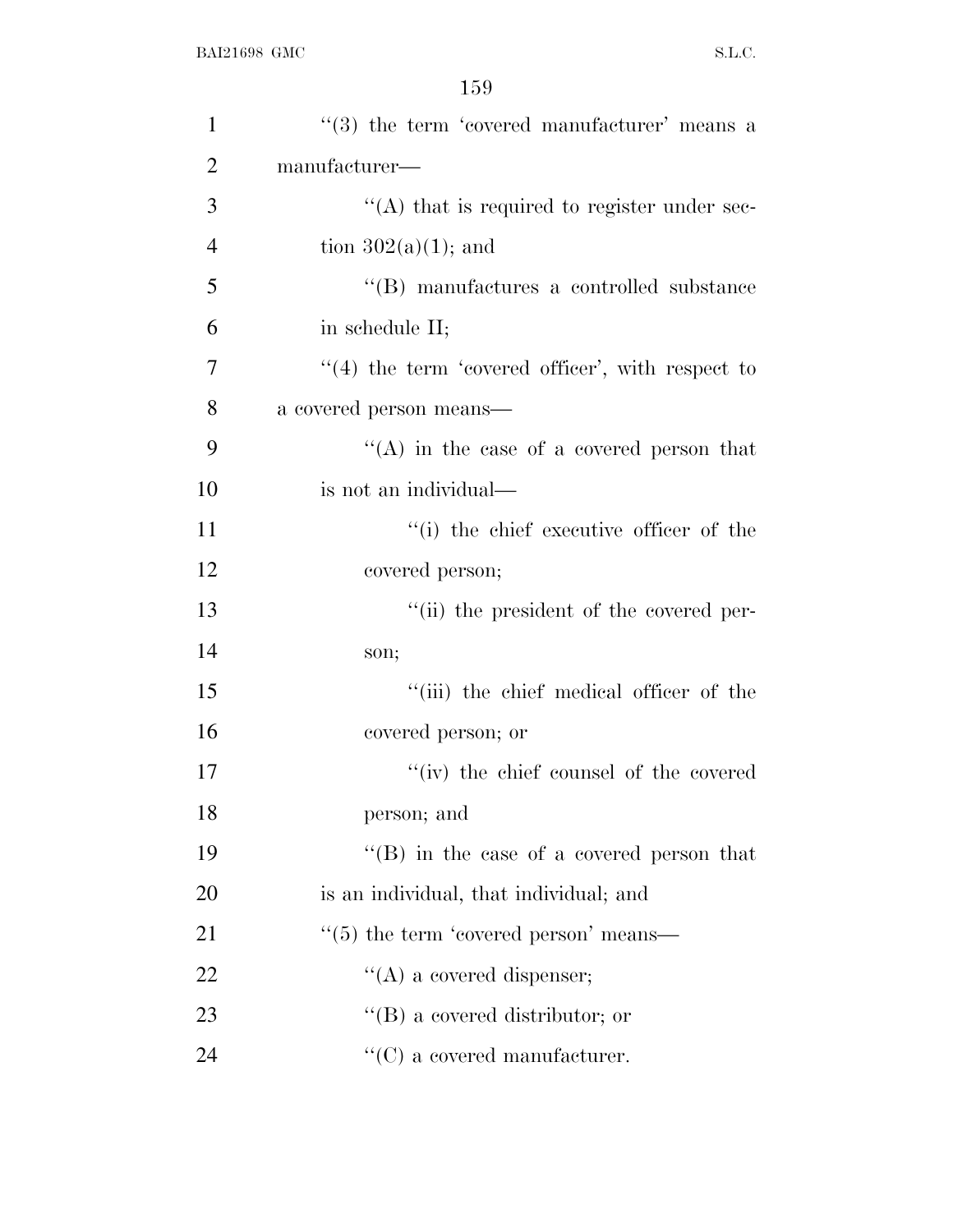''(b) CERTIFICATIONS RELATING TO DIVERSION CONTROLS.—Not later than 180 days after the date of enactment of this section, and each year thereafter, each covered officer of a covered person shall submit to the At- torney General, for each controlled substance in schedule II dispensed, distributed, or manufactured by the covered person, a certification—  $\mathcal{S}$  ''(1) signed by the covered officer; and  $\frac{1}{2}$  certifying that— ''(A) the covered person maintains effective controls against diversion of the controlled sub- stance into channels other than legitimate med- ical, scientific, research, or industrial channels;  $''(B)$  all information contained in any record, inventory, or report required to be kept or submitted to the Attorney General by the covered person under section 307, or under any regulation issued under that section, is accu- rate; and  $\cdot$  (C) the covered person is in compliance with all applicable requirements under Federal law relating to reporting suspicious orders for controlled substances. 24 "(c) CERTIFICATIONS RELATING TO MIS-

BRANDING.—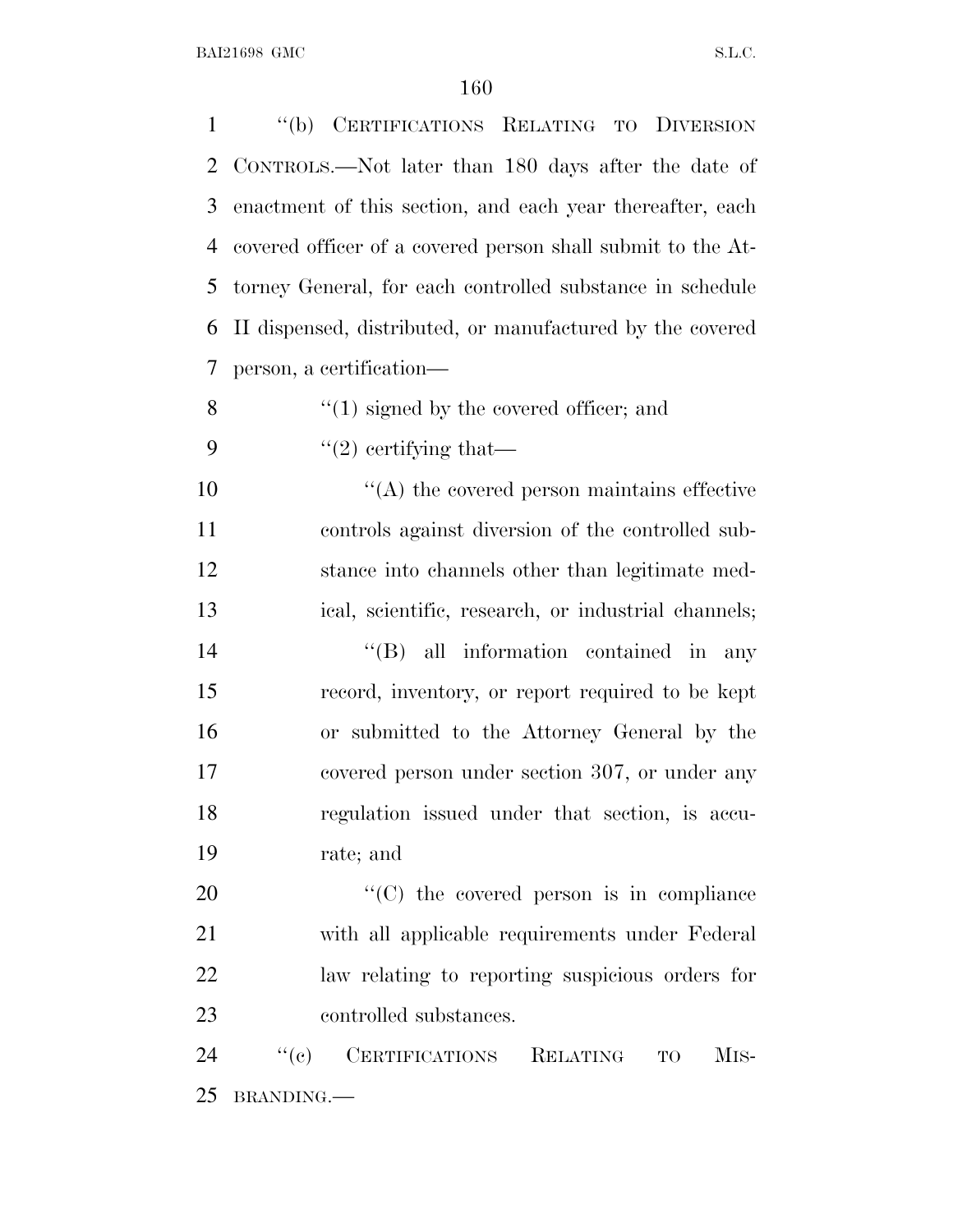| $\mathbf{1}$   | "(1) IN GENERAL.—Not later than $180$ days            |
|----------------|-------------------------------------------------------|
| $\overline{2}$ | after the date of enactment of this section, and each |
| 3              | year thereafter, each covered officer of a covered    |
| $\overline{4}$ | manufacturer shall submit to the Secretary, for each  |
| 5              | controlled substance in schedule II manufactured by   |
| 6              | the covered manufacturer, a certification—            |
| 7              | $\lq\lq$ signed by the covered officer; and           |
| 8              | $\lq\lq (B)$ certifying that the controlled sub-      |
| 9              | stance is not misbranded, as described in sec-        |
| 10             | tion 502 of the Federal Food, Drug, and Cos-          |
| 11             | metic Act (21 U.S.C. 352).                            |
| 12             | "(2) NOTIFICATION TO THE ATTORNEY GEN-                |
| 13             | ERAL.-                                                |
| 14             | FAILURE TO SUBMIT<br>``(A)<br>CERTIFI-                |
| 15             | CATIONS.—Not later than 30 days after the             |
| 16             | date on which a covered officer of a covered          |
| 17             | manufacturer is required to submit a certifi-         |
| 18             | cation under paragraph (1) and fails to do so,        |
| 19             | the Secretary shall notify the Attorney General       |
| 20             | of the failure by the covered officer to submit       |
| 21             | the certification.                                    |
| 22             | $\lq\lq (B)$<br>FALSE CERTIFICATIONS RELATING         |
| 23             | MISBRANDING.—Not later than 30 days<br>TO             |
| 24             | after the date on which the Secretary becomes         |
| 25             | a certification submitted under<br>that<br>aware      |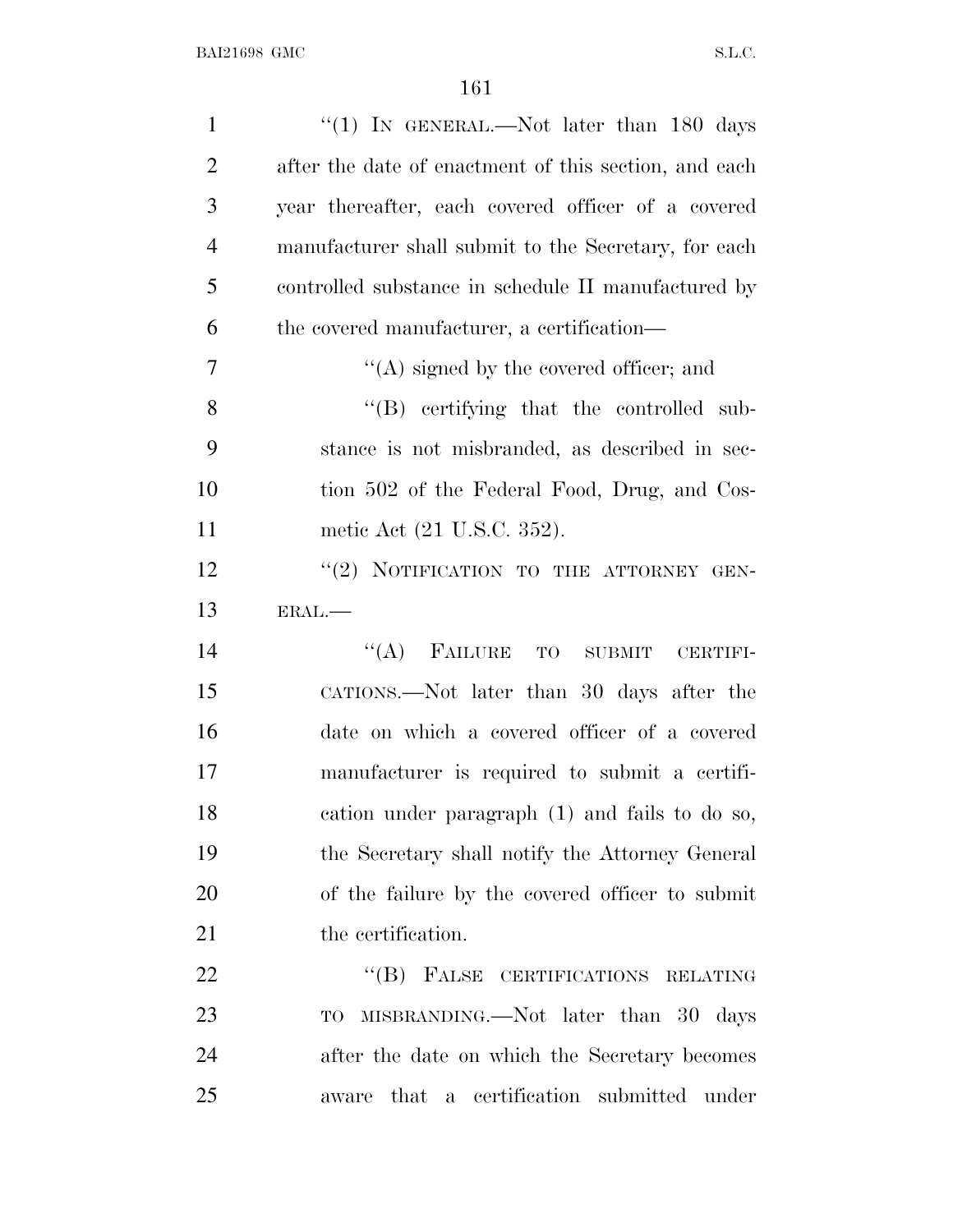| $\mathbf{1}$   | paragraph (1) contains a materially false state-            |
|----------------|-------------------------------------------------------------|
| $\overline{2}$ | ment or representation relating to the mis-                 |
| 3              | branding of a controlled substance with respect             |
| $\overline{4}$ | to the year for which the certification is sub-             |
| 5              | mitted, the Secretary shall notify the Attorney             |
| 6              | General that the certification contains the ma-             |
| 7              | terially false statement or representation.".               |
| 8              | (b) OFFENSES.—Part D of title II of the Controlled          |
| 9              | Substances Act (21 U.S.C. 841 et seq.) is amended by        |
| 10             | adding at the end the following:                            |
| 11             | "CERTIFICATIONS BY COVERED OFFICERS                         |
| 12             | "SEC. 424. (a) DEFINITIONS.—In this section, the            |
| 13             | terms 'covered dispenser', 'covered distributor', 'covered  |
| 14             | manufacturer', 'covered officer', and 'covered person' have |
| 15             | the meanings given those terms in section 313.              |
| 16             | $``$ (b) OFFENSES.—                                         |
| 17             | "(1) FAILURE TO SUBMIT CERTIFICATIONS.-                     |
| 18             | "(A) CERTIFICATIONS RELATING TO DI-                         |
| 19             | VERSION CONTROLS.—It shall be unlawful for a                |
| 20             | covered officer of a covered person to fail to              |
| 21             | submit a certification required under section               |
| <u>22</u>      | $313(b)$ , without regard to the state of mind of           |
| 23             | the covered officer.                                        |
| 24             | "(B) CERTIFICATIONS RELATING TO MIS-                        |
| 25             | BRANDING.—It shall be unlawful for a covered                |
| 26             | officer of a covered manufacturer to fail to sub-           |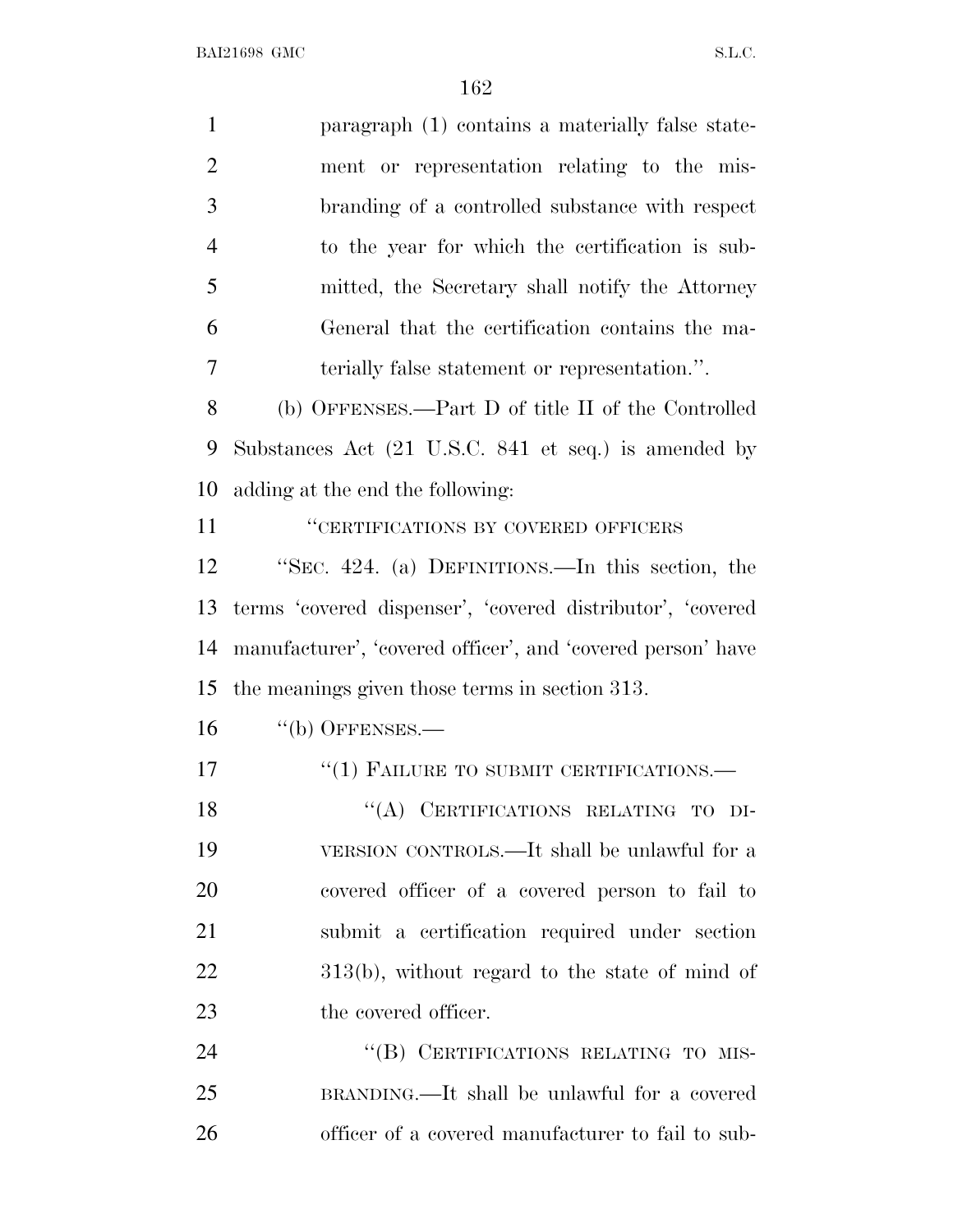| -1 | mit a certification required under section        |
|----|---------------------------------------------------|
| 2  | $313(e)(1)$ , without regard to the state of mind |
| -3 | of the covered officer.                           |
|    | $''(2)$ SUBMISSION OF FALSE CERTIFICATIONS.—      |

 ''(A) FALSE CERTIFICATIONS RELATING TO DIVERSION CONTROLS.—It shall be unlawful for a covered officer of a covered person to submit a certification required under section 313(b), without regard to the state of mind of the cov- ered officer, that contains a materially false statement or representation relating to the in- formation required to be certified under that section for the year for which the certification is submitted.

15 "(B) FALSE CERTIFICATIONS RELATING TO MISBRANDING.—It shall be unlawful for a covered officer of a covered manufacturer to submit a certification required under section  $313(e)(1)$ , without regard to the state of mind of the covered officer, that contains a materially false statement or representation relating to the misbranding of a controlled substance with re- spect to the year for which the certification is submitted.

25 "(c) PENALTIES.—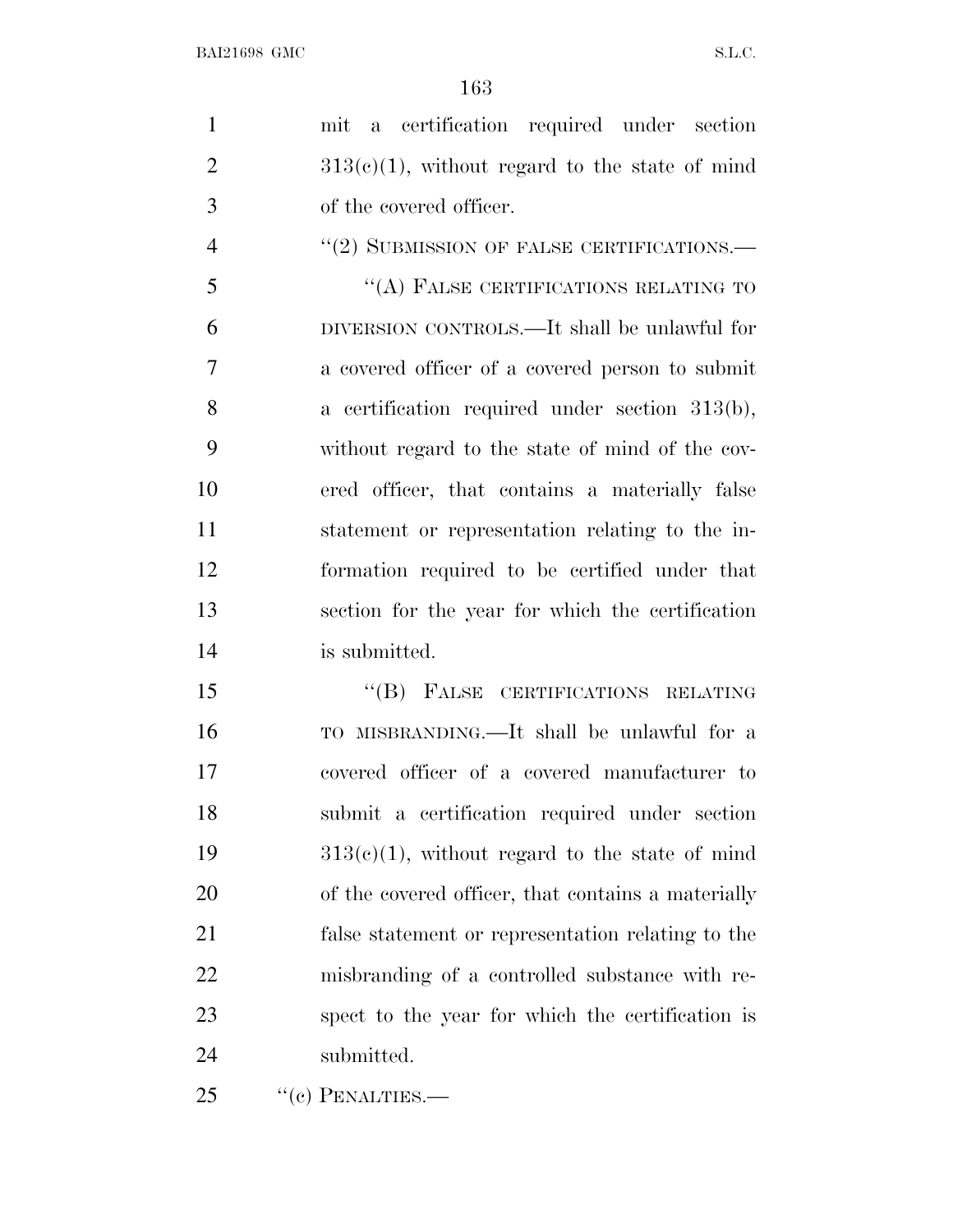| $\mathbf{1}$   | " $(1)$ CIVIL PENALTIES.—Except as provided in              |
|----------------|-------------------------------------------------------------|
| $\overline{2}$ | paragraph $(2)$ , a covered officer who violates sub-       |
| 3              | section (b) shall be subject to a civil penalty of not      |
| $\overline{4}$ | more than $$25,000$ .                                       |
| 5              | "(2) CRIMINAL PENALTIES.—A covered officer                  |
| 6              | who knowingly violates subsection $(b)(2)$ shall be         |
| 7              | subject to criminal penalties under section $403(d)$ .      |
| 8              | COMPREHENSIVE ADDICTION<br>$\lq\lq (d)$<br><b>RESOURCES</b> |
| 9              | FUND.                                                       |
| 10             | $\lq(1)$ ESTABLISHMENT.—There is established in             |
| 11             | the Treasury a fund to be known as the 'Com-                |
| 12             | prehensive Addiction Resources Fund'.                       |
| 13             | "(2) TRANSFER OF AMOUNTS.—There shall be                    |
| 14             | transferred to the Comprehensive Addiction Re-              |
| 15             | sources Fund 100 percent of-                                |
| 16             | "(A) any civil penalty paid to the United                   |
| 17             | States under this section; and                              |
| 18             | "(B) any fine paid to the United States                     |
| 19             | under section $403(d)$ for a knowing violation of           |
| 20             | subsection $(b)(2)$ of this section.                        |
| 21             | "(3) AVAILABILITY AND USE OF FUNDS.-                        |
| 22             | Amounts transferred to the Comprehensive Addic-             |
| 23             | tion Fund under paragraph (2) shall—                        |
| 24             | "(A) remain available until expended; and                   |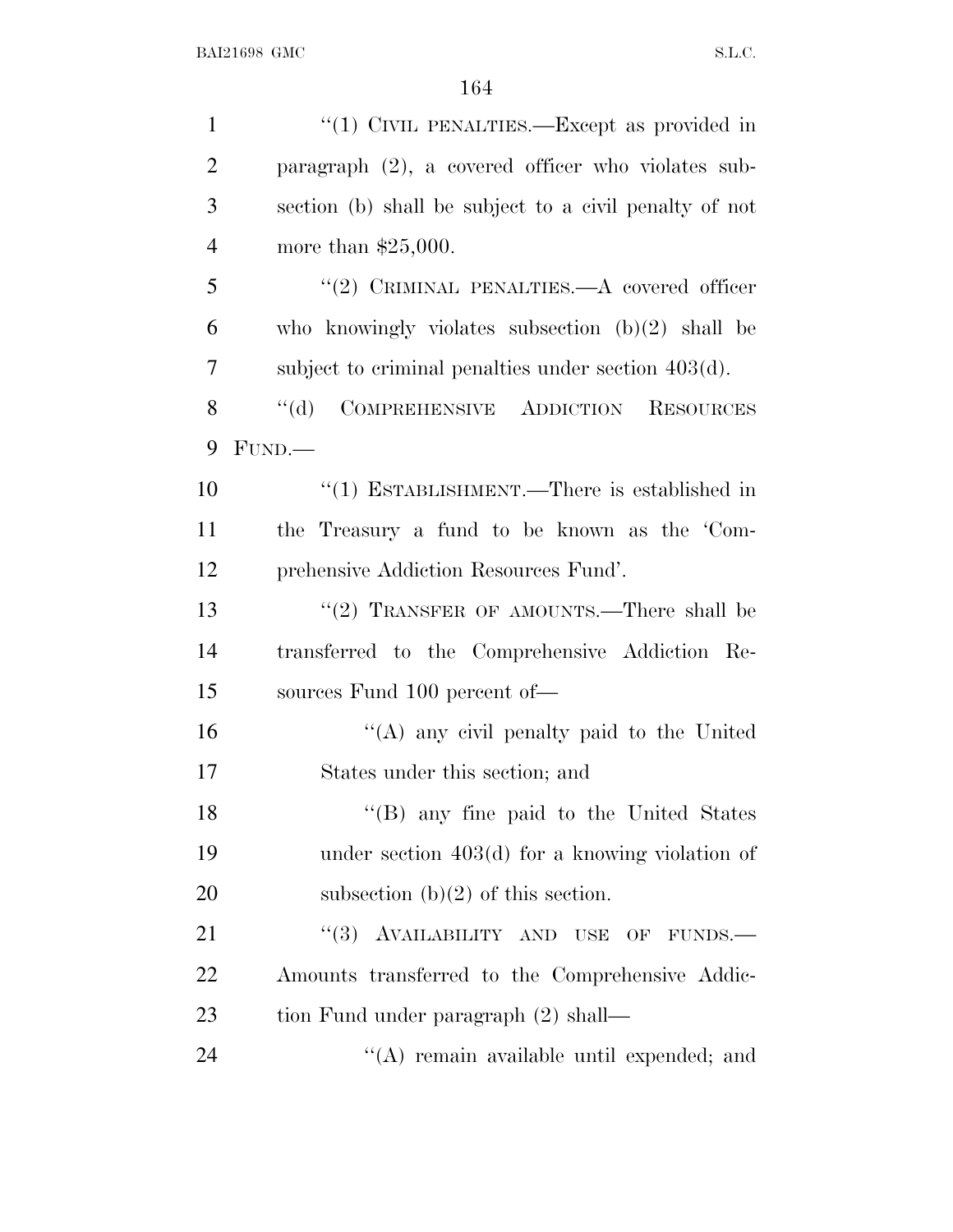| $\mathbf{1}$   | $\lq\lq$ be made available to supplement                                                                     |
|----------------|--------------------------------------------------------------------------------------------------------------|
| $\overline{2}$ | amounts appropriated to carry out title XXXIV                                                                |
| 3              | of the Public Health Service Act.".                                                                          |
| $\overline{4}$ | (c) CRIMINAL PENALTIES.—Section 403 of the Con-                                                              |
| 5              | trolled Substances Act (21 U.S.C. 843) is amended—                                                           |
| 6              | $(1)$ in subsection $(d)(1)$ —                                                                               |
| 7              | (A) by inserting "or knowingly violates sec-                                                                 |
| 8              | tion $424(b)(2)$ " after "any person who violates"                                                           |
| 9              | this section"; and                                                                                           |
| 10             | (B) by striking "violation of this section"                                                                  |
| 11             | and inserting "such a violation"; and                                                                        |
| 12             | $(2)$ in subsection $(f)$ —                                                                                  |
| 13             | (A) in paragraph $(1)$ , by striking "or 416"                                                                |
| 14             | and inserting "or section 416, or knowing viola-                                                             |
| 15             | tions of section $424(b)(2)$ "; and                                                                          |
| 16             | $(B)$ in paragraph $(3)$ , by inserting "or                                                                  |
| 17             | knowing violations of section $424(b)(2)$ " before                                                           |
| 18             | the period at the end.                                                                                       |
| 19             | (d) TECHNICAL AND CONFORMING AMENDMENTS.-                                                                    |
| 20             | The table of contents for the Comprehensive Drug Abuse                                                       |
| 21             | Prevention and Control Act of 1970 (Public Law 91–513;                                                       |
| 22             | $84$ Stat. 1236) is amended—                                                                                 |
| 23             | $(1)$ by inserting after the item relating to sec-                                                           |
| 24             | tion 311 the following:                                                                                      |
|                | "Sec. 312. Suspicious orders.<br>"Sec. 313. Certifications relating to diversion controls and misbranding."; |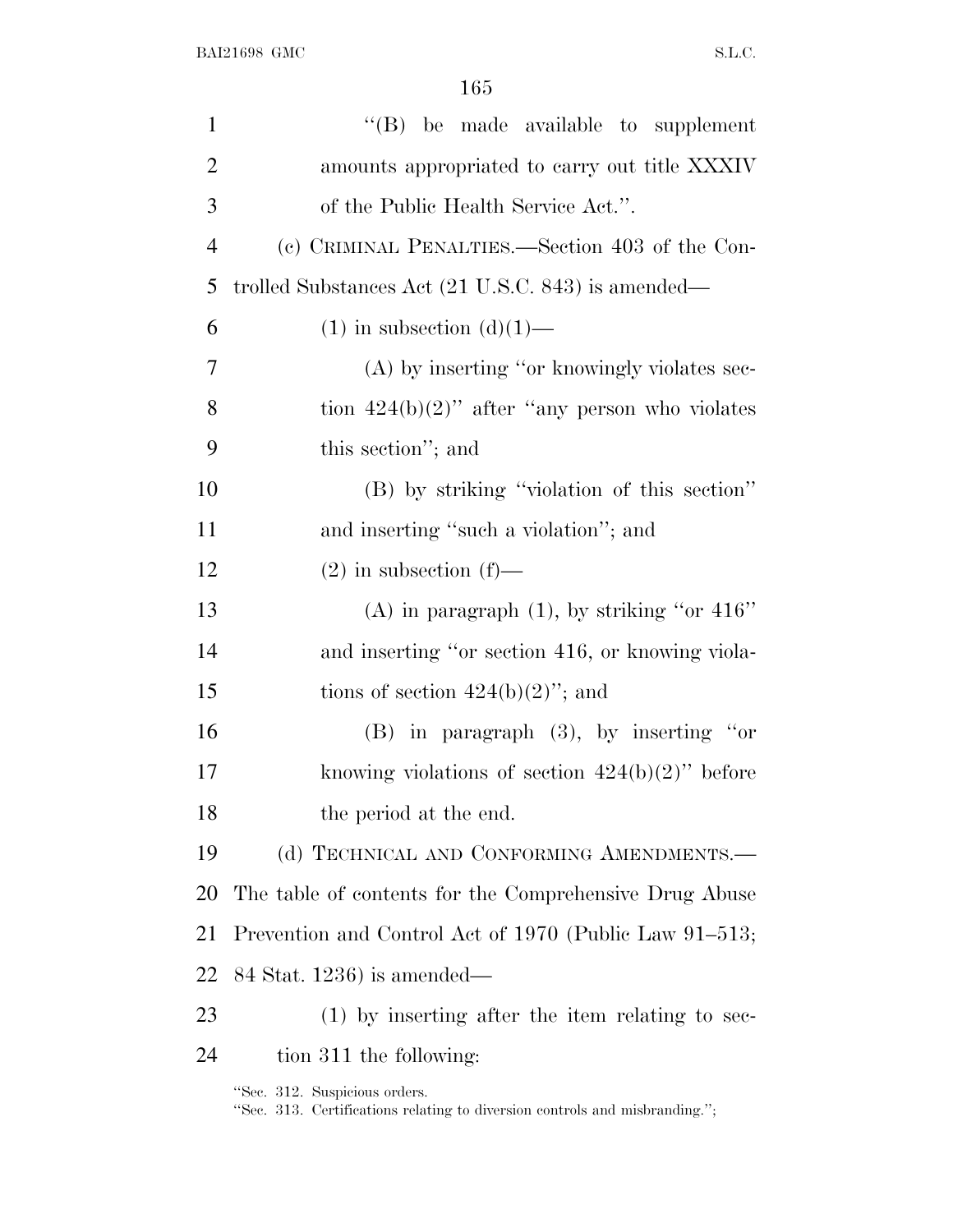and

 (2) by inserting after the item relating to sec-tion 423 the following:

''Sec. 424. Certifications by covered officers.''.

 (e) EFFECTIVE DATE.—The amendments made by subsections (b) and (c) of this section shall take effect on the date that is 180 days after the date of enactment of this Act.

## **SEC. 5. GENERAL LIMITATION ON USE OF FUNDS.**

 Amounts appropriated or provided under this Act, or an amendment made by this Act, shall be used only for the public health purposes described in this Act (or amendments) and shall not be used to increase the incar- ceration or institutionalization of individuals with sub-stance use disorder.

## **SEC. 6. FEDERAL DRUG DEMAND REDUCTION ACTIVITIES.**

(a) PUBLICATION OF LIST.—

 (1) AMENDMENT.—Section 705(f) of the Office of National Drug Control Policy Reauthorization Act of 1998 (21 U.S.C. 1704(f)) is amended by inserting at the end the following new paragraph:

21 "(5) PUBLICATION OF LIST.—The Director shall publish online a complete list of all drug con- trol program grant programs and any other relevant information included in the system developed under paragraph (1).''.